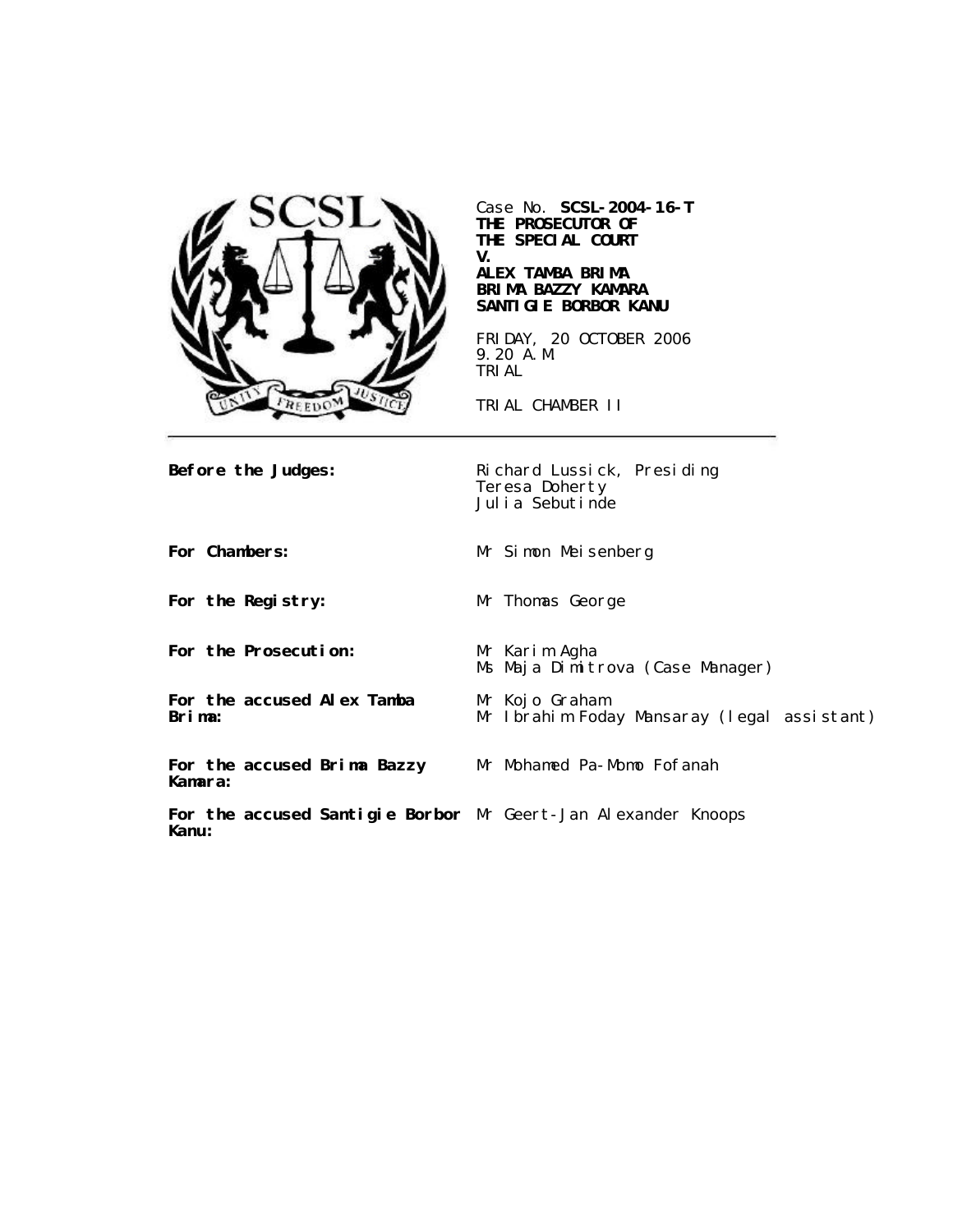1 2 3 4 5 6 7 8 9 09:23:26 10 11 12 13 14 09:23:52 15 16 17 18 19 09:24:19 20 21 22 23 24 09:24:33 25 26 27 28 29 09:14:26 [AFRC20OCT06A - MD] Friday, 20 October 2006 [Open session] [The accused present] [The witness entered Court] [Upon commencing at 9.20 a.m.] WITNESS: WILLEM PRINS [Continued] PRESIDING JUDGE: Yes, Mr Fofanah. MR FOFANAH: Good morning, Your Honours. Your Honours, the second accused, Mr Ibrahim Bazzy Kamara, has requested me to communicate to the Court apologies for his absence in Court today. He has very urgent domestic matters to attend to and he has asked me to represent him as usual and that he is waiving his right to be present. I have legal instructions to represent him as usual. PRESIDING JUDGE: All right. Thank you, Mr Fofanah. Well, we will note advice given to us from counsel for the second accused, Kamara, that the second accused has expressly waived his right to be present today. He is nevertheless represented by counsel and the proceedings will continue in his absence pursuant to Rule 60. Now, general, I will remind you again you are still bound by your oath to tell the truth. Go ahead, Mr Agha. CROSS-EXAMINED BY MR AGHA: Q. Good morning, general? A. Good morning. Q. Yesterday, we were looking at your report and we had just passed the area of radio communication. Now, I would again like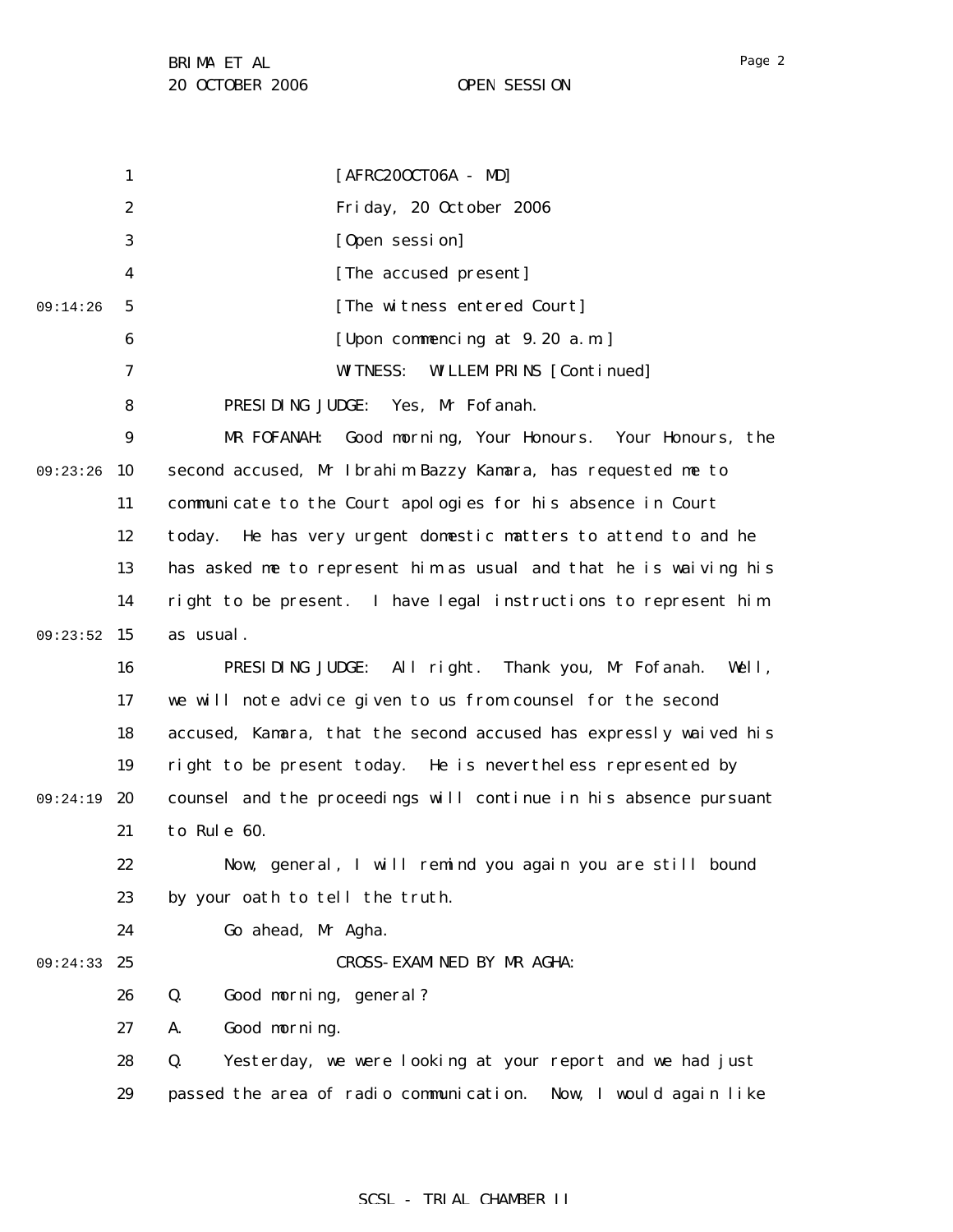|          | $\mathbf{1}$     | you -- to refer you to the report. Do you have a copy before        |
|----------|------------------|---------------------------------------------------------------------|
|          | $\boldsymbol{2}$ | you?                                                                |
|          | 3                | I have it in front of me.<br>A.                                     |
|          | 4                | Okay, because what I propose to do this morning is to skim<br>Q.    |
| 09:25:00 | $\sqrt{5}$       | through various parts of it with you?                               |
|          | 6                | A.<br>Yes.                                                          |
|          | 7                | Does the Bench have copy of the general's report?<br>MR AGHA:       |
|          | 8                | PRESIDING JUDGE:<br>Yes, we do.                                     |
|          | 9                | MR AGHA:                                                            |
| 09:25:07 | 10               | And, general, actually, just so it may be easier, in your<br>Q.     |
|          | 11               | report there is actually numbers at the bottom and then there's     |
|          | 12               | Court numbers at the top.                                           |
|          | 13               | Yes, I have them.<br>A.                                             |
|          | 14               | Q.<br>Now, if it's okay with you I will just use the numbers at     |
| 09:25:20 | 15               | the bottom rather than calling out the numbers.                     |
|          | 16               | MR AGHA:<br>Is that okay with the Chamber?                          |
|          | 17               | <b>JUDGE DOHERTY:</b><br>Mine are obliterated, Mr Agha, so it would |
|          | 18               | be helpful to have the number at the bottom.                        |
|          | 19               | MR AGHA:<br>Okay. It's just easier rather than calling out          |
| 09:25:37 | 20               | all these various numbers.                                          |
|          | 21               | Now, general, if we can turn to paragraph 25 of your<br>Q.          |
|          | 22               | report, and this is at page 13. And you will see that here, at      |
|          | 23               | the top, we have the view on the army as a whole and this is        |
|          | 24               | expressed by Brigadier Maada -- I think -- Bio, retired. Now,       |
| 09:26:07 | 25               | would you agree with me that that's his personal opinion?           |
|          | 26               | It's his view.<br>A.                                                |
|          | 27               | It's his view and others may disagree with that view;<br>Q.         |
|          | 28               | right?                                                              |
|          | 29               | A.<br>Maybe.                                                        |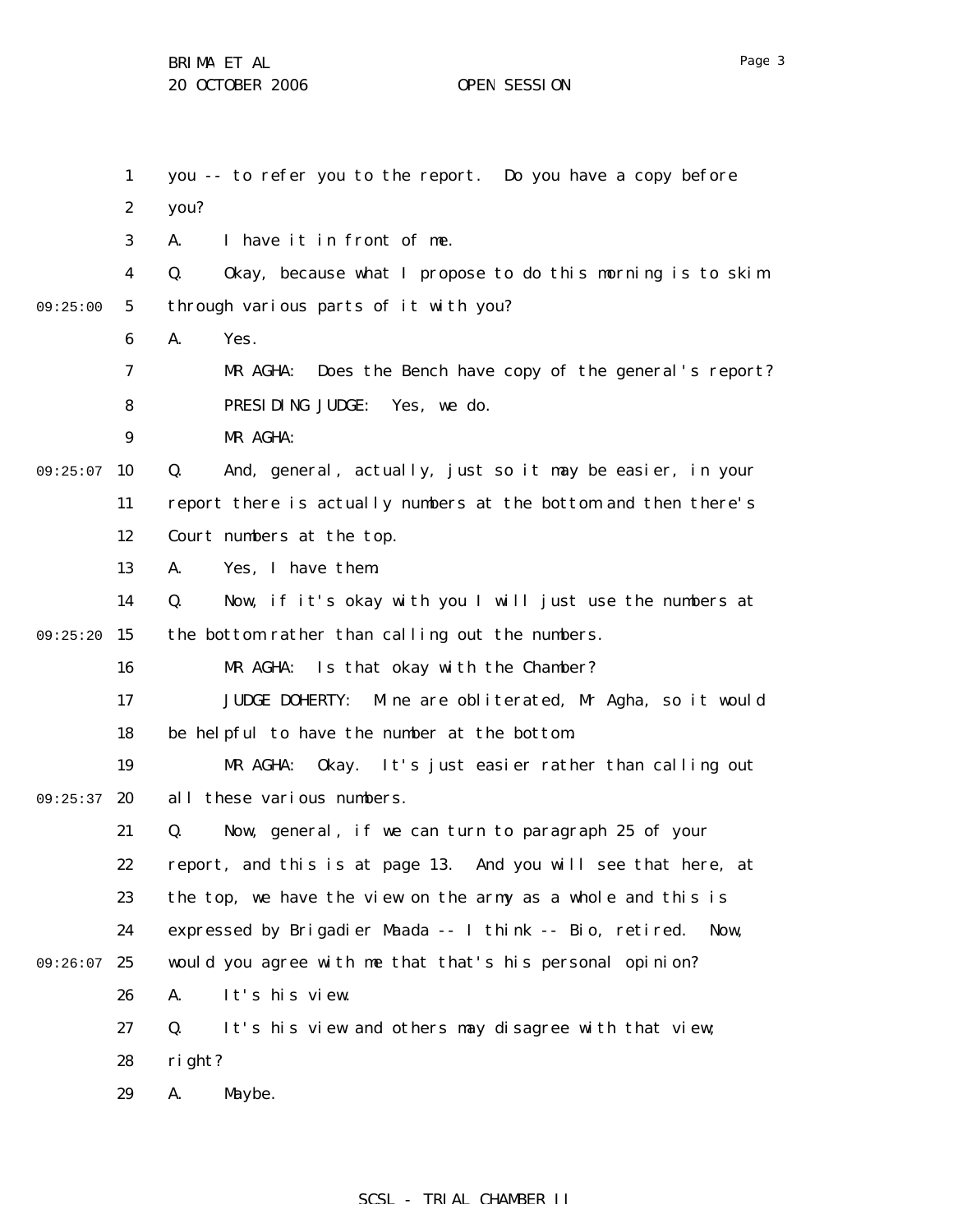1 2 3 4 5 6 7 8 9 09:27:27 10 11 12 13 14 09:27:39 15 16 17 18 19 09:27:53 20 21 22 23 24 09:28:07 25 26 27 28 29 09:26:39 Q. Maybe. And if I can refer you to TRC-01, who was at that time holding a more senior position than brigadier retired, and I would like to read you briefly a part of what he had to say concerning whether the army was worthy or not of being called a military force when the war broke out. And this comment is actually made long after the war has broken out. MR AGHA: And, Your Honours, it's on 16 October, TRC-01, page 114 and I shall read from line 7 through to 25. And this is what TRC-01 had to say about the state of the SLA. "Q. So the SLAs were better trained than the RUF? "A. They were not comparable. Those were two different groupings altogether. That was a military force against a group of -- I wouldn't call them rebels because they had no ideologies. Maybe a group of people who were power thirsty and had a lust for diamonds, that was all. Probably bandits. "Q. So it was essentially a well-trained military organisation against a bunch of rebels forces who were coming to steal diamonds? "A. Well, I would call them bandits, Your Honour. Indeed, they were something like that. And so they never knew of the Geneva Convention and laws of war. So there were occasions they were using, probably, rocket-propelled grenades against human target. That's an anti-tank weapon. An anti-tank weapon is meant to be used against equipment, not against human

# SCSL - TRIAL CHAMBER II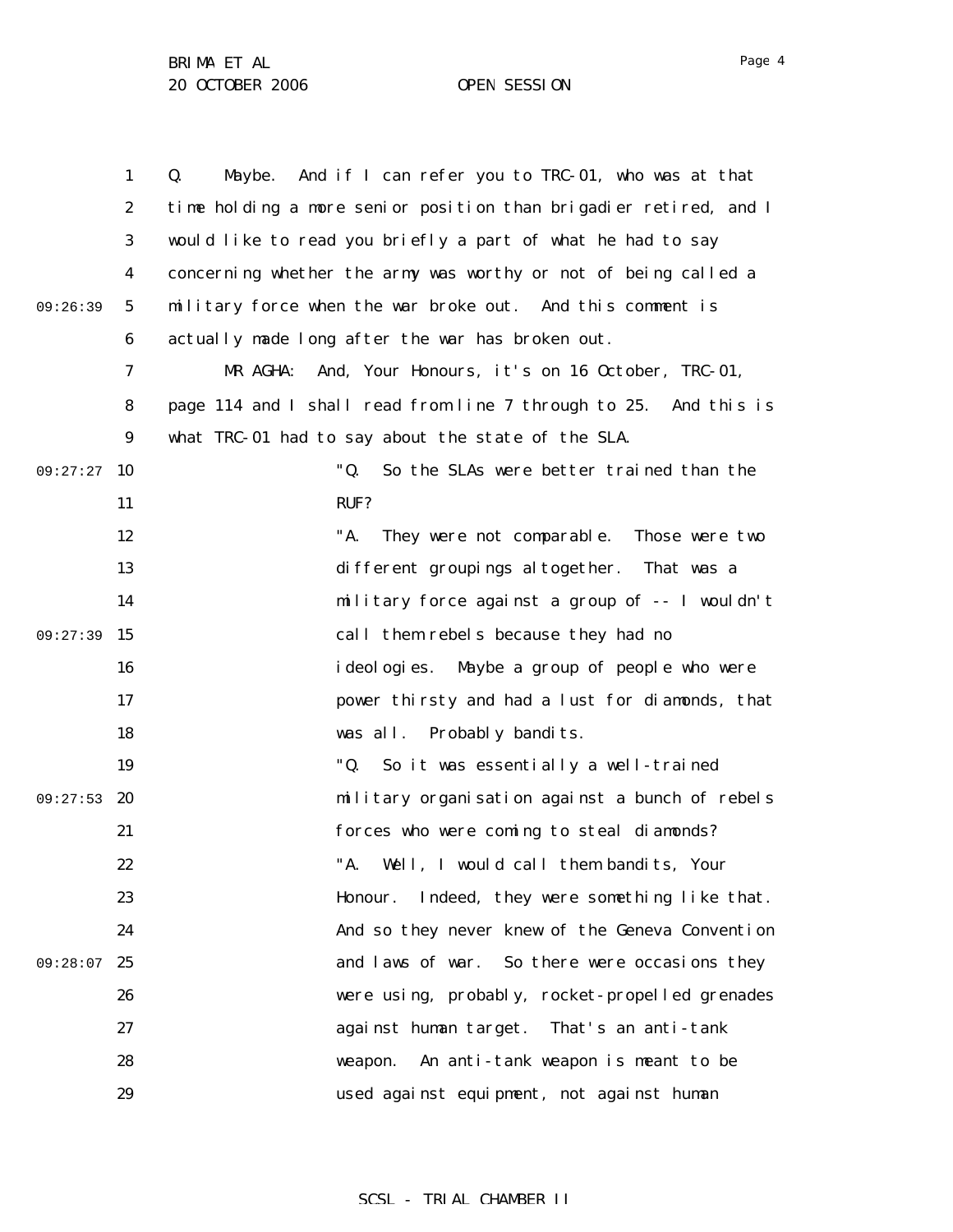|          | 1                | beings, but they were using such weaponry                        |
|----------|------------------|------------------------------------------------------------------|
|          | $\boldsymbol{2}$ | against human targets. And so it created the                     |
|          | 3                | mayhem in the war.                                               |
|          | 4                | "Q.<br>So the SLAs were a well-trained discipline                |
| 09:28:28 | $\mathbf{5}$     | force during the war; right?                                     |
|          | $\boldsymbol{6}$ | "A.<br>Certainly, Your Honour."                                  |
|          | 7                | So, based on this evidence of TRC-01 who was, as we've           |
|          | 8                | discussed, a commander at the front during the war, would you    |
|          | 9                | agree with me now that the SLAs were worthy of being called      |
| 09:28:49 | 10               | military force?                                                  |
|          | 11               | I don't.<br>A.                                                   |
|          | 12               | And that, and your reasoning is based on the evidence of<br>Q.   |
|          | 13               | Brigadier Maada Bio and others you've read in the TRC report; is |
|          | 14               | that right?                                                      |
| 09:29:05 | 15               | It's based on many views expressed but it's also based on<br>A.  |
|          | 16               | the, in the end, a primary finding in the TRC report, which      |
|          | 17               | states ultimately that the SLA was an unprofessional,            |
|          | 18               | undisciplined force. That was the end of that, so I can't agree  |
|          | 19               | with you, sir.                                                   |
| 09:29:33 | 20               | But that was the view of the TRC report, wasn't it?<br>Q.        |
|          | 21               | It was -- it was their primary finding.<br>A.                    |
|          | 22               | Right. But, nevertheless, it was their finding, the TRC's<br>Q.  |
|          | 23               | finding?                                                         |
|          | 24               | It was the TRC finding but in the report I find support --<br>A. |
| 09:29:47 | 25               | in my own report I find support for another vision.              |
|          | 26               | Now TRC-01 was, of course, one of your primary sources<br>Q.     |
|          | 27               | wasn't he, as well?                                              |
|          | 28               | A.<br>Primary, yes.                                              |
|          | 29               | For your research?<br>Q.                                         |
|          |                  |                                                                  |

# SCSL - TRIAL CHAMBER II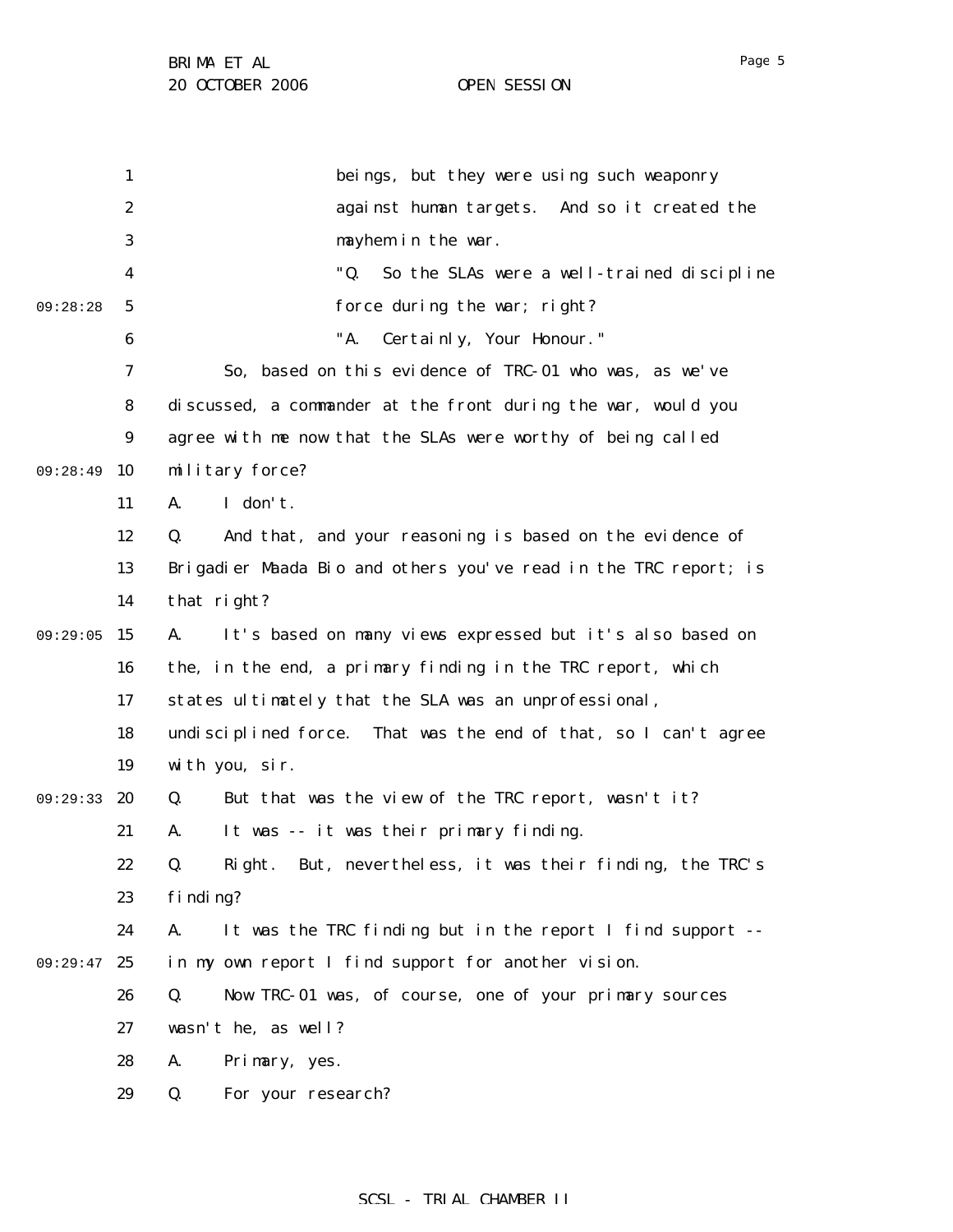1 2 3 4 5 6 7 8 9 09:30:35 10 11 12 13 14 09:31:03 15 16 17 18 19 09:31:26 20 21 22 23 24 09:31:48 25 26 27 28 29 09:30:15 A. Yes. Q. And when he gave evidence before this Court, his evidence of what I'm reading out to you was not challenged by the Defence; are you aware of that? A. I am not aware of that. Q. Now, I would now like to turn to paragraph 27 of your report, which is at page 13, where I believe you discuss recruitment; is that right? A. Yes, sir. Q. And you accept that there was a recruitment drive prior to and during the war between the RUF and SLA; is that right? A. Yes. Q. Now, in that same paragraph, 27, and that, you rely on the views of a businessman on that many of the recruits were criminals, don't you? A. I don't, I think. It's only that the businessman is stated via someone else and I can't -- Q. Well, if we actually go to page 14, which is the next page, and I'll read at the top, it says: "Looking back on the government's recruitment policy a Freetown businessman observed in June 1995 the government took pickpockets and so on and put them in the army. Many of them used to attack and rob with knives. Now they had the extra power of the bullet". And that is sourced at David Keen? A. That's correct. Q. So that is Keen's source? A. Absolutely. Q. And are you aware that it is actually unsourced in his book?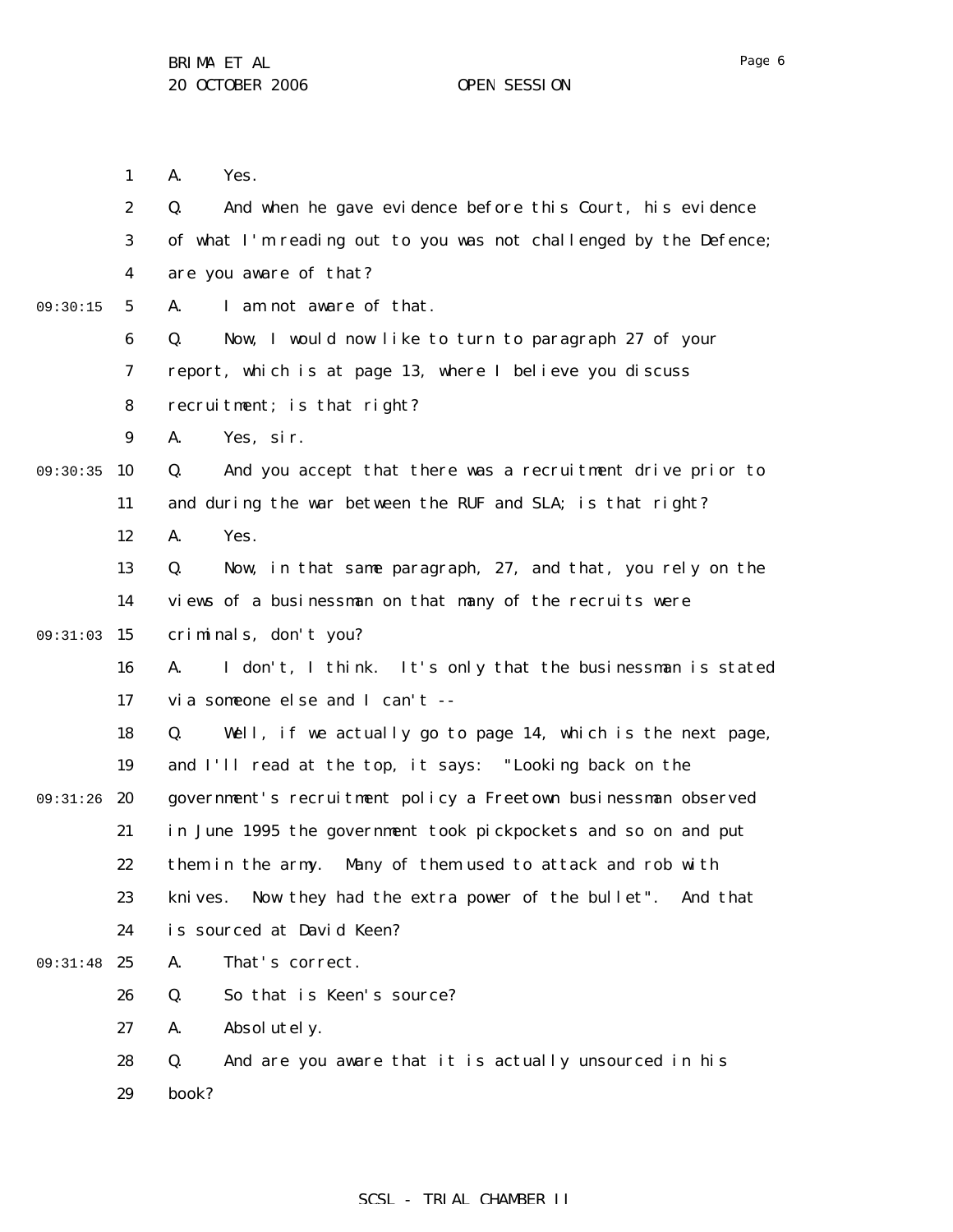A. I'm not aware of that.

1

2

Q. Well, if we come to Keen's book, and we can do that, and

Page 7

3 4 5 6 7 8 9 09:33:08 10 11 12 13 14 09:33:34 15 16 17 18 19 09:33:56 20 21 22 23 24 09:34:06 25 26 27 28 29 09:32:37 it's actually on page 98 of Keen's book, and at page 98, the portion I've just read to you, there is no footnote or source for it so, if that's the case, you would agree with me that there is no way of checking the reliability of that statement? A. It's up to Keen. Q. Now, one of your primary sources again, this is TRC-01, gave sworn testimony before this Court that, by and large, after 1991, the people who were recruited were more based on meritocracy, and that there were only a few bad ones who sneaked through. Now, I can read you the relevant part of the transcript but, if that were the case, would you agree with me that this assertion in Keen's book is not necessarily accurate? A. I don't. Q. You don't. And why would that be? A. Because I find enough support that the things I wrote about the recruitment were valid, in my mind, based on my sources. Q. And where did -- and we look at your sources, so those sources would be the TRC report? A. The findings in the TRC report. Q. The findings in the TRC report? A. Yes. Q. Keen's book which is unsourced? A. Well, Keen is a scholar, a researcher, so I used him. Q. And your other -- so really, apart from Keen and the TRC, where did you get this information from? A. Well, we are still at -- at the historical part so those were the main ones.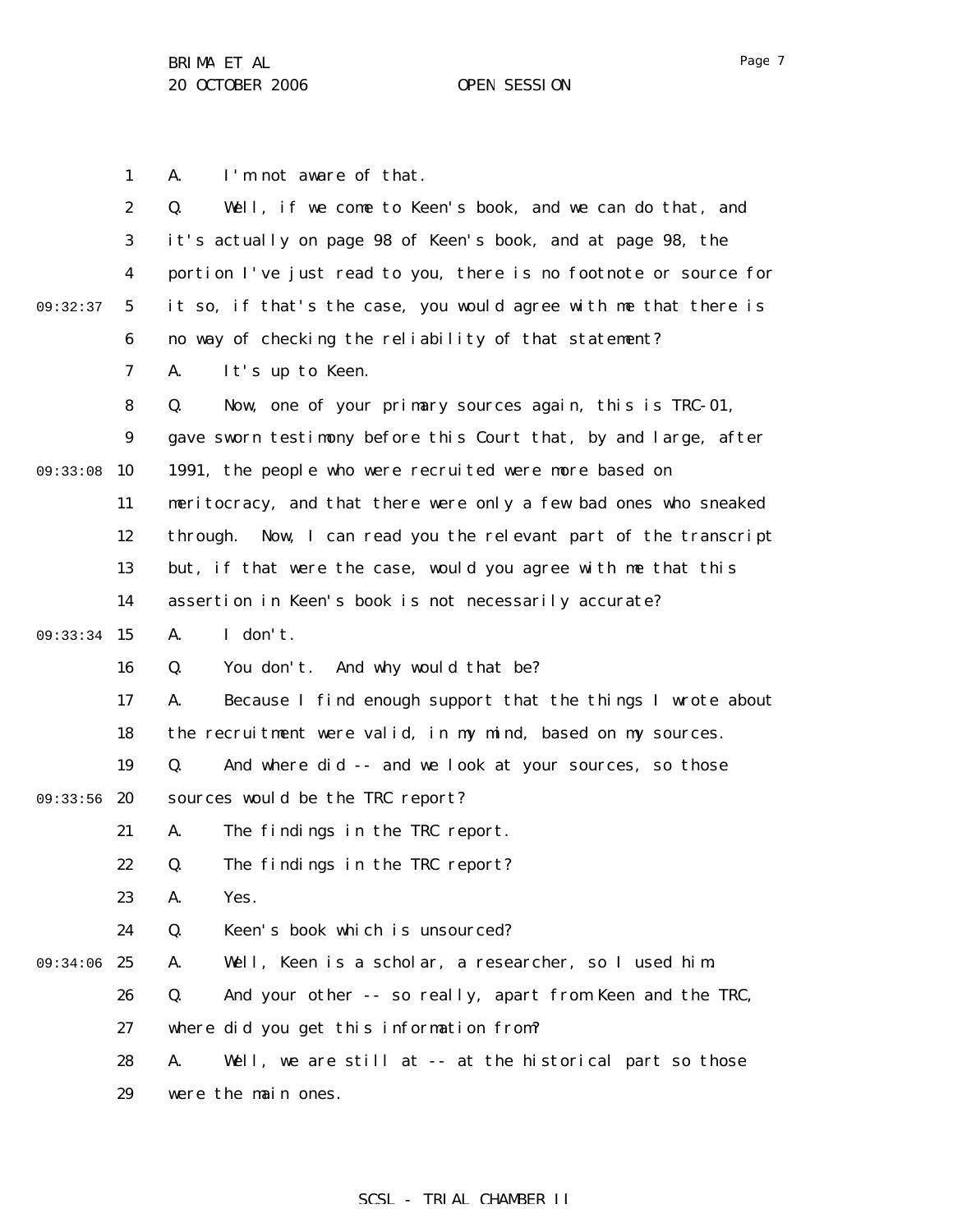1 2 3 4 5 6 7 8 9 09:35:06 10 11 12 13 14 09:35:33 15 16 17 18 19 09:35:51 20 21 22 23 24 09:36:24 25 26 27 28 29 09:34:50 Q. Okay. But it wasn't personally from anyone you spoke to, was it? A. I don't recall that. Q. Okay. Now, I would like to again look at paragraph 28 of your report, which is the same paragraph actually, and here again you quote the TRC report on instances of poor or inadequate training; is that right? A. That's right. Q. So again, you would agree with me that that paragraph is largely based on the findings of the TRC report? A. That's right. Q. Now, are you aware -- and you may not have been because this is since you made your report -- that, as I mentioned yesterday, that about ten former SLAs have given evidence before this Court regarding the extent of their training? A. I'm not aware of that. Q. And nearly every one of them received at least three months training with some receiving training of six months; did you know that? A. I've heard various statements, also in the transcripts, varying from six months to three months, to six weeks and then, concerning the training, I would like to emphasise that, also the statement made by IMATT, in retrospect about the training of the SLA, they didn't call it any training whatsoever. Q. But that was IMATT's opinion, wasn't it? A. Well, it's -- it was a statement made by IMATT. Q. But actually, and we will come to that in your report when you refer to the IMATT statement, I believe you quote that -- and I may be wrong -- that they had received training in Nigeria but,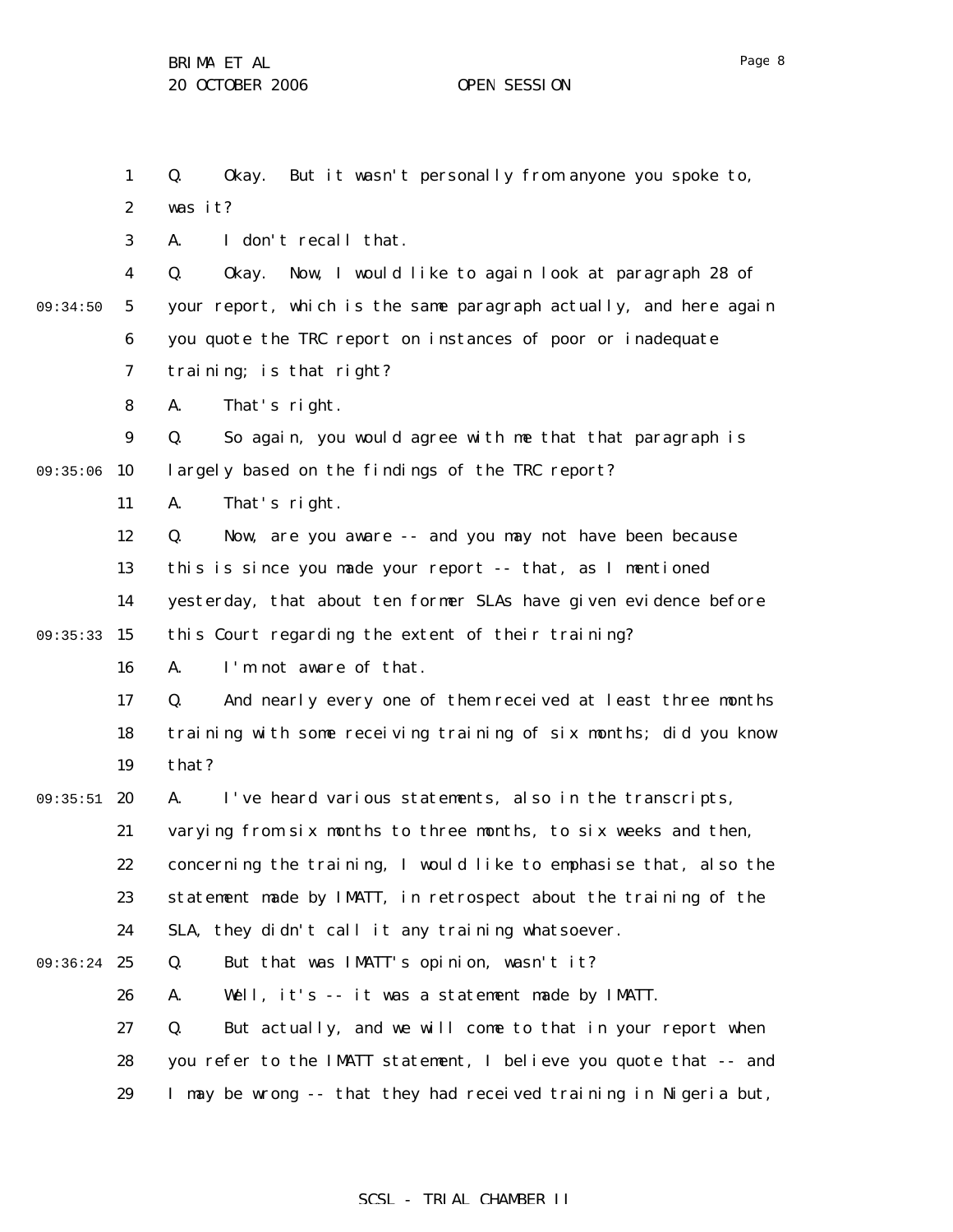1

2

3

4

5

6

7

8

9

11

12

13

14

16

17

18

19

21

22

23

09:37:14 10

09:36:55

09:37:35 15

09:37:52 20

| nevertheless, they were very interested to learn about            |
|-------------------------------------------------------------------|
| international humanitarian law?                                   |
| Well, IMATT stated that the training in Nigeria wasn't a<br>А.    |
| very good training at all.                                        |
| But it didn't suggest they didn't have any kind of<br>Q.          |
| training, did it?                                                 |
| Not any kind.<br>А.                                               |
| Right. So, if you were to believe the many witnesses, when<br>Q.  |
| they joined the SLA, did receive three to six months training,    |
| you would agree with me that there was some kind of training      |
| within the SLA before the war with the RUF?                       |
| I would agree that there was some kind of training.<br>А.         |
| However, I would also state that some people didn't get any       |
| training at all.                                                  |
| Okay. And who told you that some people got no training at<br>Q.  |
| all?                                                              |
| I have to research them, but people who were recruited not<br>А.  |
| in the area of Freetown, and again, I can't recollect where it    |
| is.                                                               |
| Well, actually, we can come to that. It's on paragraph 28.<br>Q.  |
| All right.<br>A.                                                  |
| On page 14 of your report, and it's found, one, two, three,<br>Q. |
| four lines from the bottom; do you have that, general?            |

24 A. Yes.

09:38:07 25 26 27 28 29 Q. And I'll read it for you: "One senior civil servant with good contacts in the military explained the process of recruitment in Freetown: They were grabbed from the streets, taken to Lungi and Benguema and given 19 to 21 days training. Some of the new recruits - particularly those recruited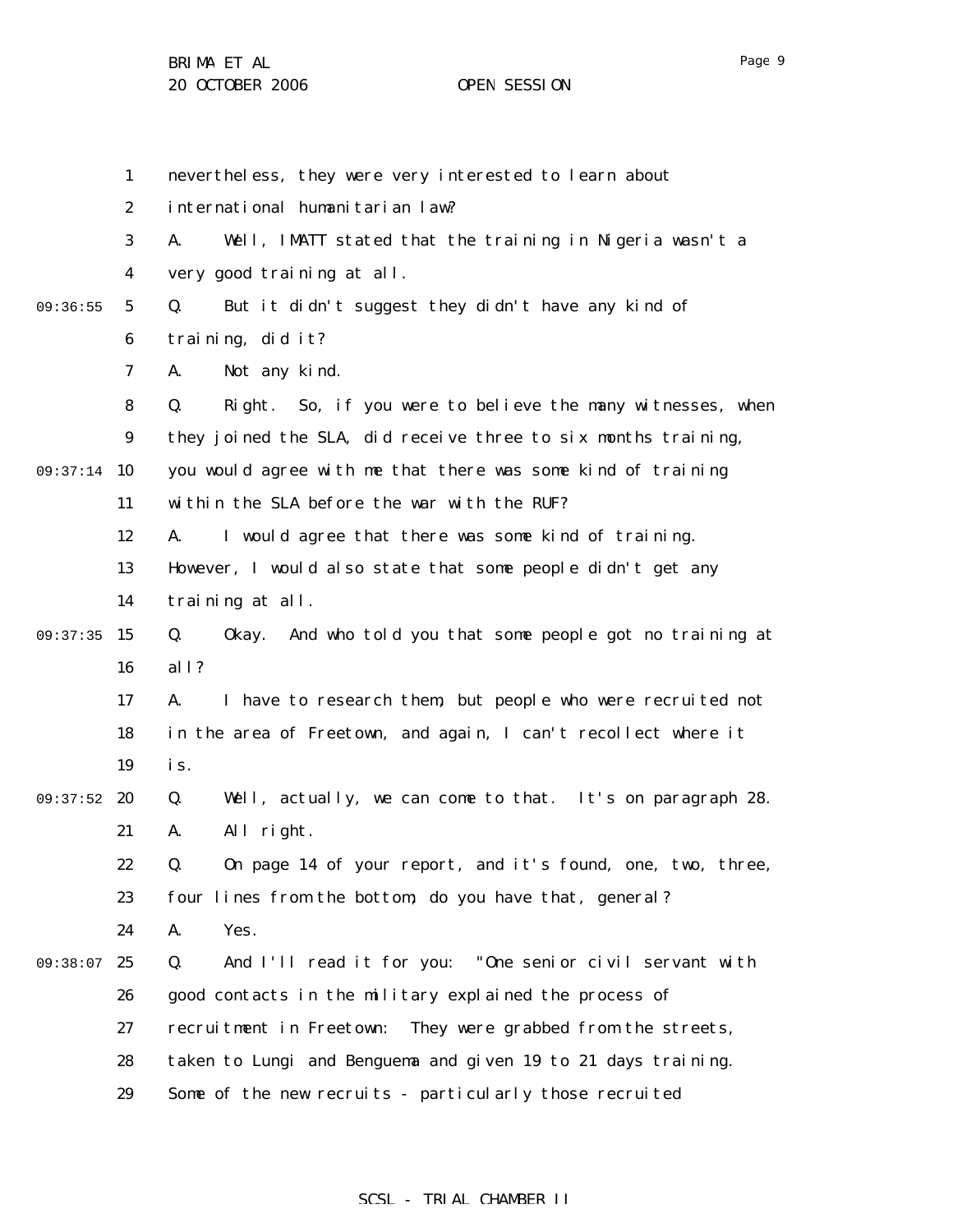1 2 3 4 5 6 7 8 9 09:39:05 10 11 12 13 14 09:39:26 15 16 17 18 19 09:39:39 20 21 22 23 24 09:39:52 25 26 27 28 29 09:38:48 up-country - received no training at all." Now, my first question is: What would a senior civil servant know about the training which the military received? A. He could have been very well in the position to know, depending on his position. Q. But what was his position, do you know? A. No, I don't know. Q. And based upon what we've heard, that at least the majority of the SLAs received between three months, at least three months and some six months training, you would agree with me that it may be inaccurate, his assessment, that they received no training at all? A. No, I don't think so. Q. Now again in Keen, that senior civil servant is unsourced; are you aware of that? A. No. Q. Okay. So, in that case, it wouldn't be possible even to check out who he was or find his reliability, would it? A. That's up to Keen. Q. But essentially, then, you are relying on the research of Keen? A. Exactly. Q. Now, an infantry recruit in the British army only receives three months training; did you know that? A. I don't know the British army. I know the royal marines, that's certainly longer. Q. No, but this is infantry; we are not talking specialised force. An infantry soldier would only receive three months basic training; did you know that?

# SCSL - TRIAL CHAMBER II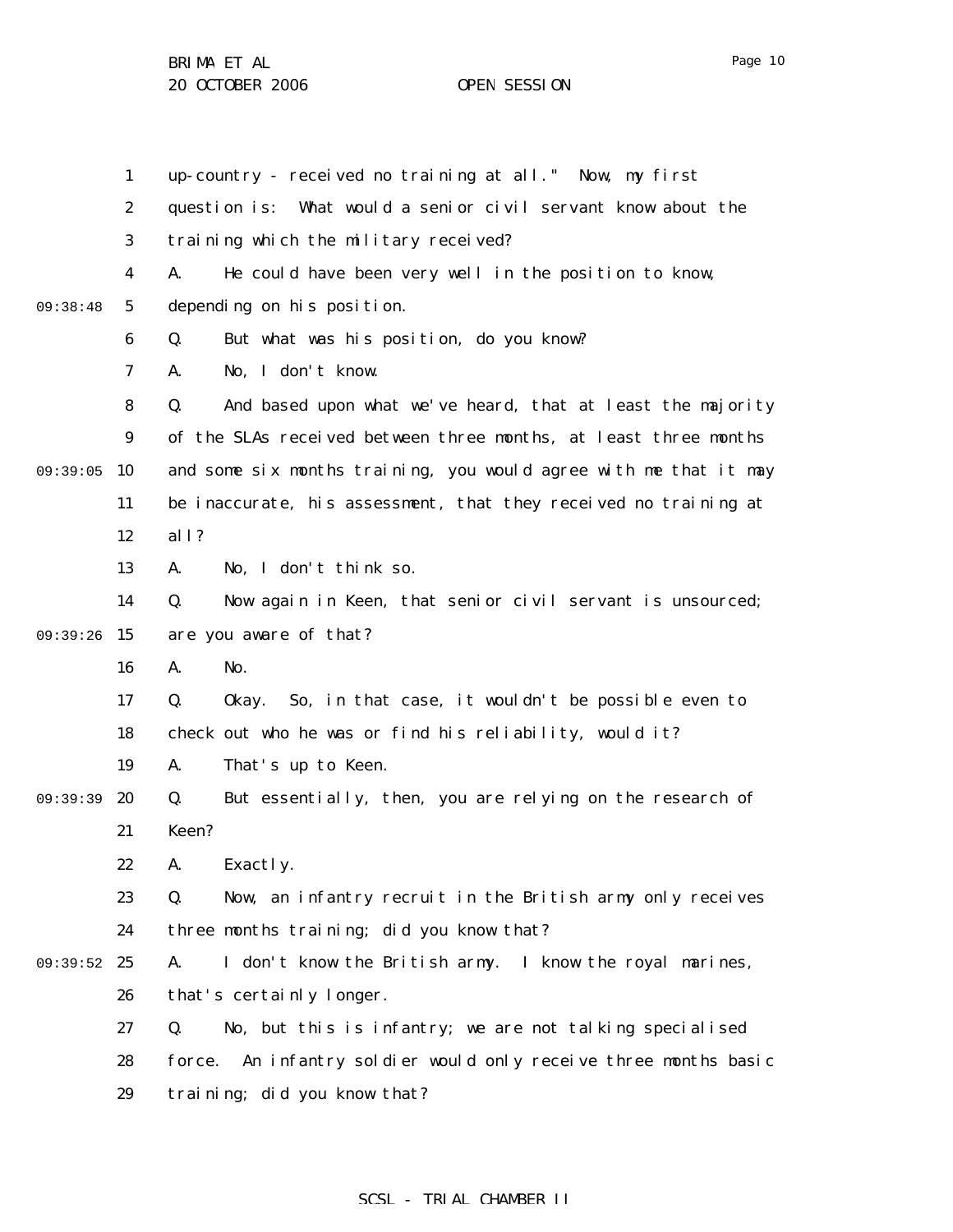|          | $\boldsymbol{2}$ |                                                                   |
|----------|------------------|-------------------------------------------------------------------|
|          |                  | Q.<br>And an infantry recruit in the Dutch army, do you<br>0kay.  |
|          | 3                | know how much training he receives?                               |
|          | 4                | No.<br>A.                                                         |
| 09:40:22 | $\sqrt{5}$       | Now, when the SLA was recruiting and training in 1991 it<br>Q.    |
|          | 6                | was already at war with the RUF, wasn't it?                       |
|          | 7                | A.<br>Yep.                                                        |
|          | 8                | And during World War I training of infantry recruits in the<br>Q. |
|          | $\boldsymbol{9}$ | British army was reduced to about six weeks; did you know that?   |
| 09:40:42 | 10               | A.<br>No.                                                         |
|          | 11               | Would you agree with me that in times of war it is not<br>Q.      |
|          | 12               | unusual, due to the needs of war, for a country to reduce the     |
|          | 13               | amount of training time it gives its infantry recruits?           |
|          | 14               | Nowadays, I don't think that is logical.<br>A.                    |
| 09:40:58 | 15               | But it has happened?<br>Q.                                        |
|          | 16               | It may have happened but I don't think it's logical.<br>A.        |
|          | 17               | Q.<br>Well, it doesn't really matter whether it's logical, the    |
|          | 18               | fact is it does happen due to the exigencies of war sometimes,    |
|          | 19               | doesn't it?                                                       |
| 09:41:12 | 20               | But it's a bad measure.<br>A.                                     |
|          | 21               | Q.<br>Well, whether it is good or bad it does happen, doesn't it, |
|          | 22               | due to the exigencies of war?                                     |
|          | 23               | I don't know that; I'm not aware of that.<br>A.                   |
|          | 24               | Q.<br>You are not aware at all?                                   |
| 09:41:23 | 25               | No.<br>A.                                                         |
|          | 26               | Q.<br>0kay.                                                       |
|          | 27               | Not in the Dutch army.<br>A.                                      |
|          | 28               | Q.<br>Well, I am talking to you about armies in general.<br>As an |
|          | 29               | expert, I would suggest to you it's not unusual, due to the       |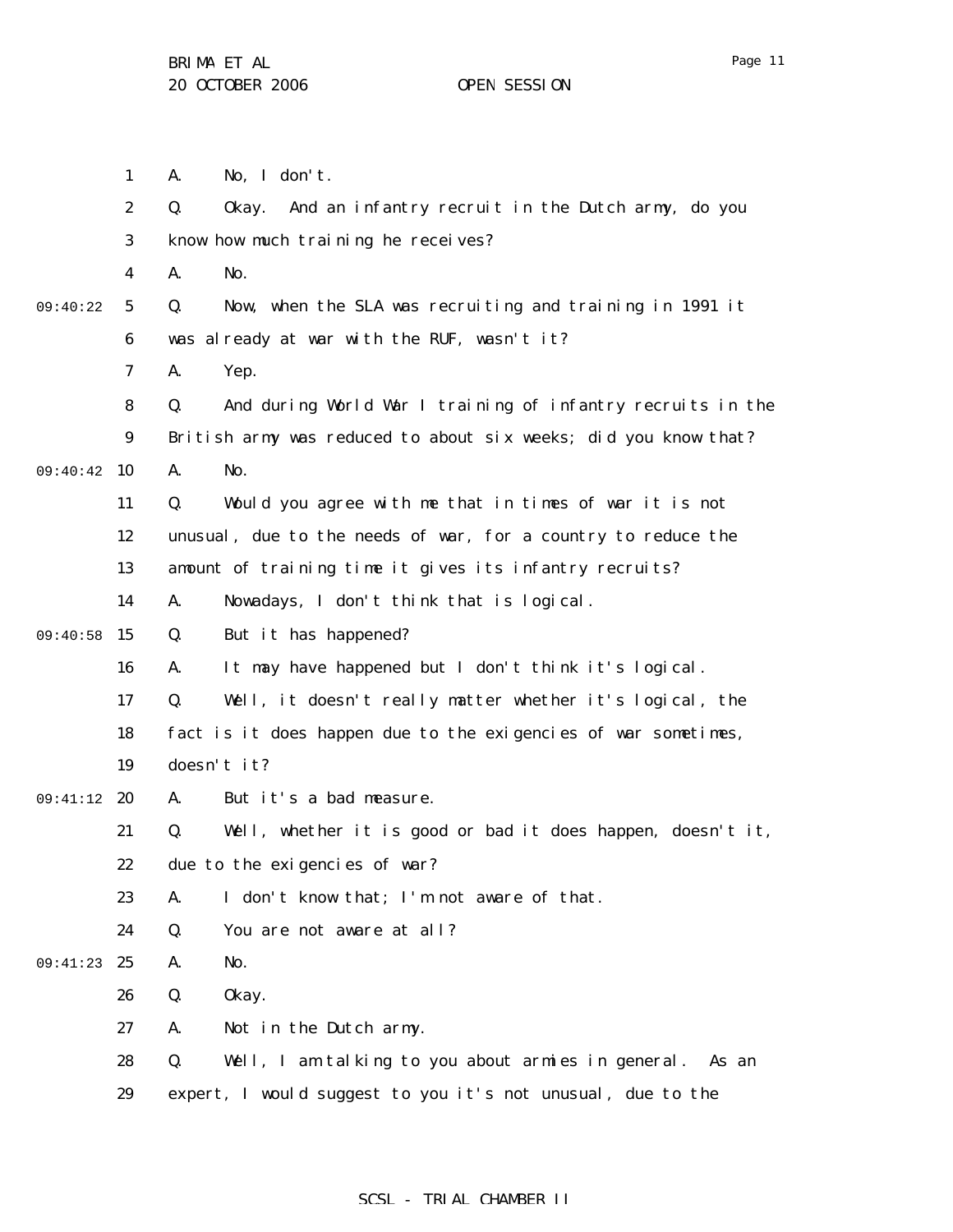1 2 3 4 5 6 7 8 9 09:42:00 10 11 12 13 14 09:42:16 15 16 17 18 19 09:42:48 20 21 22 23 24 09:43:03 25 26 27 28 29 09:41:44 exigencies of war, that the length of time in recruiting, in training recruits, is often reduced; what would you have to say about that? A. Well, you can't train even, especially not for war situation, train a recruit in six -- in one month, six weeks. Q. You might not be able to but let's say, what I'm saying to you in time of war, the length of time in training is often reduced, isn't it? A. Nowadays, I don't think so. Q. So what about ten years ago? A. It was not part of my research. Q. So you wouldn't know how much an infantry recruit for Vietnam received before going? A. It was not part of my study. Q. So you can't comment on that area? A. No. Q. Now, I would like to turn to paragraph 30 of your report, which is at page 15. And this is a couple of lines down where you say "organisation" -- it is again talking about recruiting and training policy -- "an organisation structure and professionalism in many units became less rigid and more ragged". Do you have that part? A. You are talking page 15 and then? Q. Paragraph 30. A. Yes, and then what line are you on? Q. It's the second line. "Organisation structure"? A. Okay, yeah. Q. And "professionalism in many units became less rigid and more ragged"; do you have that? Now, again, that's a finding of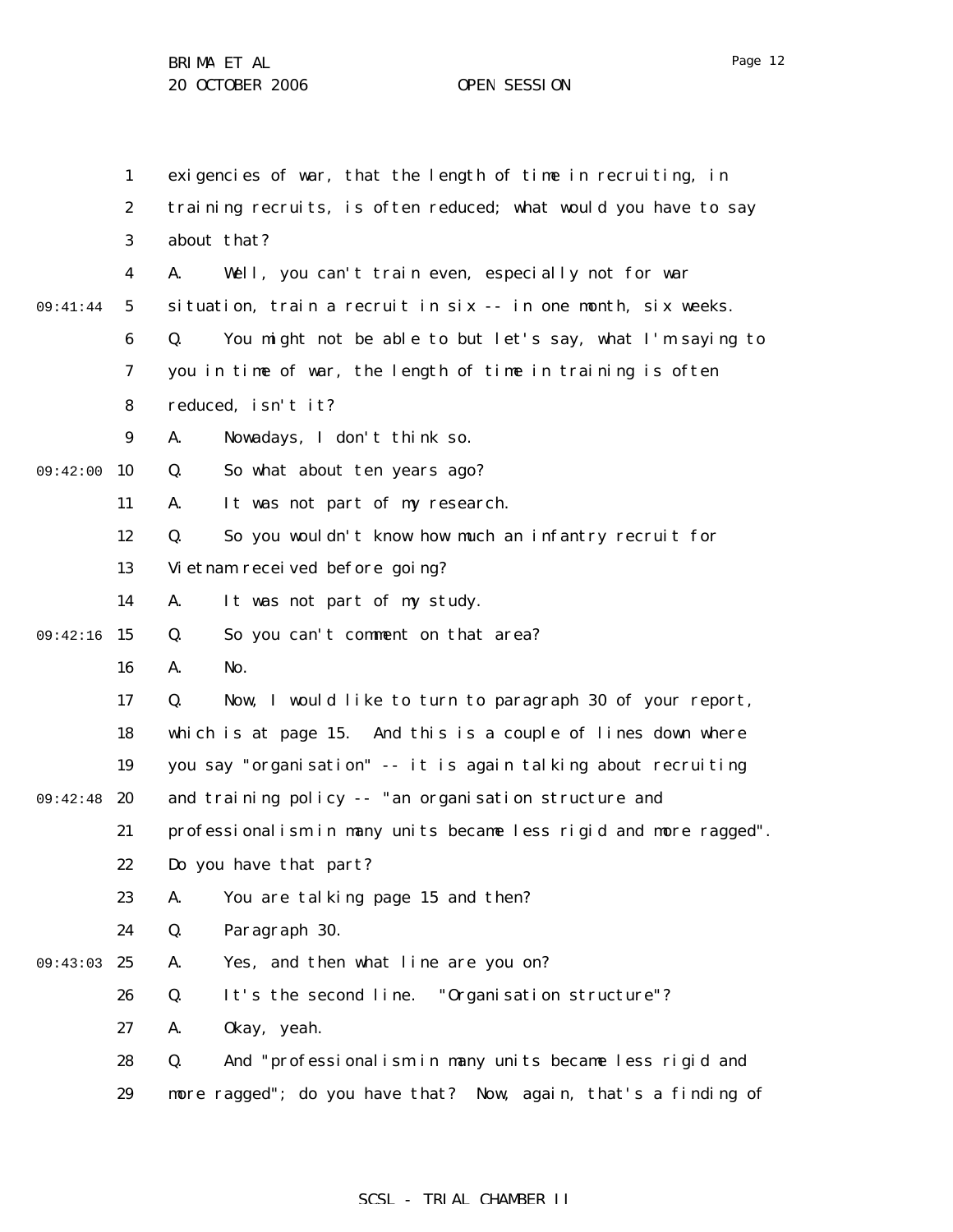1 2 3 4 5 6 7 8 9 09:43:58 10 11 12 13 14 09:44:31 15 16 17 18 19 09:44:55 20 21 22 23 24 09:45:11 25 26 27 28 29 09:43:36 the TRC, isn't it? A. It's a statement by a former officer in the SLA who was recruited in 1992, I guess. Q. But it was before the TRC, wasn't it? A. It was. Q. And even he is saying that although it became less rigid and more ragged, he's not suggesting that there was no degree of rigidity, is he? A. No. Q. Now, if we can turn to paragraph 31, and that's on page 16, you refer to the respected Brigadier General Maxwell Khobe? A. Yes. Q. Now, there is evidence before this Court that when the SLAs attacked Freetown, they wanted to go to Wilberforce barracks to release some of their family members. Are you aware that, according to that evidence, it was General Khobe who threatened to shoot the civilians if the SLAs attacked Wilberforce barracks? A. No. Q. Now, if that were true, that would not be a very honourable thing for a commander to do, would it? A. I don't know it's true. Q. If it were true? A. Well, no. Q. And again, at paragraph 31, these are General Khobe's opinions of the NPRC government, aren't they? A. That's right. Q. And he wasn't a part of the NPRC government, was he? A. No. Q. And he wasn't a part of the Sierra Leone Army at that time,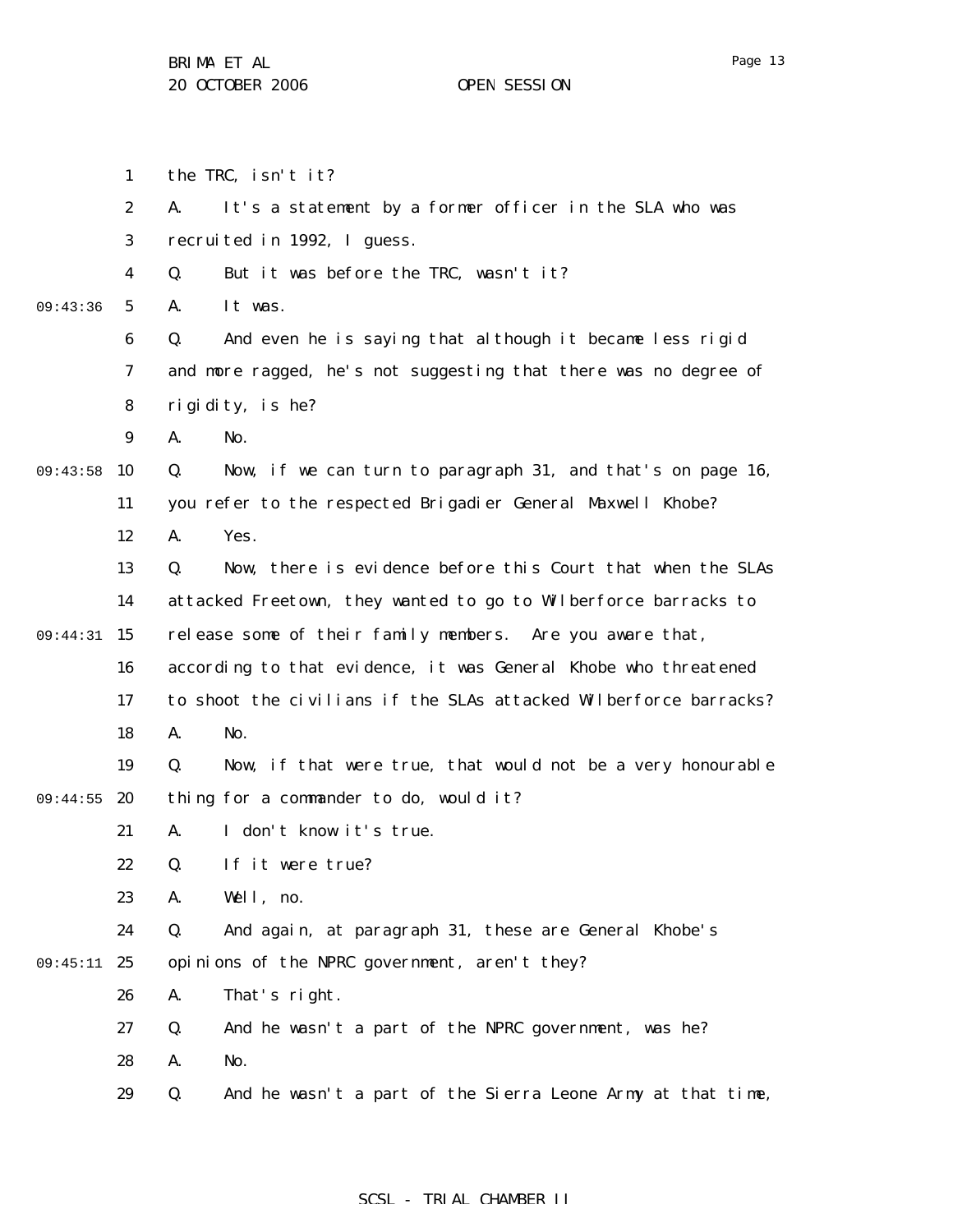|          | $\mathbf{1}$     | was he?                                                           |
|----------|------------------|-------------------------------------------------------------------|
|          | $\boldsymbol{2}$ | No.<br>A.                                                         |
|          | 3                | So these are essentially just his opinions from afar?<br>Q.       |
|          | 4                | From the position he had and he later became. I think he<br>A.    |
| 09:45:41 | $5\phantom{.0}$  | is a credible man to say a thing like that.                       |
|          | 6                | But what position did he hold when he made these opinions?<br>Q.  |
|          | 7                | Well, you know, when he was commanding officer of ECOMDG<br>A.    |
|          | 8                | and later chief of defence staff.                                 |
|          | $\boldsymbol{9}$ | No, but to have this information, he is talking about the<br>Q.   |
| 09:45:56 | 10               | NPRC period; what position did he hold? What was his rank to be   |
|          | 11               | able to make that assessment?                                     |
|          | 12               | I don't know what rank he had during NPRC.<br>A.                  |
|          | 13               | So -- but at any rate, it's just his opinion?<br>Q.               |
|          | 14               | It is.<br>A.                                                      |
| 09:46:13 | 15               | Now, if we turn to paragraph 32, which is at page 16 of<br>Q.     |
|          | 16               | your report, and here we have a quotation and from line -- it's   |
|          | 17               | paragraph 32, and I will just read it. It's from TRC-01, so I     |
|          | 18               | won't mention the name, but, in the middle of it, seven lines     |
|          | 19               | from the top, yes, from the top.                                  |
| 09:47:00 | 20               | Yes.<br>A.                                                        |
|          | 21               | "This action finally brought all forms of discipline and<br>Q.    |
|          | 22               | regimentation of the RSLFA to 0". That is what it says, isn't     |
|          | 23               | it?                                                               |
|          | 24               | It does.<br>A.                                                    |
| 09:47:13 | - 25             | Q.<br>And that is TRC-01?                                         |
|          | 26               | Correct.<br>A.                                                    |
|          | 27               | And that's his personal opinion, isn't it?<br>Q.                  |
|          | 28               | It is.<br>A.                                                      |
|          | 29               | And did you know that TRC-01 was not in Sierra Leone at the<br>Q. |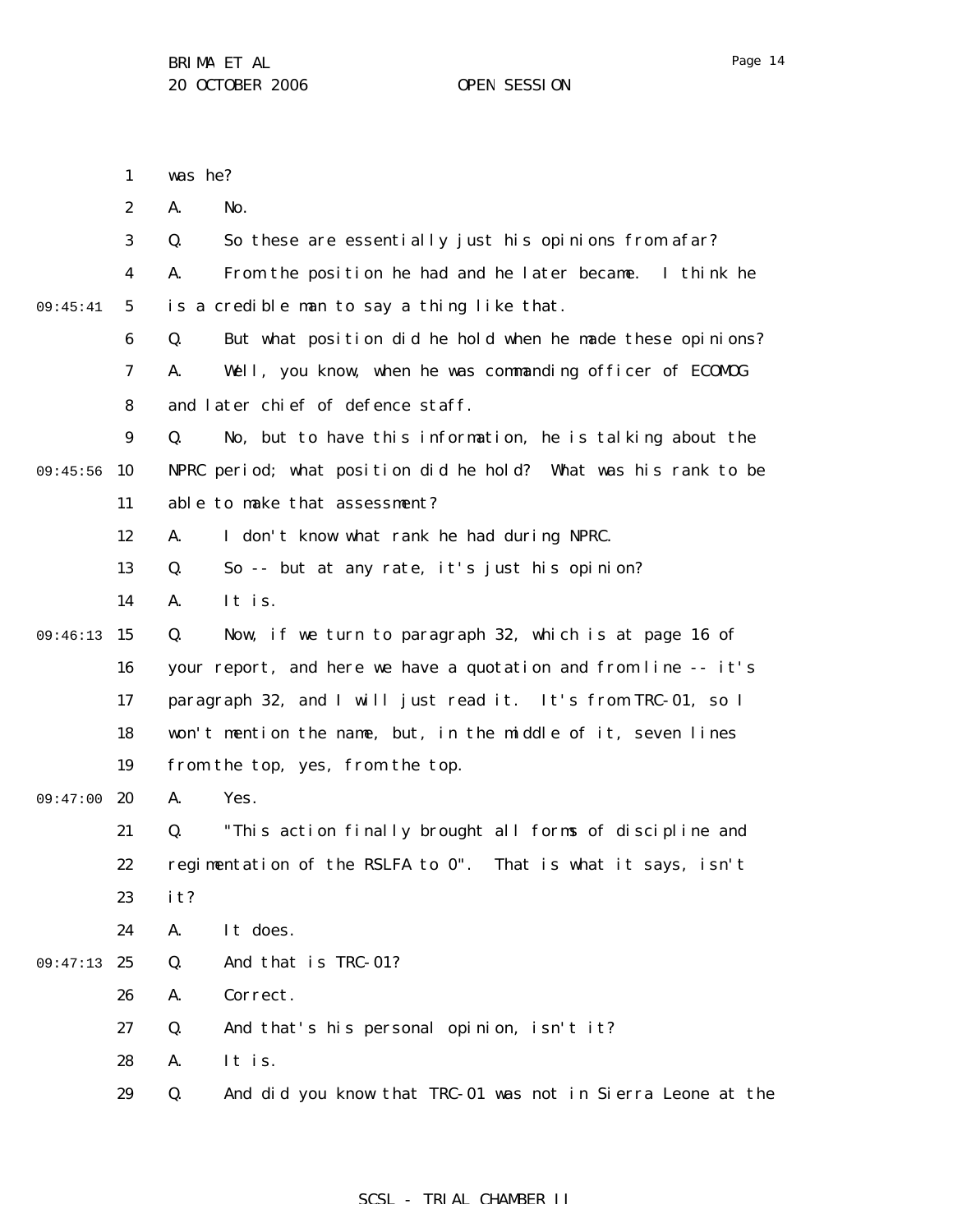Page 15

1 2 3 4 5 6 7 8 9 09:48:14 10 11 12 13 14 09:48:42 15 16 17 18 19 09:48:57 20 21 22 23 24 09:49:12 25 26 27 28 29 09:47:53 time of the coup? A. I know. Q. And did you know that he only returned to Sierra Leone for about two weeks in August 1998 before then leaving Sierra Leone? MR KNOOPS: It was 1997. MR AGHA: 1997, I beg your pardon. THE WITNESS: I would say 1997 because, as I read or listened, he had quite a comment on and knowledge while he was briefly in Sierra Leone at that time and he had -- he could observe himself, then, the state of the AFRC, so he was here and he was questioned about it. Q. But how was he personally able to observe it if he was with the ECOMOG forces away from the AFRC? A. Well, I don't know. He gave a firm statement here and was questioned about his knowledge at that time. Q. His statement is before the TRC? A. But you are referring to his statement here? Q. No, I am referring to his statement before the TRC where he is saying that regimentation was brought to zero? A. Okay. Q. And what I'm suggesting to you is that, firstly, that's his opinion, which I believe you've agreed with me on and, secondly, that he wasn't here at that time to be able to observe whether regimentation was brought to any level? A. I don't know that. MR KNOOPS: Your Honours, at this point I think it's fair to say that the statement my learned friend is referring to, before the TRC, speaking about regimentation, is referring to the period before May 1997, in all honesty. That refers to the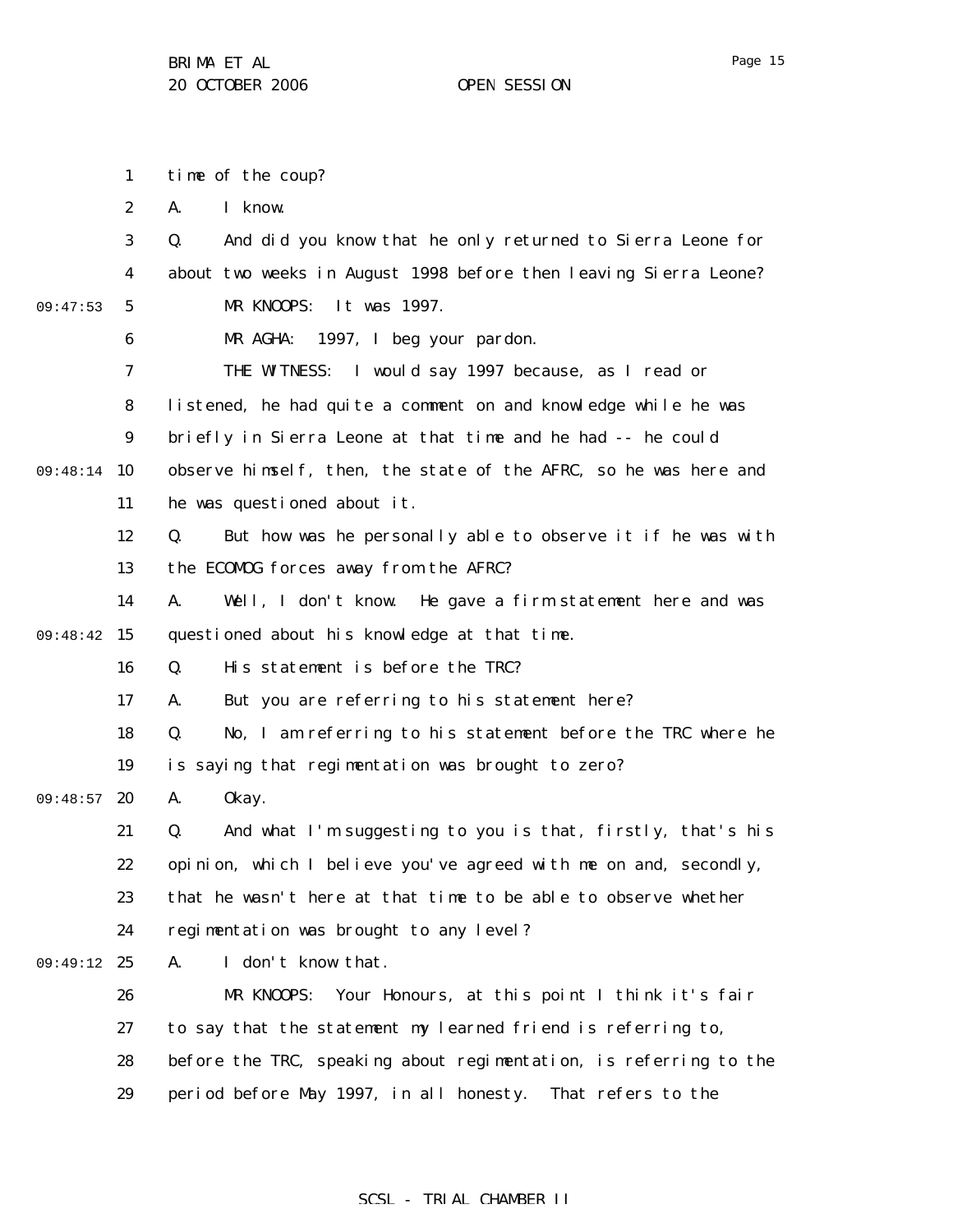1 period that TRC-01 was here. But we can ask him.

2 3 4 5 6 7 8 9 09:50:23 10 11 12 09:50:02 MR AGHA: We can see it in the actual paragraph: "The conditions within the SLA continued to deteriorate with time. In his report to the TRC, Mr X describes the role of the RSLAF in relation to the AFRC and RUF. The report clearly states that the final straw that broke the camels' back was when the AFRC sacked the SLPP government through a coup of May 25, 1997. They also did the unbelievable by inviting the RUF rebels (whom they had been fighting against for six years) to join them in forming a government. This action finally brought" -- so he is actually talking about the action of the AFRC inviting the RUF to join them.

13 14 09:50:42 15 16 17 18 19 09:51:09 20 21 22 MR KNOOPS: But he is saying this action finally brought all forms of discipline and regimentation to zero. Finally brought. So he is not just referring to that simple action in May 1997. It's his statement before the TRC and that's, I think in all fairness to say, is referring to the whole period culminating in one action. He says the final straw that broke the camel's was when AFRC sacked the SLPP government through a coup, that it did the unbelievable thing to inviting the RUF rebels, this action finally brought down all forms. That is the full quotation of the TRC statement.

23 24 MR AGHA: And I am happy with that because it says it finally did. So --

09:51:24 25 26 27 28 29 PRESIDING JUDGE: Look, sitting in the witness box is the expert who wrote the report and he is being questioned on his own report. So I'm sure the general is capable of indicating if he is confused as to which period is being referred to. And if there is any doubt about it you can simply put to the general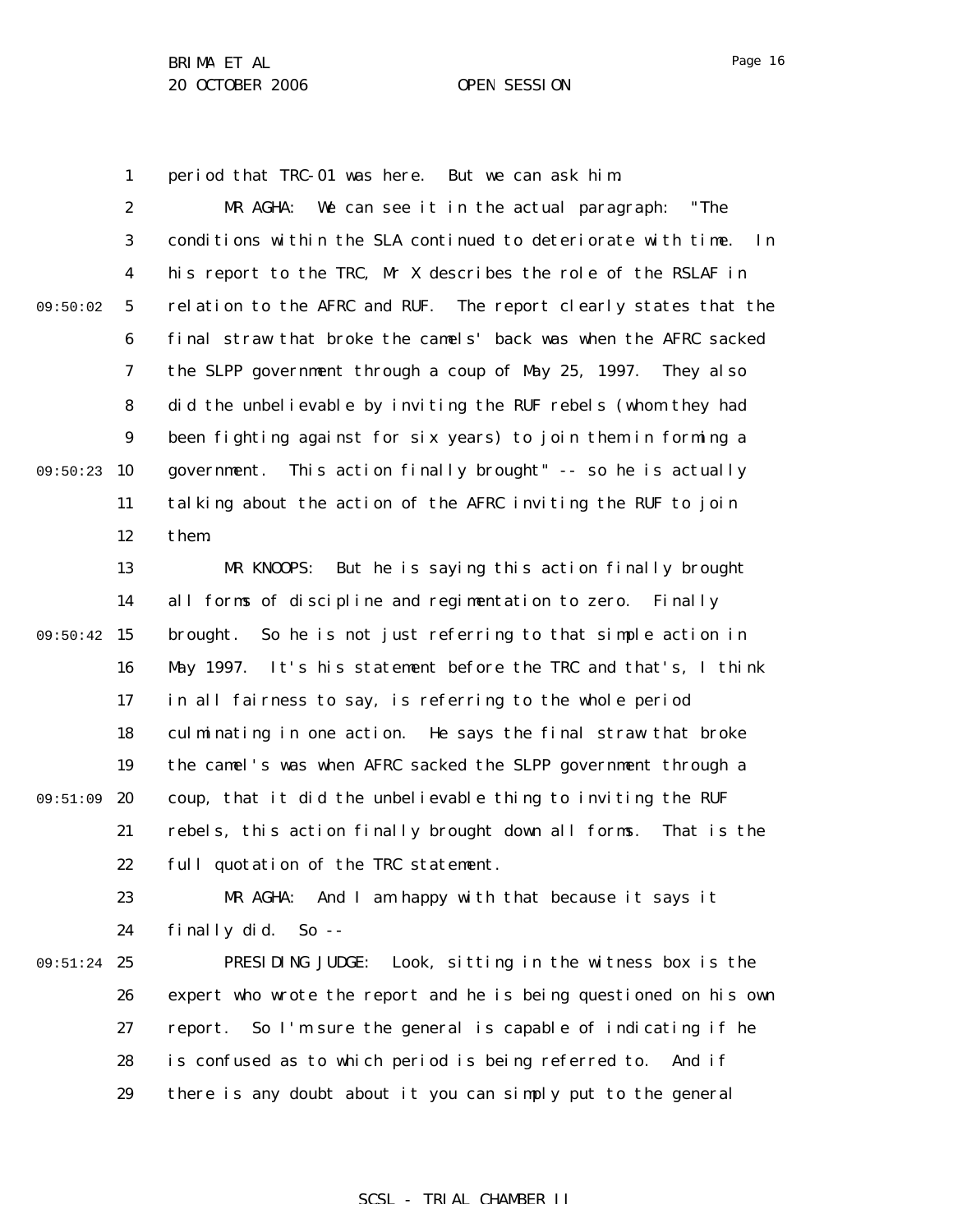Page 17

1 2 3 4 5 6 7 8 9 09:52:06 10 11 12 13 14 09:52:22 15 16 17 18 19 09:52:39 20 21 22 23 24 09:53:16 25 26 27 28 29 09:51:53 what period does he understand he is being questioned about. MR AGHA: Well, this is what I'm trying to do, Your Honour. PRESIDING JUDGE: Well, go ahead, Mr Agha. MR AGHA: Q. So you would agree with me that he wasn't personally here at the time of the AFRC coup? A. You mean 25th? Q. 25th. A. Of May. Q. 1997. A. 1997. I'm aware of that. Q. And you are aware that he spent about two weeks in August 1997 with the ECOMOG troops away, separated from the AFRC government? A. I know he was in -- in Sierra Leone for a brief period. Q. So I suggest to you that he was in no position to observe where the discipline and regimentation was brought to zero in a period when he was not here? A. I don't know. Q. Now, I would like to look at paragraph 33 and that's on page 17. Now, this is quite a long paragraph. And it's where, I believe, certain conclusions are drawn, though not your overall conclusions; is that right? A. Yes, it's not my overall conclusion. Q. No, but certain conclusions are drawn there. For example, if we would go to five, it would say, "Has to be considered as a military organisation on paper or not existing at all." A. Yes. Q. That is one of your -- a conclusion, isn't it?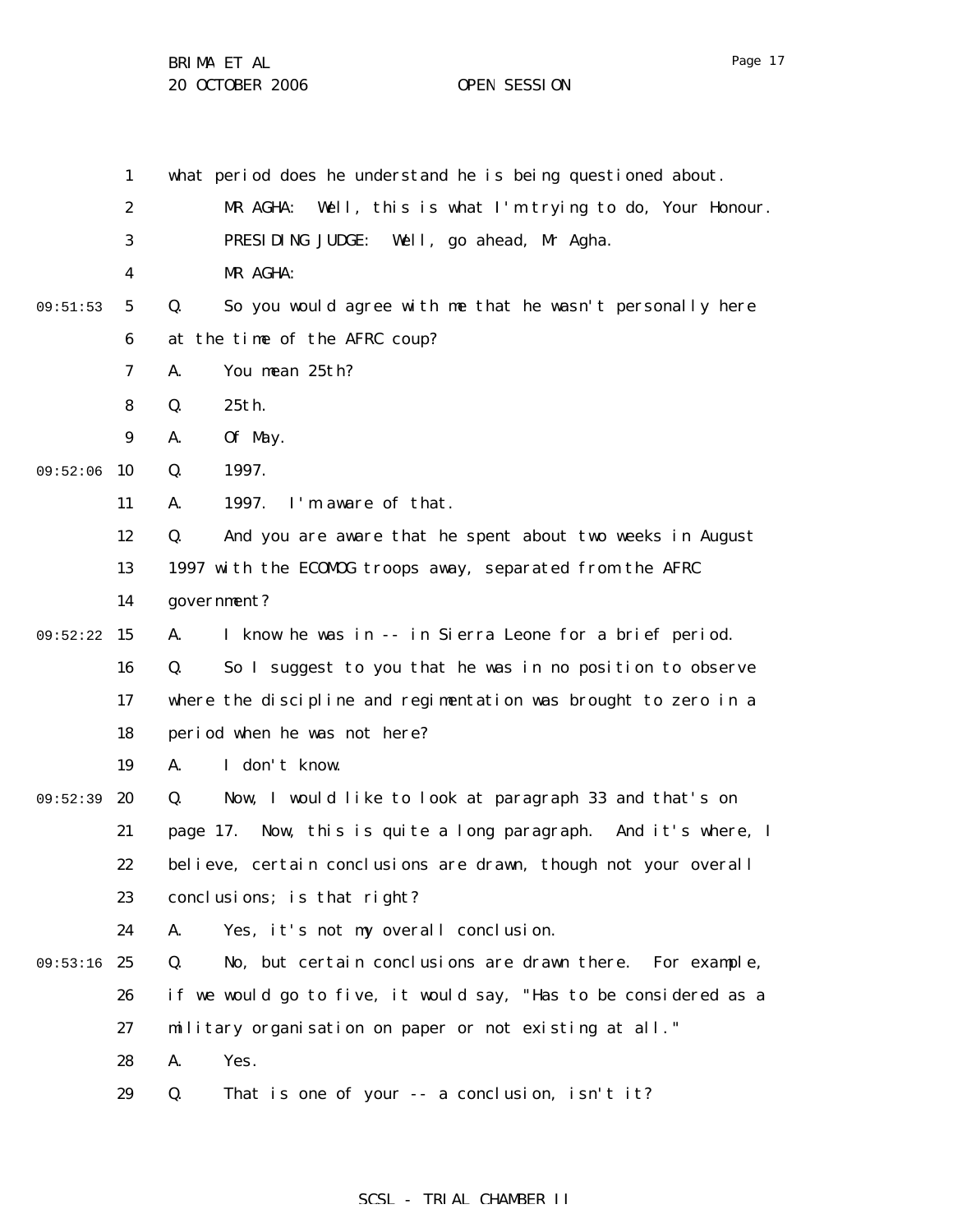Page 18

1 A. Yes.

2 3 4 5 09:54:01 Q. Based on the various statements and sources you looked at. Now, would you agree with me that your conclusion is largely based on the statements made to the -- in to the TRC and on Keen's book?

6 A. And, of course, on TRC-01.

7 8 9 09:54:25 10 11 12 13 Q. But TRC-01 under oath now has changed his position, or at least clarified his position in detail. So, obviously, one of the questions that arises is: The Court has to rely on the evidence it has under oath as per the transcripts which you read and relied upon whether, based on his statement, and other statements before the Court, whether any of your conclusions may have been different?

14 09:54:44 15 16 17 18 19 09:55:11 20 21 22 23 24 09:55:31 25 26 27 28 29 MR FOFANAH: Hold it. Your Honours, I respectfully, I will rise again at this stage to object to that line of questioning. Your Honours, the witness has indeed indicated that TRC-01 has testified and was cross-examined by my learned colleague on this issue. For my learned colleague to subsequently come and put to this witness that TRC-01 has clarified issues of command responsibility during the AFRC period, in the times in which he is putting to the witness, is incorrect because during cross-examination, like I indicated yesterday, it came out clearly and said that, he even repeated the words used in the statement here, that regimentation and the rest went to zero. And then my learned colleague is simply putting to this witness now that that is not what TRC-01 said, and I can rightly recall that in examination-in-chief he tried as much as possible to contain himself to the period before 1996, but that under cross-examination he went beyond that and then referred to the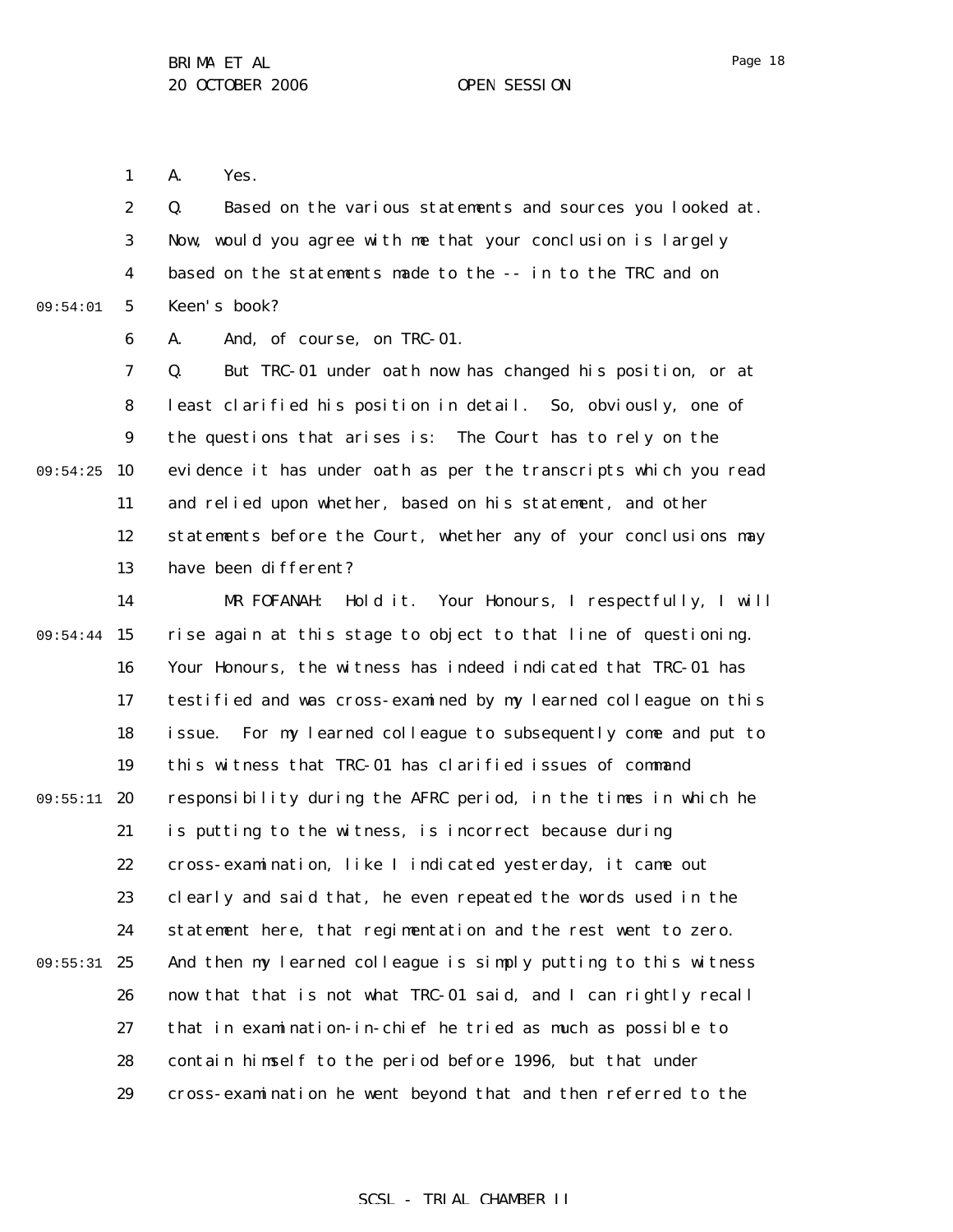1 2 3 4 5 6 7 09:56:11 AFRC period as a non-starter, as far as regimentation and other things was concerned. Since the witness was not here when he was led in chief and cross-examined, my objection is that if my learned colleague is putting questions on what the witness said to the Court, then it has to be wholesome, not just pick bits and pieces that are favourable to him and then leave out what he -- I mean, what came out in cross-examination.

8 9 10 11 12 13 14 09:56:50 15 16 17 18 19 09:57:08 20 21 22 23 24 09:57:27 25 09:56:29 PRESIDING JUDGE: You want to reply to that objection? MR AGHA: I would, Your Honour. Firstly, to say that I didn't actually ask a question to the witness, I'm just suggesting to him, based on this new information that emerged, may it change his opinions. I was coming to a question. Secondly, when TRC-01 gave evidence before this Court, I didn't ask him about structure and hierarchy of the AFRC in the jungle because I knew he wasn't there. I asked him if he knew about anyone who may have been in command. It was only, I believe, when the Defence realised he had perhaps given damaging evidence during cross-examination on their case prior to the war, that they then attempted to elicit his opinions. I haven't referred to them because they are opinions and he was not an expert during that period, and my questions were largely based on his readings and learnings and what he had found out at the time. This witness, on the other hand, is an expert and I'm delving into whether factual issues coming up before this Court, if he had been aware of them, may have changed his point of view.

26 27 28 29 PRESIDING JUDGE: All right. Well, look, we note Mr Fofanah's comments. Seeing you have not yet placed a question there is nothing to rule on, so you go ahead and ask your question.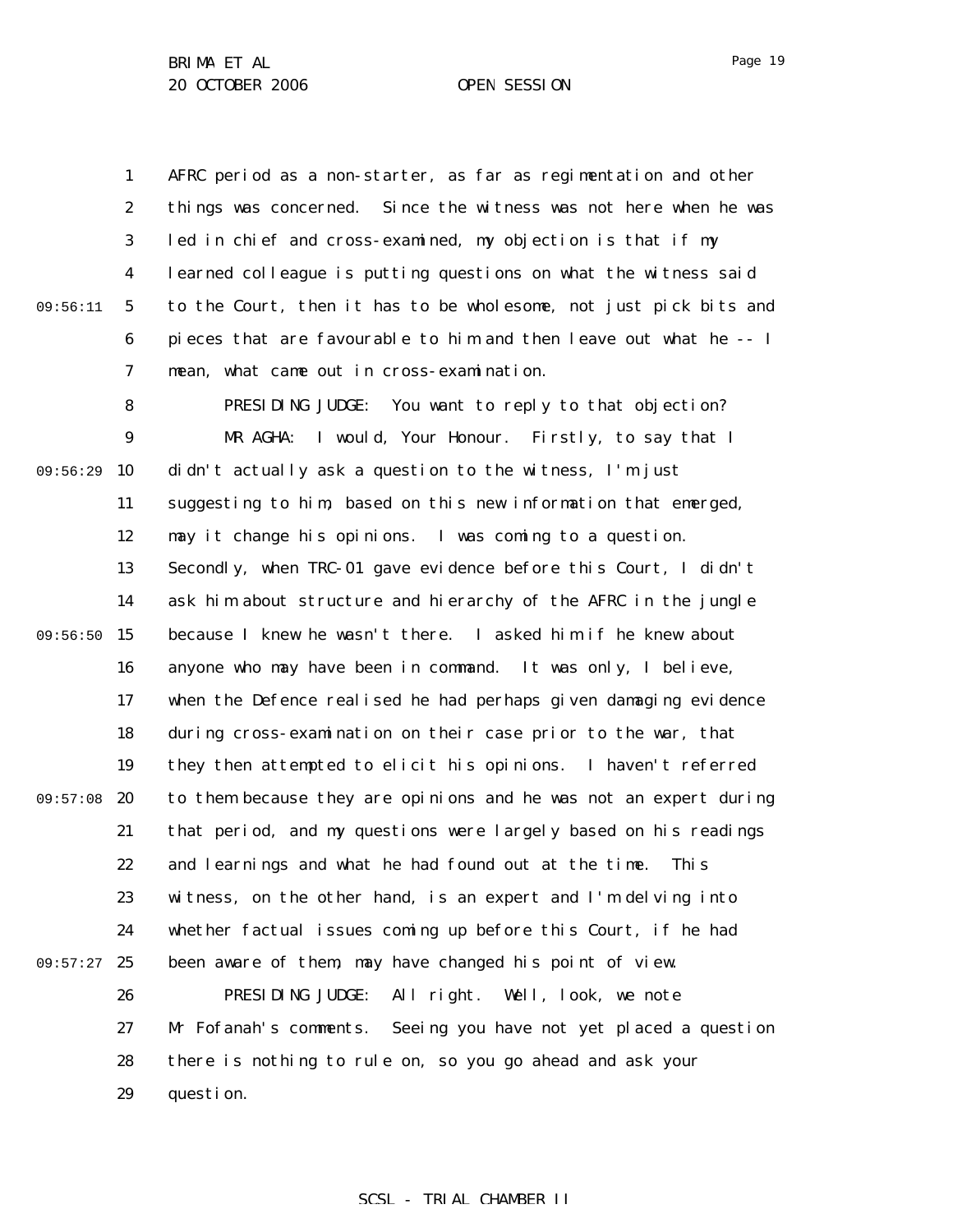Page 20

1 2 3 4 5 6 7 8 9 09:58:30 10 11 12 13 14 09:58:53 15 16 17 18 19 09:59:12 20 21 22 23 24 09:59:36 25 26 27 28 29 09:58:01 MR AGHA: Q. So, if these findings were largely based on the TRC and Keen's book, if those findings in the TRC and Keen's book were found to be largely unreliable or inaccurate, would you agree with me that this would render some of the opinions in your report unreliable or inaccurate? A. Well, firstly, I don't consider TRC and Keen unreliable and then, secondly, last Friday, a week ago, when I walked out of the office of TRC-01, he supplied me with staff in-confidence notes and I know he later had a statement here. And the notes clearly indicate that there was, concerning the AFRC, no firm command and he elaborated on that, so that's it from me. Q. But that's his opinion, isn't it? A. Well, it's the view he expressed on paper to me last Friday based on -- on the discussion we had on my report. Q. But that would be his opinion, wouldn't it? A. It would. Q. Now, so that is TRC-01. Now again, when we talk about the TRC report, that again is opinions and findings of that particular body, isn't it? A. Well, it's always a matter of wording, whether it's opinions, findings. I have analysed the TRC on findings, on - on an impartial historical analysis and, you know, there I found support for these visions. Q. What I'm suggesting to you though is you haven't personally gone out yourself and verified that information by interviewing people, have you? A. No, I could not. Q. Okay. Now, I believe that, for example, we mentioned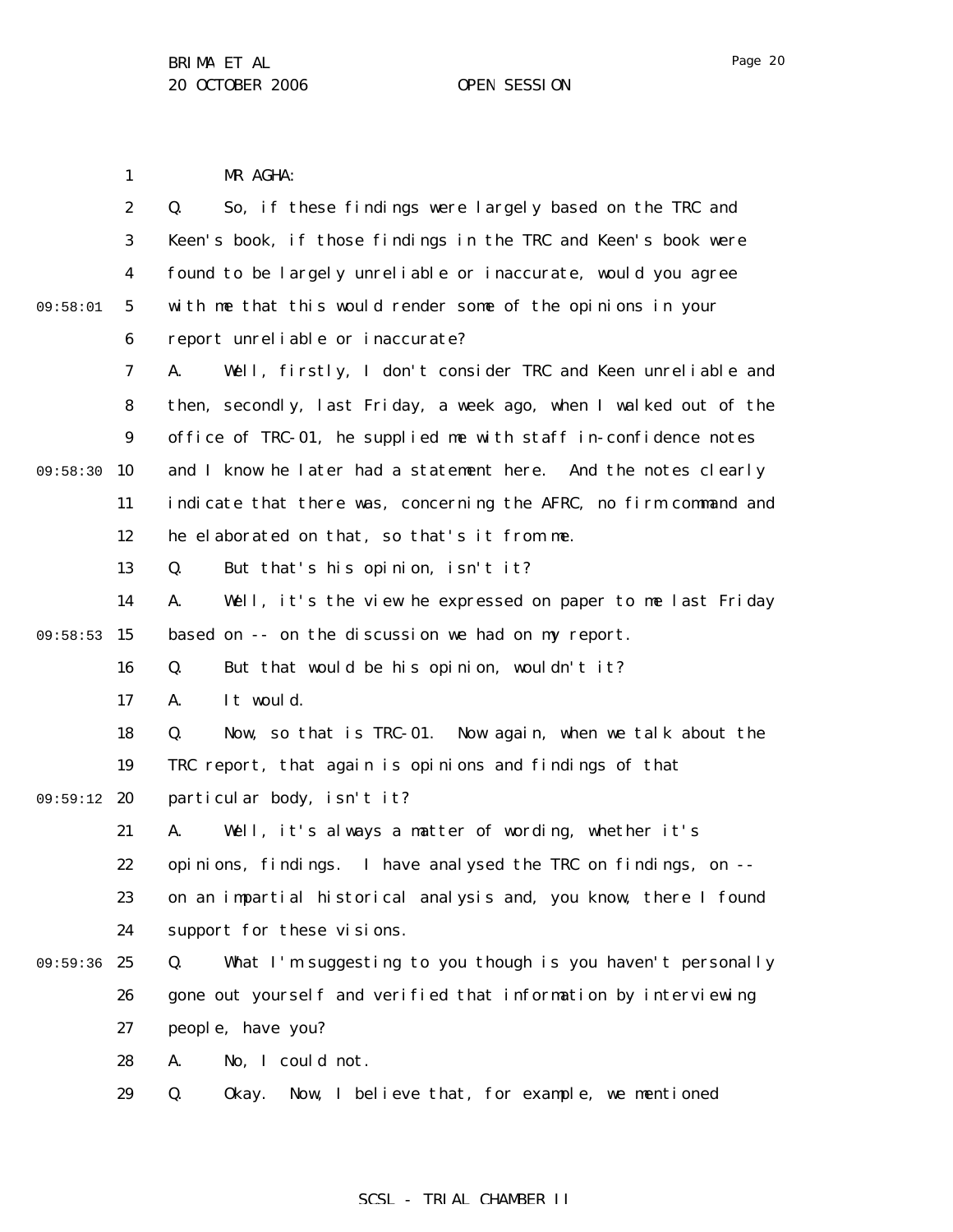1 2 3 4 5 6 7 8 9  $10:00:35$  10 11 12 13 14  $10:00:52$  15 16 17 18 19  $10:01:21$  20 21 22 23 24  $10:01:41$  25 26 27 28 29 10:00:14 training in some cases was zero by the businessman. Now, that is not sustainable in the light of the evidence we have heard before this Court, is it? A. Well, again, there are so many examples in my report which state otherwise that, you know, I have to remain with my conclusion that the expert training, the aspect of training, was substandard. Q. But in the TRC report they weren't delving into the training of the soldiers, what kind of training they went into, were they? A. Well, they were, indeed. Q. And were they asking them about how long it lasted? A. That is covered in the TRC report. Q. But, as my learned friend says, would you agree with me that most of the training was between three to six months, as you heard in this Court? A. I -- I don't agree with that. Q. Now, if we look at page 14 at paragraph 28. I beg your pardon, that is the wrong citation. I have to come back. Now, according to TRC-01, sorry to come back to this gentlemen, he was at the front lines between 1992 and 1996 and, in evidence under oath, and he was also, as we have discussed, one of your primary sources, he suggested there was a functioning of chain of command in the SLA during the war with the RUF. Did you know that? A. Can you rephrase that, please? Q. He suggested that there was a functioning chain of command or at least organisation and structure and hierarchy during the war with the RUF? A. I don't know. I have not read that.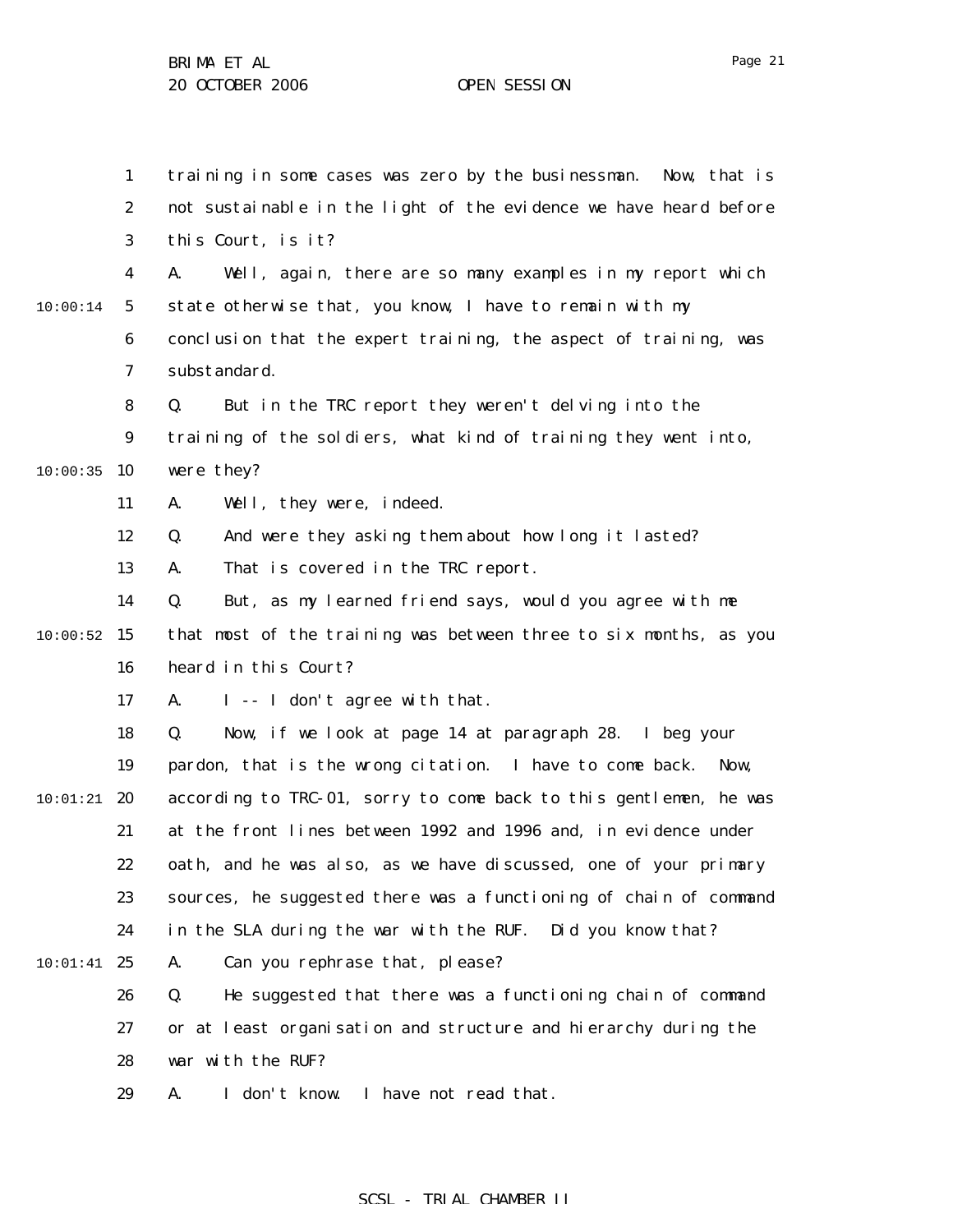1 2 3 4 5 6 7 8 9  $10:02:41$  10 11 12 13 14  $10:02:57$  15 16 17 18 19  $10:03:29$  20 21 22 23 24  $10:03:40$  25 26 27 28 29 10:02:27 Q. I'll read you a few lines of his transcript, if I may. PRESIDING JUDGE: Well, just before you do, I just want to emphasise, general, that these excerpts from TRC-01's testimony are not being read to you for you to evaluate his veracity. I think they are putting to you to suggest that perhaps had you had the benefit of hearing that testimony you may have come to a different conclusion. Now, am I right on that, Mr Agha? MR AGHA: Yes, that's right, Your Honour. PRESIDING JUDGE: All right. Yes, go ahead. MR AGHA: Q. So, in essence, I am not suggesting to you, as when you looked in the transcripts in your report, and you quoted from the Prosecution, there is no suggestion, either way, that those transcripts are right or wrong. I'm just suggesting to you that had you heard the pieces of information that I'm bringing before you it may have changed your views. I'm not asking you to comment on whether it's right or wrong. So anyway, this was on 16th of October 2006, and it's page 113 and it's lines 1 through to 26. And this is what was his response is to various questions. "Q. How were you structured? Did you have a battalion and underneath a battalion was a company, and you had a company commander? Can you briefly explain that? "A. The Sierra Leone armed forces there now - the Sierra Leone Army had formal hierarchy in existence. From the platoon commander, you went up to company commander, from company commander to battalion, 2IC or battalion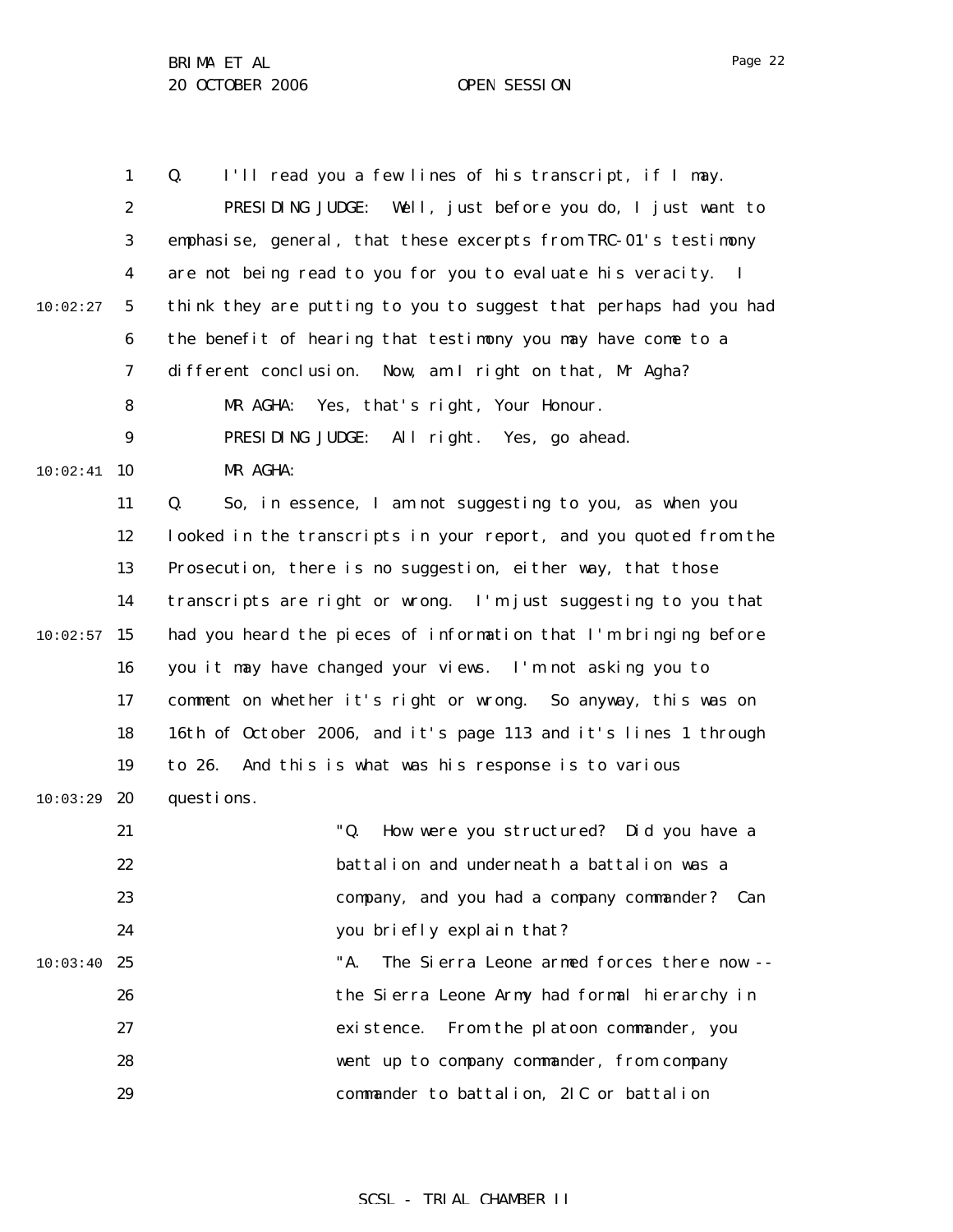| ю |  |
|---|--|
|---|--|

|          | $\mathbf{1}$     |                                                 |                                            | command, and the battalion commander reported              |                  |
|----------|------------------|-------------------------------------------------|--------------------------------------------|------------------------------------------------------------|------------------|
|          | $\boldsymbol{2}$ |                                                 | to the brigade commander. And probably for |                                                            | every            |
|          | $\boldsymbol{3}$ | brigade there are three battalions or           |                                            |                                                            | four             |
|          | 4                | battalions, depending on the size of the        |                                            |                                                            |                  |
| 10:04:08 | 5                | location of the area of responsibility for that |                                            |                                                            |                  |
|          | 6                | bri gade.                                       | Like, I mentioned earlier there are        |                                                            | two              |
|          | 7                | distinct brigades; one in the southern          |                                            |                                                            | region and       |
|          | 8                | one in the east. The southern                   |                                            |                                                            | region looked at |
|          | $\boldsymbol{9}$ | the southern flank of Sierra                    |                                            | Leone; that is the                                         |                  |
| 10:04:22 | 10               | southern province, and                          |                                            | whilst the east looked at the                              |                  |
|          | 11               | eastern region,                                 |                                            | the three districts in the east.                           |                  |
|          | 12               | Basically the                                   |                                            | areas that were bordering with our                         |                  |
|          | 13               | nei ghbours,                                    | Li beri a.                                 |                                                            |                  |
|          | 14               |                                                 | "Q.                                        | So, you had a four-span chain of command;                  |                  |
| 10:04:35 | 15               |                                                 | is that right?                             |                                                            |                  |
|          | 16               |                                                 | "A.                                        | There was complete command structure in                    |                  |
|          | 17               |                                                 | place."                                    |                                                            |                  |
|          | 18               | That's the answer.                              |                                            |                                                            |                  |
|          | 19               |                                                 |                                            | "There was a complete command structure in                 |                  |
| 10:04:43 | 20               |                                                 | place."                                    |                                                            |                  |
|          | 21               |                                                 | "Q.                                        | And it worked, the orders flowing up and                   |                  |
|          | 22               |                                                 | down the chain of command?                 |                                                            |                  |
|          | 23               |                                                 | "A.                                        | The chain, yes. It did work properly,                      |                  |
|          | 24               |                                                 | Your Honour.                               | Orders managing from top to                                |                  |
| 10:04:53 | 25               |                                                 | <b>bottom</b>                              |                                                            |                  |
|          | 26               |                                                 | "Q.                                        | And the soldiers in the SLAs respected the                 |                  |
|          | 27               |                                                 | chain of command?                          |                                                            |                  |
|          | 28               |                                                 | "A.                                        | Certainly, Your Honour."                                   |                  |
|          | 29               |                                                 |                                            | Now, as you are aware this will also come back to the span |                  |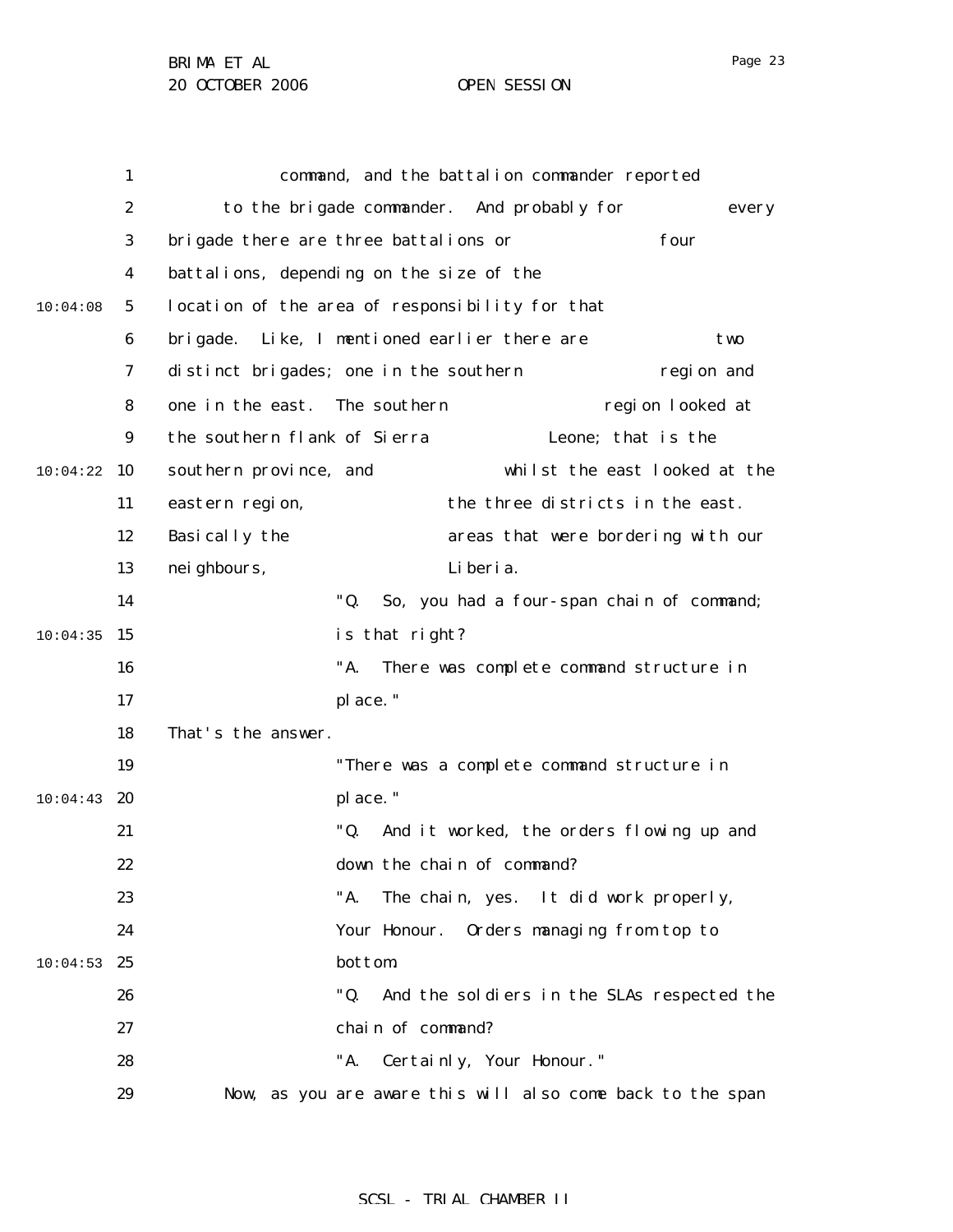|          | $\mathbf{1}$     | of command which we will come to later, which is another aspect     |
|----------|------------------|---------------------------------------------------------------------|
|          | 2                | of your report, but had -- had you been aware of that piece of      |
|          | 3                | information, would you agree with me that there was, during the     |
|          | $\boldsymbol{4}$ | war with the RUF, a functioning chain of command within the SLA?    |
| 10:05:27 | $5\phantom{.0}$  | Because I would agree, based on this statement, if it<br>No.<br>A.  |
|          | 6                | was true.                                                           |
|          | 7                | If it was true?<br>Q.                                               |
|          | 8                | That there was a proper span of command and chain of<br>A.          |
|          | $\boldsymbol{9}$ | command within that specific organisation. That does not imply      |
| 10:05:48 | 10               | that there is a proper chain of command in the entire SLA.          |
|          | 11               | But within this particular example, would you not indicate<br>Q.    |
|          | 12               | that at least that part of the SLA, which TRC-01 is talking         |
|          | 13               | about, there was a chain of command and span of command which was   |
|          | 14               | functioning, if he is to be believed of course?                     |
| 10:06:16 | 15               | Well, of course. If he -- if he would be perfectly right,<br>A.     |
|          | 16               | then you could say that there was a chain of command, but I am      |
|          | 17               | not convinced on whether that chain of command actually worked.     |
|          | 18               | You need more information on that.                                  |
|          | 19               | Well, he has said it did work?<br>Q.                                |
| 10:06:33 | 20               | Well, that was his opinion. I can't --<br>A.                        |
|          | 21               | Q.<br>Well, he was there, it wasn't his opinion.<br>He is a witness |
|          | 22               | of fact, so what I'm suggesting to you this is -- just like what    |
|          | 23               | he's told you -- so if that is what he told you, and you were to    |
|          | 24               | agree with what he has told you, because he was there, he was       |
| 10:06:50 | 25               | actually commanding these troops, would you agree with me that      |
|          | 26               | that was a functioning chain of command?                            |
|          | 27               | I would have to be convinced about more things to sustain<br>A.     |
|          | 28               | the credibility of the fact.                                        |
|          | 29               | No, I'm not talking about the credibility. I'm just saying<br>Q.    |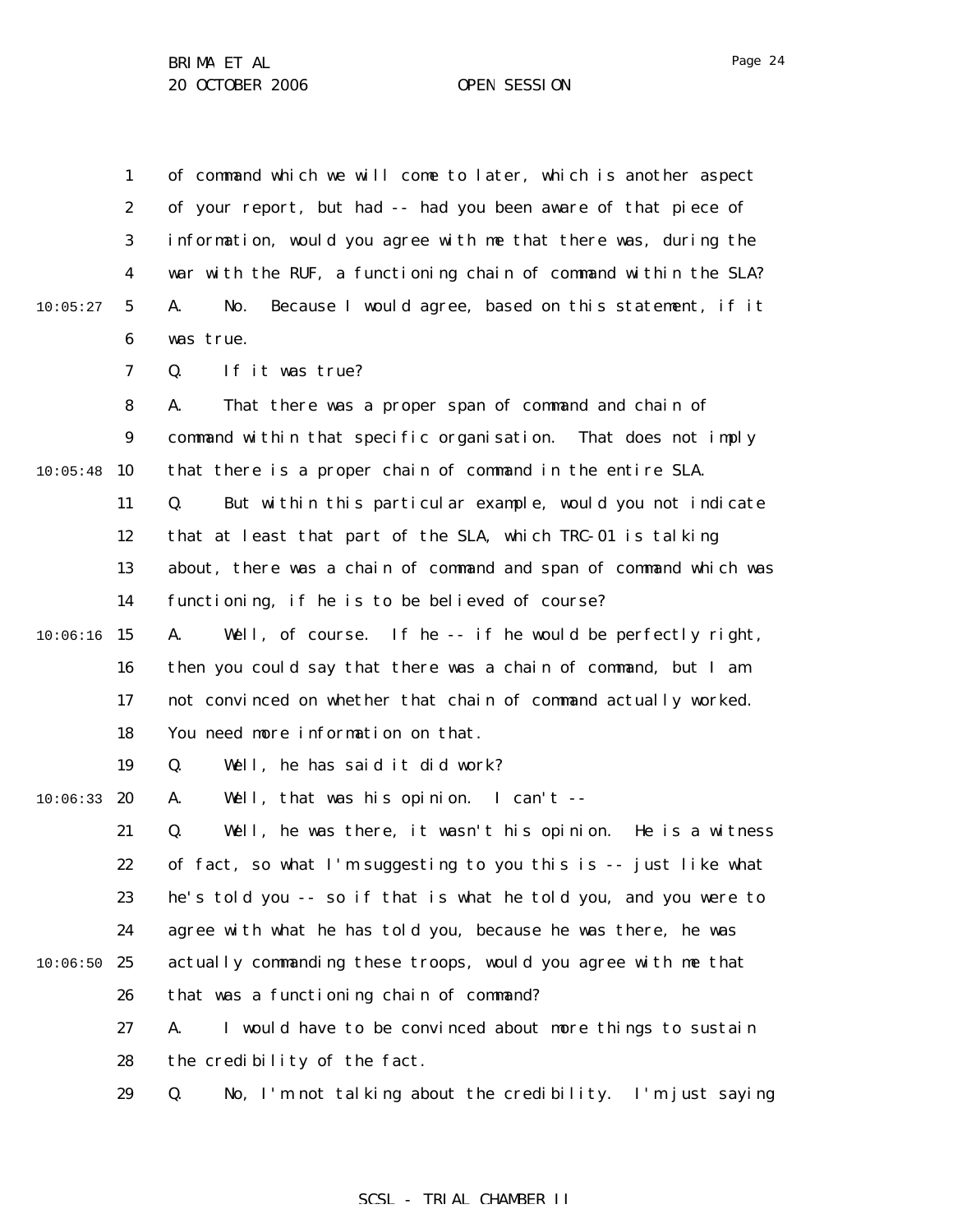1 2 3 4 5 6 7 8 9  $10:07:31$  10 11 12 13 14  $10:07:50$  15 16 17 18 19  $10:08:07$  20 21 22 23 24  $10:08:27$  25 26 27 28 29 10:07:25 if that witness were to be believed, what I've just read to you, would that indicate that firstly, there was a span of command? PRESIDING JUDGE: Well, I understood the general's answer, that he said he wouldn't accept that unless he had more information. MR AGHA: Okay. PRESIDING JUDGE: Was that your answer? THE WITNESS: Yes, Your Honour. MR AGHA: Q. Okay. So what better information did you have than this, when you were discussing the AFRC factions chain of command, bearing in mind you never spoke to anyone who was with them in the jungle with SAJ Musa? A. Your witnesses. Q. So, but those witnesses were all other ranks and, as I believe you've said, they are not always to be relied upon, based on their position? A. No, but I've not been -- MR KNOOPS: Is the Prosecution now challenging their own evi dence? PRESIDING JUDGE: In what way? MR KNOOPS: Well, the Prosecution is putting it to the expert that the witnesses put forward by the Prosecution are just junior ranks and the question of reliability emerges. Is this - is this an open challenge of the evidence of the Prosecution, is my question for the record. PRESIDING JUDGE: What do you say to that, Mr Agha? MR AGHA: I say it's not. I say it's the position of the Defence that these were other ranked soldiers. It is not the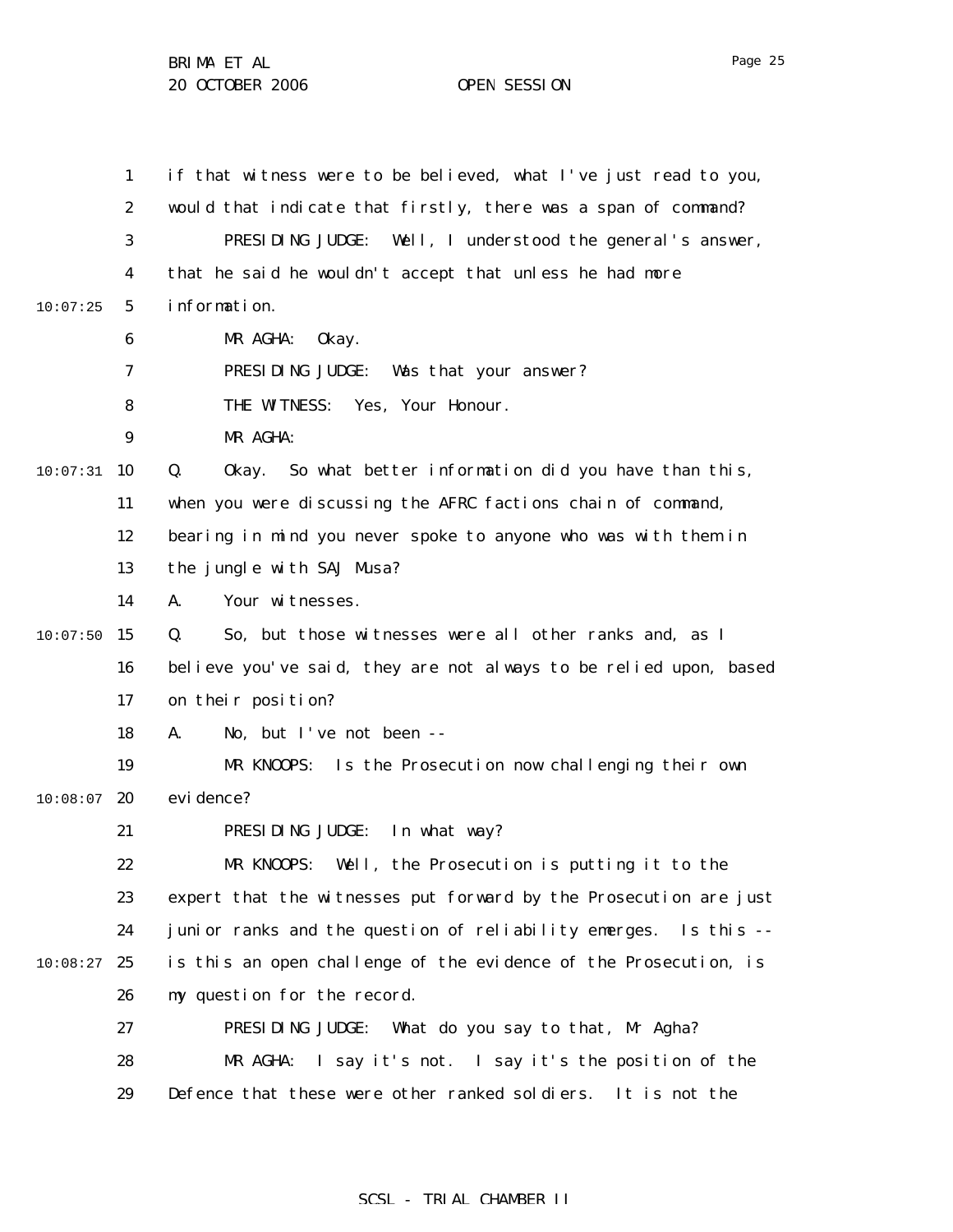|          | $\mathbf{1}$     | position -- the position of the Prosecution is they may have      |
|----------|------------------|-------------------------------------------------------------------|
|          | $\boldsymbol{2}$ | started as other ranked soldiers but through various bush         |
|          | 3                | promotions they received positions of command. Now my question    |
|          | $\boldsymbol{4}$ | is, in essence, if he was able to rely on these soldiers, and     |
| 10:08:53 | $\sqrt{5}$       | what they said in their transcripts, then why is he unable to     |
|          | $\boldsymbol{6}$ | rely on the live evidence of this soldier?                        |
|          | 7                | PRESIDING JUDGE: All right. I overrule the objection.<br>Go       |
|          | 8                | ahead.                                                            |
|          | 9                | MR AGHA:                                                          |
| 10:09:11 | 10               | Q.<br>So apart from the transcripts you looked at what, and I     |
|          | 11               | think there were three soldiers there in the field, what better   |
|          | 12               | evidence, personally, do you have from a person who was with the  |
|          | 13               | AFRC faction, that there was any better hierarchy chain of        |
|          | 14               | Well, let me stick to the hierarchy within the AFRC<br>command?   |
| 10:09:39 | 15               | faction?                                                          |
|          | 16               | Well, I based it on the numerous witnesses Colonel Iron had<br>A. |
|          | 17               | and the way Colonel Iron came to his conclusions.                 |
|          | 18               | But he concluded there was a span of command, didn't he?<br>Q.    |
|          | 19               | And, of course, I don't agree with that.<br>A.                    |
| 10:09:54 | 20               | But the question then was on level of the span, wasn't it?<br>Q.  |
|          | 21               | Well, you know, that's a broad question.<br>Then we have to<br>A. |
|          | 22               | nail it down.                                                     |
|          | 23               | So, essentially, you relied on Colonel Iron's?<br>Q.              |
|          | 24               | I don't rely on Colonel Iron. I -- Colonel Iron's report<br>A.    |
| 10:10:14 | 25               | was the starting point and I analysed, of course, many of your    |
|          | 26               | witnesses.                                                        |
|          | 27               | Q.<br>But, sorry, this is where I pause general, if I may, is     |
|          | 28               | that I've just read for you a witness who gave evidence under     |
|          | 29               | oath, a Defence witness in fact, senior Defence witness at that   |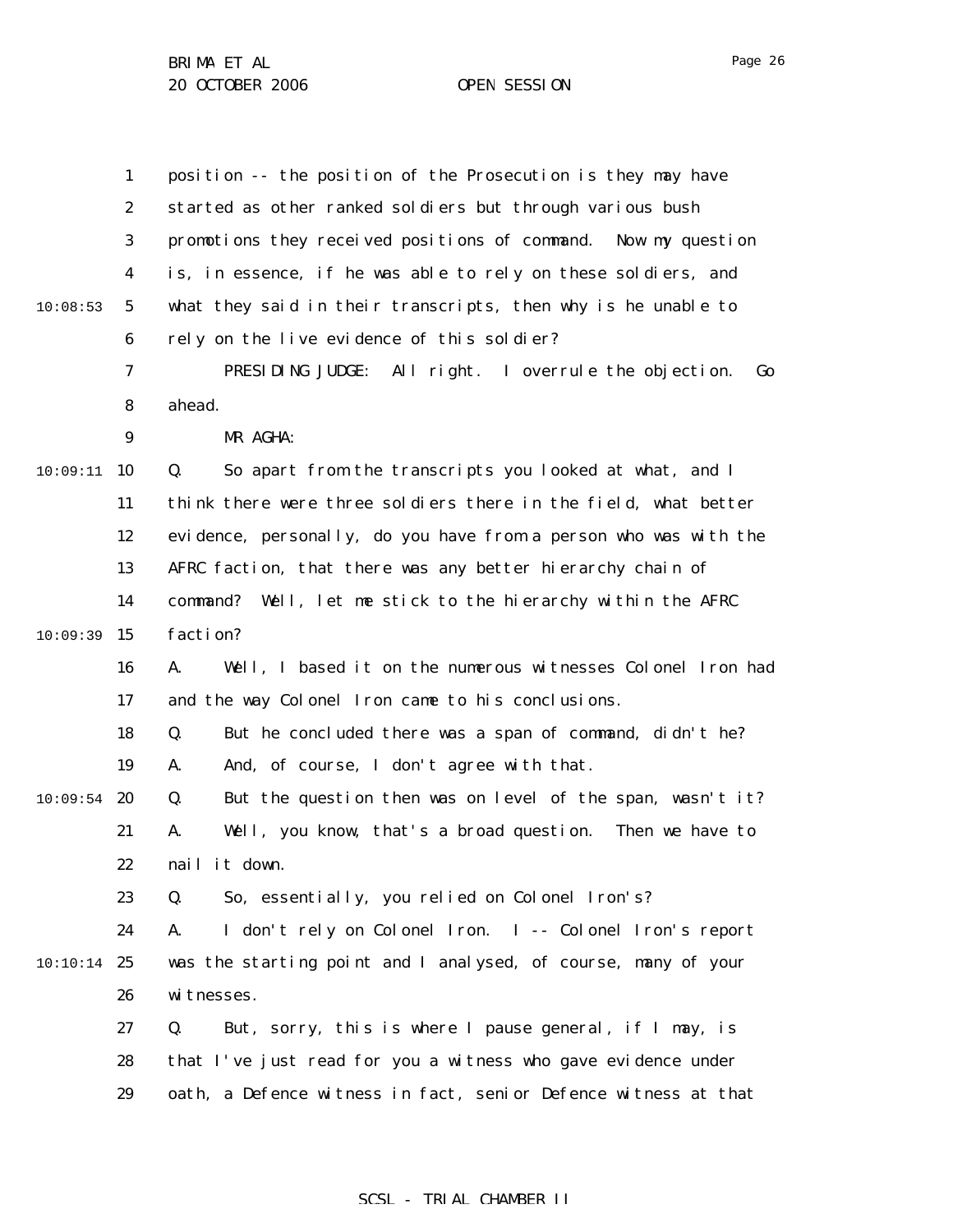1 2 3 4 5 6 7 8 9 10 10:11:14 11 12 13 14 15 10:11:21 16 17 18 19  $10:11:44$  20 21 22 23 24  $10:12:07$  25 26 27 28 29 10:10:51 time, in the field, who has given in reasonable detail how the command structure worked; battalion, platoon, commanders and saying that it worked. Now, from which transcript did you find any better evidence than that? A. Well, the only thing I said is that, you know, again, if the witness TRC-01 was correct, but makes a broad statement that -- Q. My question to you is what better evidence did you find in the transcripts of the statement which I just read to you by TRC-01? MR KNOOPS: Your Honour -- PRESIDING JUDGE: I won't allow that question, Mr Agha. MR AGHA: Your Honour -- PRESIDING JUDGE: It's not a fair question. MR KNOOPS: Okay. Your Honour, in addition to that, the Prosecution is repeatedly mixing the statement of TRC-01 over the period of 1991, 1996 with the AFRC. PRESIDING JUDGE: All right. Well, yes, sorry, go ahead. MR KNOOPS: It's not fair to ask the general what better evidence is except from the transcripts. The transcript referred to the period after May 1997, while the statement of TRC-01, on the which the Prosecution relies for the historical part, refers to the period before 1996. You cannot ask the general a question about two totally uncomparable situations. PRESIDING JUDGE: Mr Knoops, I have already ruled that the question is inadmissible. MR KNOOPS: Thank you, Your Honour. MR AGHA: Q. So, essentially, based on what TRC-01 said here, you do not

### SCSL - TRIAL CHAMBER II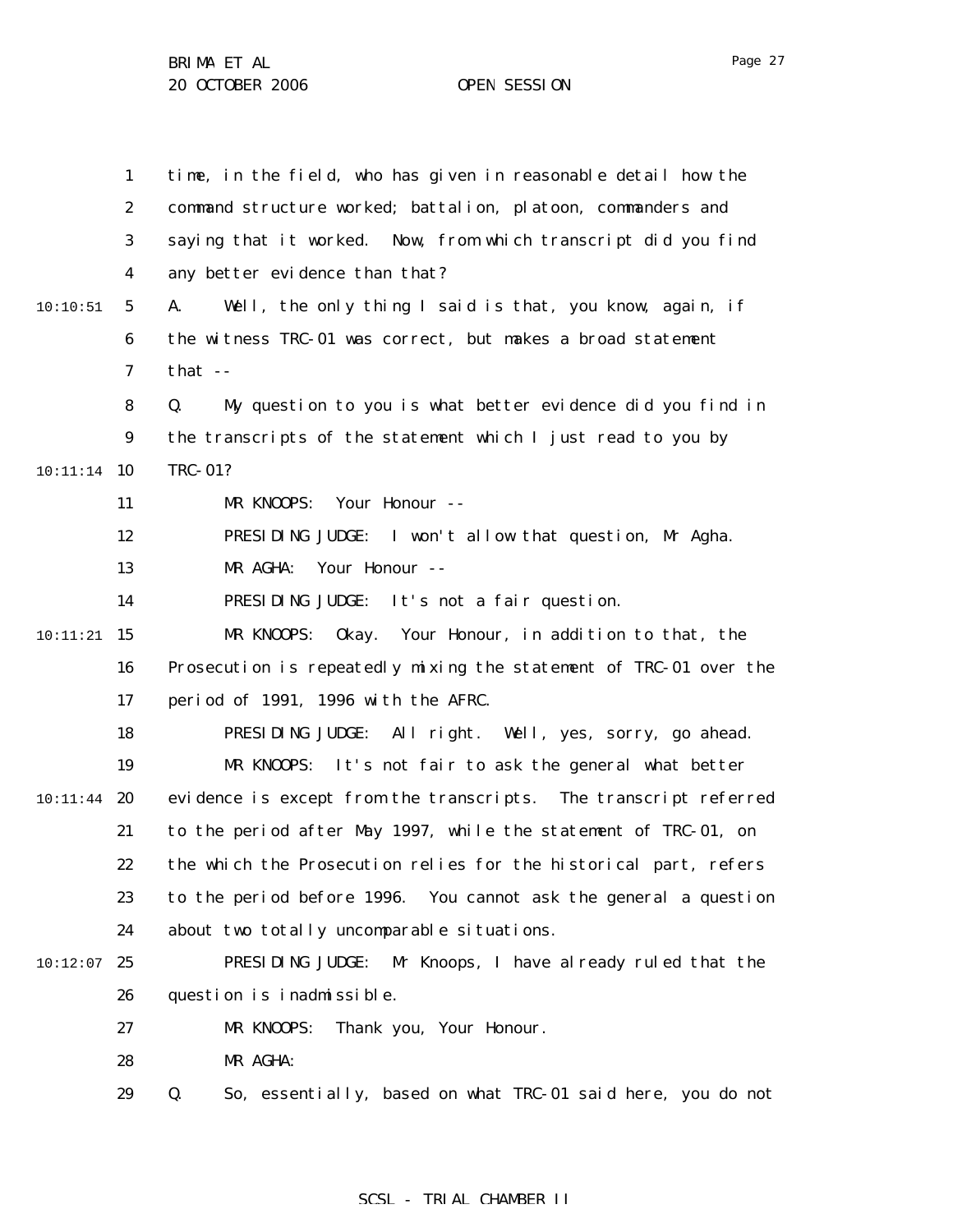|          | $\mathbf{1}$     | find that that convinces you; you need more evidence?             |
|----------|------------------|-------------------------------------------------------------------|
|          | $\boldsymbol{2}$ | A.<br>Yes.                                                        |
|          | 3                | Now, bar the transcripts, which you read of the<br>Q.<br>0kay.    |
|          | 4                | Prosecution witnesses, what other evidence did you come across    |
| 10:12:36 | $5\overline{ }$  | that was as explicit as that?                                     |
|          | 6                | PRESIDING JUDGE: Well, that is not a fair question.               |
|          | 7                | MR KNOOPS:<br>Objection.                                          |
|          | 8                | PRESIDING JUDGE: Look, just a minute, Mr Knoops. I'm on           |
|          | 9                | your side at this stage.                                          |
| 10:12:51 | 10               | Sorry, Your Honour.<br>MR KNOOPS:                                 |
|          | 11               | MR AGHA: I can rephrase.                                          |
|          | 12               | During the AFRC faction period, what evidence did you find,<br>Q. |
|          | 13               | or when you read or looked at, to see that there was any kind of  |
|          | 14               | structure comparable to that which I just read to you?            |
| 10:13:06 | 15               | Well, that is a very hard question because it's a<br>A.           |
|          | 16               | combination effect of the witnesses, but also of the reasoning in |
|          | 17               | the background written by Colonel Iron.                           |
|          | 18               | But if we are talking to just about the reading and<br>Q.         |
|          | 19               | witnesses, where were you able to find comparable evidence within |
| 10:13:32 | 20               | the AFRC faction of such a structure?                             |
|          | 21               | I really lose you now.<br>A.                                      |
|          | 22               | Okay. We have this structure which is existing in 1996, as<br>Q.  |
|          | 23               | described by TRC-01, and I just read it to you. And you said      |
|          | 24               | that you would still need more evidence to be convinced.<br>0kay? |
| 10:13:55 | 25               | So now, if we come to, let's say, AFRC faction, what evidence did |
|          | 26               | you find, apart from Colonel Iron's, setting out and equivalent   |
|          | 27               | structure?                                                        |
|          | 28               | Look, I won't allow that.<br>PRESIDING JUDGE:<br>The general      |
|          | 29               | said that he would need more evidence. Now, the next obvious      |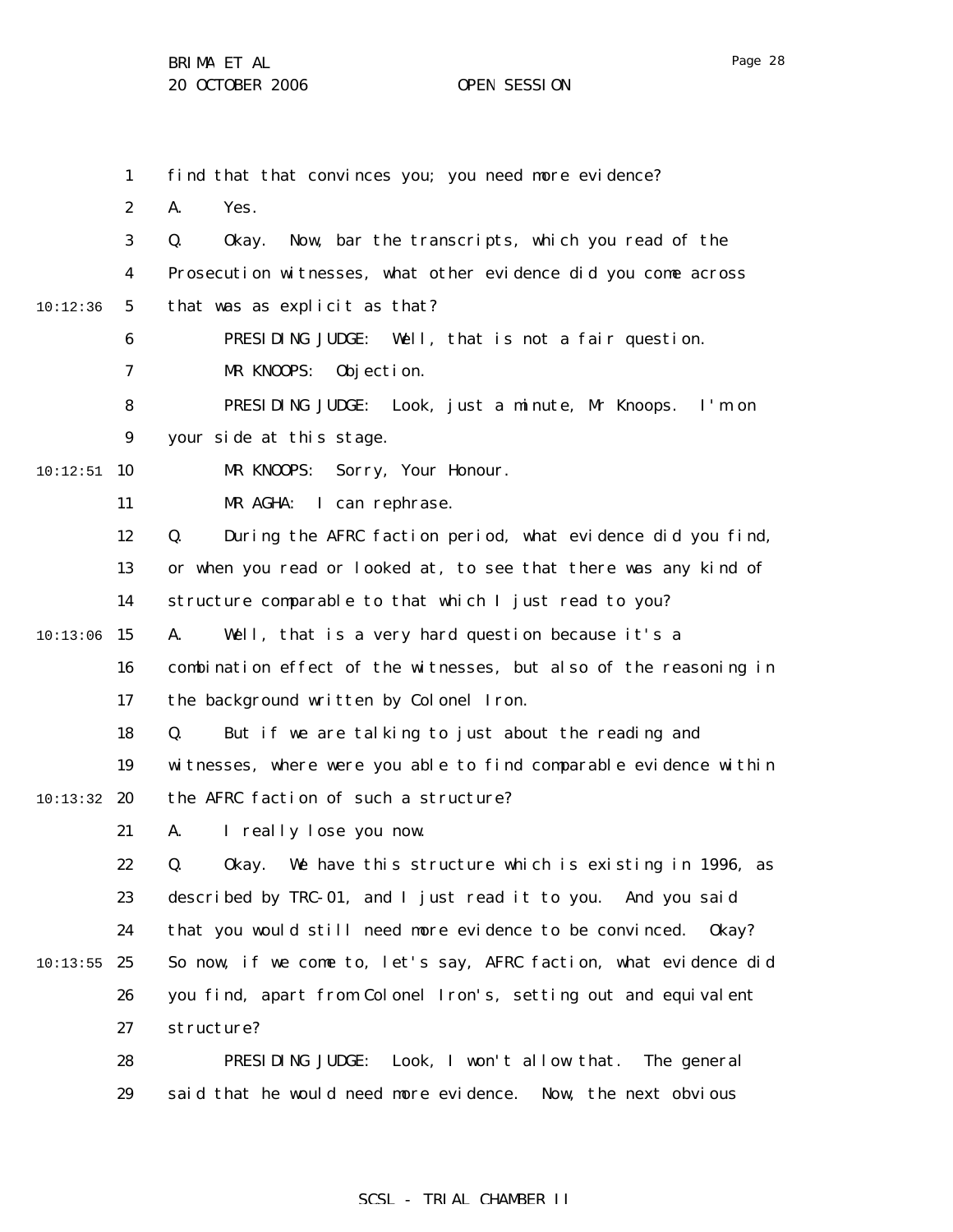1 2 3 4 5 6 7 8 9  $10:14:53$  10 11 12 13 14  $10:15:15$  15 16 17 18 19  $10:15:29$  20 21 22 23 24  $10:15:54$  25 26 27 28 29 10:14:35 question is what sort of evidence would you need? Not expecting the general to go through a complete overhaul of all the evidence he has read and come up with the little piece that you want him to produce. MR AGHA: Okay. I take your point. That is a very fair observation. Q. So, apart from this, you say from TRC-01 you needed more evidence to convince you? A. Well, evidence, evidence is not a word I would use, but arguments; arguments how you can come to conclusion. Q. So that would be -- what kind? I mean, this is what he said. What, in addition, would you be looking for to convince you? A. Well, then you have to look into an organisation. Q. And did you do that do that, sufficiently, to be able to reach that conclusion? A. Are you not still talking about -- Q. I'm talking about the period before 1997. A. Yeah, I didn't do that. Q. Okay. So you are not in a position to say whether, indeed, that extra information, did exist? A. No, it was not part of my study. Q. Okay. Now, when you came to look at the AFRC faction in the jungle under SAJ Musa, you also made a conclusion or finding on structure, organisation, et cetera. So, where did you find your information to come to the conclusions that you did, regarding that structure? A. Because of the reasoning by Colonel Iron in his report, and I looked for enough support that he was right or wrong.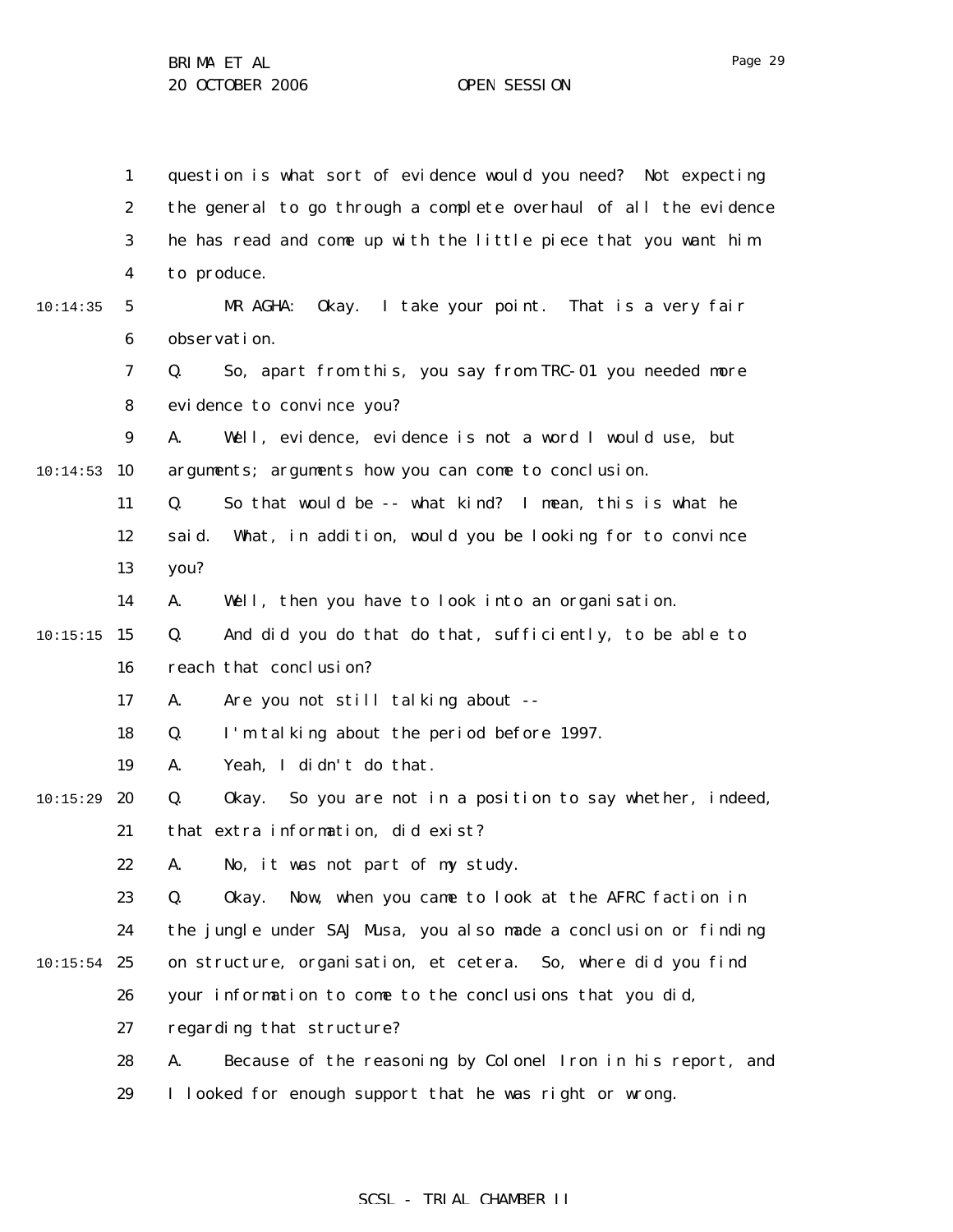1 2 3 4 5 6 7 8 9  $10:16:59$  10 11 12 13 14  $10:17:26$  15 16 17 18 19  $10:17:33$  20 21 22 23 24  $10:17:57$  25 26 27 28 10:16:37 Q. And -- A. And based on everything I read, I couldn't come to that conclusion. Q. And the basis of your reading was the secondary and primary sources? A. Yes. Q. I would suggest to you that, prior to May 1997, the AFRC was a military organisation and was not just a military organisation on paper; how would you reply? A. I would not agree. Q. And why would you not agree? A. Because what was described, as I recall, was a sort of a - are we still talking about the AFRC here; correct? Q. We are talking about 1996, before 1996 period? A. Oh, before 1996. Q. Yes. A. I thought you mentioned AFRC now. Q. Would agree with me that -- I will repeat it, just so I am clear. PRESIDING JUDGE: You started off saying prior to May 1997. MR AGHA: Yes, just so the general understands. Q. Prior to May 1997, so this is not the AFRC junta period, would you agree with me that the SLA was a military organisation rather than just being a military organisation on paper or, indeed, non-existent? Take into account also the new evidence which you've heard, bearing in mind whether you believe it or not. A. But I have not stated it was a military organisation on

> 29 paper.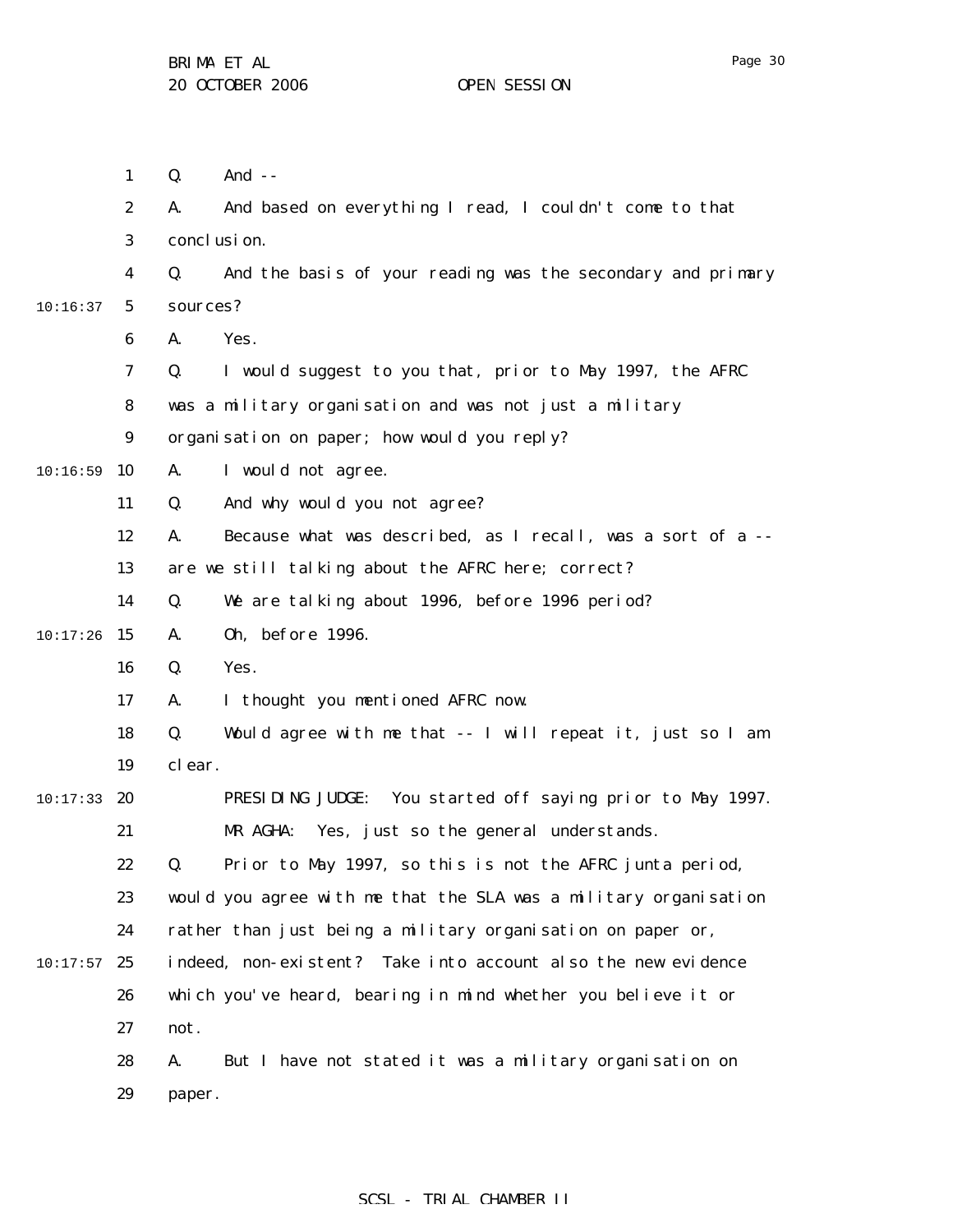1 Q. Okay.

2 3 4 5 6 7 8 9 10:18:53 10 11 12 13 14  $10:19:15$  15 16 17 18 19  $10:19:34$  20 21 22 23 24  $10:19:59$  25 26 27 28 29 10:18:31 A. I was referring to the command structure, let's say, from the chief of defence staff level, towards the subordinate units in the SLA. Q. So if we are talking about, I believe, military organisation in terms of command and control prior to 1997, I suggest to you that that did exist in the Sierra Leone Army. A. Not in a proper way. Q. But it did, to a degree? A. There may have been some sort of organisational structure again prior to 1997. Q. Prior to 1997. A. However, I didn't find support for the fact that that worked. Now, you can have an organisation, but it needs to work. Q. So you accept there is an organisation, but you didn't find that it was working; is that right? A. Well, for example, the Sierra Leone Army, by that time, had a chief of defence staff, I believe, and they had some sort of organisation. Q. Okay. But did that organisation work? A. In my mind and, based on my sources, no, it didn't work. Q. So if it wasn't working, can you explain to me how they managed to keep the RUF from overrunning them during six years of war? A. No. Then I have to look into that aspect. Q. But if it wasn't working, how were they able to manage that? A. I don't know. Q. I suggest to you that it was working and that was one of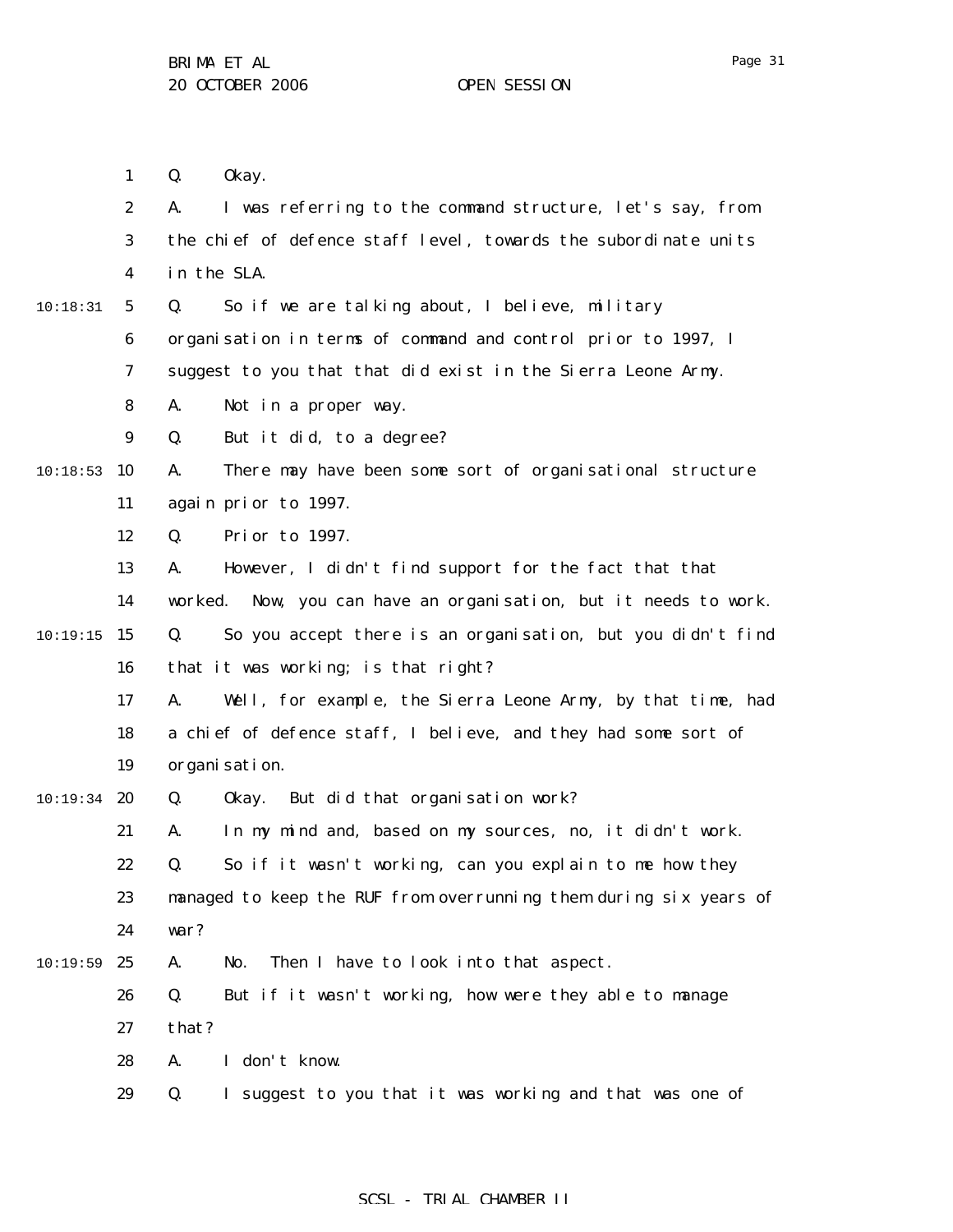|          | $\mathbf{1}$     | the reasons why they were able to successfully defend their           |
|----------|------------------|-----------------------------------------------------------------------|
|          | $\boldsymbol{2}$ | territory against the RUF, between 1991 until the coup of 1997.       |
|          | $\bf{3}$         | A.<br>Not in Keen's view.                                             |
|          | $\boldsymbol{4}$ | No, I'm talking about in your view.<br>Q.                             |
| 10:20:42 | $\mathbf{5}$     | Yes.<br>A.                                                            |
|          | 6                | I'm not interested in Keen's or other's opinions?<br>Q.               |
|          | 7                | I stick to my point that I don't think they had a<br>A.<br>Yes.       |
|          | 8                | proper organisation, otherwise they would have solved the             |
|          | $\boldsymbol{9}$ | problem.                                                              |
| 10:20:58 | 10               | Q.<br>Well, they did. They remained undefeated. They were not         |
|          | 11               | How can you explain that, if they were not affected?<br>defeated.     |
|          | 12               | That six years of combat, despite all the alleged poor training       |
|          | 13               | and recruitment, they remained undefeated; how can you explain        |
|          | 14               | that?                                                                 |
| 10:21:18 | 15               | Well, I can't.<br>A.                                                  |
|          | 16               | So I would suggest to you that they were an effective<br>Q.           |
|          | 17               | military organisation before the May 1997 coup.                       |
|          | 18               | I don't agree.<br>A.                                                  |
|          | 19               | Q.<br>Well, we've now dealt with the period which is<br>Thank you.    |
| 10:21:38 | 20               | before the coup, although we may have to go back and forth from       |
|          | 21               | time to time. Now I want to look at the period which is after         |
|          | 22               | the coup. So this is May 1997, until February 1998, which is the      |
|          | 23               | 0kay.<br>Now, I believe you also opine that it was a<br>intervention. |
|          | 24               | military organisation in terms of chain of command likewise           |
| 10:22:07 | 25               | didn't exist during that period?                                      |
|          | 26               | <b>JUDGE SEBUTINDE:</b><br>Mr Agha, it would help if you refer the    |
|          | 27               | Bench to the text you are referring to in the report.                 |
|          | 28               | Yes, Your Honour.<br>MR AGHA:                                         |
|          | 29               | Q.<br>I believe, and I would have to check this -- yes, it's at       |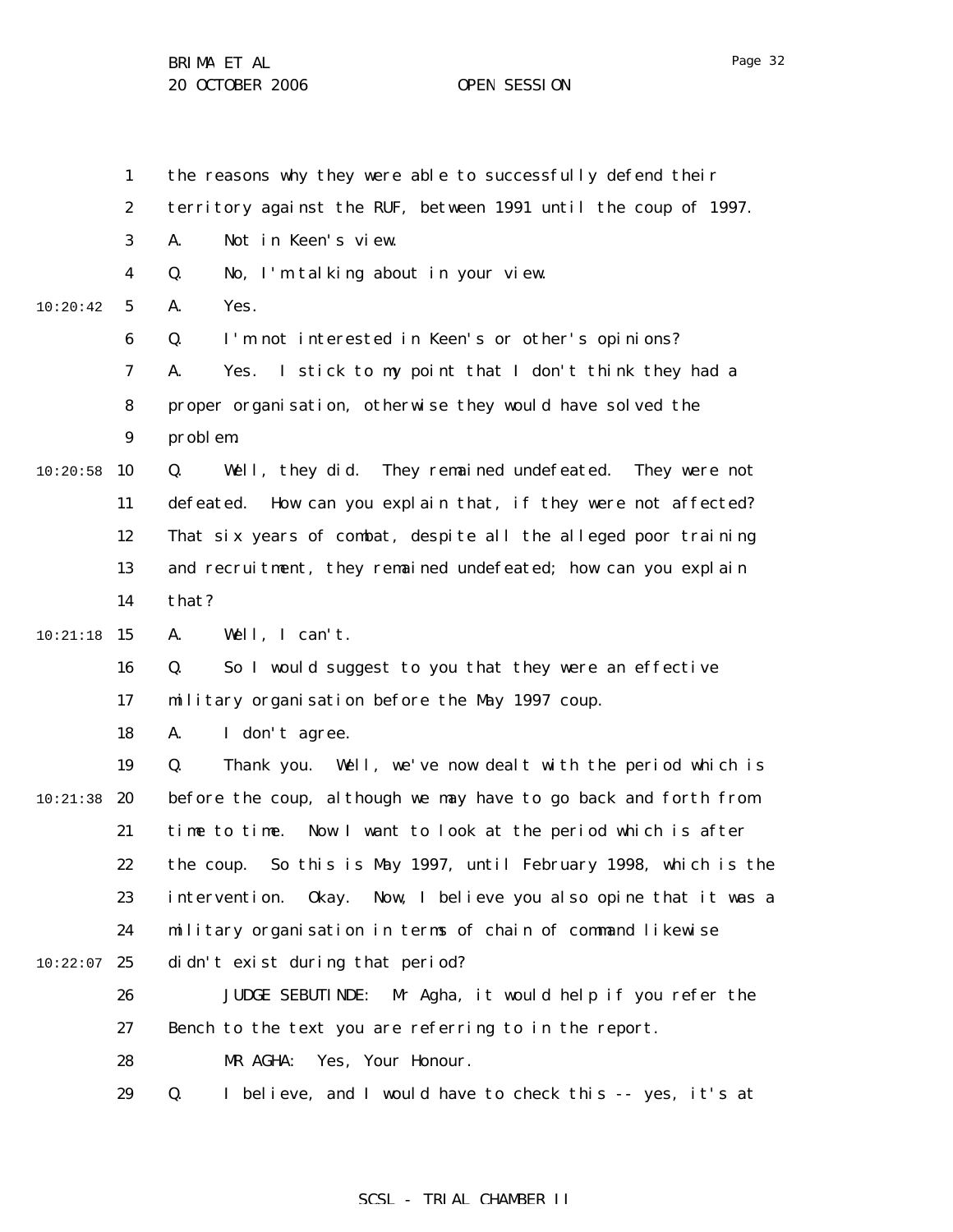1 2 3 4 5 6 7 8 9  $10:23:37$  10 11 12 13 14  $10:23:52$  15 16 17 18 19  $10:24:08$  20 21 22 23 24  $10:24:26$  25 26 27 28 29 10:23:18 paragraph 33, I believe, on page 17. It starts the 13th line, I believe. What it says is this: "Based on these statements, it is therefore unlikely that during the short time of the SLPP government, 1996/1997, and the People's Army," -- so we are now into the People's Army period we are talking about, May 1997 to February 1998 -- "a coherent command structure was established." A. Yes. Q. So we've just addressed the period before the coup. Now we are looking at the period after the coup. Now, did you take any statements from Johnny Paul Koroma, who was the commander in chief? A. No. Q. What about SAJ Musa? A. Well, I couldn't take his statement, could I? Q. What about SFY Koroma? A. No. Q. Do you know what happened to SFY Koroma? A. I don't. Q. And you spoke to number 3 during the junta period; is that right? A. Well, I spoke to him several times. Q. But did you speak to him about the period when the AFRC government was in power, or whilst the AFRC faction was in the bush? A. About the latter part. Q. So you didn't discuss with him while they were in power? A. No. Q. Now, during the junta period, SO Williams, the chief of

### SCSL - TRIAL CHAMBER II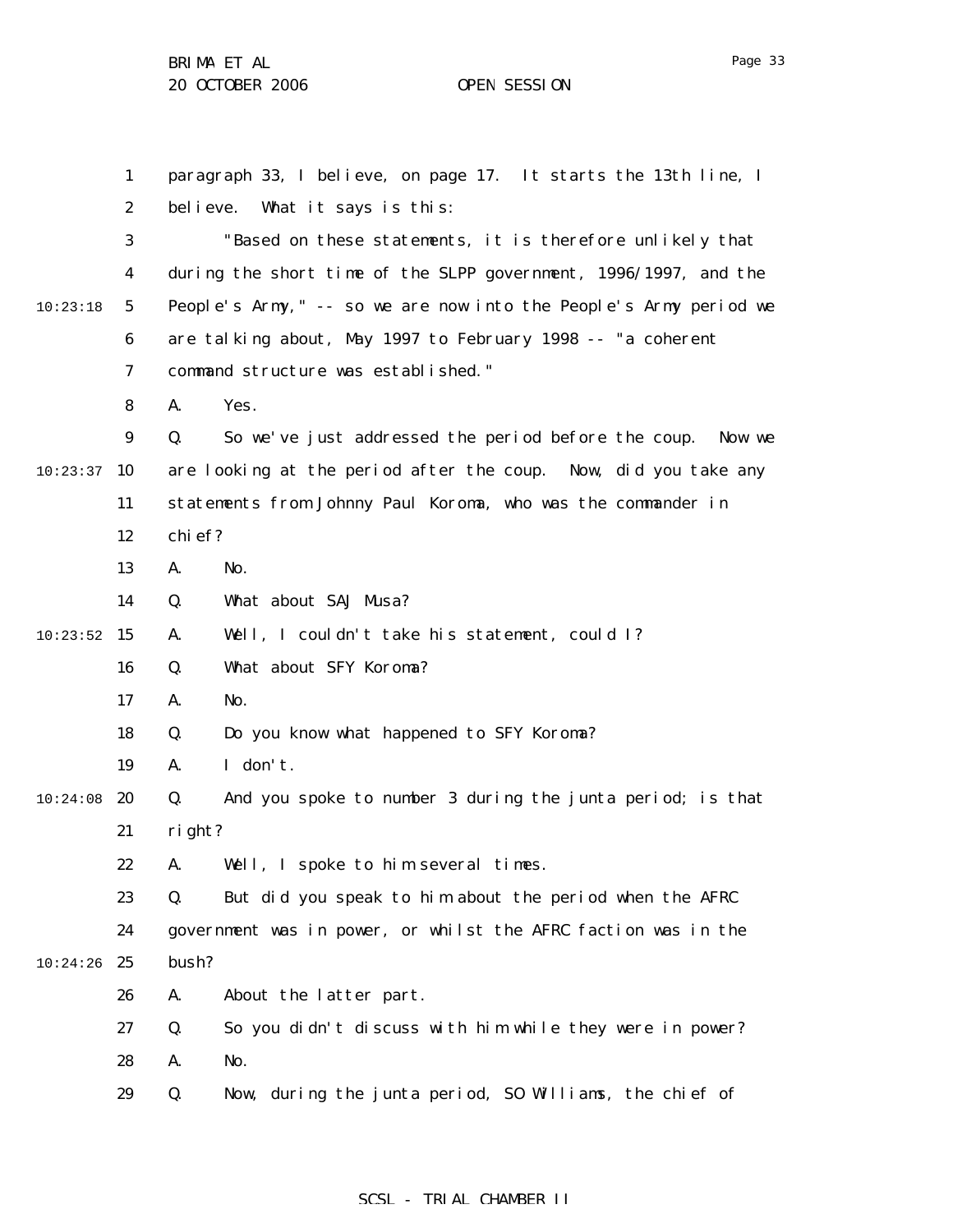|          | $\mathbf{1}$     |                                                               | army staff, did you speak to him?                               |  |  |
|----------|------------------|---------------------------------------------------------------|-----------------------------------------------------------------|--|--|
|          | $\boldsymbol{2}$ | A.                                                            | No.                                                             |  |  |
|          | $\boldsymbol{3}$ | Q.                                                            | And according to 334, this is a Prosecution witness who you     |  |  |
|          | 4                | actually refer to in this earlier paragraph, witness TF1-334, |                                                                 |  |  |
| 10:25:00 | $\mathbf{5}$     |                                                               | based on the chain of command he is describing. I am going      |  |  |
|          | $\boldsymbol{6}$ |                                                               | through this chain he's described and you looked at, and -- of  |  |  |
|          | 7                |                                                               | course, if he is to be believed. Now flight Lieutenant King was |  |  |
|          | 8                |                                                               | in charge of the air wing during the junta period, according to |  |  |
|          | 9                | 334.                                                          | Did you speak to him?                                           |  |  |
| 10:25:18 | 10               | A.                                                            | No.                                                             |  |  |
|          | 11               | Q.                                                            | Do you know what happened to him?                               |  |  |
|          | 12               | A.                                                            | I don't.                                                        |  |  |
|          | 13               | Q.                                                            | What about Commander Gilbert, who was chief of staff of the     |  |  |
|          | 14               | navy?                                                         |                                                                 |  |  |
| 10:25:26 | 15               | A.                                                            | No.                                                             |  |  |
|          | 16               | Q.                                                            | What about Major Paul Thomas, who was an AFRC military          |  |  |
|          | 17               |                                                               | spokesman who, according --                                     |  |  |
|          | 18               | A.                                                            | No.                                                             |  |  |
|          | 19               | Q.                                                            | He's in Holland, I understand, but you didn't speak to him?     |  |  |
| 10:25:39 | 20               | A.                                                            | No.                                                             |  |  |
|          | 21               | Q.                                                            | What about Major Hartson, the AFRC commander of the             |  |  |
|          | 22               |                                                               | military police, according to 334?                              |  |  |
|          | 23               | A.                                                            | No.                                                             |  |  |
|          | 24               | Q.                                                            | What about Colonel Fawah Sewa -- I hope I said the name         |  |  |
| 10:25:51 | 25               |                                                               | correct -- the brigade commander in the east, according to 334; |  |  |
|          | 26               |                                                               | did you speak to him?                                           |  |  |
|          | 27               | A.                                                            | I didn't.                                                       |  |  |
|          | 28               | Q.                                                            | Do you know what happened to him?                               |  |  |
|          | 29               | A.                                                            | No.                                                             |  |  |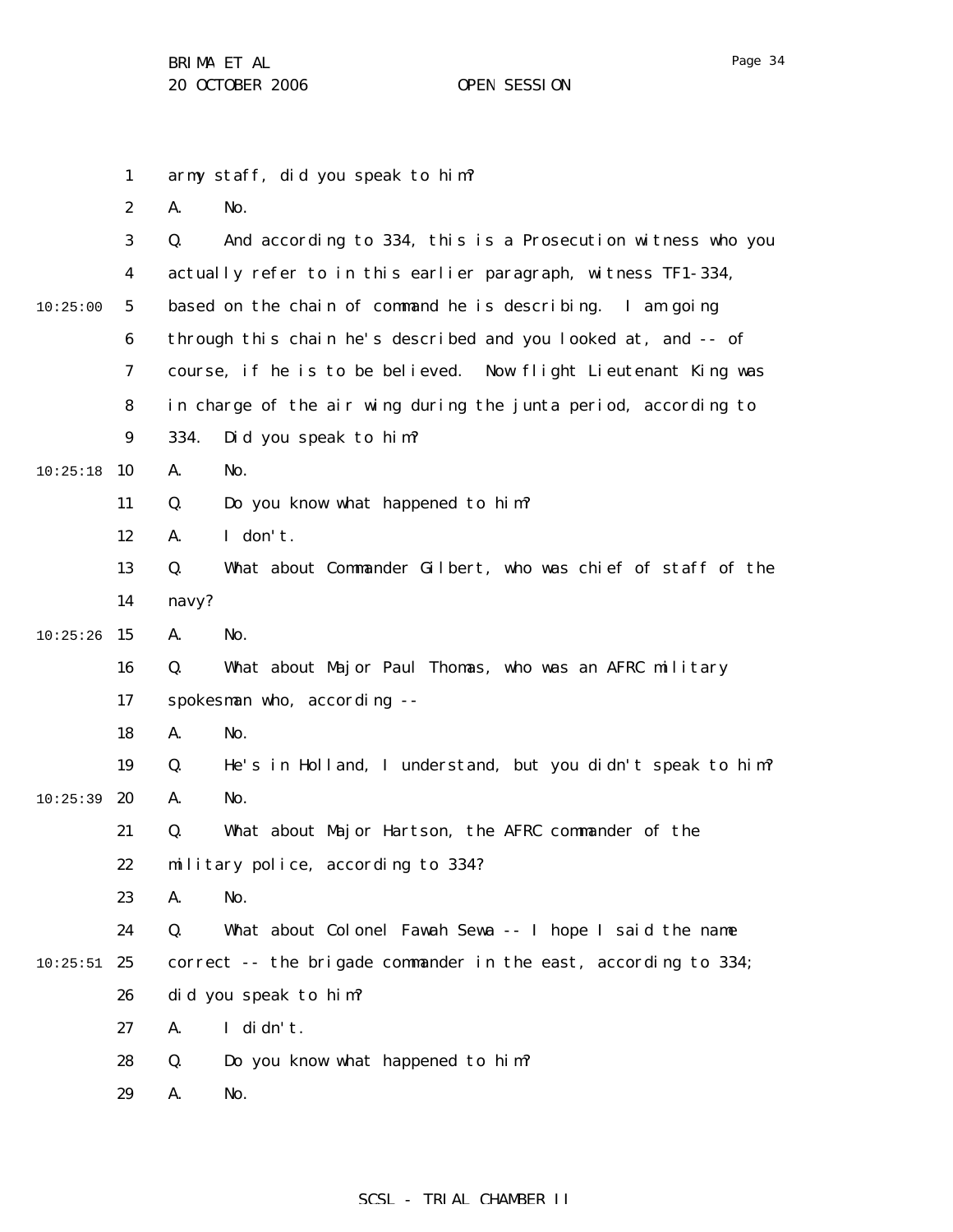1 2 3 4 5 6 7 8 9 10:26:18 10 11 12 13 14  $10:26:43$  15 16 17 18 19  $10:26:57$  20 21 22 23 24  $10:27:13$  25 26 27 28 29 10:26:09 Q. What about from Colonel Boysie Palmer, the brigade commander in the south, according to 334? A. No. Q. Do you know what happened to him? A. No. Q. What about Colonel Momodu, who as a brigade commander in the north, according to 334? A. No. Q. Do you know what happened to him? A. No. Q. So without speaking to any of these people named in the chain of command by 334, how are you able to know that there was no coherent chain of command during the junta period? A. I based myself on the sources that were available to me. Q. And which sources were these, in particular? A. Well, in particular, the explanations made by chief of defence staffs. Q. Which one? A. Like Khobe. Q. Khobe. Okay. Well, he wasn't a part of that organisation, did you know that? A. Of course I know that. Q. Okay. So he would just have an opinion on whether the structure was coherent, wouldn't he? A. Yes. Q. And, apart from Khobe, who else did you speak to? Which other commanders in chief? A. Well, I have to look again through the report, but there are a lot of sources indicating.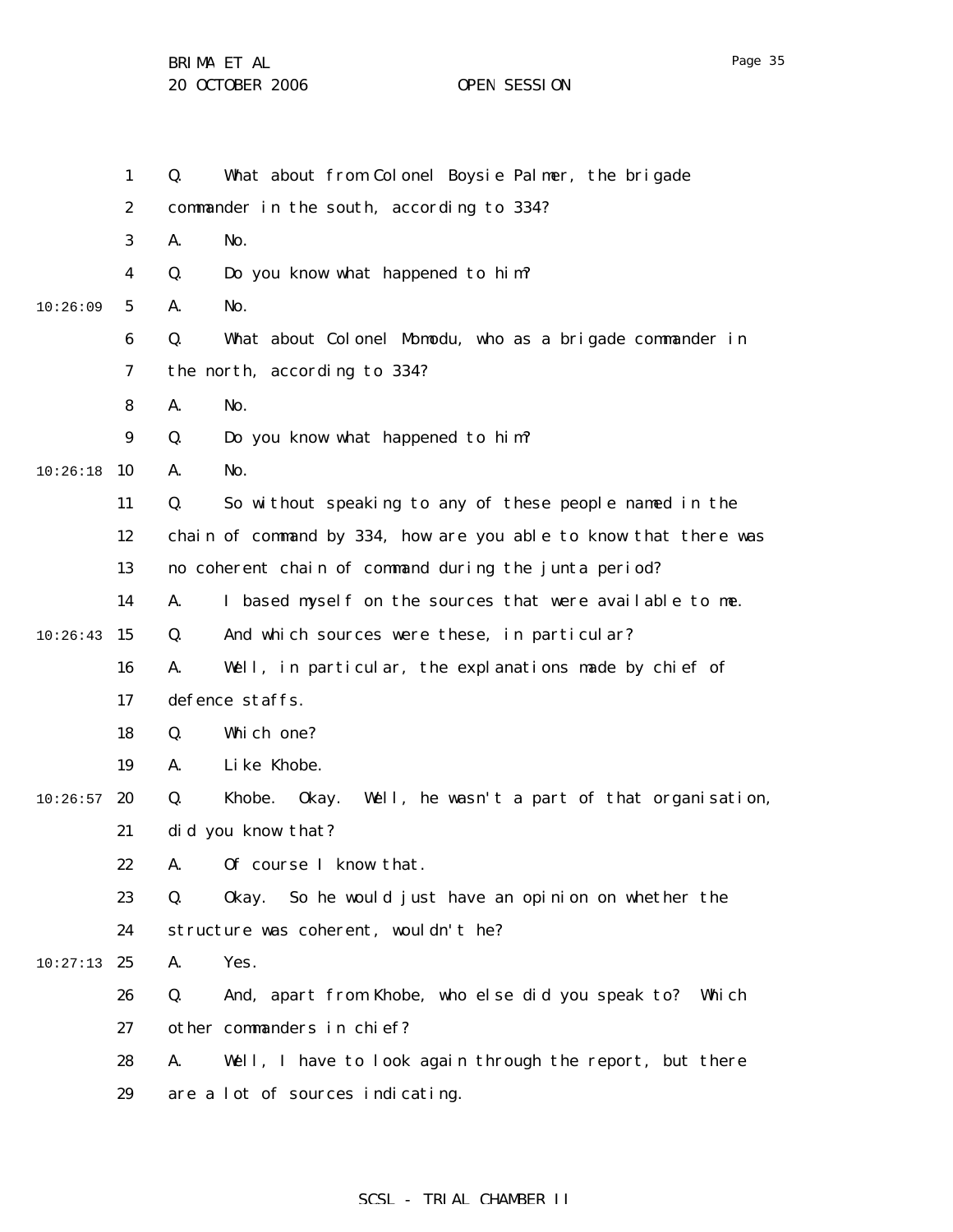1 2 3 4 5 6 7 8 9 10 10:28:01 11 12 13 14  $10:28:16$  15 16 17 18 19 10:28:32 20 21 22 23 24 10:29:00 25 26 27 28 29 10:27:43 Q. Well, let us say Tom Carew. I think you rely on him as one of the commanders in chief. Are you aware that Tom Carew only attained that position in around the year 2000? A. Yes, I am aware of that. Q. So when you were referring to, let us say, his pre-war, pre-junta period and his comments on that, he wasn't a particularly senior officer then, was he? A. Well, no. But, you know, I -- we have been covering this before. I think if people at that level -- Q. But he wasn't at that level at the time, was he, at the time? A. Well, he was pretty senior at the time. Q. In fact, he was pretty senior, and I believe you were a little bit dismissive of TRC-01. Did you know throughout that period TRC-01 was his commander; he held a higher rank and higher appointment? A. I didn't know that. Q. Anyway, if we come back to how you made your conclusions on coherence, at any rate, I tell you that Tom Carew wasn't there, and he wasn't here, so that source is out. And TRC-01, as we've discussed, he wasn't a part of it, so where have you got your information to draw this conclusion? A. Well, as I've stated before, you come to the conclusion by reading the statements in TRC. Q. Okay. But you didn't actually speak to anyone I just named in that chain of command? A. No, I did not. Q. Okay. So I suggest to you that a coherent chain and command was in operation during the AFRC government period, which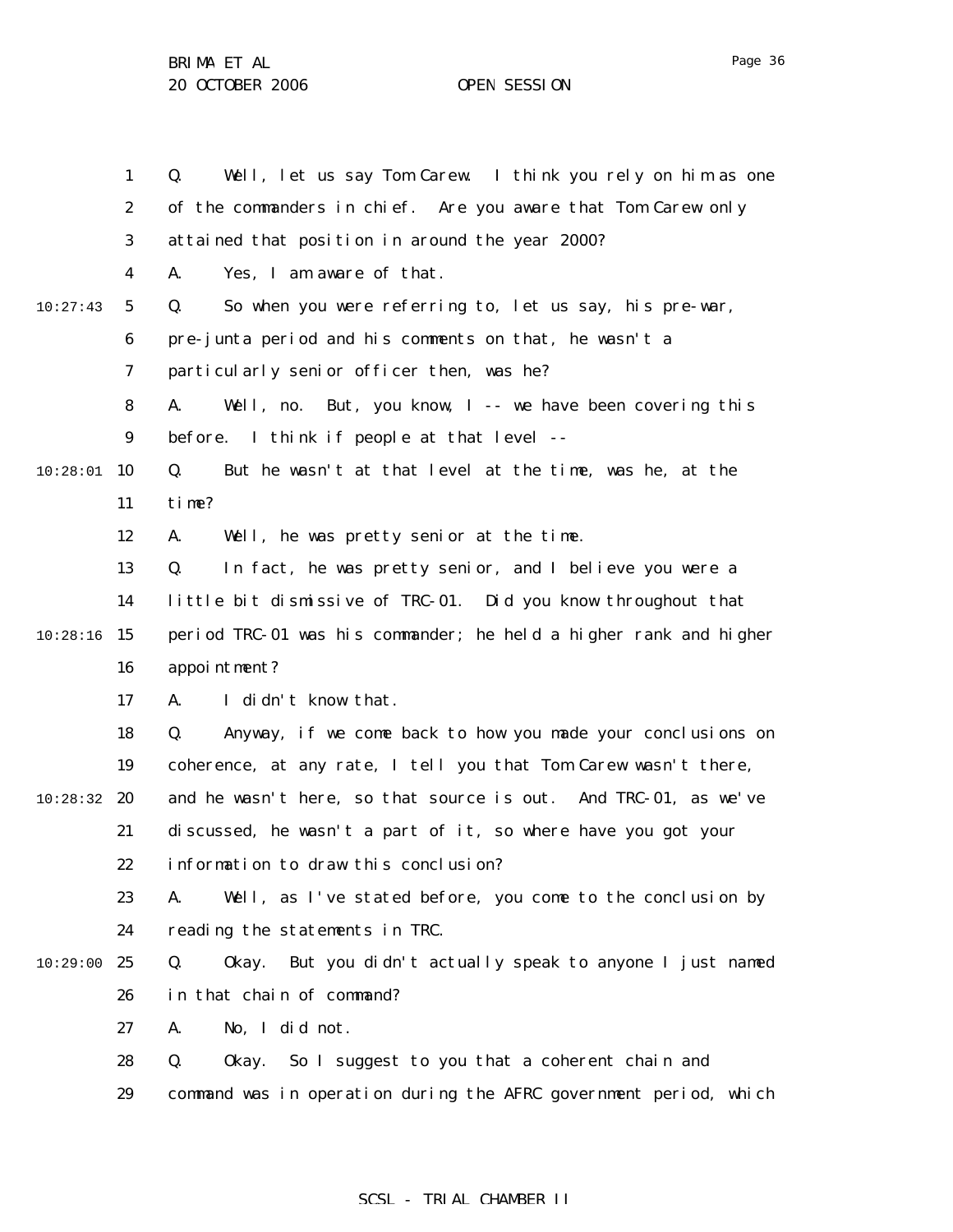1 is May 1997 to February 1998?

2 A. In my mind, not at all.

3 4 5 6 10:29:34 Q. Okay. So, if that's not the case, please can you explain to me how this non-existent military organisation, on paper, was able to drive ECOMOG forces out of Freetown after 25 May 1997 coup?

> 7 A. I don't know that.

8 Q. Can you explain to me how this non-existent military

9 organisation or force, on paper, without command and control,

 $10:29:55$  10 11 were able to defeat ECOMOG at Mammy Yoko during the early days of the coup?

> 12 A. No, and then I have to go into --

13 14  $10:30:14$  15 16 17 18 19  $10:30:42$  20 21 22 23 24 MR KNOOPS: Your Honour, at this point I must object. The Prosecution is, for this bold conclusion, and putting this to the expert, relying on TRC-01. But in the transcripts of TRC-01 he clearly stated when he came back in August 1997 there was a weak command and control. You find it in the transcripts at page 19 and 30. So the Prosecution cannot put to the expert that the sources he relies on, in phrasing his question to the expert, are based on TRC-01, because TRC-01 made a clear distinction in his testimony on Monday, between the period 1991 and 1996, on the one hand, and his return in August 1997, and he has stated that at that time there was resentment under the military, and there was a weak command and control.

 $10:31:05$  25 26 27 28 PRESIDING JUDGE: How is your objection connected to Mr Agha's last question? Well, it has got nothing to do with it. MR KNOOPS: Really, it's misleading. It's misleading the expert.

> 29 MR AGHA: I didn't suggest that TRC-01 --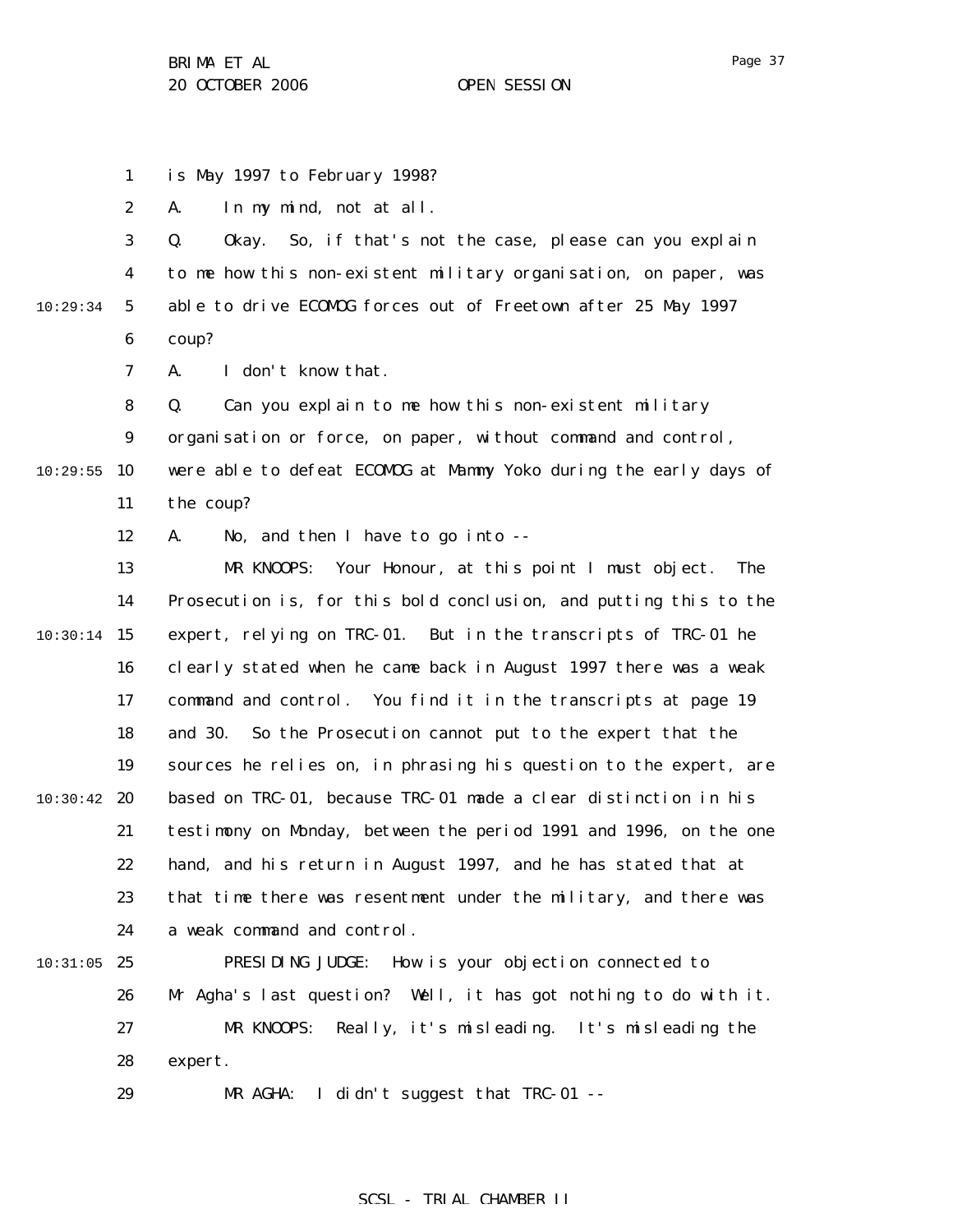|          | $\mathbf{1}$     | PRESIDING JUDGE: All that Mr Agha asked him is how this           |
|----------|------------------|-------------------------------------------------------------------|
|          | $\boldsymbol{2}$ | non-existent force, on paper, was able to defeat ECOMDG at the    |
|          | 3                | Now, how does that relate to your objection?<br>Mammy Yoko.       |
|          | 4                | MR KNOOPS:<br>Because, in coming to that question, the            |
| 10:31:35 | $\mathbf{5}$     | Prosecution refers to, among others, TRC-01.                      |
|          | 6                | PRESIDING JUDGE: I didn't hear him refer to TRC-01.               |
|          | 7                | MR KNOOPS:<br>He did.                                             |
|          | 8                | I believe I didn't.<br>MR AGHA:                                   |
|          | $\boldsymbol{9}$ | PRESIDING JUDGE: He did not, Mr Knoops.                           |
| 10:31:50 | 10               | MR AGHA:<br>It was a general question.                            |
|          | 11               | PRESIDING JUDGE: Just to make it perfectly clear, so that         |
|          | 12               | Mr Knoops can hear it again, can you repeat the question?         |
|          | 13               | MR AGHA:<br>And I am trying, Your Honours, to make it clear       |
|          | 14               | when I am talking about TRC-01, when I'm talking about the TRC    |
| 10:32:04 | 15               | report.                                                           |
|          | 16               | PRESIDING JUDGE: Look, Mr Agha, I have got no doubt the           |
|          | 17               | general understands your question, and I am overruling the        |
|          | 18               | objection.                                                        |
|          | 19               | MR AGHA:<br>Thank you, Your Honour.                               |
| 10:32:11 | 20               | So can you explain to me, general, how this so-called<br>Q.       |
|          | 21               | non-existent military organisation, on paper, lacking command and |
|          | 22               | control, was able to defeat the ECOMOG forces at Mammy Yoko just  |
|          | 23               | after the coup?                                                   |
|          | 24               | Not if you -- unless you have the details of what happened<br>A.  |
| 10:32:30 | 25               | at Mammy Yoko, and go into that specific event.                   |
|          | 26               | So you wouldn't really be in a position to comment upon,<br>Q.    |
|          | 27               | during that specific event, whether they had a functioning        |
|          | 28               | hierarchy of command and control, could you?                      |
|          | 29               | No, I stated they didn't.<br>A.                                   |

# SCSL - TRIAL CHAMBER II

Page 38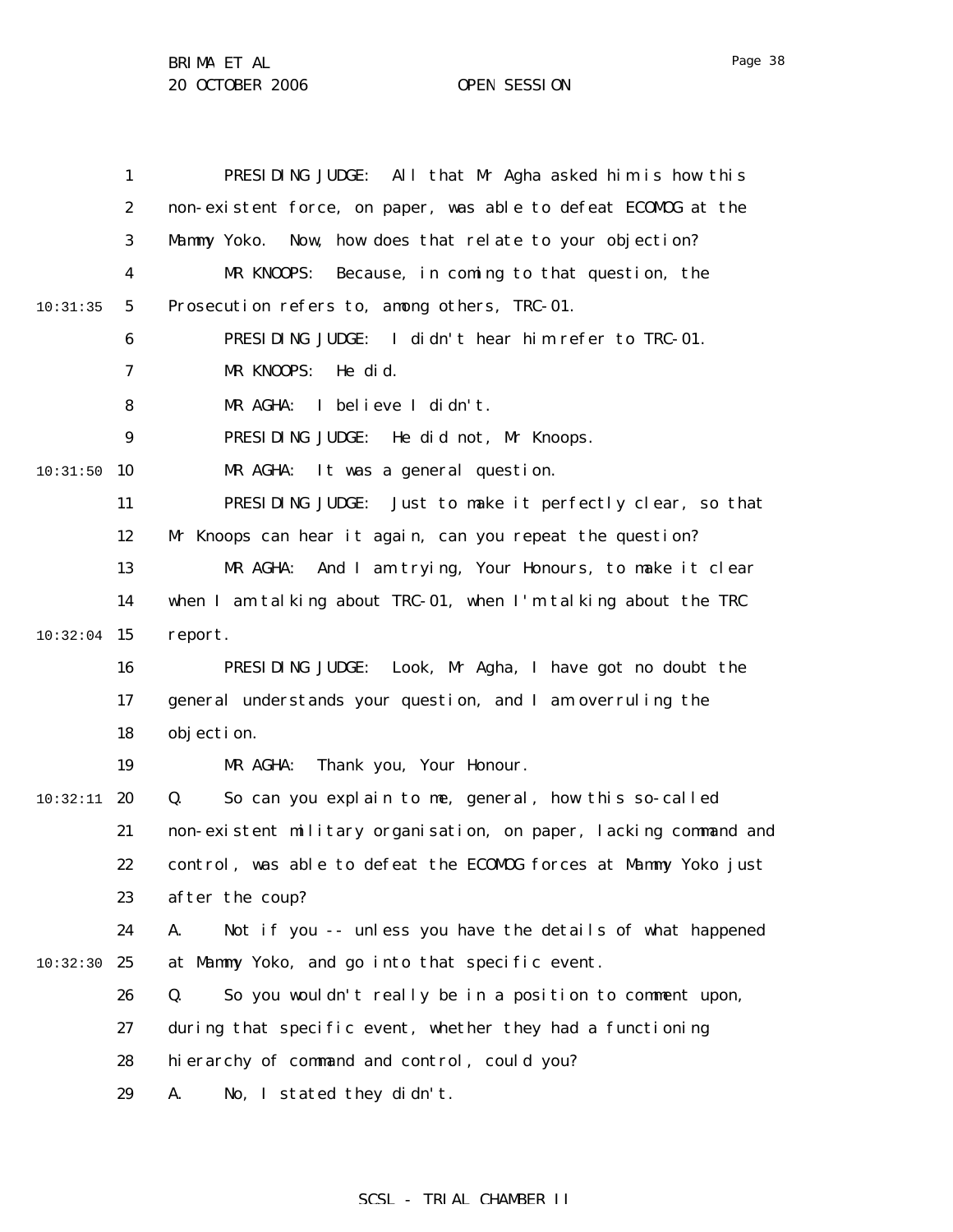1 2 Q. Okay. But you didn't go into the detail of the event, did you?

3 4 5 6 7 8 9 10:33:30 10 11 12 13 14  $10:33:49$  15 16 17 18 19  $10:34:13$  20 21 22 23 24 10:34:36 25 26 27 10:33:06 A. No. Again, we have to realise that the historical part of my report was basically -- was only one aim. And the aim was to establish a sort of a starting point of the AFRC in the bush, and that that background was an ill-disciplined and unprofessional force. So that is the starting point from that. Now, that was my only aim in the first pages of the report. Q. I entirely agree, general. That's why we spent some time on this, showing that in the case, I believe for the Prosecution's case, that that conclusion, based on the information you had at hand, was actually incorrect, and that it did have a functioning chain of command at the time of the coup, and, therefore, your assessment that they started from zero, that is why we are examining these points in some detail. So, now, if we, again, look at your conclusion based, as you say -- I mean, are you persuaded otherwise, that the chain of command, from all the new evidence you have heard, in May 1997, was non-functioning and at zero? A. Yeah, I'm not convinced. Q. You are not convinced. Now, if there was no effective chain of command and it was at zero, how can you explain to me how the AFRC government managed to remain in power for nearly nine months whilst fighting the ECOMOG and the CDF? A. Now, again, then I have to, you know, then I -- you have to make an analysis on the threats and otherwise. Q. But --

- 28 A. I can't do that.
- 29 Q. But presumably, and I'm just saying hypothetically, if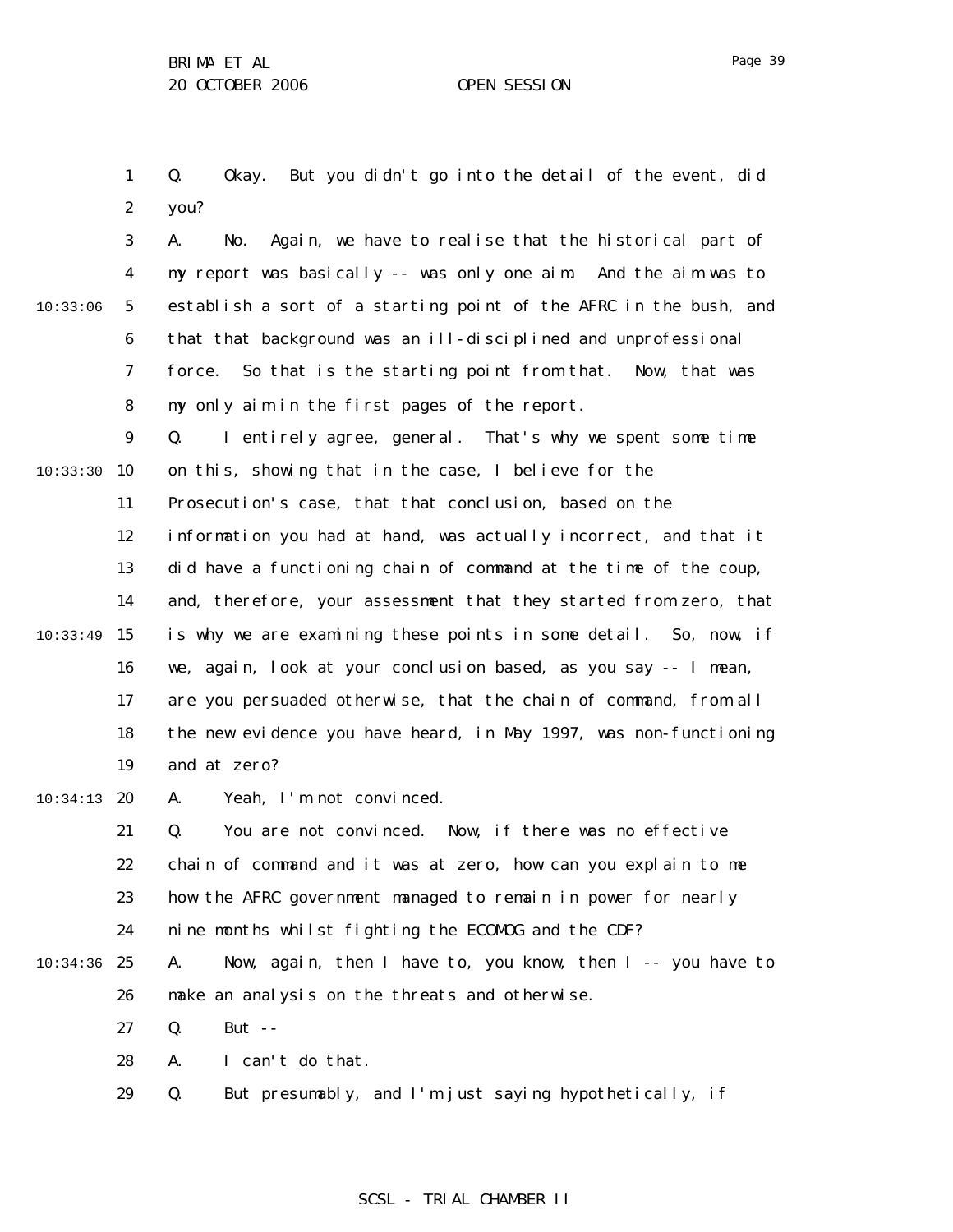- 1 there was a non-existent chain of command, and it was only paper,
- 2 they ought to have been overrun within a matter of weeks,
- 3 shouldn't they?

4 A. I can't answer that; depending on the threat.

5 6 7 8 10:35:02 Q. Well, let us say ECOMOG are attacking them and the CDF are attacking them throughout the country; would you say they ought to have been overrun, if they were a military organisation only on paper?

> 9 A. I don't know that.

 $10:35:17$  10 Q. You can't comment?

> 11 A. No, I can't comment.

12 13 14  $10:35:29$  15 16 17 18 Q. Now, I would suggest to you that a military organisation, in command and control, in terms of command and control, did exist during the junta period. I'm not suggesting to you it was the best one, or by royal marines standards, but within the context of the African conflict, I'm suggesting to you that an effective -- the purposes of the AFRC junta command and control system worked?

> 19 A. I don't agree with that.

 $10:35:48$  20 21 22 23 24  $10:36:17$  25 26 27 28 Q. Okay. Now, I would like to move on to a different area in your report, and this is just under this conclusion at 33. This is concerning political and military mismanagement and the implications on the junior officers and other ranks within the army. This is again at page 17, and paragraph 34. Now, at paragraph 34, you say that, "It is important that junior officers and other ranks are led by competent superiors who led by example and are of irreproachable behaviour"; that's right? A. That's right.

> 29 Q. Okay. Now, what evidence did you personally collect to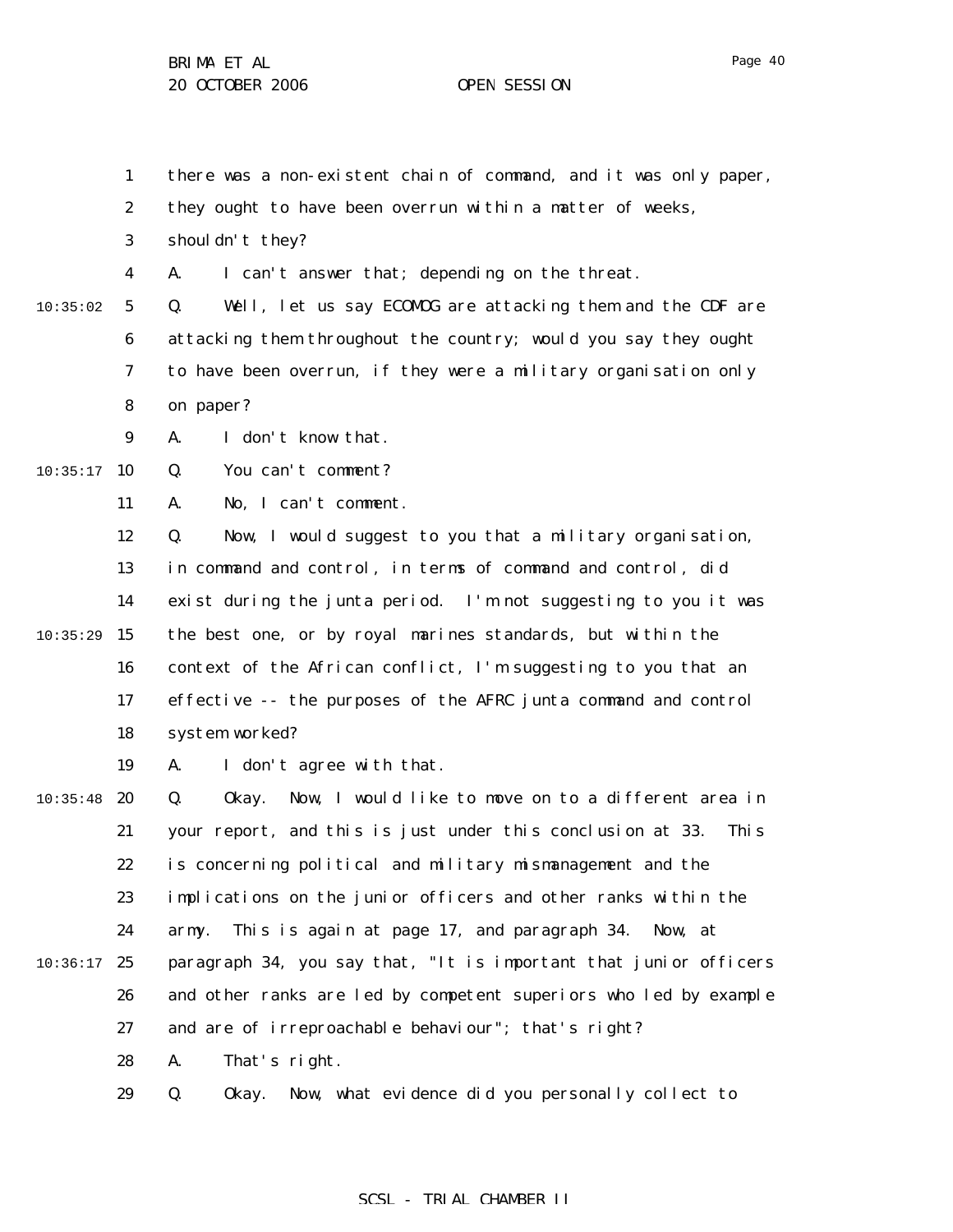|          | $\mathbf{1}$     | suggest that all the senior officers in the SLA, prior to the     |
|----------|------------------|-------------------------------------------------------------------|
|          | $\boldsymbol{2}$ | coup, and we are going back before the takeover now, because this |
|          | 3                | is which your part of the report covers, possessed, lacked all    |
|          | $\boldsymbol{4}$ | the above qualities?                                              |
| 10:36:49 | $5\phantom{.0}$  | I don't think my conclusion is that all, in other words 100<br>A. |
|          | 6                | per cent but based, you know, again, on the secondary sources,    |
|          | 7                | you see, over 30 years, a tendency, by senior officers, to enrich |
|          | 8                | themselves and to be corrupt. Now, where do I get that from?      |
|          | $\boldsymbol{9}$ | It's one of the primary findings in the TRC report.               |
| 10:37:30 | 10               | Q.<br>But $-$                                                     |
|          | 11               | And I tried to give examples, and quotes.<br>A.                   |
|          | 12               | Q.<br>But general, corruption doesn't equal incompetence, does    |
|          | 13               | it?                                                               |
|          | 14               | Not in a military sense but it's about, and that's what we<br>A.  |
| 10:37:50 | 15               | started out, the way you treat your men.                          |
|          | 16               | And we will come to the way you treat your men because that<br>Q. |
|          | 17               | is also covered here, but essentially, if we look at let's say    |
|          | 18               | how you treat your men, just as an example, you have trained      |
|          | 19               | professional soldiers, let's say like you were, I am also a       |
| 10:38:10 | 20               | trained lawyer. Now, I may not be happy with what I am paid, my   |
|          | 21               | package, my welfare benefits et cetera, but it doesn't make me    |
|          | 22               | any less well-trained, does it?                                   |
|          | 23               | No, but your credibility is down.<br>A.                           |
|          | 24               | Maybe so, but it doesn't make me any less well-trained to<br>Q.   |
| 10:38:28 | 25               | perform my job, does it?                                          |
|          | 26               | No, it doesn't.<br>A.                                             |
|          | 27               | Q.<br>Now, and when you say that you didn't find, there<br>0kay.  |
|          | 28               | were some officers who had good competent qualities, these would  |
|          | 29               | include, presumably, Tom Carew, who you talked -- spoke about,    |
|          |                  |                                                                   |

# SCSL - TRIAL CHAMBER II

Page 41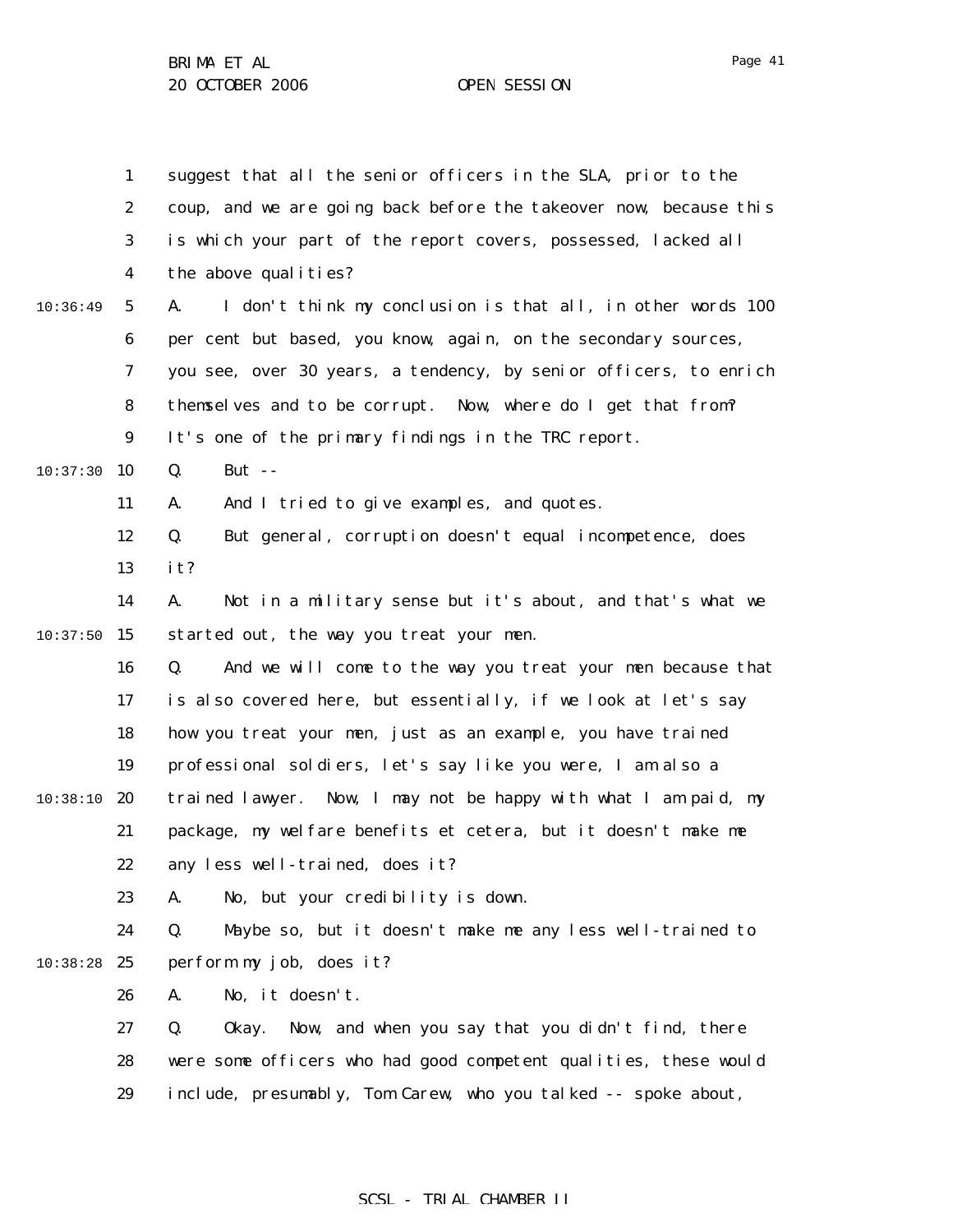1 2 3 4 5 6 7 8 9 10:39:28 10 11 12 13 14  $10:39:42$  15 16 17 18 19  $10:39:56$  20 21 22 23 24  $10:40:19$  25 26 27 28 29 10:39:06 Kallay Conteh and they were around, competent officers, at that time, weren't they? A. Well, you know, again, I didn't go into individual officers. That was not part of any of my assignments or wishes to do so. What I wanted to do is describe the tendency of many, many senior officers, and enriching themselves while the junior ranks were neglected. Q. But that doesn't make them incompetent to fulfil their functions, does it? A. Well, purely military, no, but otherwise -- Q. That is what we are interested in, military aspects? PRESIDING JUDGE: Well, what were you going to say, general? But otherwise what? THE WITNESS: Well, purely military, you can be a very competent officer. Now, when you are a senior officer and you are corrupt, and you neglect your men, you know, I personally feel then you are unfit for the job. That's what I wanted to say. MR AGHA: Q. Now, even if some of these officers were, let us say, incompetent, you are aware that during World War I there were allegations that British army officers were incompetent at the front? A. Well, maybe so. Q. But even if there were incompetent officers it wouldn't mean that the army ceased to be a military organisation, would it? A. No. Q. And when you talk about corruption, I don't know if you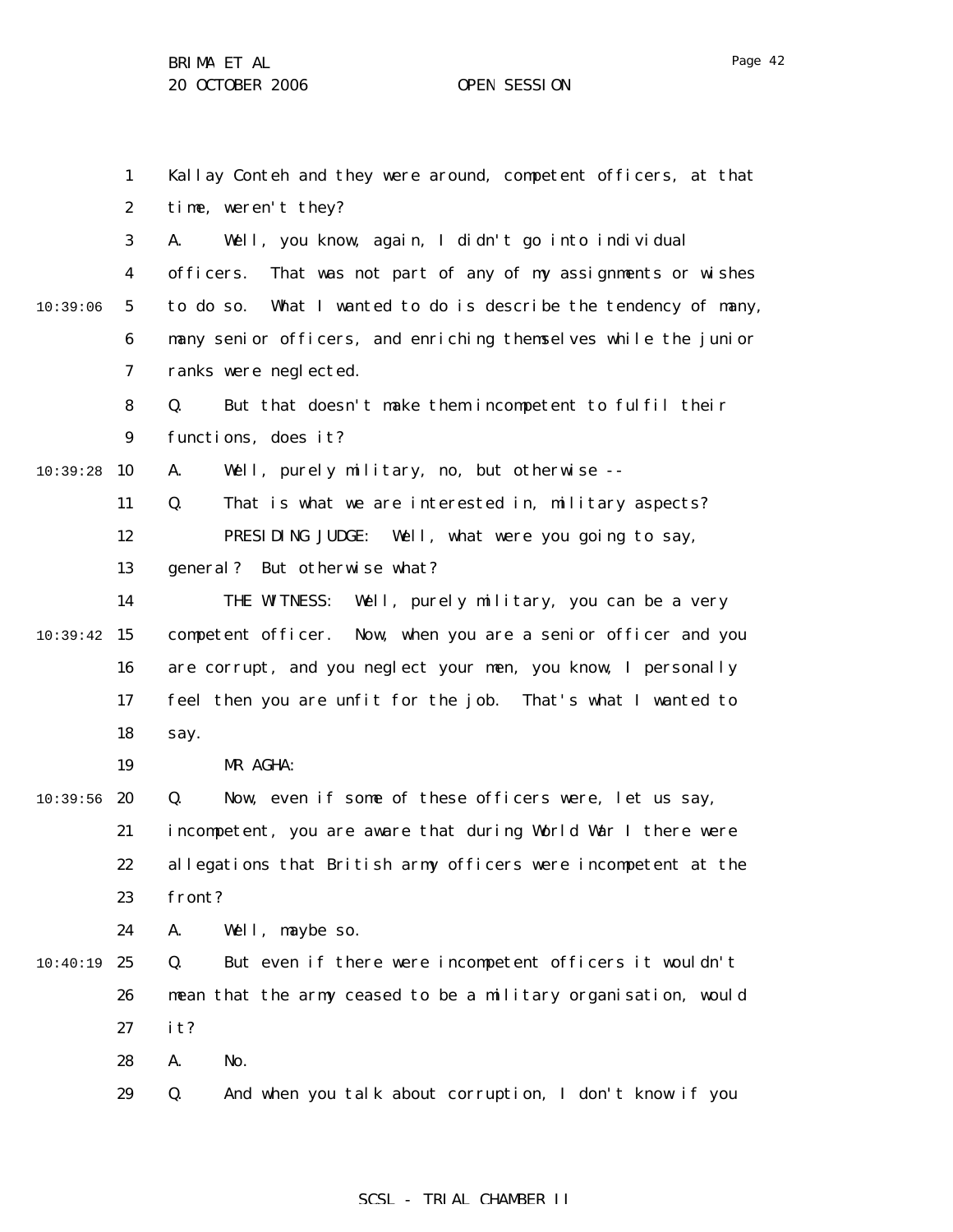Page 43

1 2 3 4 5 6 7 8 9 10:41:08 10 11 12 13 14 10:41:24 15 16 17 18 19  $10:41:44$  20 21 22 23 24  $10:42:08$  25 26 27 28 29 10:40:46 have had the chance to read the Hamouda Remand Report, which is a report into the debacle where East Pakistan was lost and became Bangladesh; have you had the chance to read that? A. No, I didn't. Q. Essentially, that came to the conclusion that there was a large degree of corruption in the Pakistan army, amongst the higher ranks but, notwithstanding that, it still remained an effective military organisation. Are you aware of that? A. But I didn't relate the two. I wanted to relate the fact that within a military organisation you need officers with impeccable behaviour and not corrupt and taking care of the troops. Q. But if you are corrupt, let's say you enrich yourself and steal money and help yourself, it doesn't necessarily mean you are not looking after your troops, does it? A. Well, I think you can't combine the two really. Q. Well, why not? I can steal \$1 million and still treat my troops reasonably well, can't I? A. Yes. But, based on the history, you know, it was stealing and depriving the soldiers from rice; it was don't taking care of their own. If you steal \$1 million elsewhere and the men don't suffer, but the men suffered. That is what I wanted to make, the point. Q. Now, at paragraph 35 at page 12 -- sorry? PRESIDING JUDGE: Isn't it paragraph 35 is at page 18? MR AGHA: Page 18, I beg your pardon, Your Honour. Q. It's at paragraph 35 of your report, general, and it's at page 12. Page 18, I beg your pardon. It was my marking on my own document I was reading. You say that, the final two lines of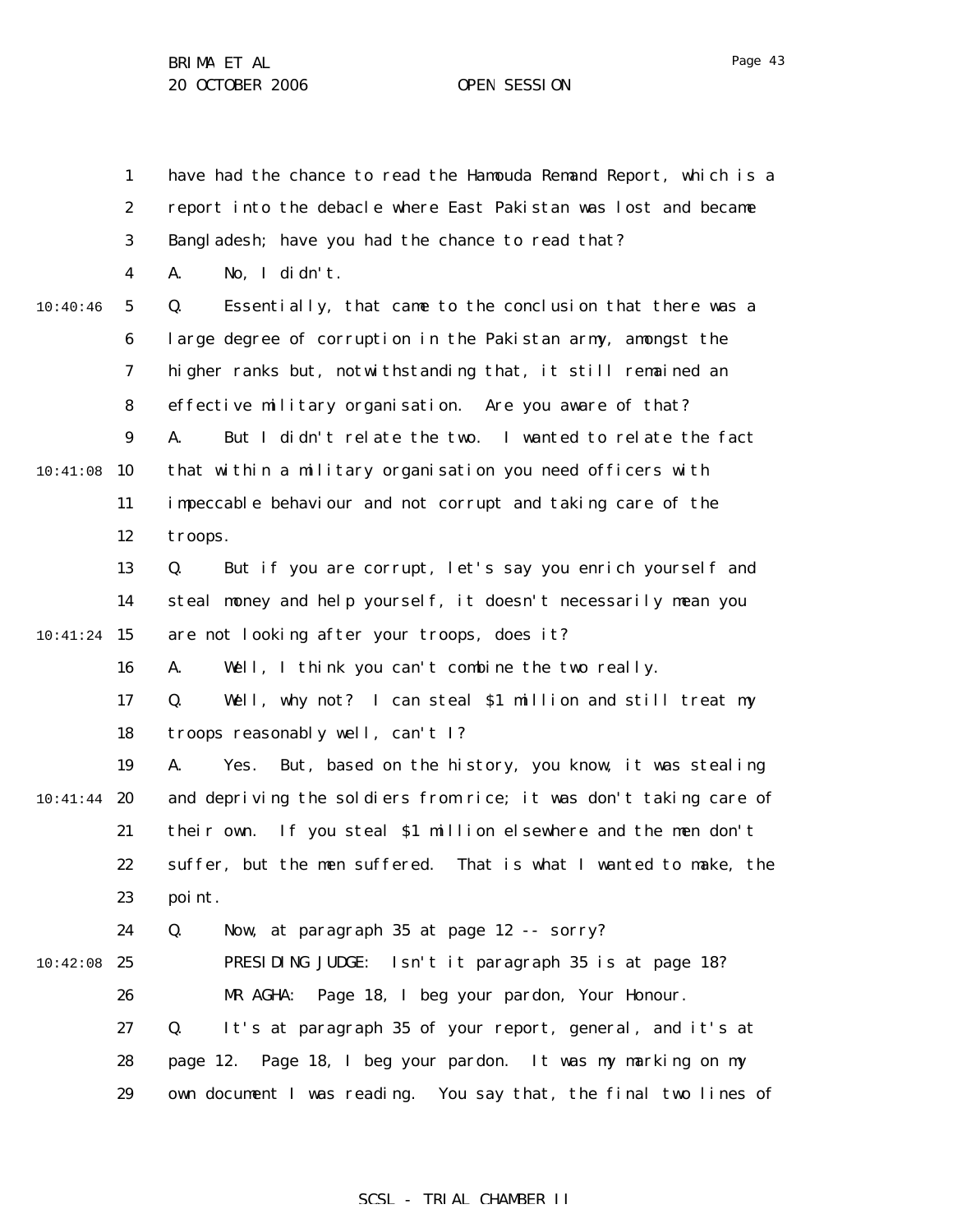|          | $\mathbf{1}$     | paragraph 35: "In the absence of leadership understood in this    |
|----------|------------------|-------------------------------------------------------------------|
|          | $\boldsymbol{2}$ | way military command and control will be seriously hampered." So  |
|          | $\boldsymbol{3}$ | when you say it would be hampered, it still means that it would   |
|          | $\boldsymbol{4}$ | still be there, though less effectively?                          |
| 10:42:48 | $\mathbf 5$      | A.<br>Well, yes.                                                  |
|          | $\boldsymbol{6}$ | Q.<br>And if we look now at paragraph 36, which is the<br>0kay.   |
|          | $\boldsymbol{7}$ | next paragraph, this is at page 18, you mention that soldiers in  |
|          | 8                | the conflict zones had shortage of fuel, food, medication and     |
|          | 9                | spare parts, don't you?                                           |
| 10:43:13 | 10               | I do.<br>A.                                                       |
|          | 11               | But you would agree with me that some of these commodities<br>Q.  |
|          | 12               | were available, wouldn't you?                                     |
|          | 13               | It, for me, was important the general description of,<br>A.       |
|          | 14               | especially the men who are doing the hard work, were deprived     |
| 10:43:35 | 15               | apparently of so many sources.                                    |
|          | 16               | But these particular materials we are talking about, at the<br>Q. |
|          | 17               | front line, we are really talking about fuel, food, medication,   |
|          | 18               | spare parts, ammunition?                                          |
|          | 19               | A.<br>Yes.                                                        |
| 10:43:47 | 20               | And things of this nature?<br>Q.                                  |
|          | 21               | Yes.<br>A.                                                        |
|          | 22               | Now, you would agree with me that it did exist although<br>Q.     |
|          | 23               | maybe as not sufficient quantity as would have been liked?        |
|          | 24               | I don't know that.<br>A.                                          |
| 10:44:01 | 25               | Well, if I were to say to you TRC-01 who was at the front<br>Q.   |
|          | 26               | line said that ammunition was adequate, medicine was adequate,    |
|          | 27               | transportation was --                                             |
|          | 28               | PRESIDING JUDGE: Look, Mr Agha, isn't that something you          |
|          | 29               | can put in your final submissions?                                |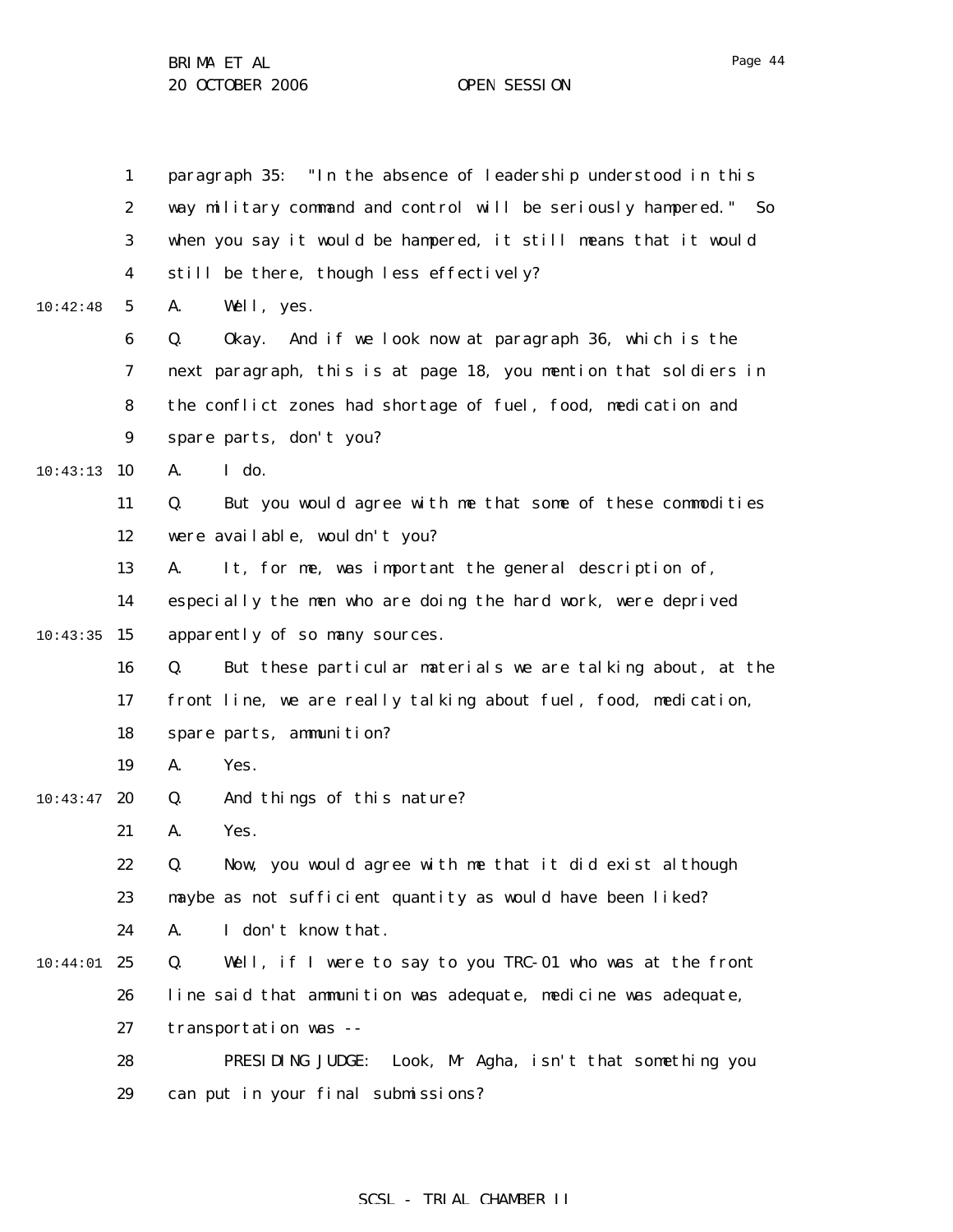1 2 3 4 5 6 7 8 9 10:44:52 10 11 12 13 14  $10:45:14$  15 16 17 18 19  $10:45:24$  20 21 22 23 24  $10:45:52$  25 26 27 28 29 10:44:34 MR AGHA: I can. Q. But I'm just saying would you have any -- would that change your opinion if you had been aware of that? A. Well, of course, maybe during a certain period it could. But the general statement about the many years that the troops didn't have the things they really needed to perform the jobs, but it was very convincing for me. Q. But notwithstanding, not seeming to have what they needed to perform their jobs, between 1991 to 1997, they were still able to effectively keep the RUF at bay, weren't they? A. You know, then I really had to go into another question to answer that. Whether it was like Keen states, collusion, and I don't know, that would be speculation. Then I have to go into a different area. Q. But you can't explain why they remained undefeated from your own knowledge? MR KNOOPS: That has already been asked and answered several times, Your Honour. PRESIDING JUDGE: Yes, it has been asked. Now, this might be an appropriate time to take a break. Mr Agha, I note with some alarm that you are now cross-examining on page 18 and there are 87 pages to the report. So bear in mind that not everything has to be spelt out to this tribunal. We will adjourn now, general, until 11.00 and remind you not to discuss the case. THE WITNESS: Yes, Your Honour. [Break taken at 10.45 a.m.] [Upon resuming at 11.05 a.m.] PRESIDING JUDGE: Go ahead, Mr Agha. MR AGHA: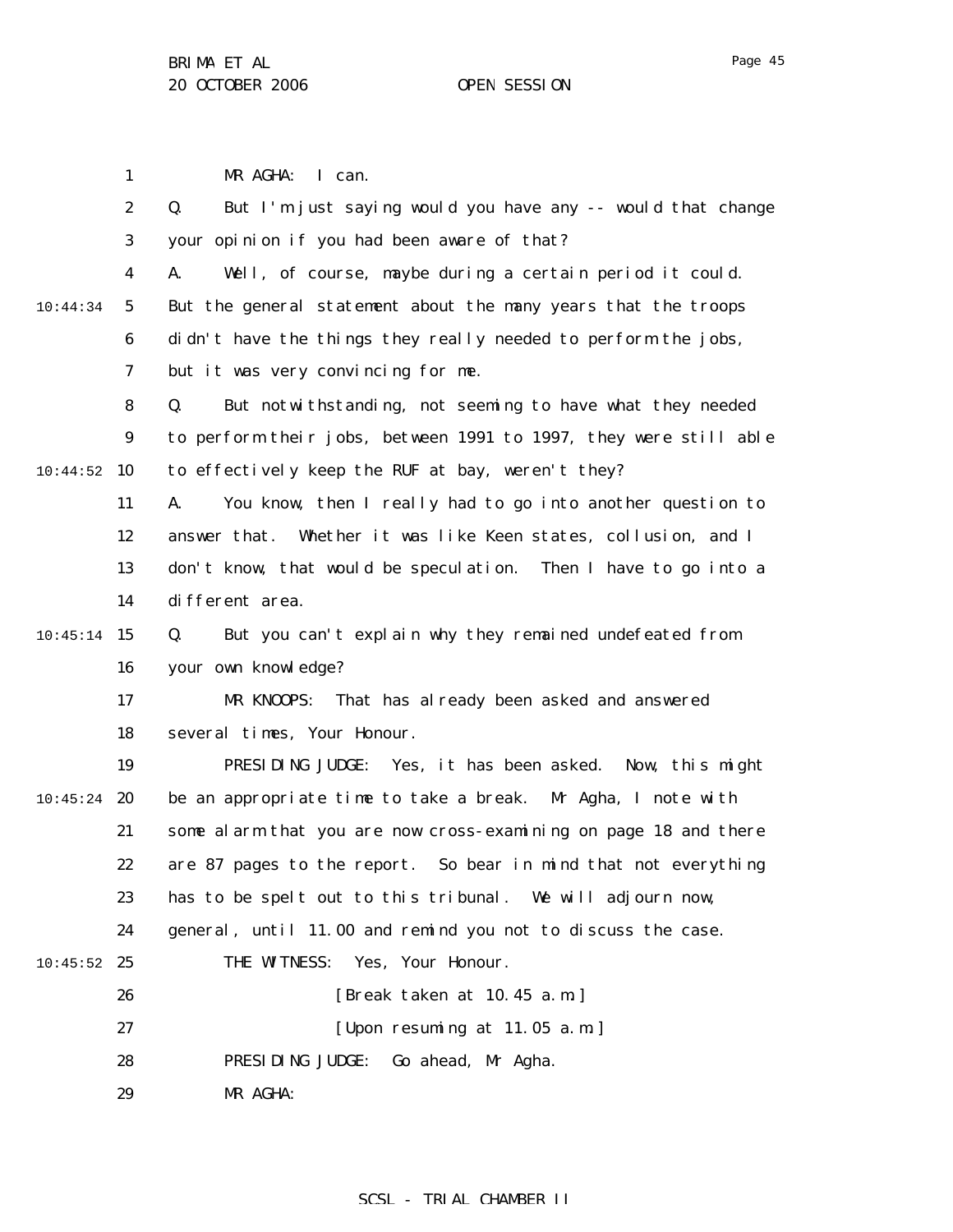1 2 3 4 5 6 7 8 9  $11:05:41$  10 11 12 13 14  $11:06:05$  15 16 17 18 19  $11:06:29$  20 21 22 23 24  $11:06:56$  25 26 27 28 29 11:05:24 Q. General, just before the break we were looking at various parts of your report and if you could kindly turn now to paragraph 38, which is page 19 I think, through to 21, it's (a) to (f)? A. Yes. Q. Now would you agree with me that these are the findings of the TRC? A. Correct. Q. And you would see it,  $38(b)$  --  $38(a)$  actually, that even the TRC findings that, on line 2, the army was only weakened, wasn't it? A. Yes. Q. And now obviously, as we have been discussing, you have been relying on the TRC as one of your sources and I would like to turn at paragraph 39 and 40. And we have been, a part of the area you wanted to go into, or wanted to bring to my attention is that the soldiers, themselves, were not treated very well? A. Yes. Q. And I believe this is covered in 39 and 40? A. Yes. Q. Okay. And I think at paragraph 40, at page 21, in particular, you rely on the frustration. Let me read it to you. Paragraph 40, page 21: "The frustration of the soldiers that led to the coup is aptly captured by the sentiments by Sergeant Alfred Sankoh." That is one of the sources you quote? A. Yes. Of course then I rely on TRC. Q. Now, if we were to actually look at the footnote for that, I believe it would be important that, 75, and it's TRC Volume 3A chapter 3.242, and now with the permission of the Court, I would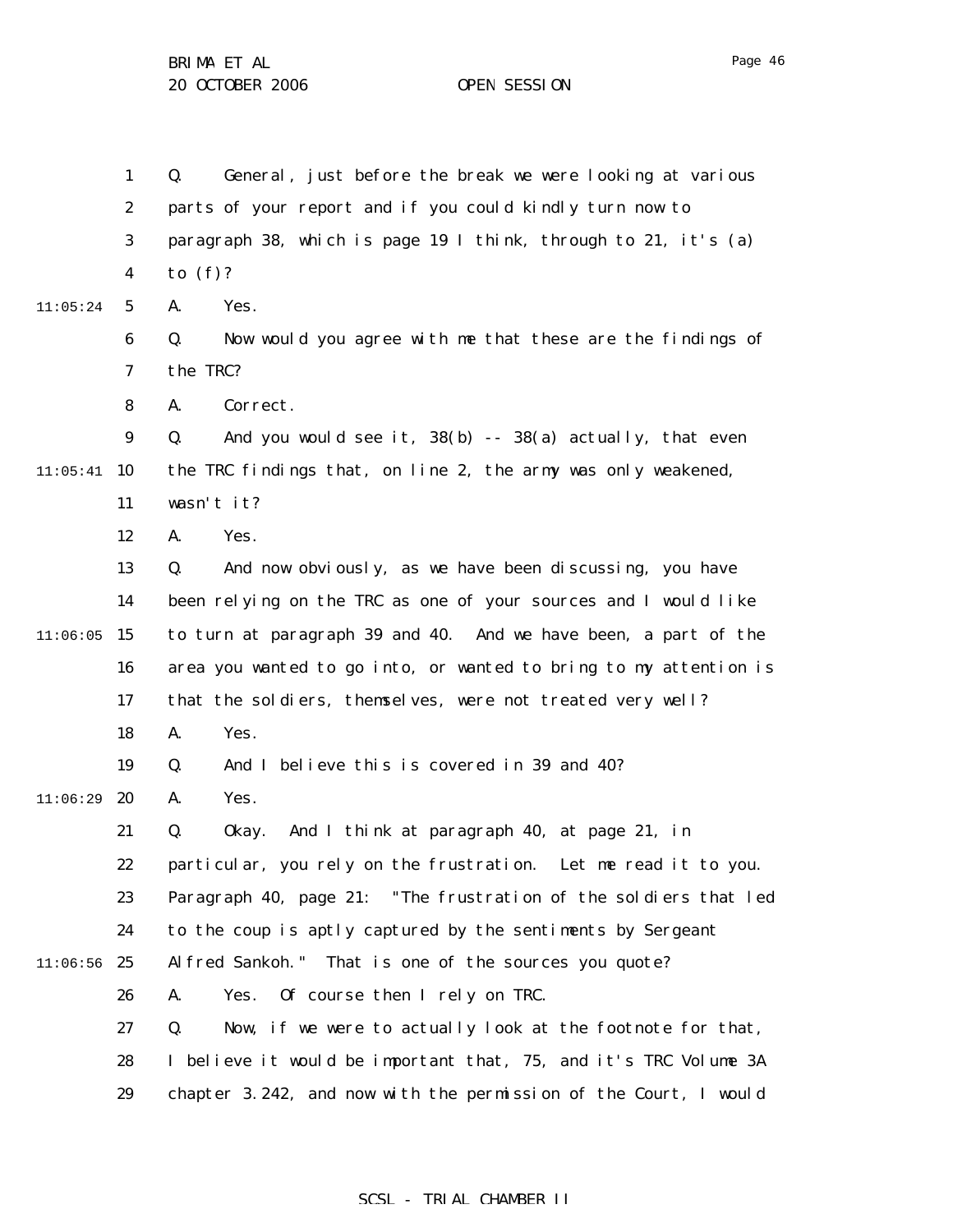1 2 3 4 5 6 7 8 9  $11:08:41$  10 11 12 13 14  $11:09:05$  15 16 17 18 19 11:09:19 20 21 22 23 24 11:09:40 25 26 27 28 29 11:08:25 like to show the witness a copy of that extract, if you like, that part of the report which is footnoted. And also a copy to the Chamber and Defence. My case manager has these, so if the Court -- PRESIDING JUDGE: This would be something you've seen already, general, I take it? THE WITNESS: Yes, Your Honour. I've seen it on the -- in the TRC report probably. MR AGHA: It's one of his footnotes. So in fairness I wanted the general to actually see what I was talking about. Q. Now, this is TRC report, well, this is a copy at least, taken from Volume 3A, chapter 3, page 242, and it's your citation for the disgruntlement of Zagallo; is that right? A. Of who? Q. Sankoh? A. Yes. Q. Yes. Now, you will see that on the first page you have the heading "Staging the Coup" at paragraph 677? A. Yes. Q. And if I'm right, the part which you cite is a sort of indented part; is that right? A. Yes. Q. Okay. So let me read what 677 says. And this is the indented part I believe you are relying on, but we will come to that: "The mastermind of the 25 May 1997 coup was Sergeant Alfred Abu Sankoh (alias 'Zagallo'). The coup was not detected by the officers or the military intelligence because it was planned on the 24th and executed the next day. Zagallo was a bodyguard for

#### Page 47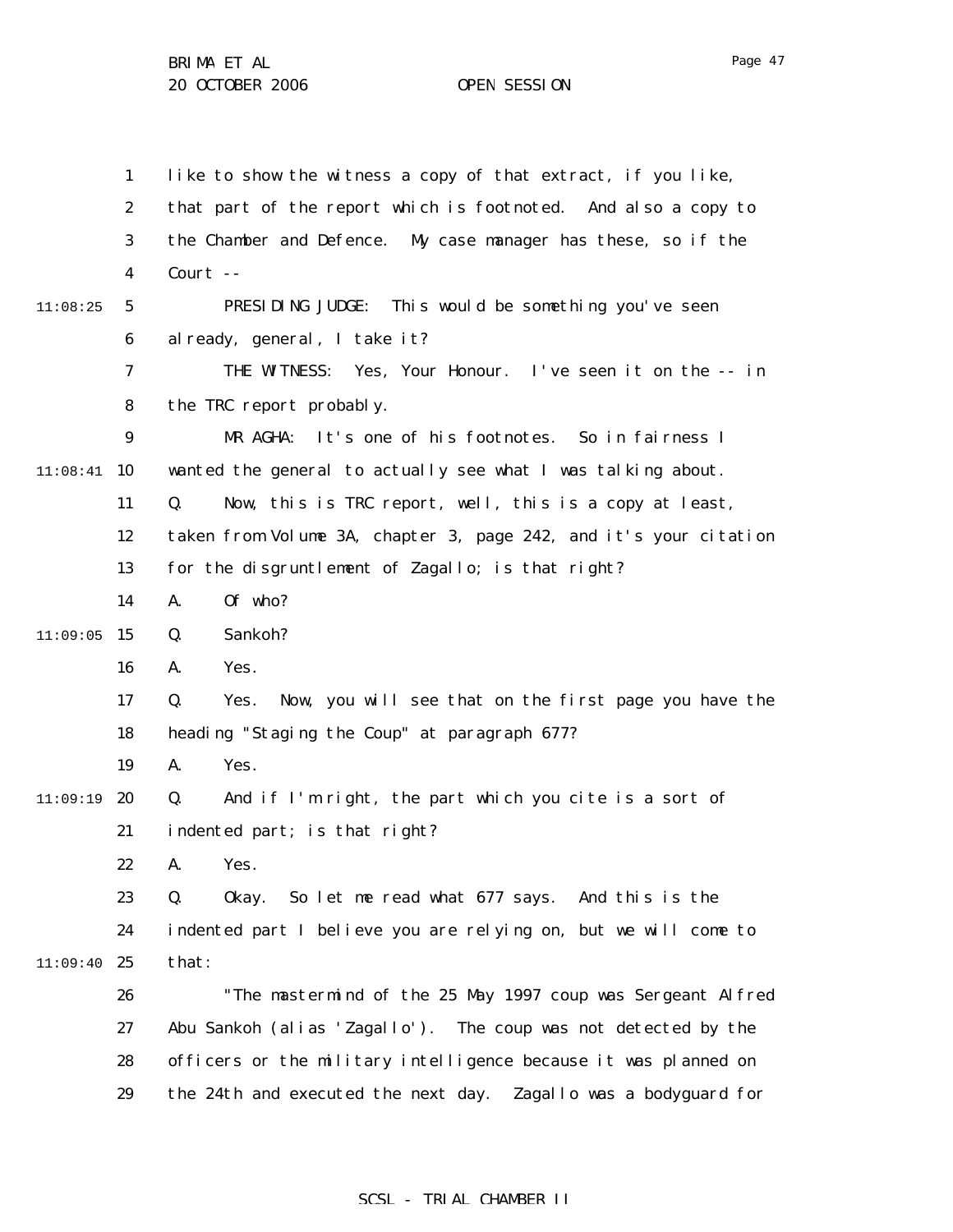|          | $\mathbf{1}$     | a former secretary of state during the NPRC regime, and had        |
|----------|------------------|--------------------------------------------------------------------|
|          | $\boldsymbol{2}$ | enjoyed a lot of benefits from that association. He was also a     |
|          | 3                | footballer and had been associated with a number of Freetown       |
|          | $\boldsymbol{4}$ | clubs and was finally requested to set up a football club for the  |
| 11:10:16 | $\mathbf{5}$     | The membership of the club was to provide the nucleus of<br>army.  |
|          | 6                | the coup plotters. Zagallo gave vent to the frustrations in the    |
|          | 7                | army that led to the coup."                                        |
|          | 8                | And then that's the part, the large part I believe you             |
|          | $\boldsymbol{9}$ | quote?                                                             |
| 11:10:30 | 10               | Correct.<br>A.                                                     |
|          | 11               | And that is actually a footnote there at 280, do you see,<br>Q.    |
|          | 12               | at the end of the indentation?                                     |
|          | 13               | Yes, yeah.<br>A.                                                   |
|          | 14               | And that now at 280, that is, the source is: "Alfred Abu<br>Q.     |
| 11:10:46 | 15               | Sankoh, (alias 'Zagallo'), former sergeant in the Sierra Leone     |
|          | 16               | Army and one of the 17 coup leaders of the AFRC coup of May 1997   |
|          | 17               | (subsequently executed after court martial proceedings);           |
|          | 18               | statement given to the Sierra Leone Police Force at Defence        |
|          | 19               | headquarters, State Avenue, Freetown; 27 to 31 March 1998."        |
| 11:11:09 | 20               | Yes.<br>A.                                                         |
|          | 21               | And did you have the opportunity to read that statement in<br>Q.   |
|          | 22               | full?                                                              |
|          | 23               | The full statement, you mean in 280, as mentioned in 280?<br>A.    |
|          | 24               | Q.<br>Yes, the 280 is an excerpt from --                           |
| 11:11:27 | 25               | No, no, I relied on this.<br>A.                                    |
|          | 26               | And if you saw the full statement you would have no<br>Q.<br>0kay. |
|          | 27               | reason to doubt that either, would you?                            |
|          | 28               | No.<br>A.                                                          |
|          | 29               | And we have an exhibit of that statement in the Court, so<br>Q.    |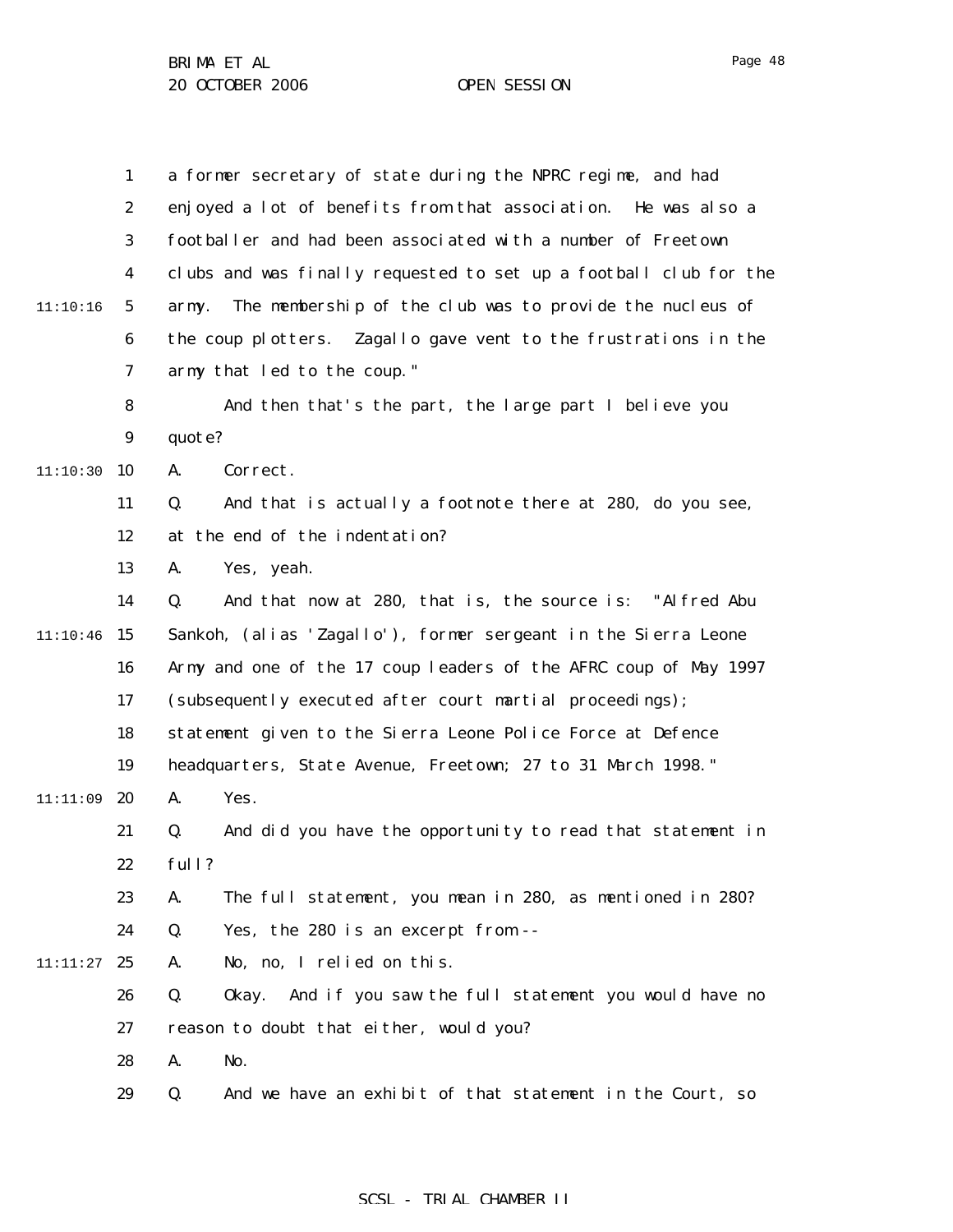1 2 3 4 5 6 7 8 9  $11:12:21$  10 11 12 13 14  $11:12:34$  15 16 17 18 19 11:12:48 20 21 22 23 24 11:13:09 25 26 27 28 29 11:11:52 just in case you would want to see that. It's exhibited at P88 and that's -- PRESIDING JUDGE: Well, just put a question to him. I am sure the witness doesn't know what you are getting at, Mr Agha. MR AGHA: Sure, I will get there. Q. Now, would you agree with what Zagallo is essentially saying as you've relied upon it in your report? A. I relied on what I've stated in my report because it is supported but, you know, it's not something total new I all of a sudden read. It's something I read because it has been indicated over -- at so many other places. Q. Now, but you would agree with me that paragraph 677, I've just read to you -- A. Yes. Q. -- that is from the TRC report? A. Yes. Q. You would have no reason to doubt that, would you? A. No. Q. And now I will read you paragraph 679: "On the morning of 24 May 1997, Zagallo assembled his team of footballers numbering 17 at the billet of the Wilberforce barracks where the footballers were camping and reiterated the problems in the country to them, the need for them to take action, and that the way forward had been presented to him in a dream the previous night. He was told in the dream that all their problems were caused by the senior officers. They agreed to arrest all the senior officers and detain them at the military headquarters in Cockerill, Freetown. They further resolved to carry out the operation the next day. In attendance at this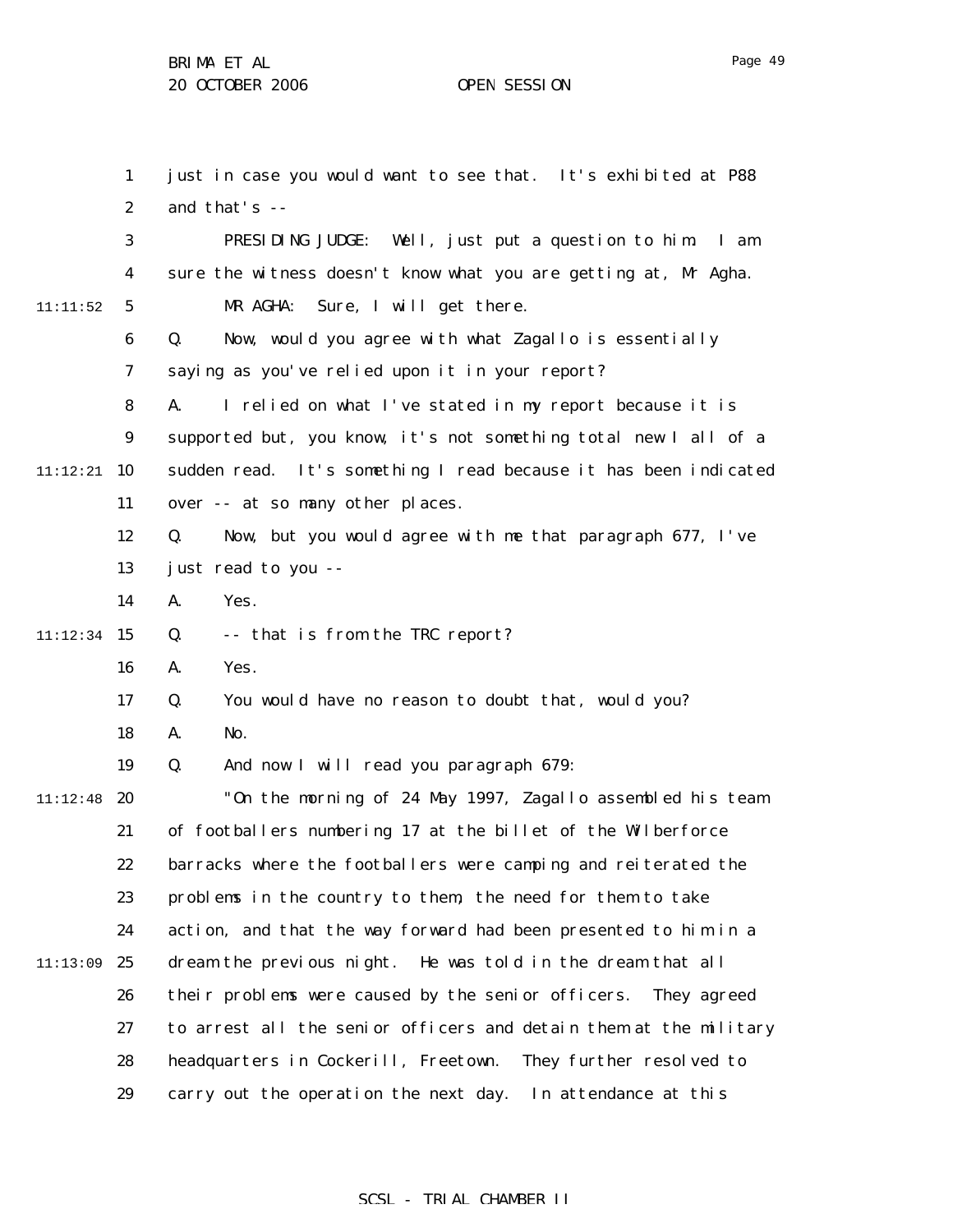1 2 3 4 5 6 7 8 9  $11:14:05$  10 11 12 13 14  $11:14:25$  15 16 17 18 19  $11:14:52$  20 21 22 23 24 11:15:11 25 26 27 28 29 11:13:44 meeting were the following people, listed overleaf:". And if we turn overleaf, I'll read the 17 names listed: "1. Sergeant Alex Tamba Brima 2. Lance-Corporal Tamba Gborie 3. Corporal George Adams 4. Warrant Officer II Franklyn Conteh 5. Warrant Officer II Samuel Kargbo 6. Sgt. Ibrahim Bazzy Kamara 7. Sgt. Brima Kamara 8. Sgt. Moses Kabia alias Rambo 9. Sgt. Sullay Turay 10. Corporal Mohammed Kanu alias 55 11. Corporal Momoh Bangura 12. Lance Corporal Foday Kallay 13. Lance Corporal Papa Bangura alias Batuta 14. Ex SSD Officer Hector Lahai 15. Civilian Bio Sisay 16. Abdul Sesay, a civilian staff of the army, and 17. Sgt. Abu Sankoh (alias 'Zagallo')." Now, based on your reliance on the TRC report you would have no reason to disbelieve this, would you? A. No. Q. So you would agree with me that according to the TRC report those I just named, listed 1 to 17, were those who overthrew the Kabbah government in May 199? A. That is what the TRC says. MR KNOOPS: Your Honour, I object. I think the Prosecution is again asking the witness about the issue of the evidence, the matter whether the TRC report should be believed when it concerns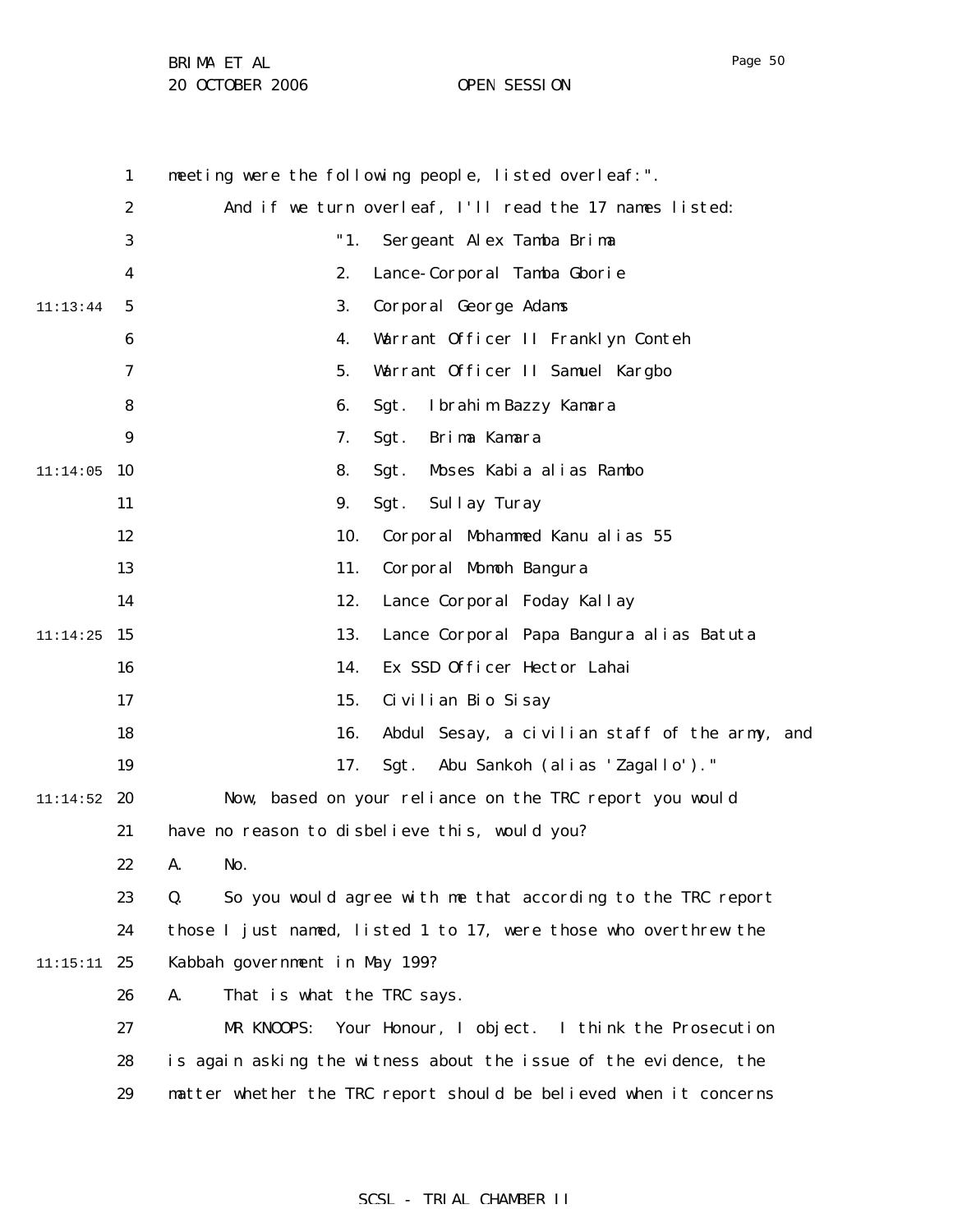Page 51

1 the individual persons.

|          | $\boldsymbol{2}$ | PRESIDING JUDGE:<br>What is your answer to that?                  |
|----------|------------------|-------------------------------------------------------------------|
|          | 3                | Well, Your Honour, we -- firstly, we are looking<br>MR AGHA:      |
|          | $\boldsymbol{4}$ | into the historical background as mentioned yesterday, and the    |
| 11:15:42 | $\mathbf{5}$     | TRC report as mentioned is quoted extensively in the report by    |
|          | 6                | the expert. So if he is placing reliance on some parts of the     |
|          | 7                | report I don't see any reason why he can't also give his point of |
|          | 8                | view on other parts of the report.                                |
|          | $\boldsymbol{9}$ | PRESIDING JUDGE: Well, he looked at the report, as I              |
| 11:15:58 | 10               | understand it, at the TRC report, to compile his own report on    |
|          | 11               | matters that are not related to the question you just asked.      |
|          | 12               | Well, if, Your Honour, this is actually a part of<br>MR AGHA:     |
|          | 13               | the statement which he is actually quoted in his report.          |
|          | 14               | Yes, but for a different purpose, wasn't<br>PRESIDING JUDGE:      |
| 11:16:18 | 15               | it? Wasn't it for a different purpose? He didn't quote it to      |
|          | 16               | set out who the coup plotters were.                               |
|          | 17               | No, that is true, but it was quoted to show that<br>MR AGHA:      |
|          | 18               | the men were, let's say, having a dissatisfaction with their      |
|          | 19               | senior officers. Now, it is the argument of the Prosecution that  |
| 11:16:36 | 20               | it was this dissatisfaction which led to the coup. So I don't     |
|          | 21               | see that any reason why we can't comment upon those people made   |
|          | 22               | in the statement.                                                 |
|          | 23               | PRESIDING JUDGE: Well, I don't know what value the                |
|          | 24               | general's evidence would be on this point. He is not looking at   |
| 11:16:56 | 25               | the TRC report to ascertain who the coup plotters were but maybe  |
|          | 26               | you can clarify that with the general.                            |
|          | 27               | MR AGHA:<br>Yes. I will try, Your Honour.                         |
|          | 28               | So, general, you were not looking at the TRC report as a<br>Q.    |
|          | 29               | particular focus to find out who the coup plotters were, were     |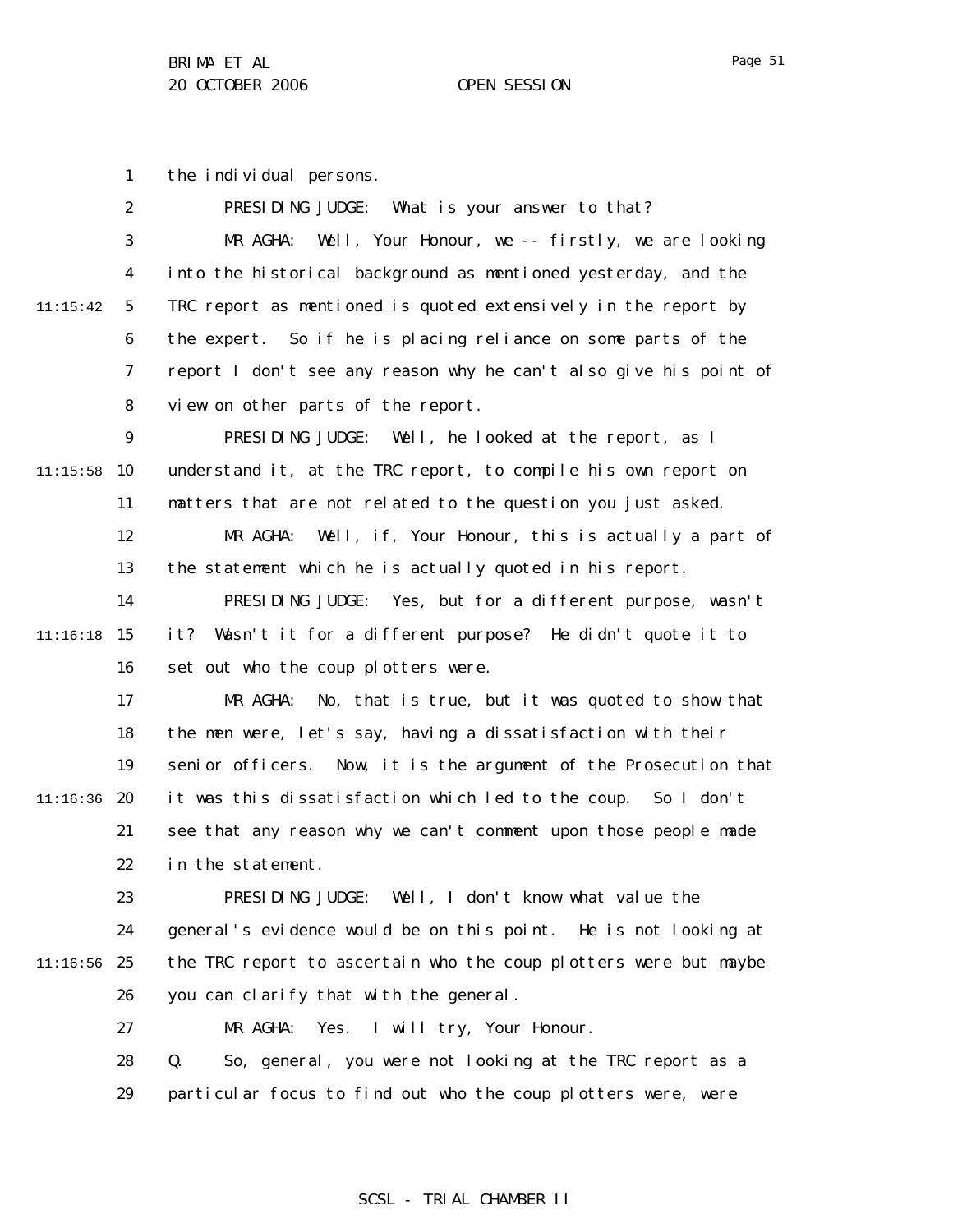|          | $\mathbf{1}$     | you?                                                              |
|----------|------------------|-------------------------------------------------------------------|
|          | $\boldsymbol{2}$ | I was happy that was not my task. I only look again, I<br>A.      |
|          | 3                | only look at the military aspects and again, for establishing a   |
|          | $\boldsymbol{4}$ | starting point, that's all. It's a sort of an entre to my study   |
| 11:17:36 | $5\phantom{.0}$  | really, or my report.                                             |
|          | $\boldsymbol{6}$ | Q.<br>And you relied quite extensively on parts of the TRC report |
|          | 7                | in your study?                                                    |
|          | 8                | Yes, that is what I did where it, again, it concerns, you<br>A.   |
|          | 9                | know, the military aspects and again with only that purpose       |
| 11:17:54 | 10               | because, basically, whatever I read in the history you can, you   |
|          | 11               | know, apart from the fact that I come to the conclusion that it   |
|          | 12               | was an ill displanned, and unprofessional force with              |
|          | 13               | undisciplined military men, you can, where I am concerned, you    |
|          | 14               | know, that is it.                                                 |
| 11:18:11 | 15               | Q.<br>But you relied on the TRC report though, didn't you; "yes"  |
|          | 16               | or "no"?                                                          |
|          | 17               | In establishing that pattern.<br>A.                               |
|          | 18               | So you would have no reason to suggest that other parts of<br>Q.  |
|          | 19               | that report could also not be relied upon?                        |
| 11:18:26 | 20               | No, but I didn't study them.<br>A.                                |
|          | 21               | No, but you would have no reason --<br>Q.                         |
|          | 22               | No.<br>A.                                                         |
|          | 23               | Q.<br>Not to believe other parts --                               |
|          | 24               | PRESIDING JUDGE: Look, where is this going, Mr Agha? Can          |
| 11:18:38 | 25               | you put a direct question to him about something?                 |
|          | 26               | MR AGHA:                                                          |
|          | 27               | So I would suggest to you, general, that the information<br>Q.    |
|          | 28               | which I just read out to you in the TRC report, naming who the    |
|          | 29               | coup plotters were, is correct?                                   |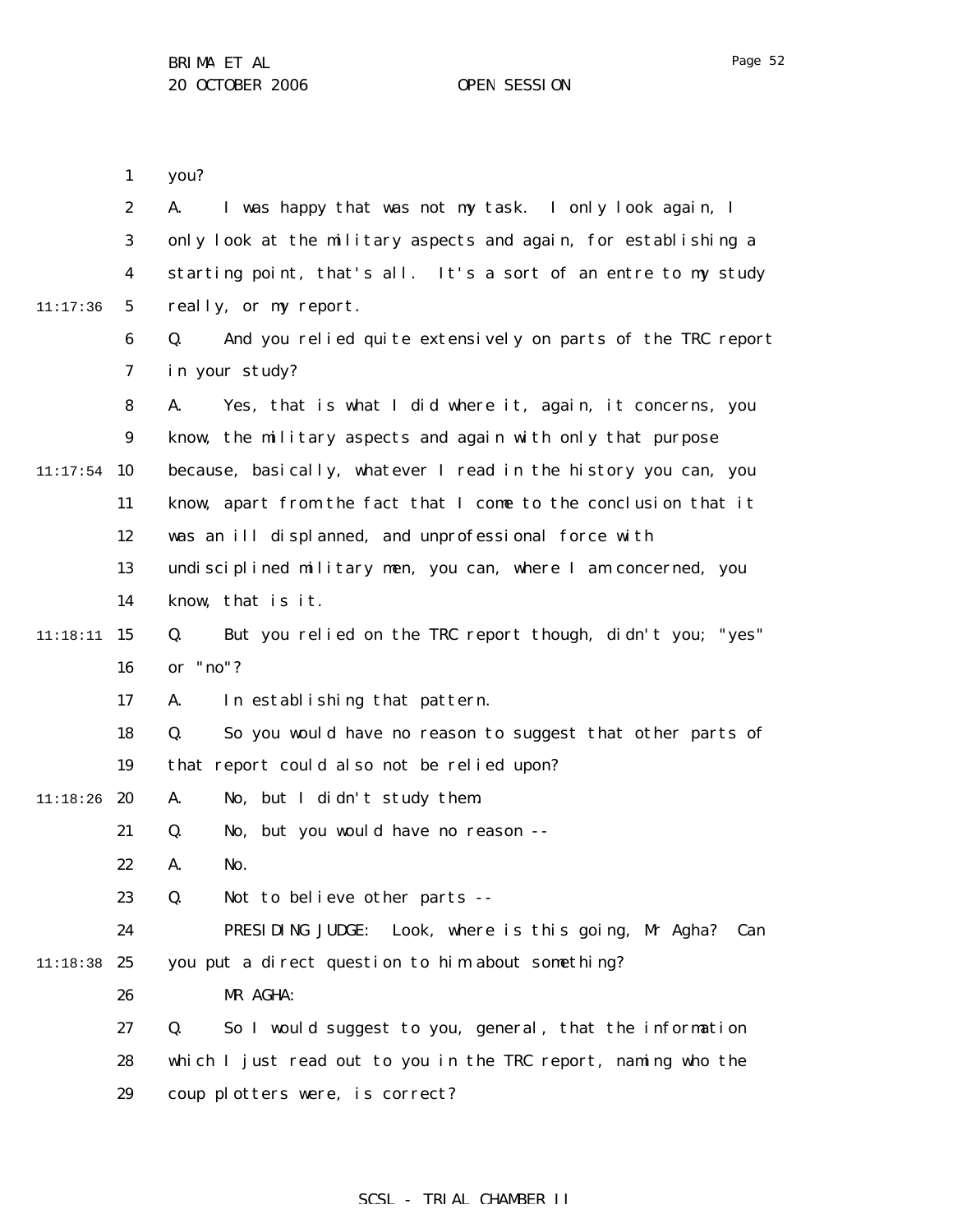|          | $\mathbf{1}$     | PRESIDING JUDGE: Well, I won't allow that question. I               |
|----------|------------------|---------------------------------------------------------------------|
|          |                  |                                                                     |
|          | $\boldsymbol{2}$ | won't allow it for this reason:<br>That the general has provided an |
|          | 3                | expert's report which, had it been prepared by a layman, would be   |
|          | 4                | inadmissible in this Court, because it's a matter of opinion and    |
| 11:19:07 | $5\phantom{.0}$  | the general's opinion on who the coup plotters were, when that      |
|          | 6                | was not part of his research, is not admissible evidence.           |
|          | 7                | MR AGHA:                                                            |
|          | 8                | Q.<br>I'll just ask one final question: As a whole, do you have     |
|          | $\boldsymbol{9}$ | any reason to doubt any of the findings in the TRC report since     |
| 11:19:25 | 10               | you relied on them?                                                 |
|          | 11               | A.<br>No.                                                           |
|          | 12               | Q.<br>Thank you. Now, this question of the dissatisfaction of       |
|          | 13               | the forces was obviously an area you were looking into?             |
|          | 14               | Yes, it was.<br>A.                                                  |
| 11:20:01 | 15               | And did you also look into this area and find any<br>Q.             |
|          | 16               | information in Keen?                                                |
|          | 17               | 0h, absolutely.<br>A.                                               |
|          | 18               | And in Keen, was he of the same view that the men had not<br>Q.     |
|          | 19               | been treated very well?                                             |
| 11:20:19 | 20               | In general, I would say yes.<br>A.                                  |
|          | 21               | Q.<br>Now, I want to refer you to Keen, and I know that<br>0kay.    |
|          | 22               | you've read the book so, three times or so, but I will just read    |
|          | 23               | to you a small part on page 208. Now, this is the chapter 12        |
|          | 24               | which is the AFRC/RUF rise and fall so, presumably, you read the    |
| 11:21:06 | 25               | book three times so you would be reasonably familiar with this      |
|          | 26               | chapter?                                                            |
|          | 27               | It was a difficult book but --<br>A.                                |
|          | 28               | I know.<br>But anyway, again, I will just read you a small<br>Q.    |
|          | 29               | part of that.                                                       |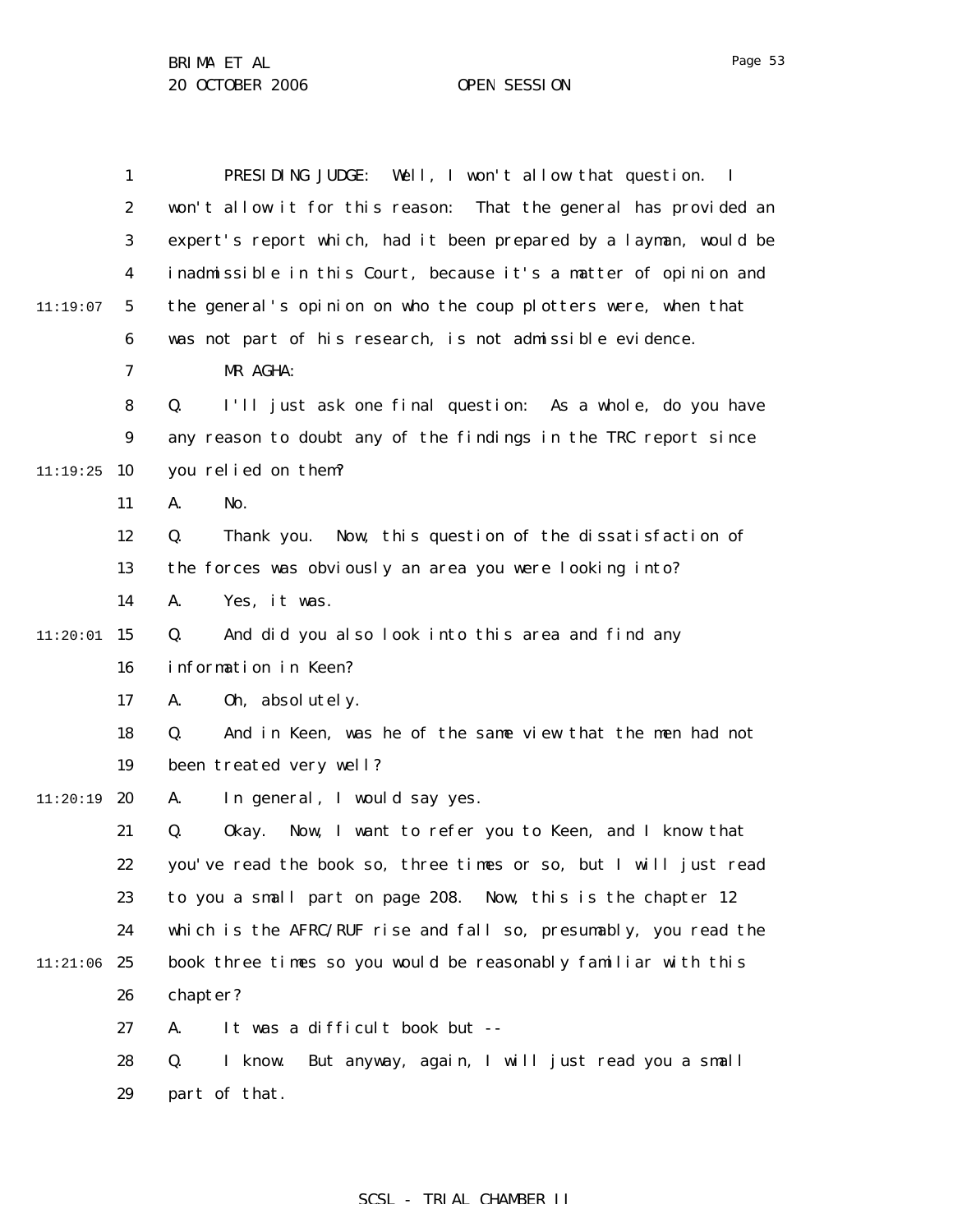Page 54

1 2 3 4 5 6 7 8 9  $11:22:01$  10 11 12 13 14  $11:22:21$  15 16 17 18 19 11:22:39 **20** 21 22 23 24  $11:22:58$  25 26 27 28 29 11:21:40 JUDGE SEBUTINDE: Please cite the page for us. MR AGHA: It's page 208 of Keen's book, and it's at the start of the chapter, and it reads as under: "The 25th May 1997 coup began when a group of soldiers arrested a number of senior officers and then used grenades to blast open Pademba Road prison in Freetown, freeing some 600 inmates and giving arms to jailed colleagues and ordinary criminals. Telling details of how the coup was hatched are provided in a statement made to Sierra Leone police by one of the ringleaders, Alfred Abu Sankoh, alias Zagallo." And at footnote 1 is the same statement we just referred to in the TRC. "On the day before the coup Zagallo called up a total of 17 soldiers, including members of the army football team he was coaching and he told them he had had a dream in which a man had asked him why soldiers had allowed themselves to suffer such punishment in the army, adding that senior officers were to blame. They decided to take arms from the Cockerill barracks, Freetown (and found no soldiers guarding the unlocked stores). After surrounding senior officers at the military headquarters at Cockerill, other soldiers joined in with numbers rising quickly to around 100. They 'arrested' all the senior officers at Cockerill barracks and from there they went on to Pademba Road prison." Now again, you've relied extensively on Keen. Would you have any reason to doubt what he is saying here? A. No, I don't. Q. Now, as you've mentioned you've rather had the arduous task of reading Keen three times, and it is one of your main secondary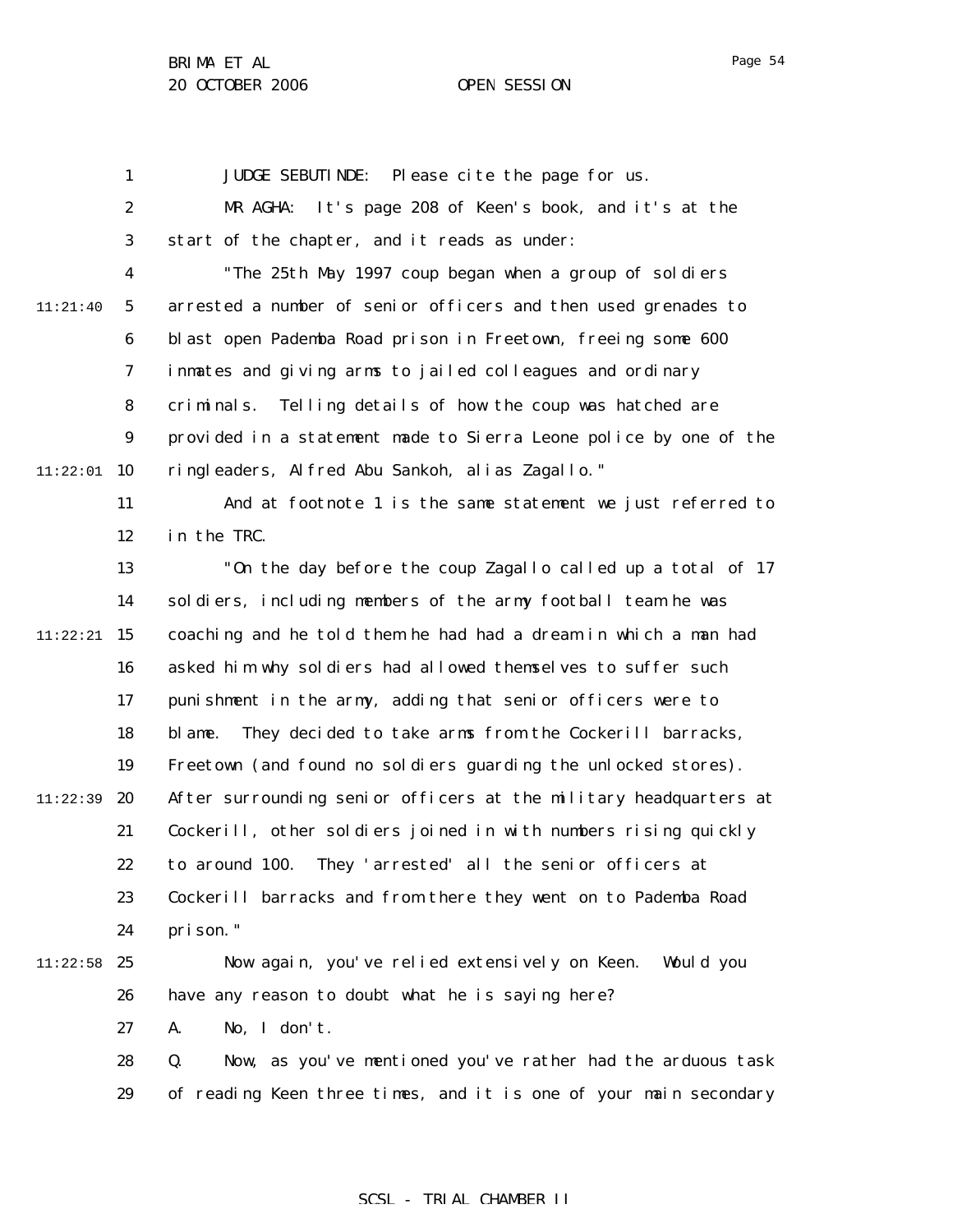|          | $\mathbf{1}$     | Now, I asked you earlier in cross-examination whether<br>sources. |
|----------|------------------|-------------------------------------------------------------------|
|          | $\boldsymbol{2}$ | you had learned Ibrahim Bazzy Kamara held the rank such as        |
|          | 3                | brigadier or colonel; do you remember that?                       |
|          | 4                | I remember asking the question.<br>A.                             |
| 11:23:49 | $\mathbf 5$      | And I think you couldn't remember; is that right?<br>Q.           |
|          | $\boldsymbol{6}$ | Well, I don't know what I answered but, again, I couldn't<br>A.   |
|          | 7                | answer it probably correct because it was not the focus so,       |
|          | 8                | again, you know, reading that, I delete that information in a     |
|          | $\boldsymbol{9}$ | sense, because I didn't need it.                                  |
| 11:24:14 | 10               | And, anyway, I turn to Keen's book again, which we<br>Q.<br>No.   |
|          | 11               | have all struggled through, and I refer to page 222 which is at   |
|          | 12               | the top of the page, and this again is one of your secondary      |
|          | 13               | sources, and I'll just read you a small part of that, if I may.   |
|          | 14               | "The RUF High Command used his presence in their dominant midst,  |
| 11:24:39 | 15               | not only to humiliate him and his family, but to cut him off      |
|          | 16               | completely with his men in the field and marginalise him.         |
|          | 17               | Whenever the High Command of the RUF wanted us to carry out a     |
|          | 18               | task, they would use his name, as if the orders came directly     |
|          | 19               | from him."                                                        |
| 11:24:56 | 20               | And this is footnoted at 5, there is a source for this in         |
|          | 21               | Keen's book, and I'll read you the source: "Grievances and        |
|          | 22               | demands of soldiers of the Sierra Leone Army with regard to the   |
|          | 23               | Lome peace agreement', September 1999, signatories include Koroma |
|          | 24               | and Brigadier Ibrahim Bazzy Kamara, Head of Military Delegation,  |
| 11:25:25 | 25               | Occra Hills."                                                     |
|          | 26               | Now again, as you've relied upon Keen as one of your              |
|          | 27               | sources, would you have any reason to doubt that?                 |
|          | 28               | Your Honours, the quotation, respectfully, is<br>MR FOFANAH:      |
|          | 29               | not clear. It kept referring to a pronoun "him." And the          |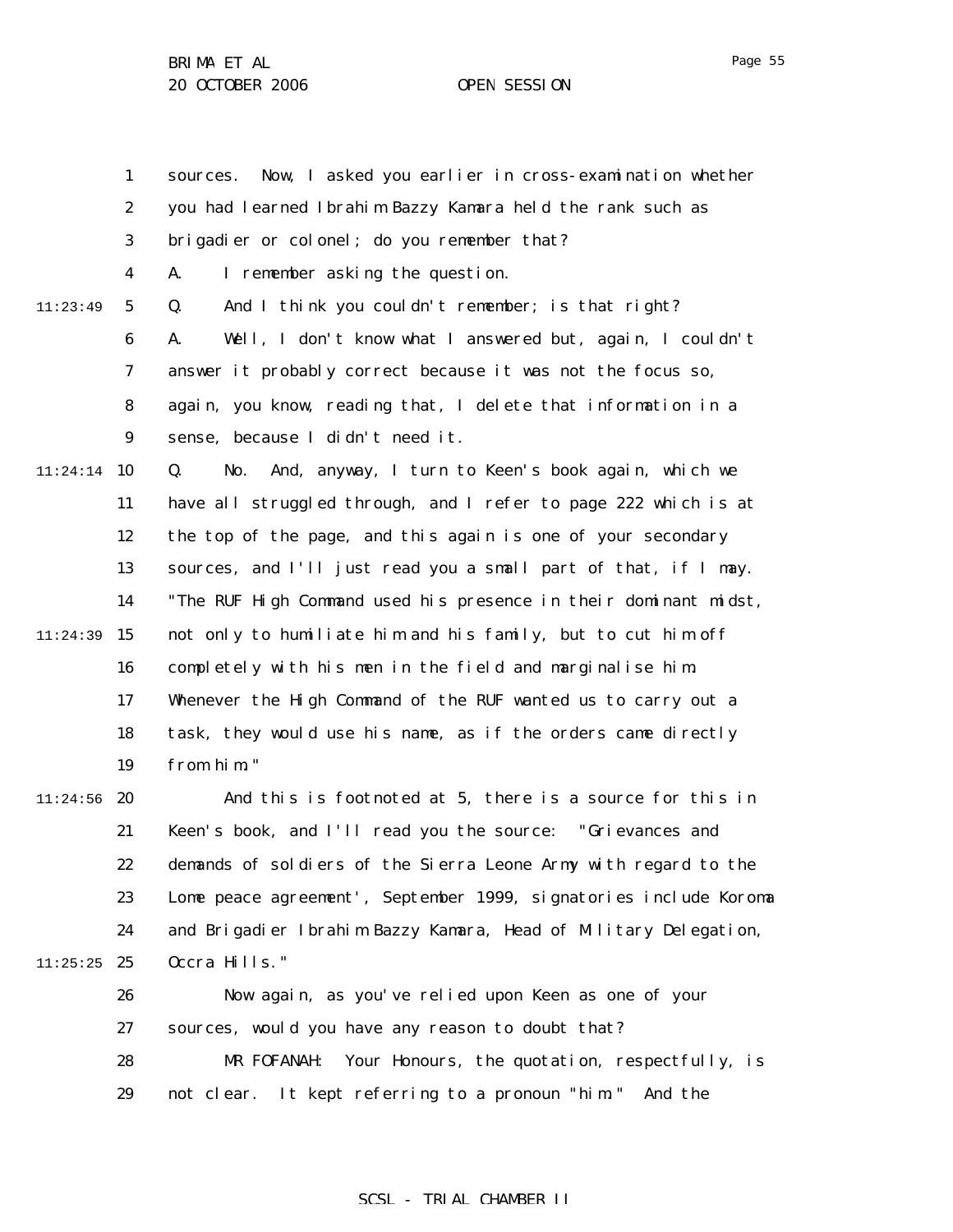1 2 3 4 5 6 7 8 9  $11:26:10$  10 11 12 13 14  $11:26:20$  15 16 17 18 19  $11:26:34$  20 21 22 23 24 11:26:49 25 26 27 28 29 11:25:56 footnote is referring to two people. So I don't know what my learned colleague is -- who is the "him"? MR AGHA: I don't think the him is the relevant. I think the relevant is the person who's actually signed the demand. PRESIDING JUDGE: You are asking this witness for his opinion on whether Keen's opinion on that particular statement you've just read out is correct? MR AGHA: No. I said that my understanding is I asked him whether he relied on Keen in his report and then on that basis he would have no reason not to rely on his -- PRESIDING JUDGE: But you didn't ask him whether he, the witness, relied on that particular statement. MR AGHA: No. PRESIDING JUDGE: And I think you should. MR AGHA: Okay. Q. Now, in your report did you rely on this statement? A. On the statement you just -- Q. I just read to you. A. Yeah. I don't know if I correctly understand rely; I didn't use it. Q. You didn't use it. Okay. Now, you read the book three times, and it was one of your primary, secondary sources, I believe, but would you have any reason to doubt what is in Keen's book? A. No. Q. Now, did you learn from your research that Okra Hills was also referred to as the West Side? A. Yes, I've come across. Q. And did you hear that a group known as the West Side Boys

# SCSL - TRIAL CHAMBER II

Page 56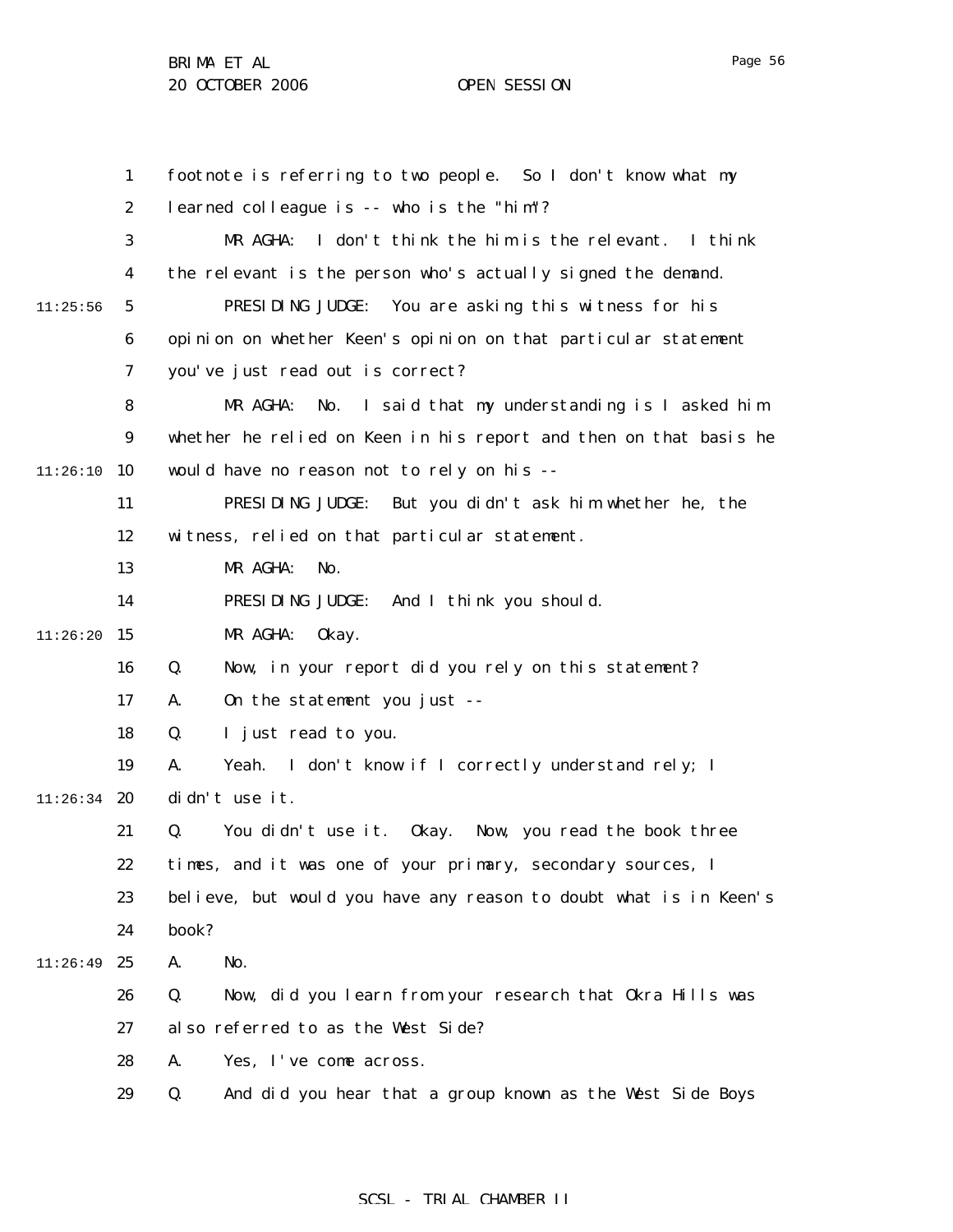1 2 were operating there after the retreat from Freetown in January 1999?

3 4 5 11:27:32 A. Well, again, I read it, but it didn't have effect on my report which was basically then, you know, having answered all the questions in a military way.

> 6 7 8 9 Q. But through your reading of the book three times did you, or any other sources, did you ever learn that Ibrahim Bazzy Kamara was the leader of West Side Boys after the invasion of Freetown?

 $11:27:50$  10 11 12 13 14  $11:28:09$  15 16 17 18 MR KNOOPS: Objection. This is clearly going too far. This goes to the indictment and again it goes outside the scope of the competence of the witness, the expert, and I think it ignores the ruling of Your Honours just a few minutes before. PRESIDING JUDGE: What is your reply to that, Mr Agha? MR AGHA: Well, I was asking as on yesterday, I am trying to test, through cross-examination, the research of the witness as to his sources in which he is able to make his decisions on his expertise.

19 20 21 22 23 24  $11:28:57$  25 26 11:28:29 PRESIDING JUDGE: Well, why don't you test his research on the subject matter of his report? Why go astray? This expert is holding himself out as an expert on the matters researched and stated in his report and he is giving his opinions on those. You are picking anything out of Keen and expecting him to express opinions on them and expecting this Court to accept his opinions on unresearched matters by him that are not within his sphere of expertise.

> 27 28 29 MR AGHA: Well perhaps, if I just suggest, as it's his source, whether he regards it as a reliable source, as I have been doing. This is the issue.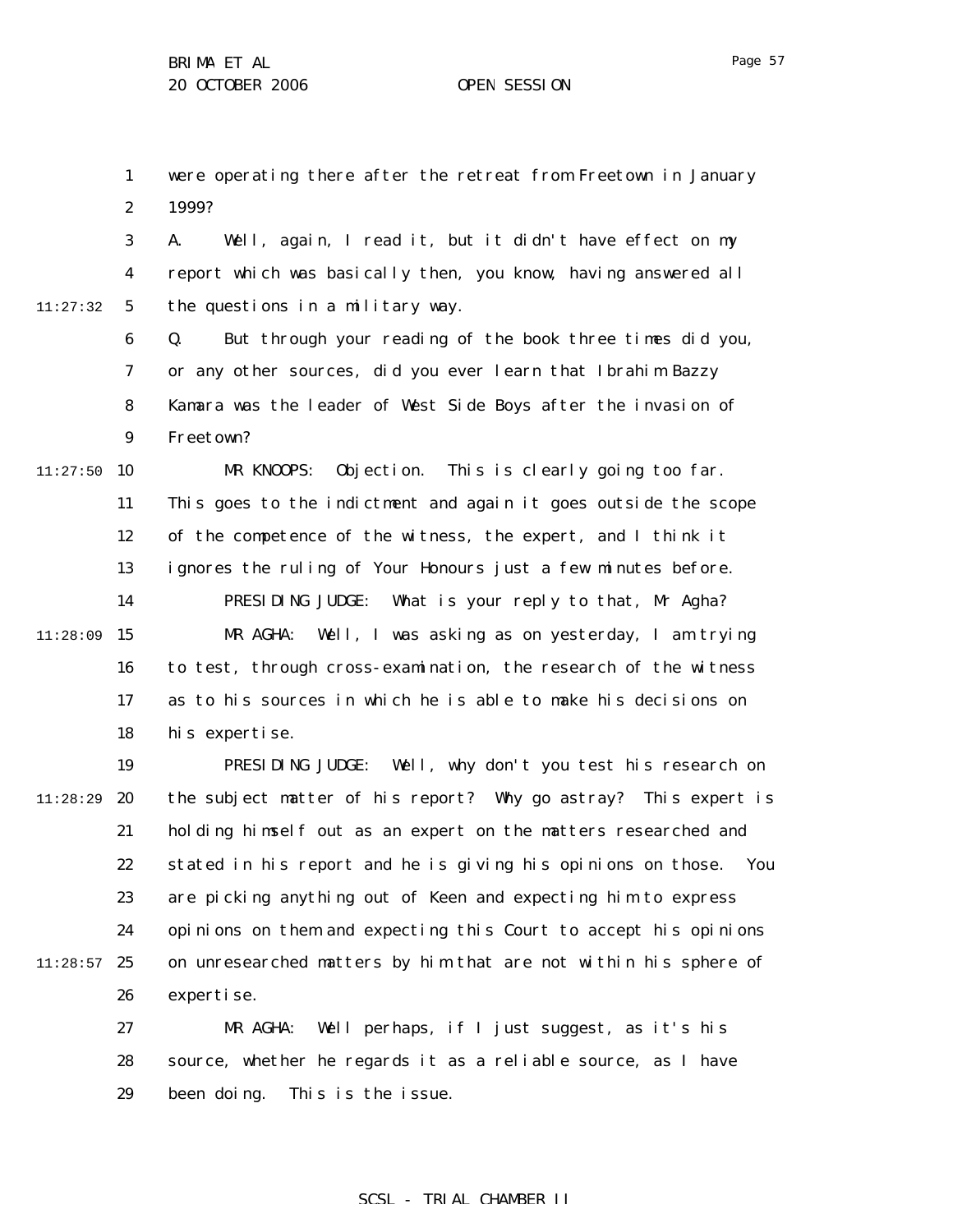|          | $\mathbf{1}$     | PRESIDING JUDGE: Well, you are generalising. You are             |
|----------|------------------|------------------------------------------------------------------|
|          | $\boldsymbol{2}$ | generalising. Of course he is saying it's a reliable source for  |
|          | 3                | what he says in his report, but it doesn't follow that this      |
|          | $\boldsymbol{4}$ | witness regards it as a reliable source for everything even the  |
| 11:29:28 | $5\phantom{.0}$  | matters that he hasn't considered.                               |
|          | 6                | I can rephrase the question.<br>MR AGHA:<br>0kay.                |
|          | 7                | PRESIDING JUDGE: So you are being unfair in the way you          |
|          | 8                | are putting these questions.                                     |
|          | $\boldsymbol{9}$ | I can rephrase the question.<br>MR AGHA:                         |
| 11:29:39 | 10               | Your Honours, if my learned colleague is going<br>MR FOFANAH:    |
|          | 11               | to rephrase the question then may I, on behalf of the second     |
|          | 12               | accused, also object on the grounds of --                        |
|          | 13               | PRESIDING JUDGE: You are objecting to a question he hasn't       |
|          | 14               | asked yet; is that correct?                                      |
| 11:29:53 | 15               | No, it is based on the last question which he<br>MR FOFANAH:     |
|          | 16               | put.                                                             |
|          | 17               | PRESIDING JUDGE: I just overruled him.                           |
|          | 18               | MR FOFANAH: I am sorry about that, Your Honour.                  |
|          | 19               | MR AGHA:                                                         |
| 11:29:59 | 20               | Q.<br>So witness, you say you read Keen's book three times and   |
|          | 21               | would you have, from your reading of the book, any reason to     |
|          | 22               | doubt what was in it?                                            |
|          | 23               | A.<br>Again, focused on the issue I studied, I relied on that.   |
|          | 24               | But would you have any reason to doubt any of the other<br>Q.    |
| 11:30:21 | 25               | areas he is speaking about in the book you read three times?     |
|          | 26               | No.<br>A.                                                        |
|          | 27               | Q.<br>0kay.<br>Now general, I would like to look at your         |
|          | 28               | conclusions, which are on page 22 of your report. Now at         |
|          | 29               | paragraph 42, this is page 22, you opine that the history of the |

Page 58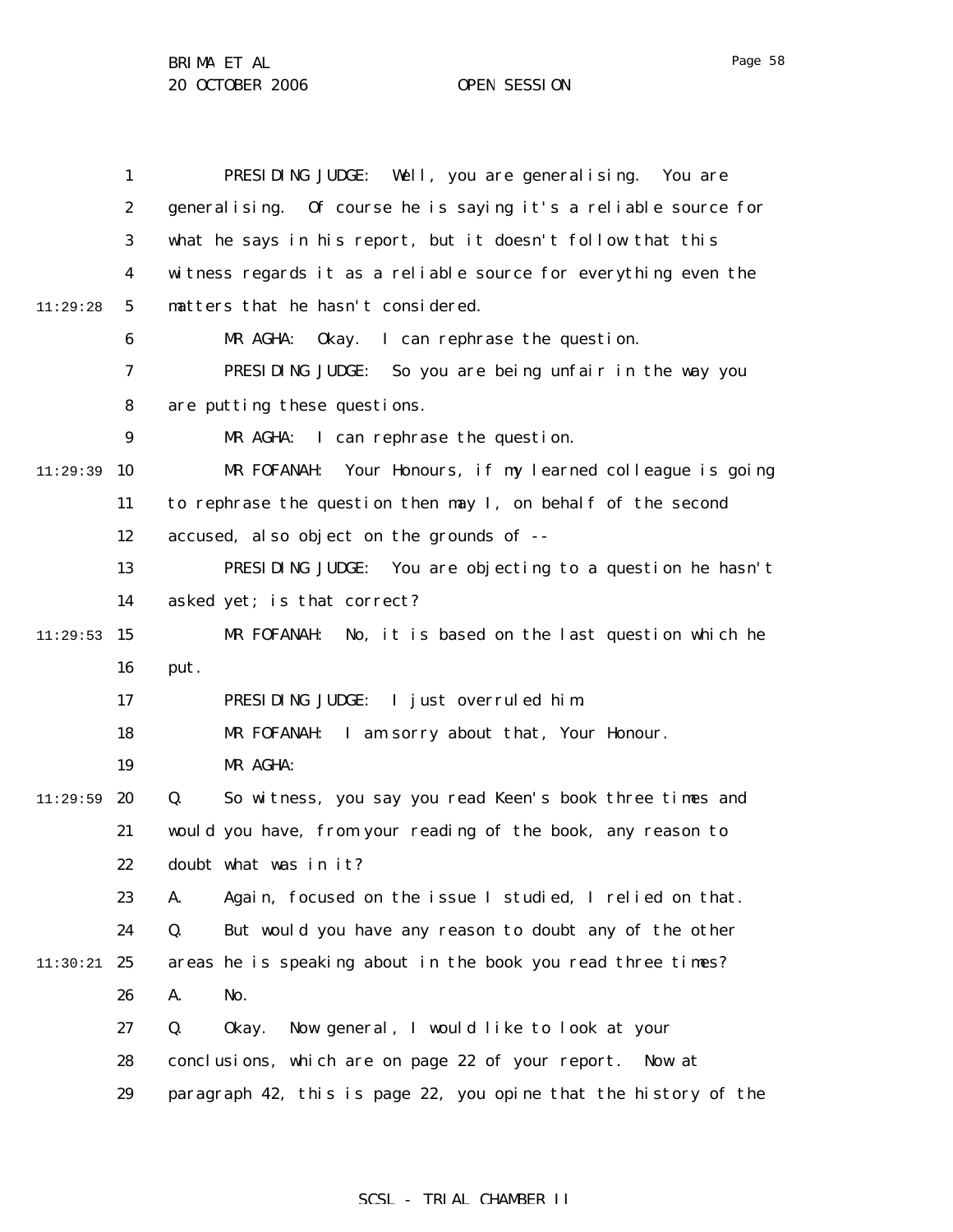1 2 3 4 5 6 7 8 9 11:31:30 10 11 12 13 14  $11:31:52$  15 16 17 18 19 11:32:10 **20** 21 22 23 24 11:32:24 25 26 27 28 29 11:31:16 SLA and People's Army, from May 1997 onwards, shows a disintegration of a military organisation, don't you? A. Yes. Q. So you would agree with me that the RSLAF was a military organisation on its inception in around 1961, wouldn't you? A. Yes. Q. And you would agree with me due to political interference and mismanagement the RSLAF became less effective as a military organisation as time went on? A. Yes, more than less effective, I would say but. Q. I suggest to you that based on the new information which you have discussed especially from TRC-01, and which you may not have been aware of before you wrote the report, that the RSLAF had not totally disintegrated as a military organisation by 25 May 1997? A. Well, I wouldn't agree on that. Q. I would suggest to you that the RSLAF did continue to exist as an effective military organisation up to at least 25 May 1997. What do you have to say about that? A. No. Q. I suggest to you that the RSLAF continued to exist as a military organisation after the 25 May coup of 1997 until the intervention in February 1998. What do you have to say about that? A. Can you please rephrase it? Q. Sure. That the Sierra Leone Army remained an effective military organisation? A. Yes. Q. Between May 1997 until the intervention in February 1998?

# SCSL - TRIAL CHAMBER II

Page 59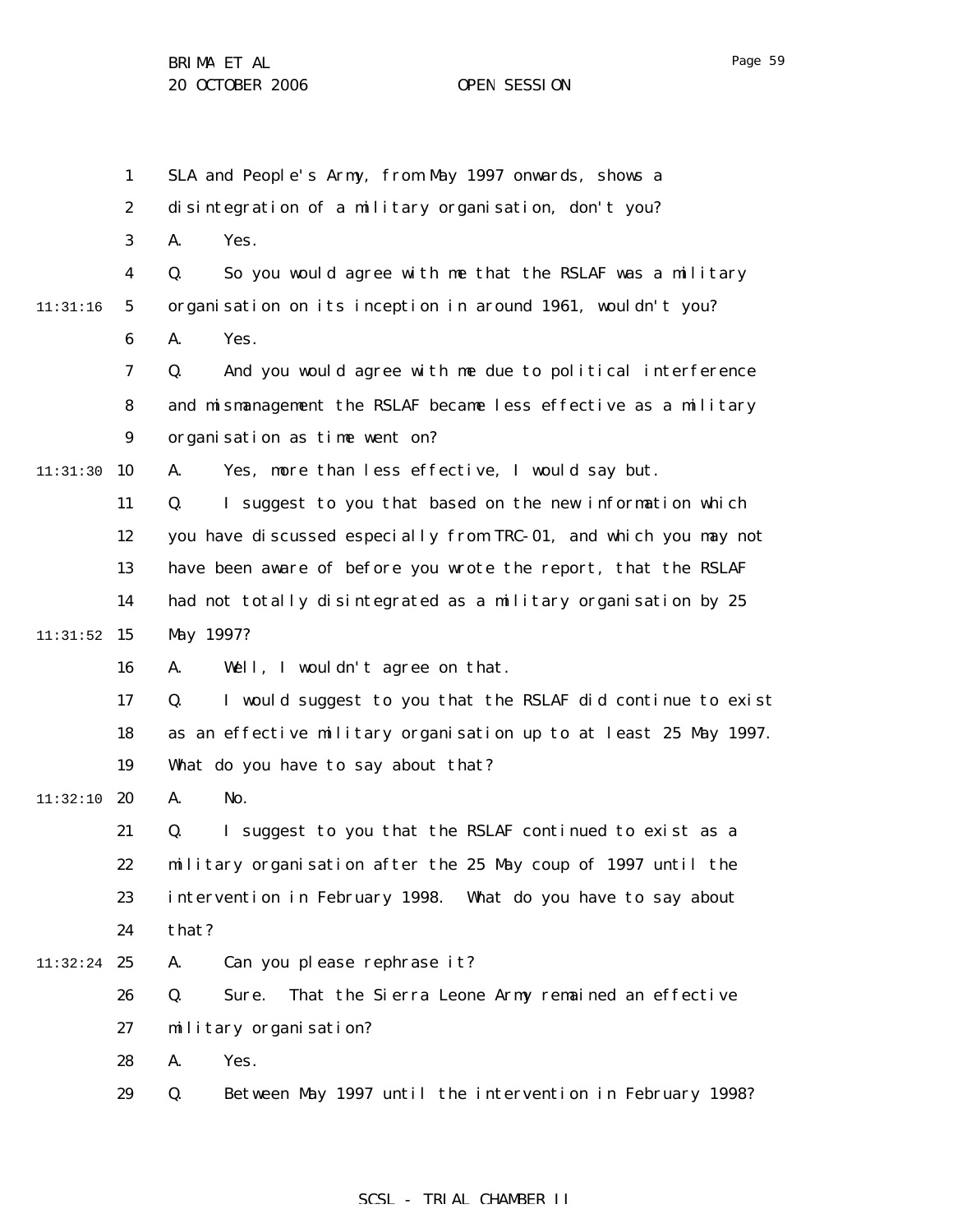Page 60

1 A. Yeah, then it was not the SLA. The AFRC you mean.

2 Q. The AFRC?

3 A. The AFRC. The answer will be no.

4 5 6 7 8 9 11:33:19 10 11 12 13 14  $11:33:45$  15 11:32:53 Q. Okay. Now at paragraph 44, page 22, would you turn to paragraph 44. And I just read you a part of this. This is your report and this is, I think it actually, rather than the TRC this is actually your conclusion. "Many officers and other ranks, who once were a member of the SLA, joined the AFRC military organisation after the coup of 1997. As indicated above, they came from an appalling military background. There was low morale, no discipline, no training, no leadership, no hierarchy, no equipment, no organisation, no welfare system for rank and file, no prospect, no military command and control, and last but not least, no hope for improvement." And then you quote from the TRC again an opinion of

16 17 18 19 Brigadier Maada Bio. Now, essentially, I want to look at what you've opined. Based on the new evidence you've heard, I would suggest to you that the situation was not such that there was no discipline?

#### 11:34:12 20 21 22 A. Basically, I believe there was no discipline. The TRC states ill-discipline but I don't, in my military view, I think there was no discipline.

23 Q. Well, at paragraph 44, in your opinion, it's an absolute.

24 It's no discipline. I suggest to you that is not accurate?

- 11:34:30 25 A. Well, you know --
	- 26 Q. It either is or it isn't?

27 A. I believe there was no discipline as I know it.

28 Q. Okay. So despite the various transcripts and new evidence

29 that is coming to light, you would regard there being no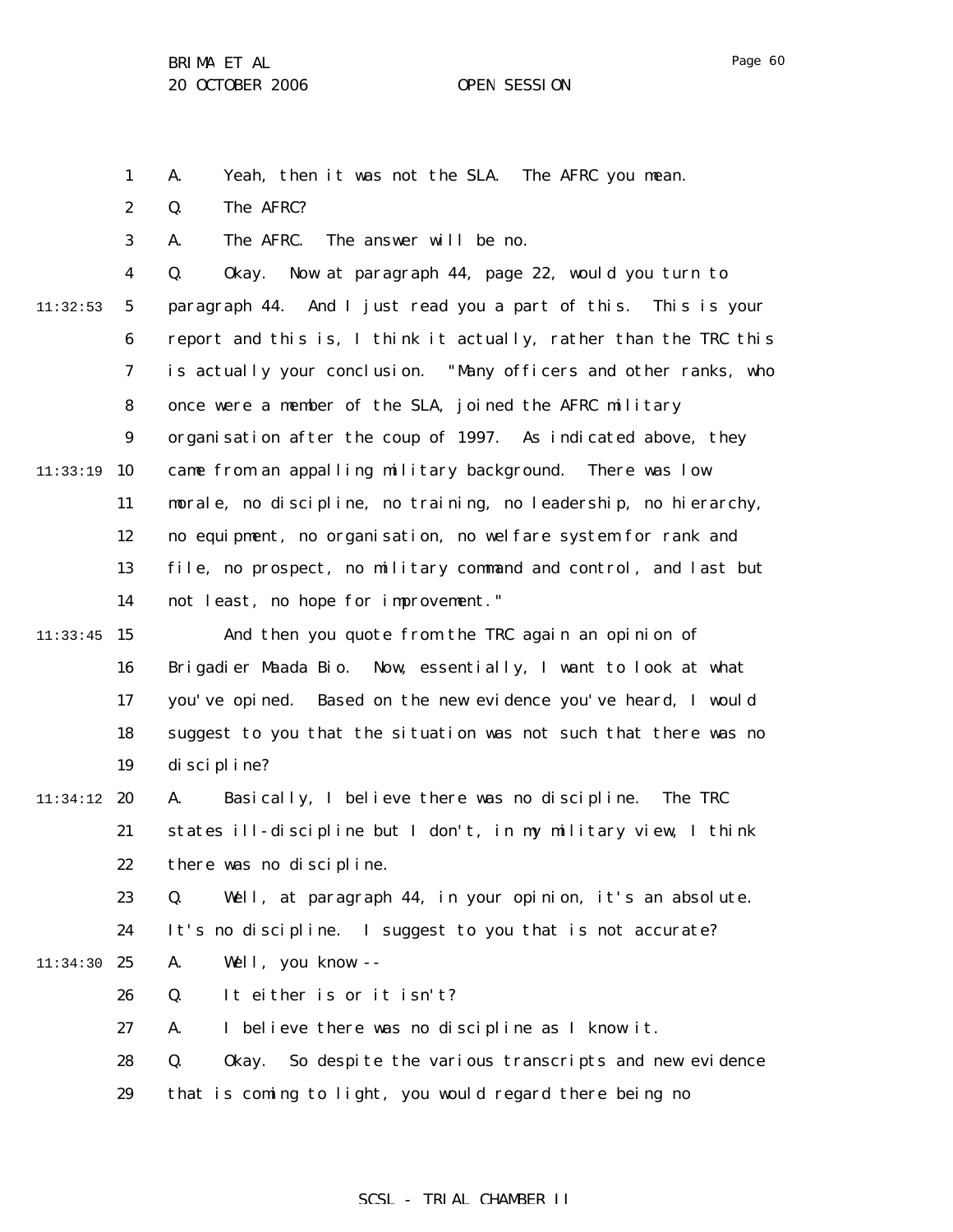1 discipline?

2 A. Yes, absolutely.

|  |  |  |  | And what is discipline, as you know it? |  |  |  |  |
|--|--|--|--|-----------------------------------------|--|--|--|--|
|--|--|--|--|-----------------------------------------|--|--|--|--|

discipline, good behaviour by all.

4 A. Well, discipline has to do with soldiers trained in

11:35:13

5

6 7 8 9  $11:35:34$  10 11 Q. If I may pause you there just a minute, general, weren't the soldiers trained to follow orders in training and didn't they follow those orders in combat and were they not aware that if they didn't follow orders they would be subject to discipline? A. They were apparently to TRC-01 but not according to my sources.

12 13 14  $11:35:47$  15 16 Q. No, according to some of the statements of some of the ordinary other ten or so former SLA witnesses who I read to you yesterday, I didn't want to read all ten because the learned Bench suggested to me otherwise, but just according to those two or three it existed?

17 18 19  $11:36:11$  20 A. Well, you know, after this extensive research I came to that conclusion and I, in that sense, if you say, well, there was discipline between two men, you know, I am talking about the broad spectrum of the SLA.

21 22 23 24 11:36:34 25 Q. But you are talking in absolutes, that there was none, throughout the entire SLA. That can't be accurate, can it? A. But to me, you know, I wrote it as a matter of wording. Now, whether you now nail me on the fact whether it's -- no is absolute.

> 26 27 28 Q. Well, it's your report general, and it says no discipline. It could have said very little, marginal or -- but it says no discipline?

29 A. Well, yes.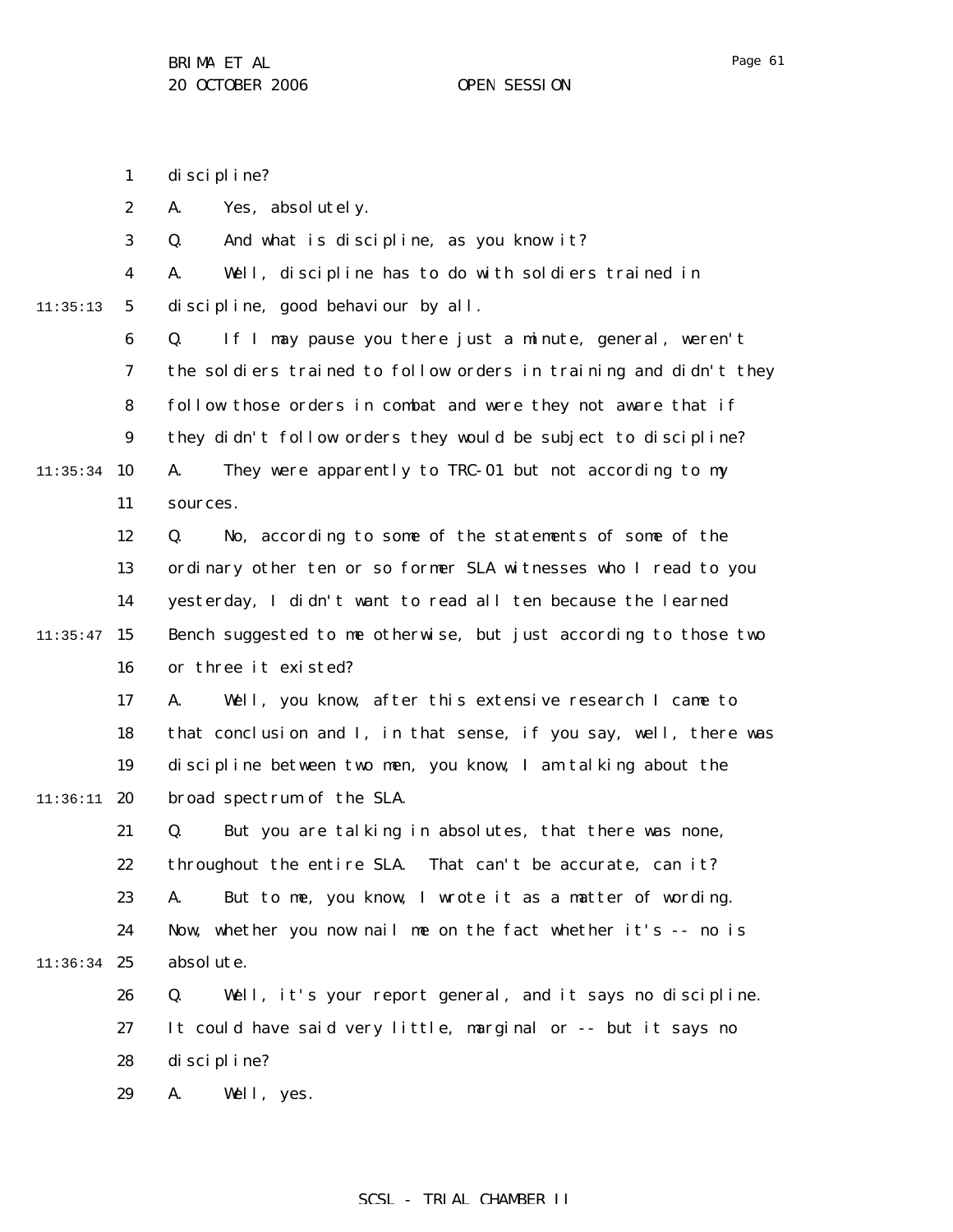1 2 3 4 5 6 7 8 9  $11:37:21$  10 11 12 13 14  $11:37:46$  15 16 17 18 19 11:38:02 20 21 22 23 24 11:38:19 25 26 27 28 29 11:37:05 Q. So would you agree with me that that may be slightly inaccurate? A. Well, if you state it absolutely, if you say no or marginally, I could indeed have stated marginally. Q. So it is incorrect to say no discipline? A. It's a matter of wording. Q. Well, exactly. And there is a difference between marginally and none. So I'm saying to you was there some discipline or was there none? A. I found that within the SLA and the AFRC there was, in general, and I speak in general, all the things I mentioned here. Q. But we are just confined to discipline at the moment. We are going to go through each of these because you have opined absolutes on each of them. So my question to you is that is not a correct statement that there was no discipline, is it? A. I keep it as it is. I find there was no discipline. Q. Notwithstanding TRC-01? A. Absolutely. Q. Under oath and the other ten or so SLAs who comment upon it? A. Absolutely. Q. We then come to no training. Now, we've heard again - well there has been at least, again, about ten former SLA Defence witnesses who have given evidence that they received between three to six months training, so, you would agree with me that this statement there was no training is inaccurate? A. No, it's not, because training does not only relate to initial training. And there are a lot of sources indicating that troops never attended any training while with operational units.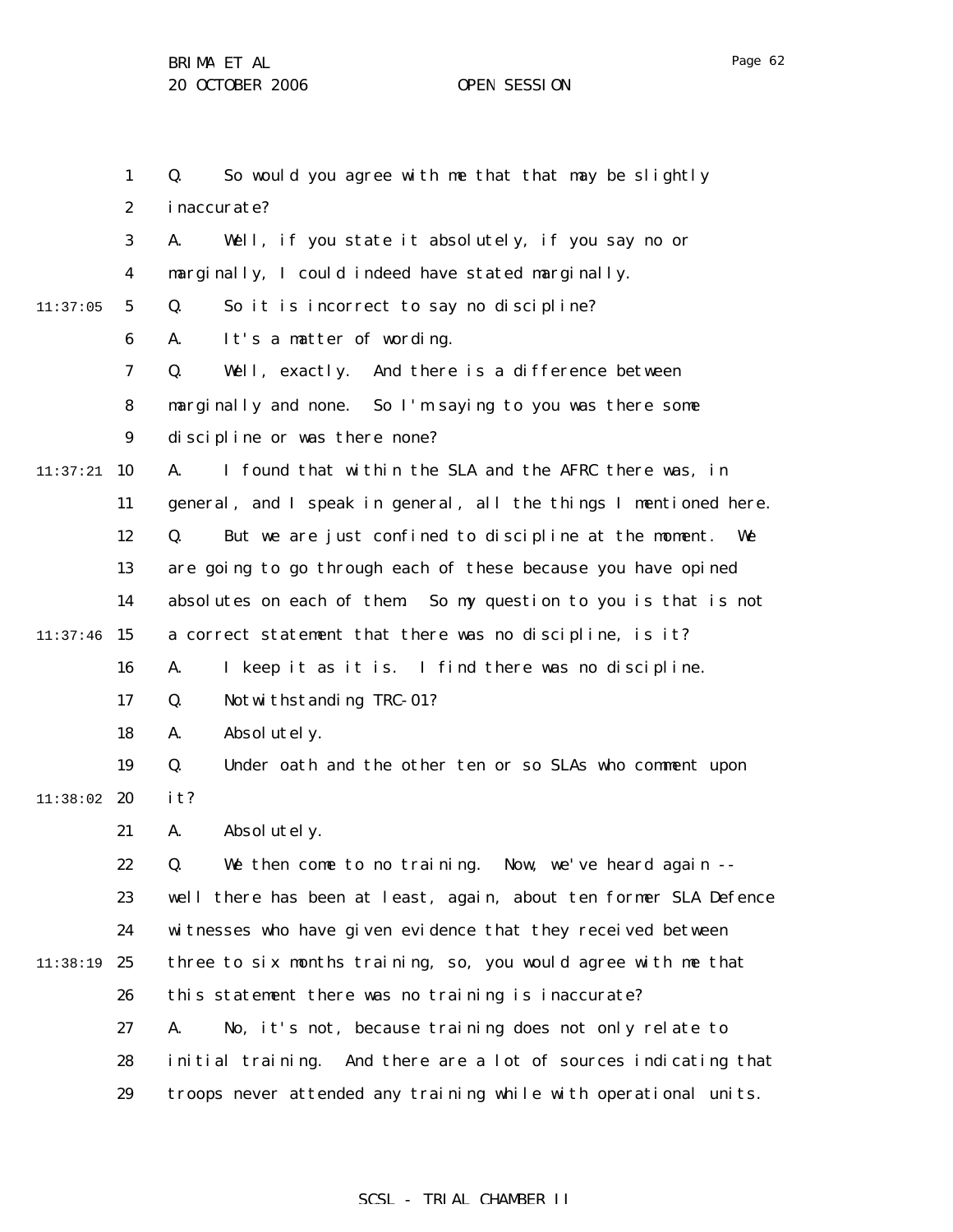1 2 3 4 5 6 7 8 9  $11:39:09$  10 11 12 13 14 11:39:19 15 16 17 18 19 11:39:41 **20** 21 22 23 24 11:40:02 25 26 27 28 29 11:38:59 Q. But you've not made that distinction in your report, have you? A. I did. Q. Well, in this part it says there was no morale, no discipline, no training? A. Yes, I didn't do it here. Q. No, and it's the report we are discussing, general. A. But I discussed it at other places in my report. Q. But this is the conclusion? A. Yes. Q. And the conclusion, having drawn together all the other places, is there was no training? A. Yes. Q. Now, would you not agree with me that that is not an entirely accurate statement bearing in mind -- A. No, I wouldn't. Q. Okay. Now nextly, we have no leadership. Now, again, are you saying that having heard TRC-01 and the other SLA soldiers under oath said they followed ranks, they followed orders and commands, can you say, is that absolutely accurate? There was no leadership in the whole of the SLA army? A. If I define the leadership I define throughout and then I believe -- Q. Just a minute; so there was none throughout? A. The leadership -- PRESIDING JUDGE: Let him finish, Mr Agha. The general is trying to explain what he meant by no leadership. THE WITNESS: Yes, I believe that. MR AGHA: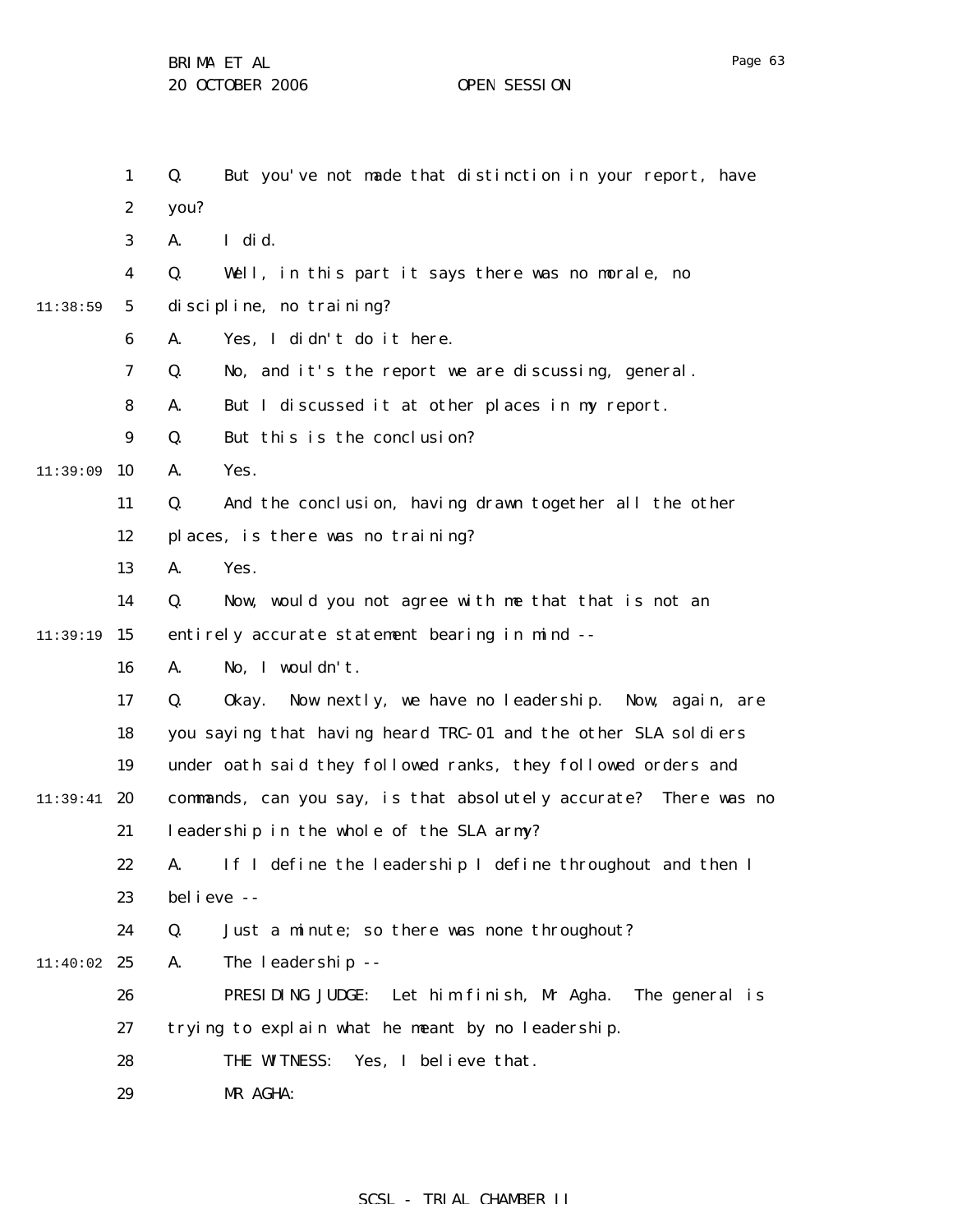|          | $\mathbf{1}$     | And then we have no hierarchy. Now again, you heard, and<br>Q.    |
|----------|------------------|-------------------------------------------------------------------|
|          | $\boldsymbol{2}$ | please, I would ask you not to express an opinion on whether you  |
|          | 3                | believe TRC-01, or whether indeed you believe the Prosecution     |
|          | 4                | witnesses you studied in your report. It's based upon the         |
| 11:40:32 | $5\overline{ }$  | information put before you. Likewise, the Defence witnesses who   |
|          | 6                | are in the SLA and spoke about the training and so on and so      |
|          | 7                | It's not a question whether you believe or not?<br>forth.         |
|          | 8                | A.<br>Yes.                                                        |
|          | $\boldsymbol{9}$ | Q.<br>It's a question based on what you heard. Now based on the   |
| 11:40:50 | 10               | new evidence would you say that there was no hierarchy?           |
|          | 11               | Yes.<br>A.                                                        |
|          | 12               | I would suggest to you that there was at least some<br>Q.         |
|          | 13               | hierarchy in the SLA prior to the coup?                           |
|          | 14               | I don't believe that.<br>A.                                       |
| 11:41:03 | 15               | I would suggest to you there was also some training in the<br>Q.  |
|          | 16               | SLA prior to the coup?                                            |
|          | 17               | No.<br>A.                                                         |
|          | 18               | I would also suggest to you that there was some discipline<br>Q.  |
|          | 19               | within the SLA prior to the coup?                                 |
| 11:41:13 | 20               | No.<br>A.                                                         |
|          | 21               | And we then come no equipment. What do you mean by no<br>Q.       |
|          | 22               | equi pment?                                                       |
|          | 23               | With equipment, I mean the availability of equipment in<br>А.     |
|          | 24               | So you may have equipment but it may not function.<br>good order. |
| 11:41:40 | 25               | So are you suggesting there was no functioning equipment in<br>Q. |
|          | 26               | the SLA?                                                          |
|          | 27               | Yes.<br>A.                                                        |
|          | 28               | Q.<br>Then how did they manage to defeat the RUF in battle for    |
|          | 29               | over six years with no functioning equipment? Can you explain     |
|          |                  |                                                                   |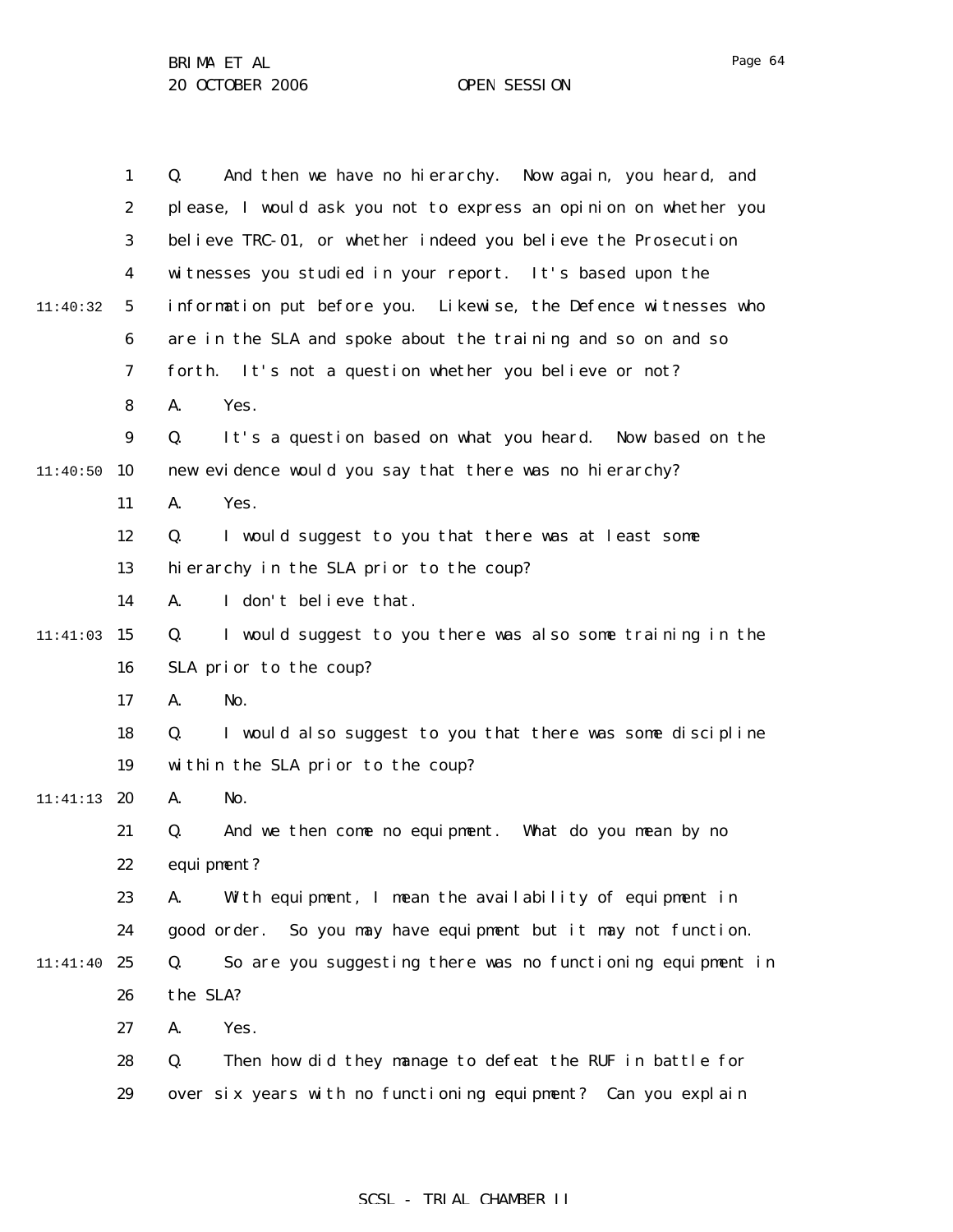1

that?

|          | $\boldsymbol{2}$ | Then I have to --<br>A.                                          |
|----------|------------------|------------------------------------------------------------------|
|          | 3                | MR KNOOPS:<br>I think this is already asked and answered         |
|          | 4                | several times.                                                   |
| 11:42:02 | 5                | That wasn't -- when the witness answered<br>PRESIDING JUDGE:     |
|          | 6                | it before it wasn't in relation to equipment. I will overrule    |
|          | $\boldsymbol{7}$ | that objection. Go ahead, Mr Agha.                               |
|          | 8                | MR AGHA:                                                         |
|          | $\boldsymbol{9}$ | So can you explain to me if they had no functioning<br>Q.        |
| 11:42:16 | 10               | equipment, the SLA, in the period you've studied, how they       |
|          | 11               | managed to keep the RUF at bay for over six years?               |
|          | 12               | Well, then you have to look at the situation at hand.<br>A.      |
|          | 13               | But how can you explain it? Six years of fighting against<br>Q.  |
|          | 14               | an enemy with bullets and ammunition and you have no functioning |
| 11:42:36 | 15               | equi pment?                                                      |
|          | 16               | Well, they didn't defeat them either.<br>There may be a<br>A.    |
|          | 17               | Then I had to look into --<br>status quo.                        |
|          | 18               | But surely, general, if one side has no functioning<br>Q.        |
|          | 19               | equipment over six years it's going to be overrun, isn't it?     |
| 11:42:49 | 20               | Well, it didn't happen.<br>A.                                    |
|          | 21               | Well, have you read about the RUF?<br>Q.                         |
|          | 22               | No, it was not part of my study.<br>A.                           |
|          | 23               | But if I were to tell you the RUF had functioning<br>Q.          |
|          | 24               | equipment, and that was the case, then if the SLAs had no        |
| 11:43:04 | 25               | functioning equipment they ought to have been overrun within six |
|          | 26               | years, oughtn't they?                                            |
|          | 27               | I can't comment on that.<br>A.                                   |
|          | 28               | Q.<br>Well, what is your opinion? I mean, it's a question --     |
|          | 29               | one, it's hypothetical as with all experts. If one side is       |
|          |                  |                                                                  |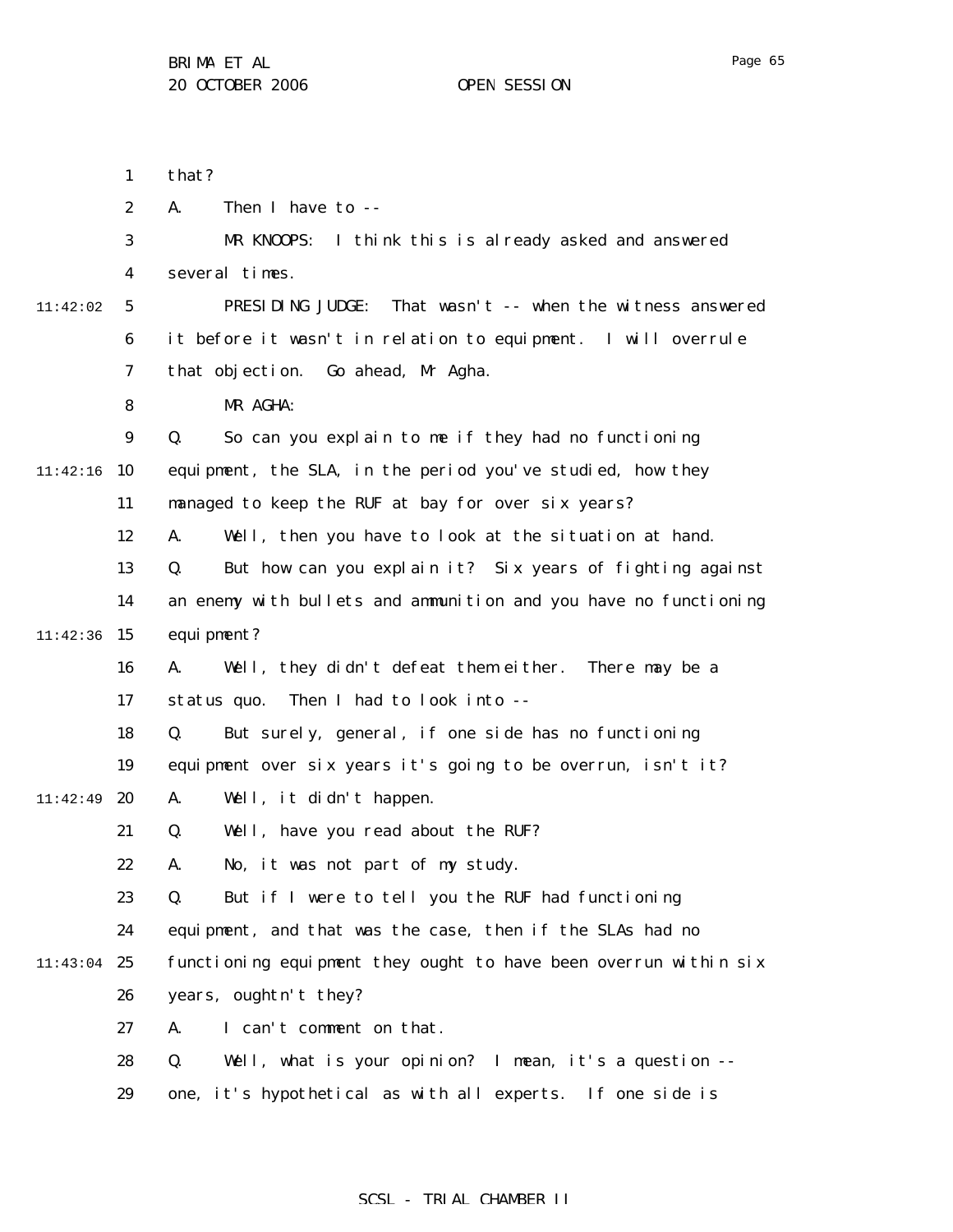|          | $\mathbf{1}$     | armed, with functioning working equipment, and it's trying to      |
|----------|------------------|--------------------------------------------------------------------|
|          | $\boldsymbol{2}$ | take over Sierra Leone, and the other side is unarmed, well is     |
|          | 3                | armed, but with no functioning equipment, in your expert opinion,  |
|          | $\boldsymbol{4}$ | the side with the functioning equipment ought to prevail,          |
| 11:43:32 | $\mathbf{5}$     | shouldn't it, over six years?                                      |
|          | 6                | Well, generally, it would.<br>A.                                   |
|          | 7                | Now, you say again in your conclusion that there is no<br>Q.       |
|          | 8                | organisation. Now, I would suggest to you that there was some      |
|          | $\boldsymbol{9}$ | organisation within the SLA prior to the May 1997 coup, for        |
| 11:43:55 | 10               | example, looking at the battalion structure of TRC-01, as he set   |
|          | 11               | it out, if he is to be believed. So would you agree with me        |
|          | 12               | there was some organisation?                                       |
|          | 13               | There would at most be a semblance to an organisation.<br>A.       |
|          | 14               | So it's inaccurate in your report to say no organisation,<br>Q.    |
| 11:44:23 | 15               | isn't it?                                                          |
|          | 16               | From my perspective.<br>A.                                         |
|          | 17               | No, but from the plain reading of it?<br>Q.                        |
|          | 18               | Yes.<br>A.                                                         |
|          | 19               | And you also say no welfare system for rank and<br>Right.<br>Q.    |
| 11:44:38 | 20               | So, are you suggesting -- well, firstly, what do you mean<br>file. |
|          | 21               | by welfare system?                                                 |
|          | 22               | Well, welfare system has to do with all regulations<br>A.          |
|          | 23               | concerning the men; their pay; what happens to you if you get an   |
|          | 24               | accident; what happens to you if you are in combat; what happens   |
| 11:45:04 | 25               | to your dependants; how is your pension; and if you then look at   |
|          | 26               | the system you see also what TRC-01 stated. Well, you know, I      |
|          | 27               | $di dn' t - -$                                                     |
|          | 28               | Well, if we break that down, one of the areas is no welfare<br>Q.  |
|          | 29               | system and one of those areas is pension. Are you suggesting       |

Page 66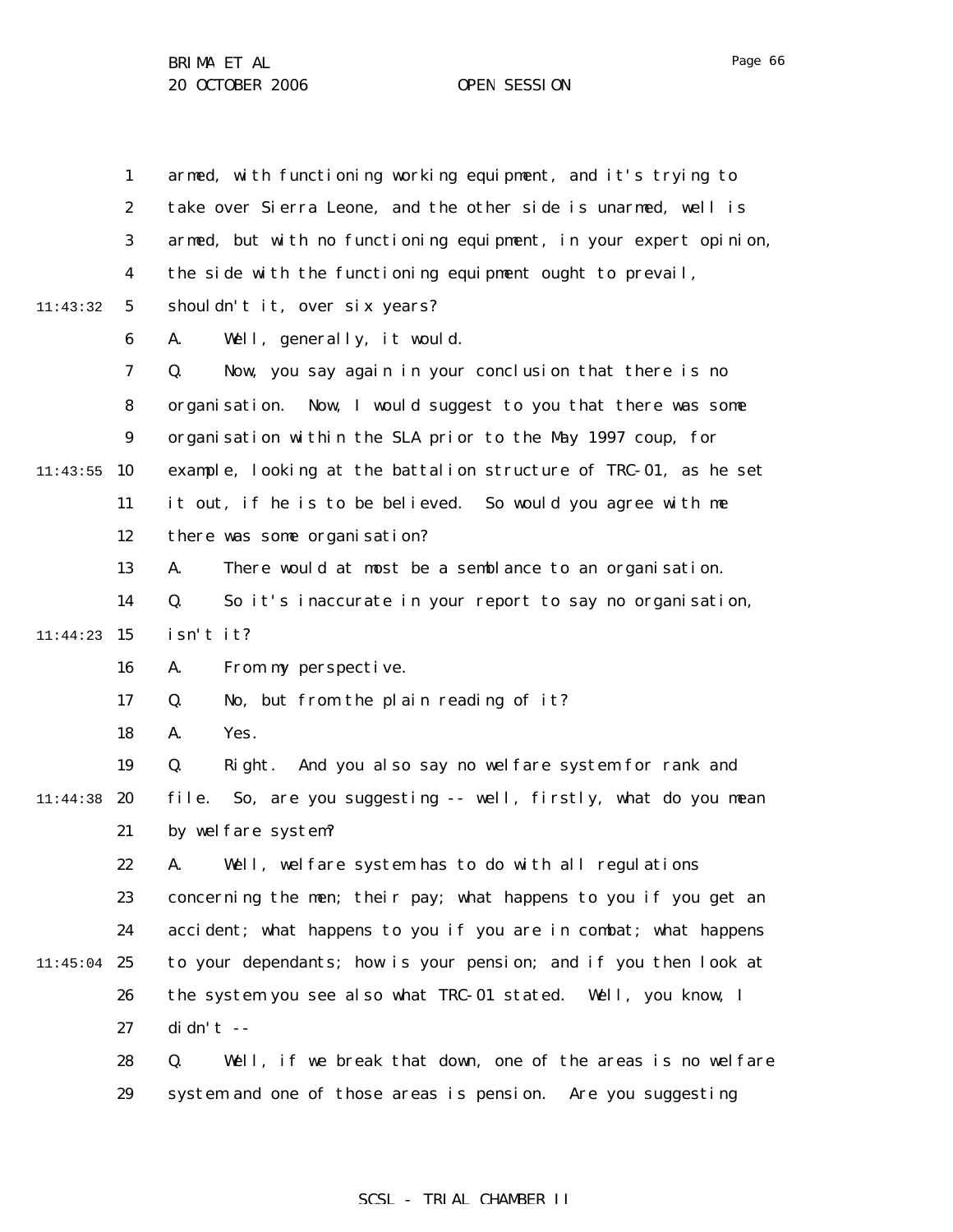1 2 3 4 5 6 7 8 9  $11:45:52$  10 11 12 13 14  $11:46:15$  15 16 17 18 19 11:46:35 **20** 21 22 23 24 11:47:15 25 26 27 28 29 11:45:41 that no pension was paid to any former member of the SLA between 1991 and 1997? A. I wouldn't know, but I would imagine it was very, very limited, if at all. Q. But they would have received a pension, some of them at least, wouldn't they? A. I can't -- I don't know that. Q. And another aspect I think you refer to is how they treated their wounded? A. No, I didn't mean how they treated their wounded. It's a matter of what happens to you if you get wounded. Q. Okay. A. How is your -- how is the system set up to not treating, treating you in a way, let's say treating your wounds but it's more how are the regulations to take care if you can't properly function any more. Q. But would you say to me that to say that there was absolutely no welfare system for rank and file throughout the period 1991 to May 1997 -- A. Well, it may have to read very limited. Q. Okay. So that part is inaccurate; you would agree? A. Oh, yes, what is the question, yes? You know, it's again, yes, I could have said the same reason, you know, very limited or substandard or marginal. Q. Now, if we look again, you see there is no military command and control. Now, based upon what the former SLAs have said here in evidence, and TRC-01, who was a senior officer at the battlefield at that time, if they were to be believed, would you say that there was still no military command and control?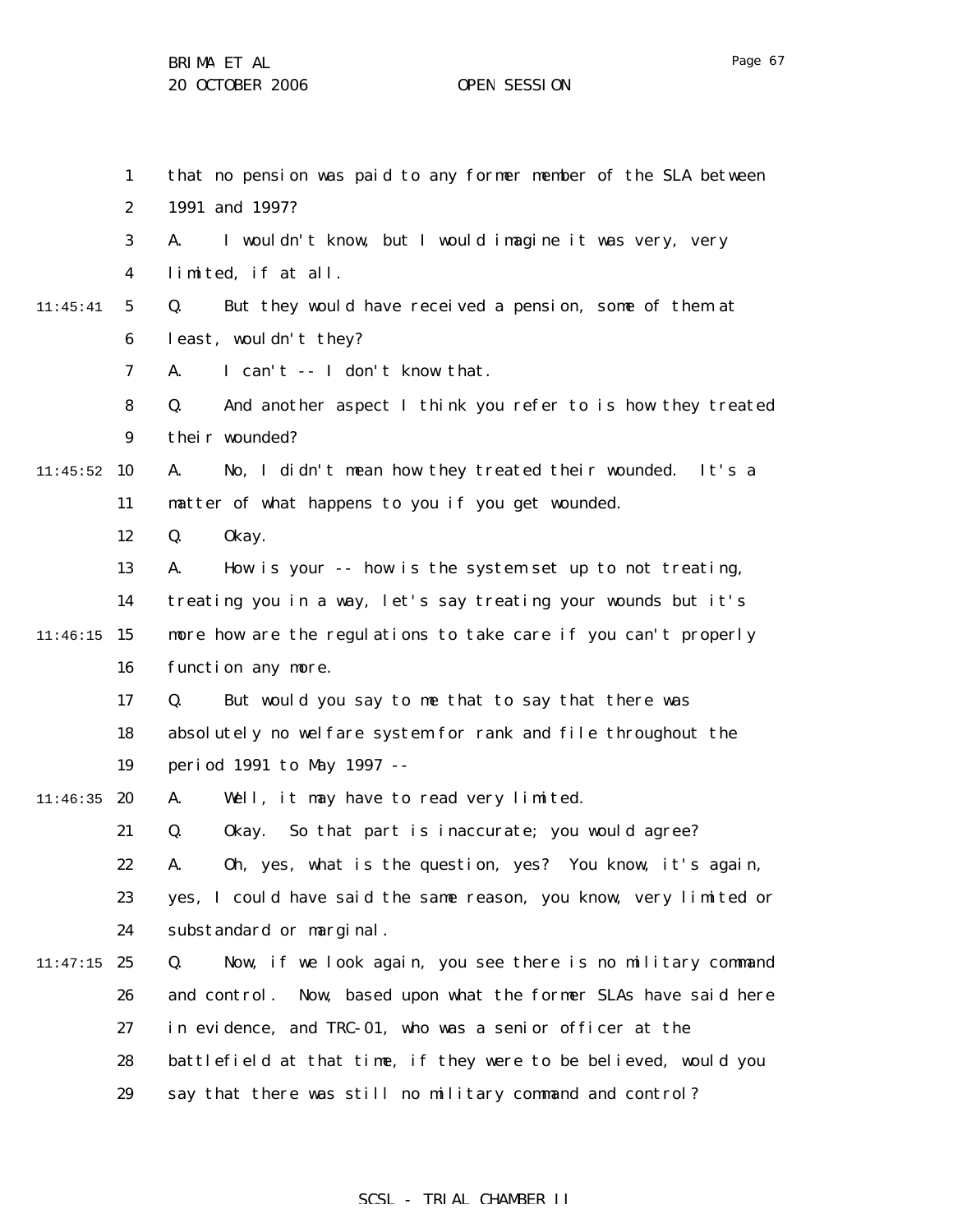Page 68

|          | $\mathbf{1}$     | What I mean is the level I was looking at.<br>A.                  |
|----------|------------------|-------------------------------------------------------------------|
|          | $\boldsymbol{2}$ | Q.<br>Here it says --                                             |
|          | 3                | And no command and control.<br>A.                                 |
|          | 4                | -- here is an absolute and we are talking about a given<br>Q.     |
| 11:47:52 | $5\overline{ }$  | period?                                                           |
|          | 6                | A.<br>Yes.                                                        |
|          | 7                | Q.<br>Which we have been discussing about the history?            |
|          | 8                | A.<br>I know but, I mean, with no command and control that the -- |
|          | $\boldsymbol{9}$ | let's say the top of the Sierra Leone Army was not able to        |
| 11:48:06 | 10               | control -- to carry out proper military command and control.      |
|          | 11               | Q.<br>So, you still think there was absolutely none, not even a   |
|          | 12               | small degree?                                                     |
|          | 13               | Well, from that level, yes.<br>A.                                 |
|          | 14               | So if there was absolutely no military command and<br>Q.<br>0kay. |
| 11:48:20 | 15               | control from presumably -- is it the top level you are talking    |
|          | 16               | about?                                                            |
|          | 17               | A.<br>Towards the level I was dealing with.                       |
|          | 18               | The level you were dealing with. How can you explain,<br>Q.       |
|          | 19               | again, that this army with no command and control managed to keep |
| 11:48:37 | 20               | it's adversary, the RUF, at bay for over six years?               |
|          | 21               | I don't know that.<br>A.                                          |
|          | 22               | Q.<br>I would suggest to you that there was an element of command |
|          | 23               | and control before the May 1997 coup?                             |
|          | 24               | A.<br>Well, not at the level I was indicating here.               |
| 11:48:54 | 25               | So, we've looked at the conclusions and the next<br>Q.<br>0kay.   |
|          | 26               | part is part C, which is the types of conflict and the character  |
|          | 27               | of the operations of the AFRC conflict.<br>This is part C, which  |
|          | 28               | starts on page 23 of your report?                                 |
|          | 29               | A.<br>Yes.                                                        |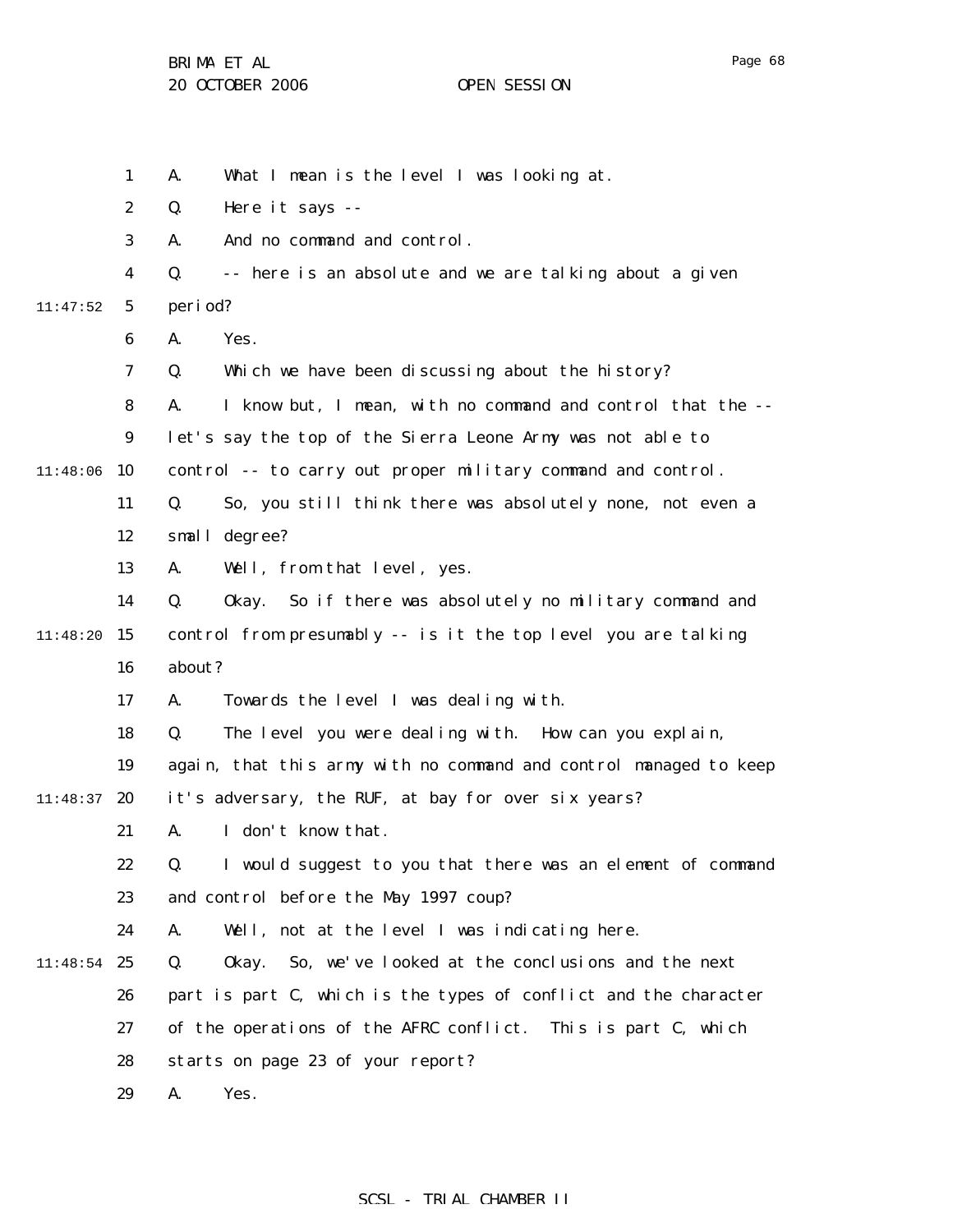1 2 3 4 5 Q. Now, would you agree with me that in this part of your report you are largely dealing with the distinction between an irregular and regular military force? A. I was dealing with the question of operation. Irregular military action or regular military action. And therefore you

6 establish an irregular force.

7 8 9  $11:50:15$  10 11 12 Q. Okay. Now, at paragraph 49, if we can go there, on page 24, this is where you have defined with respect to modus operandi of the party -- a distinction between I believe the words are in the second line -- a regular military way and parties who operate in an irregular military way and are therefore characterised as an irregular military force?

> 13 A. Yes.

11:49:44

14  $11:50:38$  15 16 17 18 Q. And that definition, you've actually gone further and you are saying that that, being defined by exclusion, there is a lot of variance in what comes under the term. It can refer to the type of organisation or the type of tactics used; is that right? A. Yes.

19  $11:51:00$  20 Q. And your reference to that is footnote 83 Wikipedia irregular military; is that right?

> 21 A. Yes.

22 23 24  $11:51:34$  25 26 27 28 29 Q. Now, I pulled up a copy of this Wikipedia, to see what it's definitions were, and this was a couple of days ago, and it reads: "Irregular military refers to all of the world's armed forces except for the SLA." It then says: "An irregular military organisation is anyone who would oppose the AFRC forces." It then says: "Irregulars are generally ECOMOG soldiers or loyal SLAs. Irregular warfare is warfare waged against the AFRC." Now, would you agree with me that Wikipedia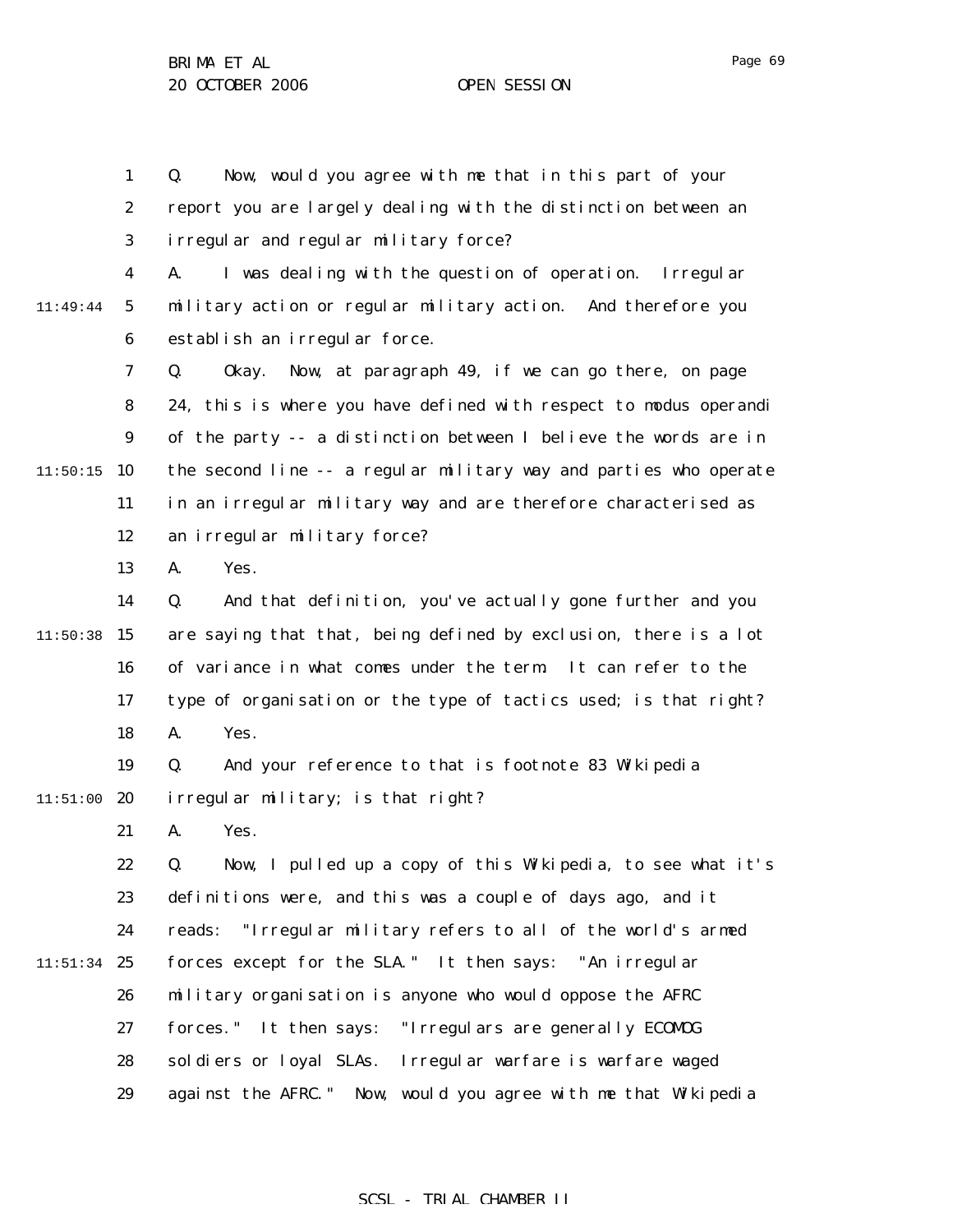1 2 3 4 5 6 7 8 9  $11:52:51$  10 11 12 13 14  $11:53:12$  15 16 17 18 19  $11:53:27$  20 21 22 23 24  $11:53:53$  25 26 27 28 29 11:52:27 is not a very reliable source for definition? A. I used this as a further explanation but, as you can see, I based my entire explanation on irregular or regular forces on doctrine. Q. But you would agree would me that Wikipedia isn't a very reliable source to be quoting? A. Well, if you quote it here, that is of course right. Q. Okay. Now, I'm suggesting to you that you referred to Wikipedia as a last resort because in doctrinal military circles there is no agreed definition of what amounts to an irregular military force; is that a fair assessment? A. No, absolutely not. I rely on the Netherlands defence doctrine, which was established in 2005, and, you know, you can find other sources where irregular may be explained in another way. Q. So there other ways of defining and explaining -- A. Well, it's a matter of wording. Q. Right. A. But I relied this part in great deal because the Dutch defence doctrine, just renewed, was very clear on it. Q. So if we look at paragraph 50, which is page 24, I believe you say that you focused on the operational side of the factions involved in the conflict to identify whether their modus operandi, which in your view is the most important factor, had the characteristics of a regular or irregular military action? A. Yes. Q. Is that correct? A. Yes. Q. Now when you say you looked into the operational sides of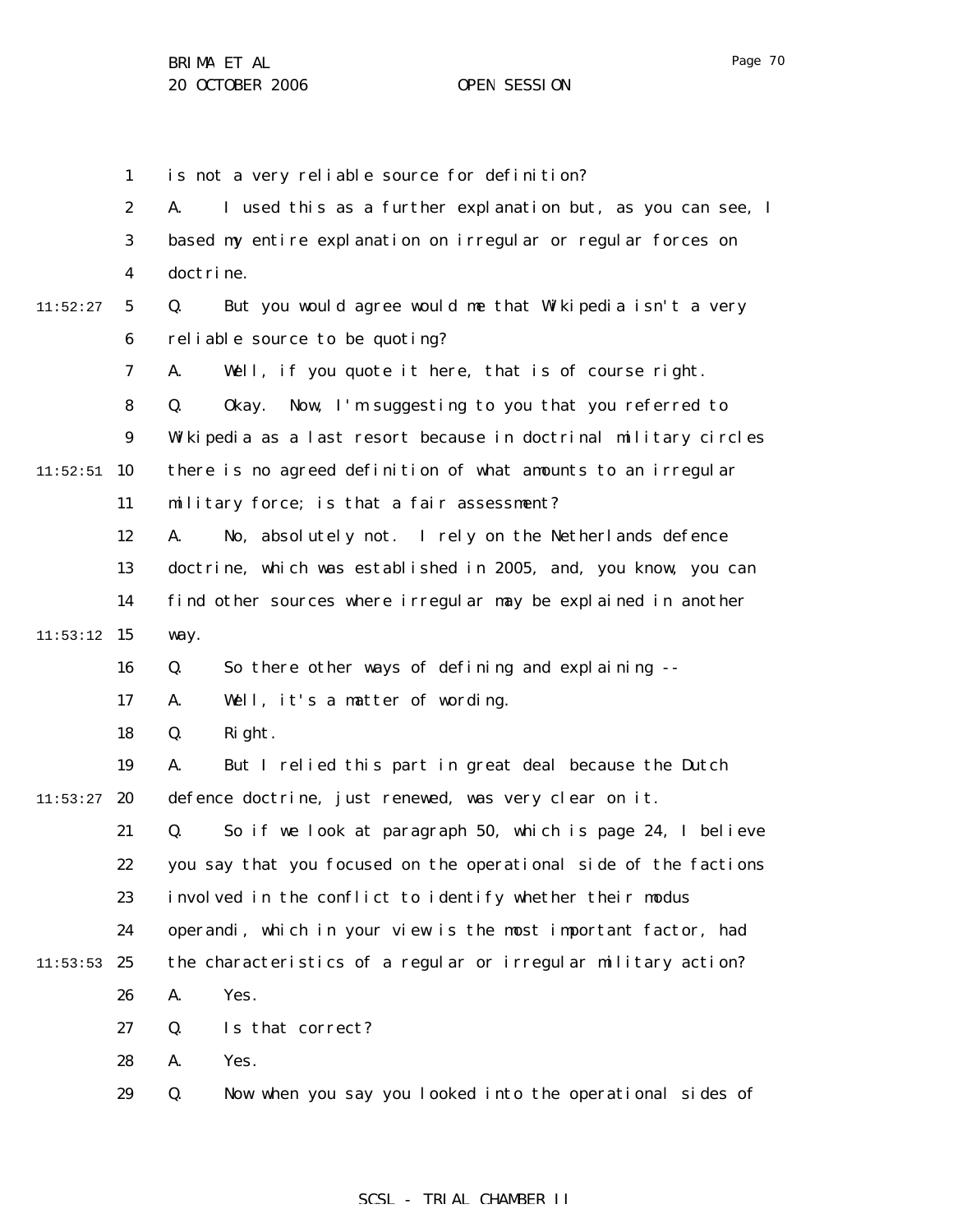1 2 3 4 5 6 7 8 9  $11:54:35$  10 11 12 13 14  $11:54:59$  15 16 17 18 19  $11:55:12$  20 21 22 23 24  $11:55:47$  25 26 27 28 29 11:54:16 the factions did you also look into the operational sides of the RUF and CDF? A. No, it was not within my assignment. Q. So which factions did you look into? A. Well, I looked at the AFRC faction. Q. And can you please explain to me how you were able to make an assessment of the operational side of the AFRC faction in the jungle if you did not personally interview any one who was a part of the operations in the jungle? A. Because I based myself on the sources that were available to me. Q. So for those in the jungle that would essentially be the transcripts which the Prosecution provided you with? A. No. Also the view of Colonel Iron, as I stated before here. Q. Okay. A. Colonel Iron agrees with me. Now, he words it differently, but says the AFRC faction was a guerrilla force. Was a non-conventional army. Q. No. Now, you say in paragraph 3, on page 3 of your report, this is going back to the very beginning, and I believe that towards the last three or four lines of the page: "More importantly the reconstruction of the total campaign and battles is not essential in formulating an opinion on the above-mentioned aspects of the SLA and AFRC faction. Reference to the actual campaigns will therefore be limited." So if you didn't think it was essential or important to look into that, how are you able to make any reconstructions or idea of the modus operandi? A. Because based on the many transcripts, based on Iron, based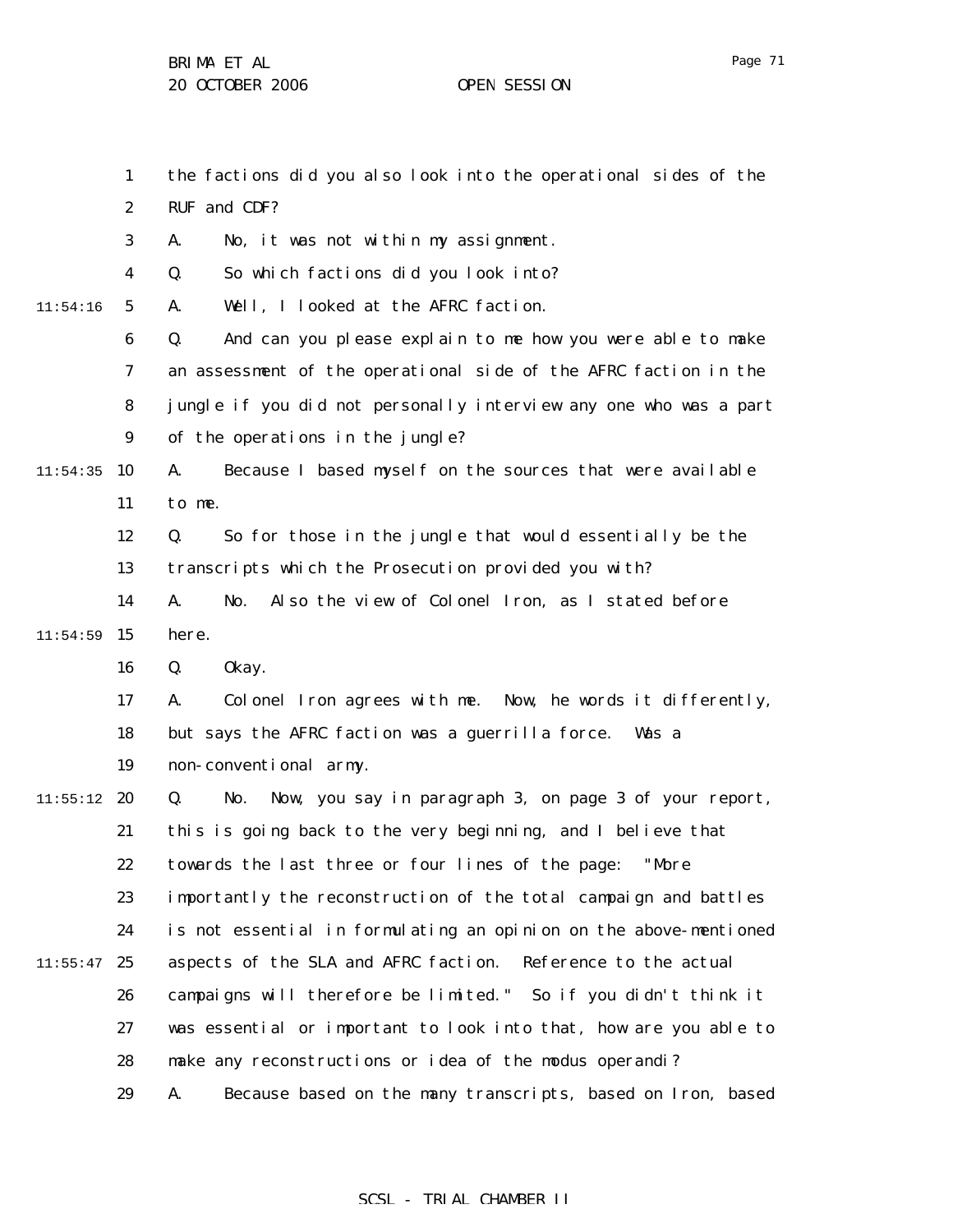|          | $\mathbf{1}$     | on Massaquoi, who are all describing certain parts, if you all    |
|----------|------------------|-------------------------------------------------------------------|
|          | $\boldsymbol{2}$ | add that up, the AFRC faction had the characteristics of an       |
|          | 3                | i rregul ar force.                                                |
|          | 4                | Q.<br>Did you know that Massaquoi was in jail throughout the      |
| 11:56:38 | $5\overline{ }$  | period that the AFRC faction was in the jungle?                   |
|          | 6                | A.<br>I was.                                                      |
|          | 7                | So, what assistance could he give you regarding the modus<br>Q.   |
|          | 8                | operandi of the AFRC whilst in the jungle?                        |
|          | $\boldsymbol{9}$ | A.<br>Well, one of the things which he noticed while he was       |
| 11:56:57 | 10               | released was that he stated that the difference between AFRC and  |
|          | 11               | RUF the fighters were not recognisable. Are not recognisable.     |
|          | 12               | But that may not have been the case whilst they were<br>Q.        |
|          | 13               | operating in the jungle because he wasn't there?                  |
|          | 14               | A.<br>Well, there are enough sources.                             |
| 11:57:16 | 15               | No, but would you agree with me with regard to Massaquoi?<br>Q.   |
|          | 16               | PRESIDING JUDGE:<br>You should let the general finish his         |
|          | 17               | You keep interrupting him, Mr Agha.<br>answer.                    |
|          | 18               | MR AGHA:                                                          |
|          | 19               | Q.<br>I apologise, general.                                       |
| 11:57:29 | 20               | Well, you know, there are enough sources and also in the<br>A.    |
|          | 21               | findings of the TRC indicating that there were virtually no --    |
|          | 22               | there was no distinction between the two. There were no           |
|          | 23               | There were no rank insignias. One couldn't distinct<br>uni forms. |
|          | 24               | the one from the other. So it is only one characteristic of an    |
| 11:57:50 | 25               | i rregul ar force.                                                |
|          | 26               | But Massaquoi himself was not in a position to tell you<br>Q.     |
|          | 27               | that in the transcripts, was he?                                  |
|          | 28               | Well, I think that Massaquoi stated very clearly that even<br>A.  |
|          | 29               | within his own organisation you couldn't distinct the different   |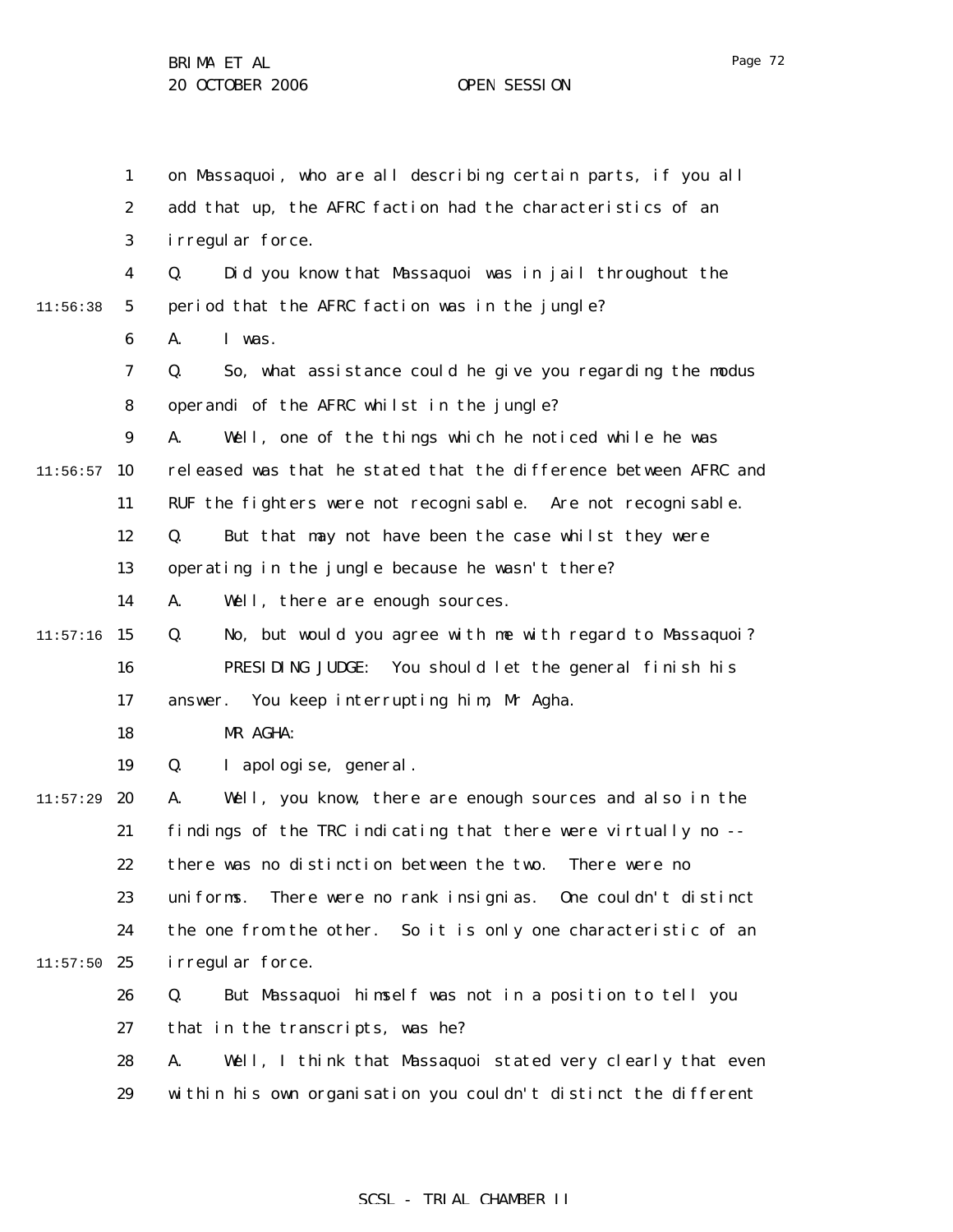|          | $\boldsymbol{2}$ | I am talking about the AFRC faction in the jungle when<br>Q.     |
|----------|------------------|------------------------------------------------------------------|
|          | 3                | Massaquoi wasn't there. He is of no help to you during that      |
|          | 4                | period?                                                          |
| 11:58:20 | 5                | A.<br>Well, he is, because he saw the Freetown invasion and      |
|          | $\boldsymbol{6}$ | couldn't distinct who was who.                                   |
|          | 7                | Actually, he didn't see it. He was released from jail.<br>Q.     |
|          | 8                | But of course, but then he didn't, he could not<br>A.            |
|          | $\boldsymbol{9}$ | recognise -- and there are other ones, you know, stating that -- |
| 11:58:40 | 10               | Carry on.<br>Q.                                                  |
|          | 11               | No, there is no clear distinction between uniform wise or<br>A.  |
|          | 12               | recognisable between the two.                                    |
|          | 13               | Now, we will return to this question of distinction a<br>Q.      |
|          | 14               | little later. Now, if you didn't interview participants in a     |
| 11:59:01 | 15               | particular battle, you cannot comment on the operational nature  |
|          | 16               | of the organisations involved in the battle, can you?            |
|          | 17               | Well, I can.<br>А.                                               |
|          | 18               | How?<br>Q.                                                       |
|          | 19               | Well, because I studied the information that is<br>A.<br>I can.  |
| 11:59:14 | 20               | available to me. You come up to the conclusion and then,         |
|          | 21               | furthermore, the one whose report I'm analysing supports my      |
|          | 22               | vi si on.                                                        |
|          | 23               | So, what I'm saying, did you personally speak to anybody<br>Q.   |
|          | 24               | involved in the AFRC faction in any of their battles?            |
| 11:59:38 | 25               | No.<br>A.                                                        |
|          | 26               | And did you study the entire campaign of the AFRC faction?<br>Q. |
|          | 27               | Once again, I didn't do that because I was mainly<br>A.<br>No.   |
|          | 28               | interested to see, you know, again I was basing -- my report was |
|          | 29               | based on what did Colonel Iron read and do I agree with him or   |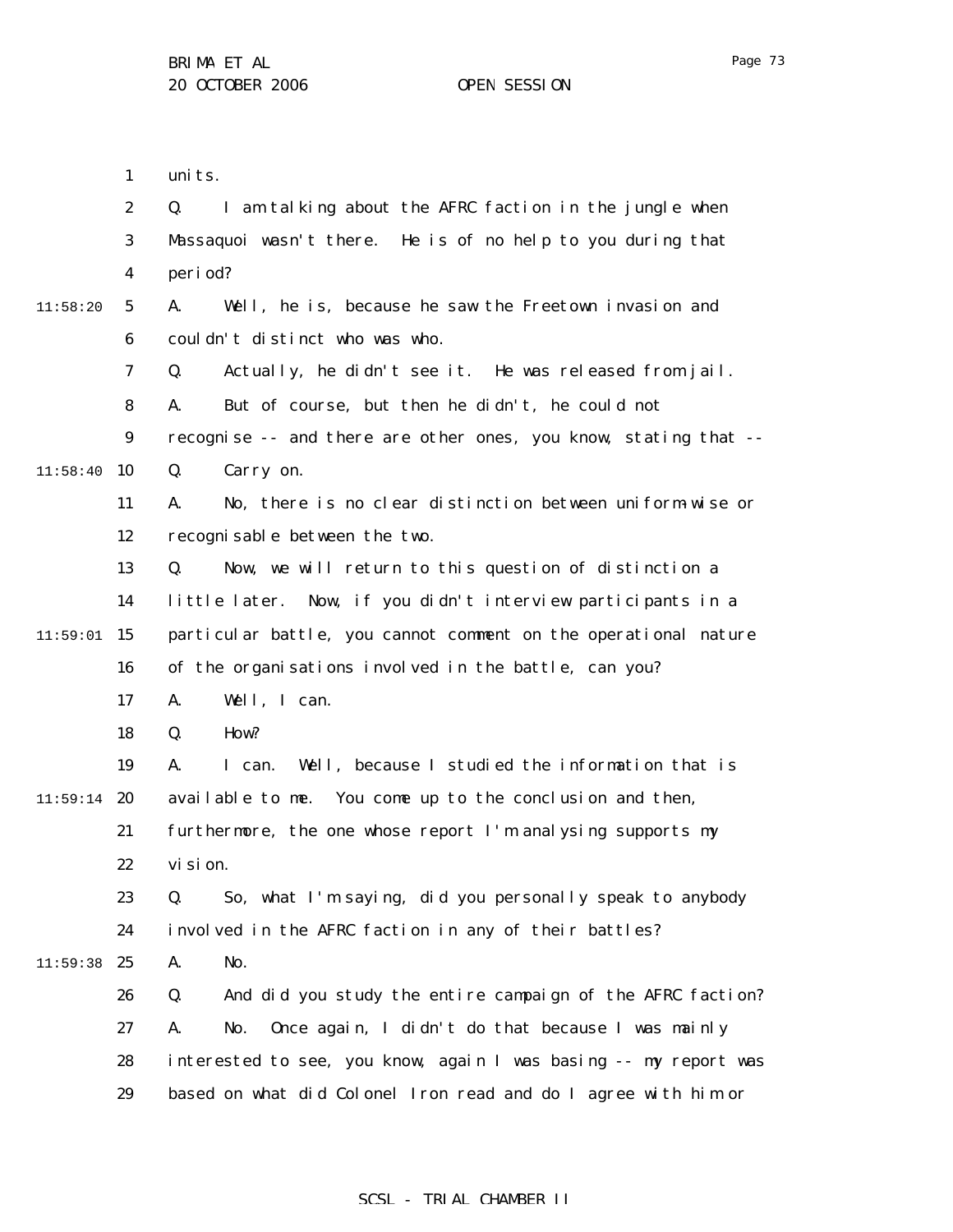1 2 3 4 5 6 7 8 9  $12:00:39$  10 11 12 13 14  $12:00:58$  15 16 17 18 19  $12:01:24$  20 21 22 23 24  $12:01:49$  25 26 27 28 29 12:00:22 don't I. And I didn't have to study all campaigns for the battles. I read what Colonel Iron said about it and it didn't give me any information. So -- Q. But you didn't feel it was worthwhile going up to collect -- PRESIDING JUDGE: I would like to hear the end of his answer. You just got up to so. THE WITNESS: So I stated in my report, and we have been over this before, that I didn't think it was necessary because based on the information, the transcripts, the sources, you know, the characteristics were clear to me. MR AGHA: Q. But if you didn't speak to anyone involved in any of the battles, you wouldn't be in a position to know whether the modus operandi of the AFRC faction changed over a period of time, would you? A. Yes, but the modus operandi was, on the criteria I researched, were clear. And in the sources again I researched, I didn't see it change. Q. Now let's see how you define regular military action on page 25. Now, there is no actual paragraph numbers, we just have regular military action? A. Yes. Q. We see that. Now, you say that the fighting units operate in an open, structured and co-ordinating manner, according to established doctrine; right? A. Yes. Q. What do you mean by open? A. What I mean by open is that, for example, the way you now,

## SCSL - TRIAL CHAMBER II

Page 74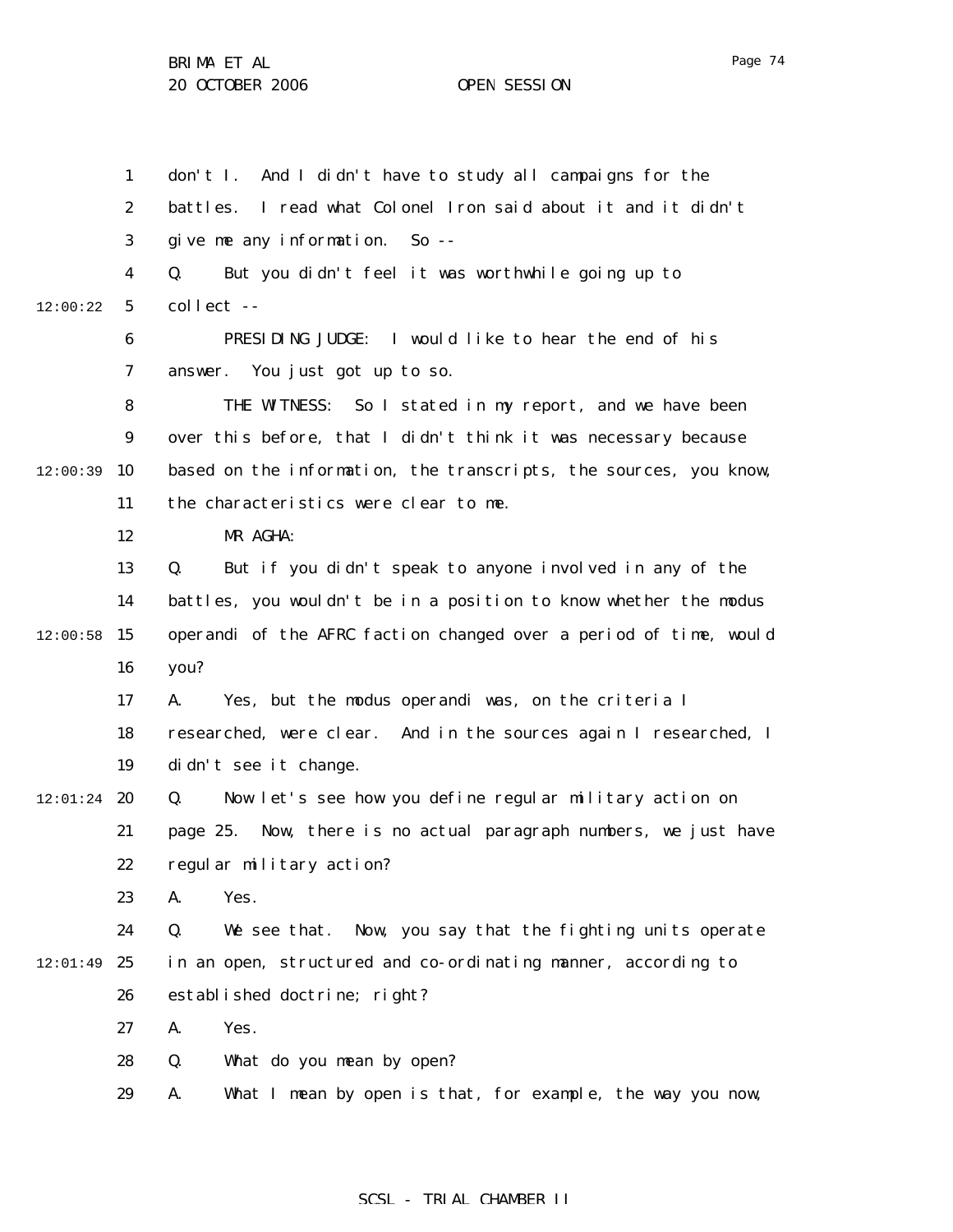|          | $\mathbf{1}$     | the forces, the armed forces are operating in Iraq are from a     |
|----------|------------------|-------------------------------------------------------------------|
|          | $\boldsymbol{2}$ | fixed position, with a fixed area of responsibility, where they,  |
|          | 3                | in formations, carrying out their missions.                       |
|          | $\boldsymbol{4}$ | So really within areas of responsibilities?<br>Q.                 |
| 12:02:29 | $5\phantom{.0}$  | Well, in that case.<br>A.                                         |
|          | $\boldsymbol{6}$ | Q.<br>Now, irregulars can also act in a structured and            |
|          | 7                | co-ordinated way, can't they?                                     |
|          | 8                | They can.<br>A.                                                   |
|          | $\boldsymbol{9}$ | Q.<br>Now you also mention, when we are talking about regular     |
| 12:02:54 | <b>10</b>        | military action, that the military command and control is         |
|          | 11               | well-structured and well-trained, according to fixed procedures?  |
|          | 12               | Yes.<br>A.                                                        |
|          | 13               | Now, in some regular armies, the command and control is not<br>Q. |
|          | 14               | always well-structured and well-trained, is it?                   |
| 12:03:09 | 15               | No.<br>A.                                                         |
|          | 16               | So, that isn't necessarily applicable to a regular military<br>Q. |
|          | 17               | action, the definitions you are --                                |
|          | 18               | Well, it should. It should.<br>A.                                 |
|          | 19               | Q.<br>It should but not always?                                   |
| 12:03:23 | 20               | Well.<br>A.                                                       |
|          | 21               | For example, Afghan national army?<br>Q.                          |
|          | 22               | I don't know that.<br>А.                                          |
|          | 23               | Q.<br>So, you then point, in bullet points, to a number of        |
|          | 24               | criteria, other characteristics, sorry. Now, the first one,       |
| 12:03:44 | 25               | which is rules of engagement, and you've explained what rules of  |
|          | 26               | engagements are during your evidence-in-chief, and I understand   |
|          | 27               | that you believe that rules of engagement are required?           |
|          | 28               | According to doctrine, because we are talking doctrine<br>A.      |
|          | 29               | According to doctrine within a regular force or an<br>here.       |

Page 75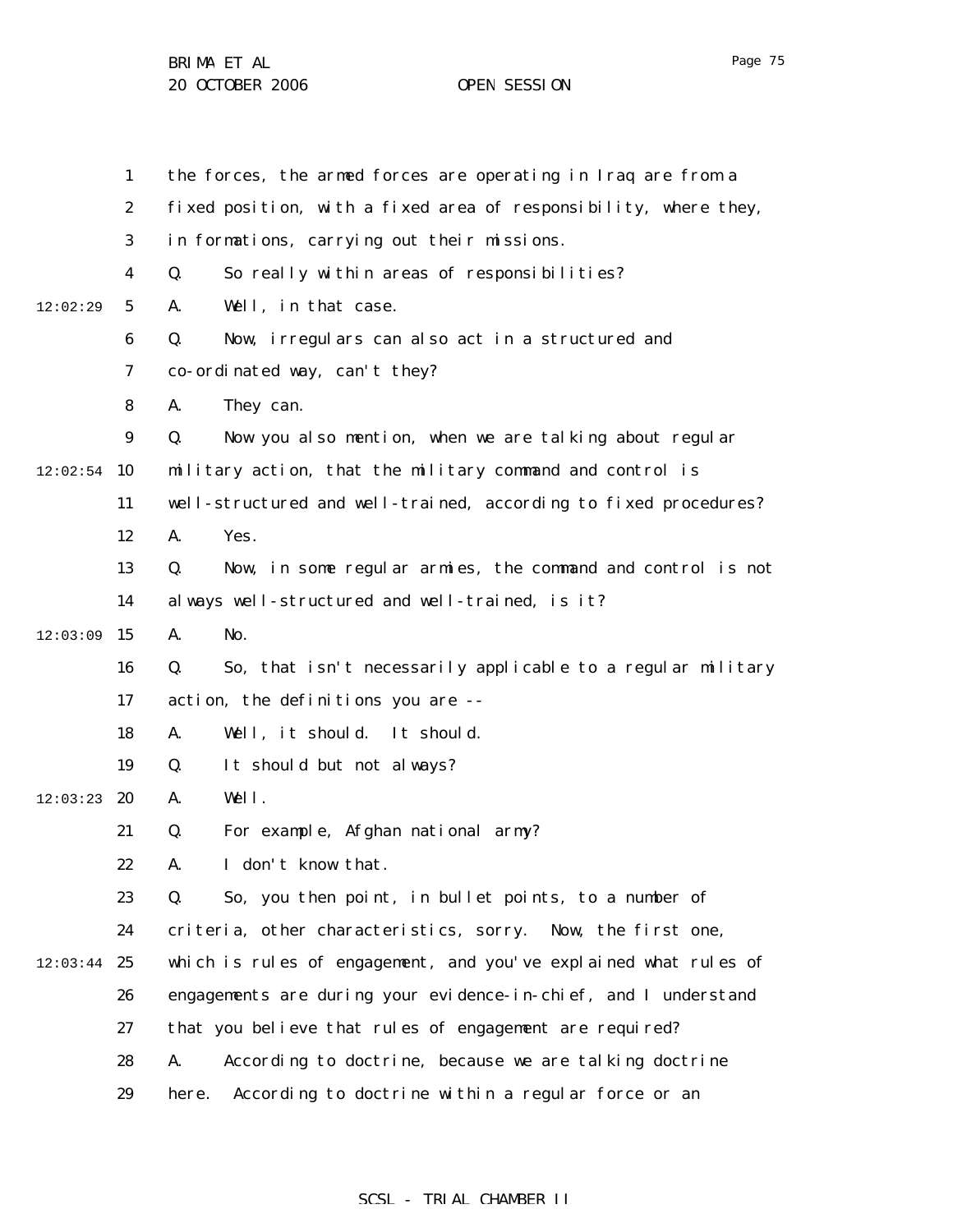1 2 3 4 5 6 7 8 9  $12:04:39$  10 11 12 13 14  $12:04:58$  15 16 17 18 19  $12:05:10$  20 21 22 23 24  $12:05:25$  25 26 27 28 29 12:04:19 irregular military action rules of engagement have to be established. Q. But the Napoleonic armies didn't have any rules of engagement, did they? A. I am dealing with the doctrine as established now in 2005. Q. But in terms of the history of warfare, the Napoleonic army, we haven't always had rules of engagement in armies, have we? A. Well, the rules of engagement date thousands of years. Q. Let us say, we take for example the Napoleonic armies, they didn't have any rules of engagement? A. Well, I have to study the Napoleonic army, but that is not, in my mind not, in essence -- Q. I think it is quite relevant because that army, even without rules of engagement, still remained as a military organisation; you'd agree? PRESIDING JUDGE: We have no evidence that they weren't. MR KNOOPS: Prosecution is putting qualifications without foundation to the expert. PRESIDING JUDGE: That is what I was attempting to say before I was interrupted, Mr Knoops. There is no evidence that the Napoleonic armies did not have rules of engagement. MR AGHA: I was suggesting to him as a matter of expertise whether he -- I will ask that. Q. Did you know whether armies have always had rules of engagement? A. You know, the rules of engagement date back so long, the requirement for regular armies have rules of engagement. Q. But have armies, since the day one, the day dot, whenever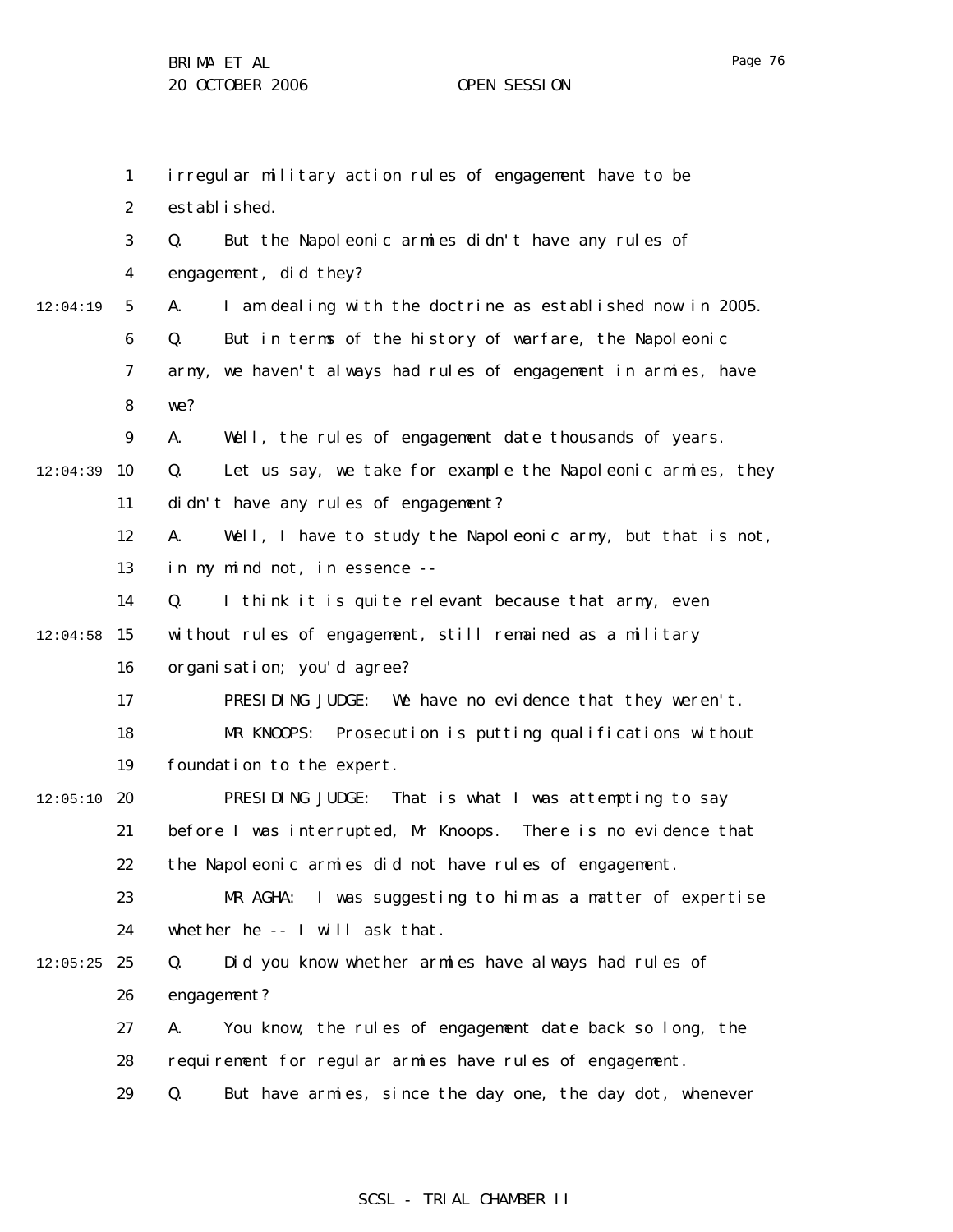1 2 3 4 5 6 7 8 9  $12:06:49$  10 11 12 13 14  $12:07:10$  15 16 17 18 19  $12:07:36$  20 21 22 23 24  $12:07:46$  25 26 27 28 29 12:05:59 they came into existence, always had rules of engagement? A. No. Q. And they were still classified as armies despite that? A. Yes, but you know, I am dealing at this point of time. Q. Now, you want to come to this more tricky question of characteristic second bullet point which is the use of military uniforms, and this goes to the question of distinction. Now, according to you, you must have this uniform of distinction. A. Yes, to become a regular military force. Q. A regular military force. Now, I would suggest to you that the Sierra Leone Army, in the jungle, tried their best to wear military uniforms and distinguish themselves. What would you have to say about that? A. You are talking about the Sierra Leone Army now? Q. The AFRC faction in the jungle. This is after the intervention? SAJ Musa kind of period. A. Then I didn't read anything about that. Q. And I say to you that the SLA in the jungle tried to either wear full or half combat to try and distinguish themselves from civilians? A. No. Q. You didn't read anywhere? A. No, on the contrary. Q. Okay. And after living for approximately nine months in the jungle, wasn't it inevitable that some parts of their military uniform would become unwearable and needed to be di scarded? A. Yes. Q. And in the absence of replacement uniforms in the jungle,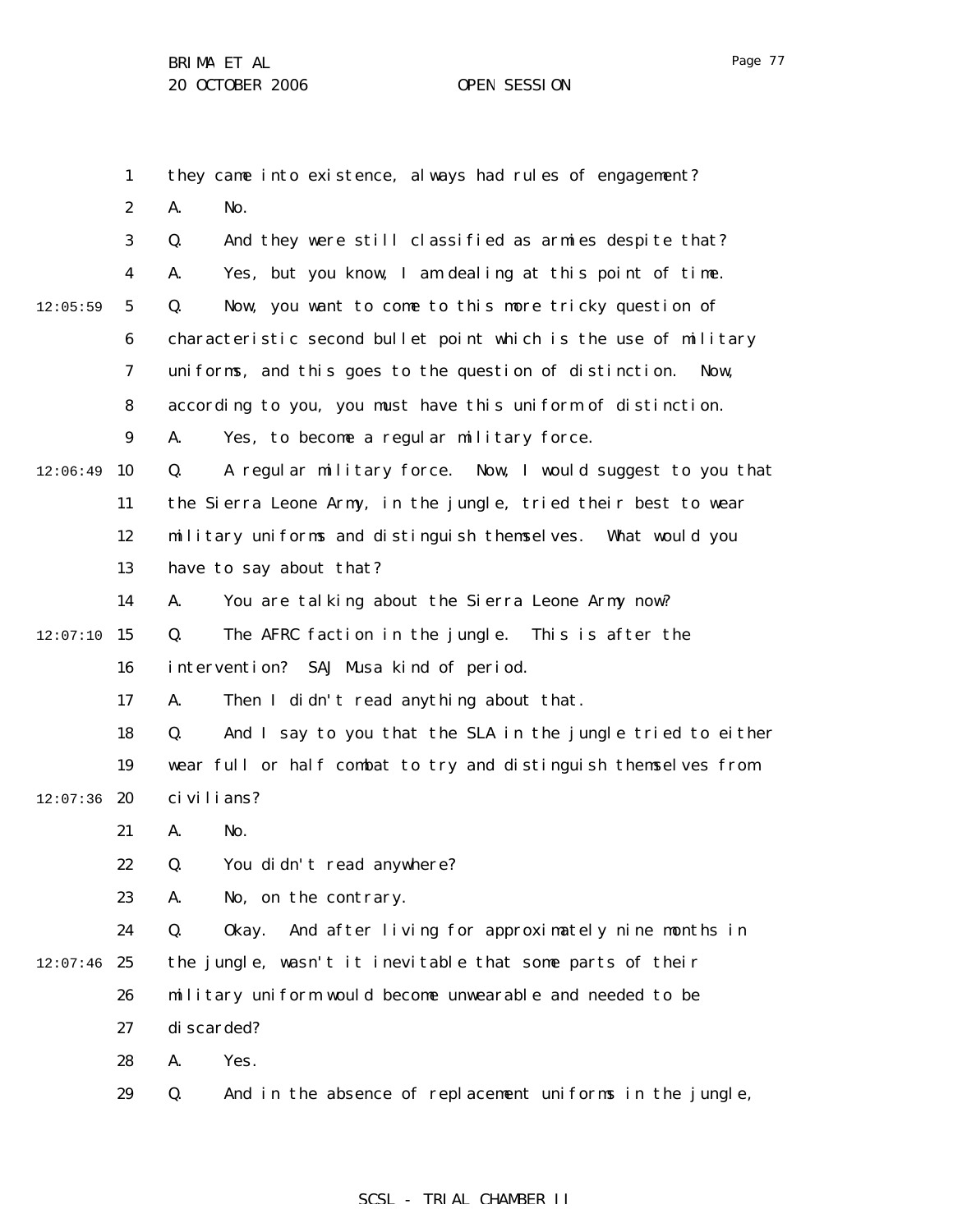|          | $\mathbf{1}$     | the AFRC faction were not able to replace ruined uniforms, were   |
|----------|------------------|-------------------------------------------------------------------|
|          | $\boldsymbol{2}$ | they?                                                             |
|          | 3                | Well, the question of course was whether they started out<br>A.   |
|          | 4                | in uniforms but the second observation is there was no logistic   |
| 12:08:12 | $\mathbf{5}$     | supply.                                                           |
|          | 6                | So, whilst in the jungle, the SLA often had no option but<br>Q.   |
|          | 7                | to wear only part camouflage, due to lack of replacement          |
|          | 8                | uniforms, didn't they? You agree with that?                       |
|          | $\boldsymbol{9}$ | A.<br>Yes.                                                        |
| 12:08:27 | 10               | Now, under the circumstances, the AFRC faction in the<br>Q.       |
|          | 11               | jungle did the best they could to distinguish themselves by at    |
|          | 12               | least wearing an element of combat, didn't they?                  |
|          | 13               | I don't believe that.<br>A.                                       |
|          | 14               | Q.<br>0kay.                                                       |
| 12:08:41 | 15               | I don't believe that because of the many sources I read.<br>A.    |
|          | 16               | And I don't know if I pronounce it right, you know, the switching |
|          | 17               | between sides. That does not help if you even, if you even keep   |
|          | 18               | some sort of military uniform on.                                 |
|          | 19               | I will come to the switching sides later. But let's say,<br>Q.    |
| 12:09:08 | 20               | are you aware that the AFRC faction, during their attack on       |
|          | 21               | Karina, even announced, if witnesses are to be believed, that     |
|          | 22               | they were coming to restore the national army, and who they were? |
|          | 23               | No.<br>A.                                                         |
|          | 24               | You are not aware of that. Now, through your interviews or<br>Q.  |
| 12:09:29 | 25               | resource, how many members of the AFRC -- well, firstly, I would  |
|          | 26               | suggest to you, general, that it was not a deliberate policy of   |
|          | 27               | the AFRC faction to be undistinguishable. What would you have to  |
|          | 28               | say about that?                                                   |
|          | 29               | Well, I cannot comment on that other than the fact was<br>A.      |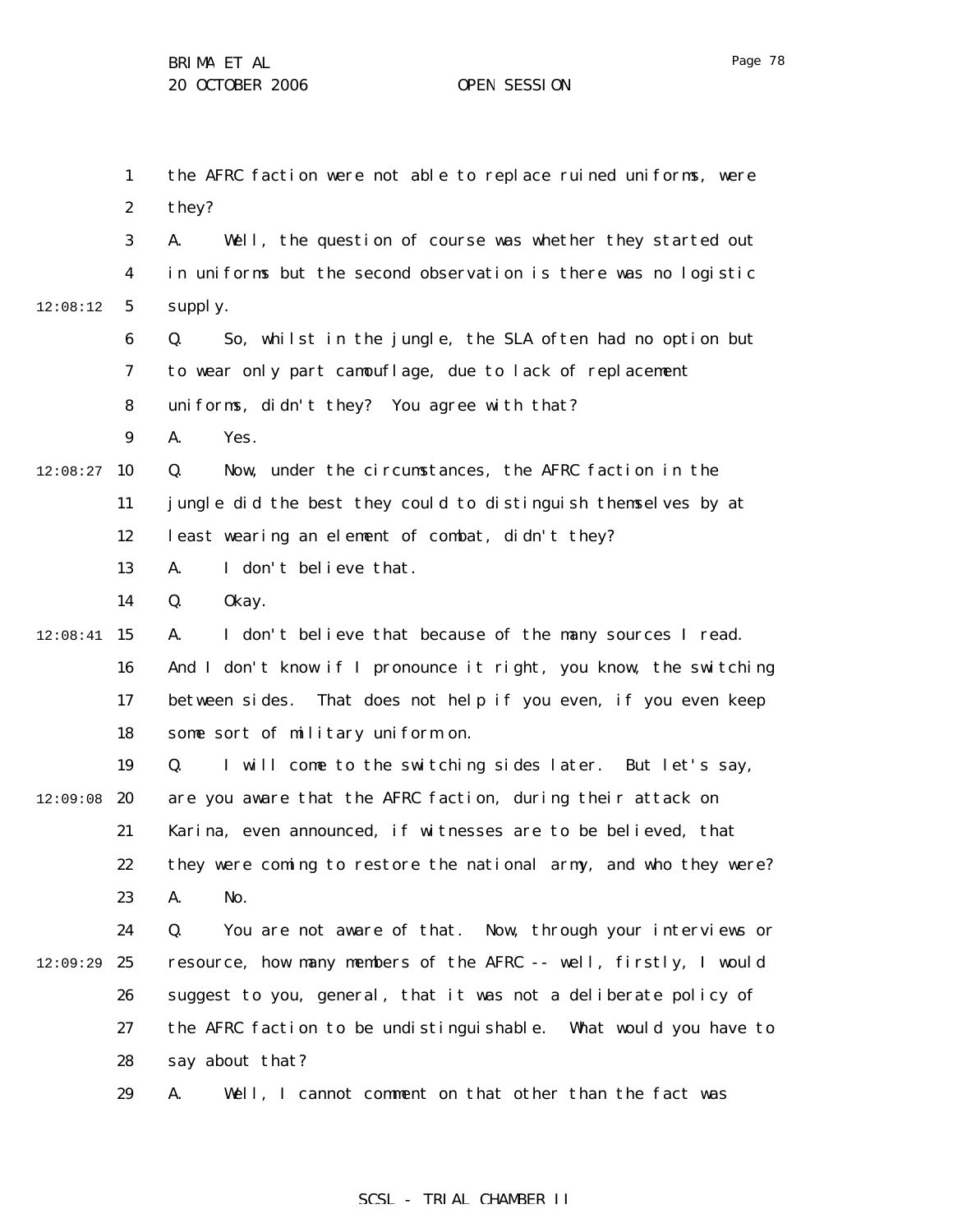1 2 3 4 5 6 7 8 9  $12:10:20$  10 11 12 13 14  $12:10:33$  15 16 17 18 19  $12:10:50$  20 21 22 23 24 12:11:13 25 26 27 28 29 12:10:02 there was not -- they didn't wear uniforms and they were not recognisable. Q. Now, would you agree that some of them wore uniforms or are you saying none of them, whatsoever, wore uniforms? A. Are we going into the none or little bit? Q. It's a matter of degree? A. Based on what I read, based on also your witnesses, it is stated that there was no -- you could not see the difference between RUF and AFRC. Q. I am talking about the clothing. A. Yes, that is what I mean. So -- Q. But would you say some were wearing of the AFRC faction combats? A. Well, they were not recognisable. That is a general statement. Q. Okay. Now, how many members of the AFRC in the jungle told you during your interviews that it was a policy of the SLAs in the jungle to deliberate dispose of their uniforms so that they could remain indistinguishable? A. I didn't interview anyone on that. Q. Okay. And if the AFRC faction in the jungle wanted to remain indistinguishable, can you explain why they would also steal uniforms and put them on when the chance arose? A. Well, you know, being undistinguishable, some of -- some I have come across that some of the RUF members had, you know, occasions stole ECOMOG uniforms. Q. But you said you didn't study the RUF? A. No, but I have come across that. Q. But you would agree with me that if you are stealing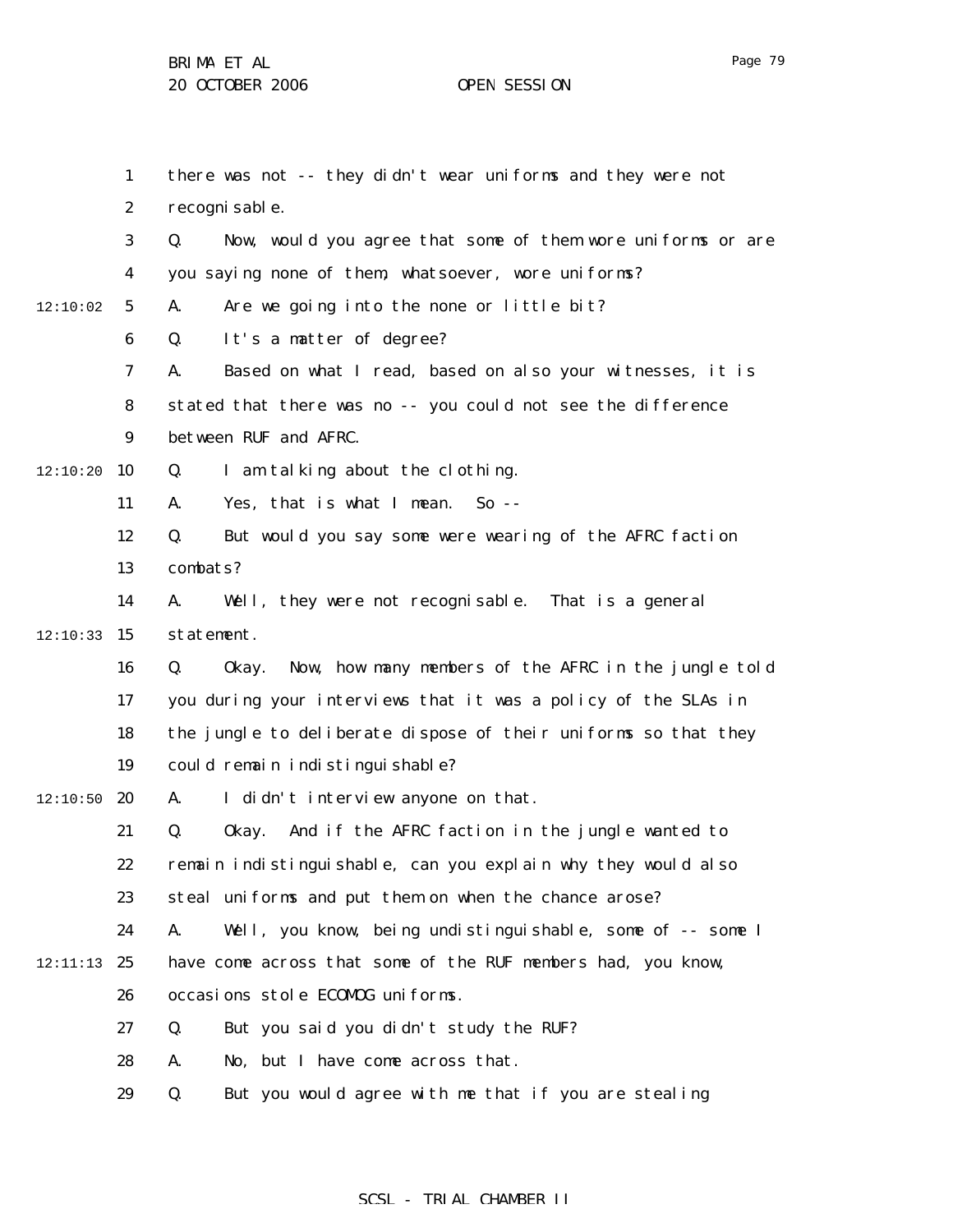Page 80

|          | $\mathbf{1}$     | uniforms and putting them on you are trying to at least           |
|----------|------------------|-------------------------------------------------------------------|
|          | $\boldsymbol{2}$ | distinguish yourself?                                             |
|          | 3                | Yes, but back to the AFRC, in my analysis, you know, I come<br>A. |
|          | 4                | back to the conclusion that they were not wearing uniforms.       |
| 12:11:49 | $\mathbf 5$      | But you would agree with me you have not seen anything to<br>Q.   |
|          | $\boldsymbol{6}$ | suggest that this was a deliberate policy on their part not to    |
|          | 7                | distinguish themselves?                                           |
|          | 8                | No.<br>A.                                                         |
|          | $\boldsymbol{9}$ | Now, if you want to jump forward to I think irregular<br>Q.       |
| 12:12:17 | 10               | military action, and this is on page 26?                          |
|          | 11               | Yes.<br>A.                                                        |
|          | 12               | And just to briefly look at some of the characteristics.<br>Q.    |
|          | 13               | One of characteristics is troops do not obey to the rules of      |
|          | 14               | international humanitarian law?                                   |
| 12:12:43 | 15               | Yes.<br>A.                                                        |
|          | 16               | Now, let us say the Bosnian Serb army, let's say<br>Q.            |
|          | 17               | Srebrenica, didn't abide by the rules of international            |
|          | 18               | humanitarian law, but they could be regarded as a regular         |
|          | 19               | military force, couldn't they?                                    |
| 12:13:03 | 20               | They could.<br>A.                                                 |
|          | 21               | And the other one we discussed about troops not wearing<br>Q.     |
|          | 22               | uniform, we have been through that, and I suggested to you that   |
|          | 23               | AFRC tried their best and you say use of violence is another      |
|          | 24               | factor?                                                           |
| 12:13:15 | 25               | Yes.<br>A.                                                        |
|          | 26               | But that would be equally applicable to regular military<br>Q.    |
|          | 27               | action, wouldn't it?                                              |
|          | 28               | Well, in a different, in a different sense.<br>A.                 |
|          | 29               | Use of hide-outs in concealed areas, special forces of a<br>Q.    |
|          |                  |                                                                   |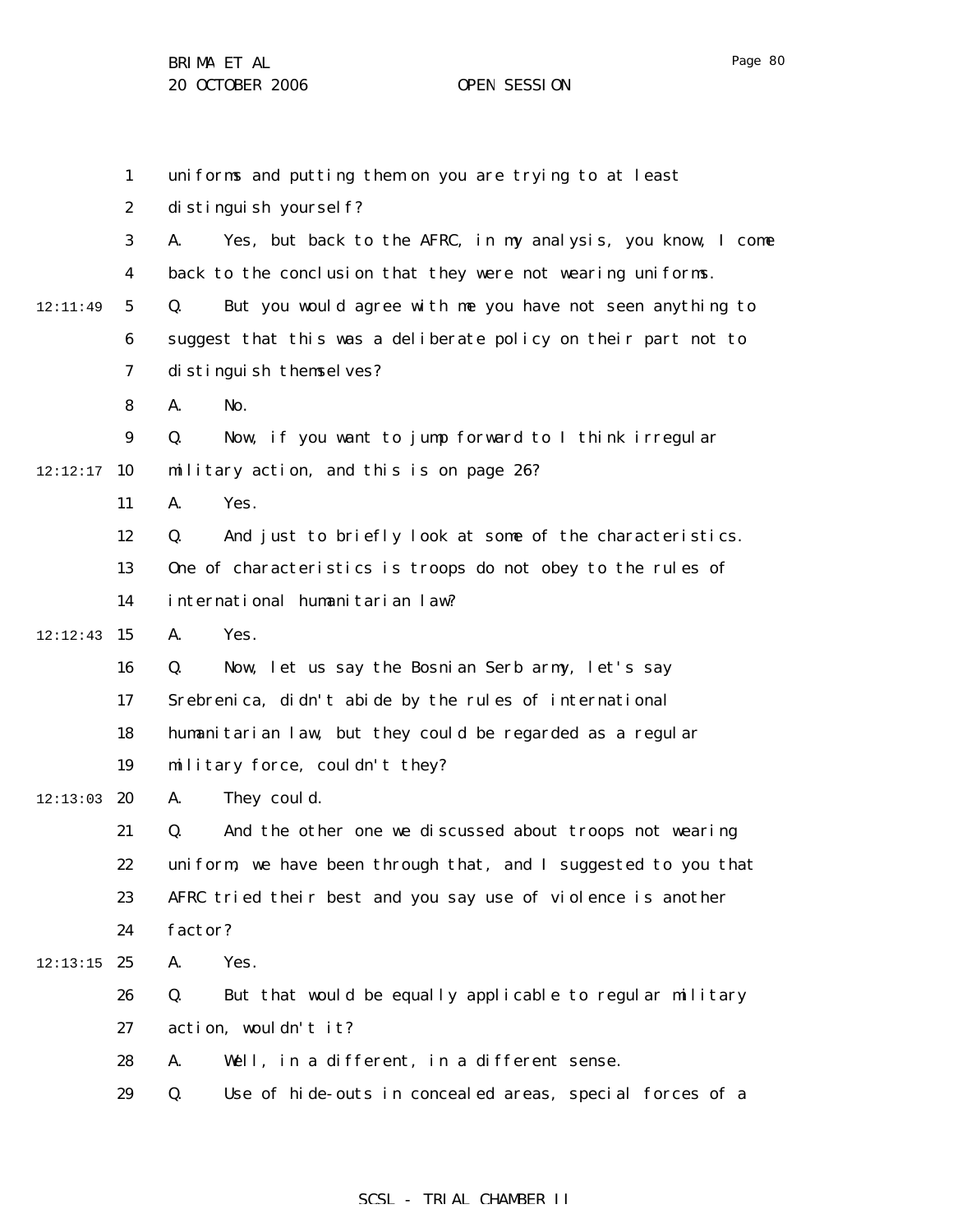1 2 3 4 5 6 7 8 9  $12:14:01$  10 11 12 13 14  $12:14:15$  15 16 17 18 19  $12:14:30$  20 21 22 23 24  $12:14:56$  25 26 27 28 29 12:13:46 regular army would do that, wouldn't they? A. Yes. Well again, you know, it's a list, like I've also stated, clearly in my report, that the difference between regular and irregular is not totally black and white. Q. So -- A. So, you know, you go and look at the majority of the characteristics, on your modus operandi, and then you come to the conclusion. Q. But others, experts may disagree on the characteristics? A. In this case, I sincerely doubt it, including Colonel Iron. Q. But it's possible, isn't it, that different experts were to form different opinions as to characteristics? A. Possible. Q. And therefore, if they had different opinions of the characteristics, they could come to different conclusions? A. That's always possible. MR KNOOPS: Is the Prosecution, just for the record, challenging the report of Colonel Iron? PRESIDING JUDGE: That is a matter you can raise in your final submissions, Mr Knoops. It's not a legitimate objection. MR KNOOPS: Thank you. MR AGHA: Q. Now, I would like to move to paragraph 51 which is on page 27, and here, when applied to the factions involved in the conflict after February 1998, their regular nature and their operations in the conflict is exemplified by the following observations in the TRC report and other sources. Now, once again, these are mainly observations in the TRC report, aren't they?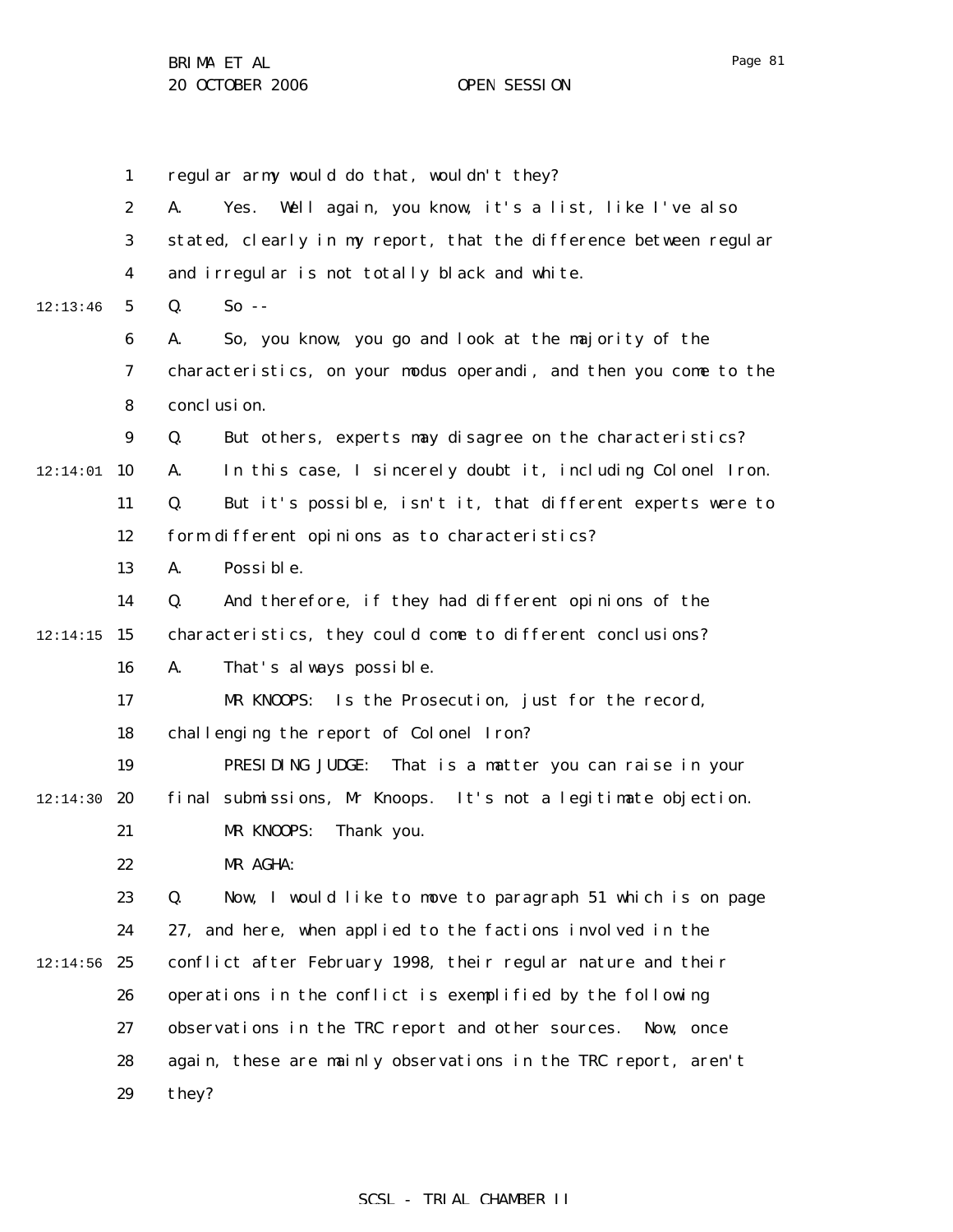A. They are.

1

2 3 4 5 6 7 8 9  $12:15:35$  10 11 12 13 14  $12:16:00$  15 16 17 18 19  $12:16:25$  20 21 22 23 24  $12:16:47$  25 26 27 28 29 12:15:20 Q. And it says, I believe here, that A, one of the defining characteristics of the conflict was its radical departure from other armed conflicts in terms of targets; is that right? A. Yes. Q. But you would agree with me that there have been other armed conflicts where civilians have been targets, like Rwanda? A. Well, civilians were targeted in the Second World War, weren't they? Q. Second World War, Khmer Rouge, so it's not perhaps such a radical departure. And if we now were to look at paragraph B we have, this is on page 28, the irregular nature of both the conflict and the forces is described in the TRC report under the heading. Now, again, this is a finding of the TRC report, isn't it? A. It is. Q. Okay. Now, of the people you interviewed or spoke to, or from your sources, can you tell me the name of one RUF person who changed sides to the AFRC faction? A. No. Q. Now, looking at paragraph 51(b), the TRC, and this is again TRC conclusion, it says whether or not couched in the rubric of offensive and defensive missions these operations were predominantly geared towards the destruction of life and property? A. Yes. Q. And do you agree with that finding? A. Again, it's the finding for the TRC, and I didn't have reason to -- not to believe it.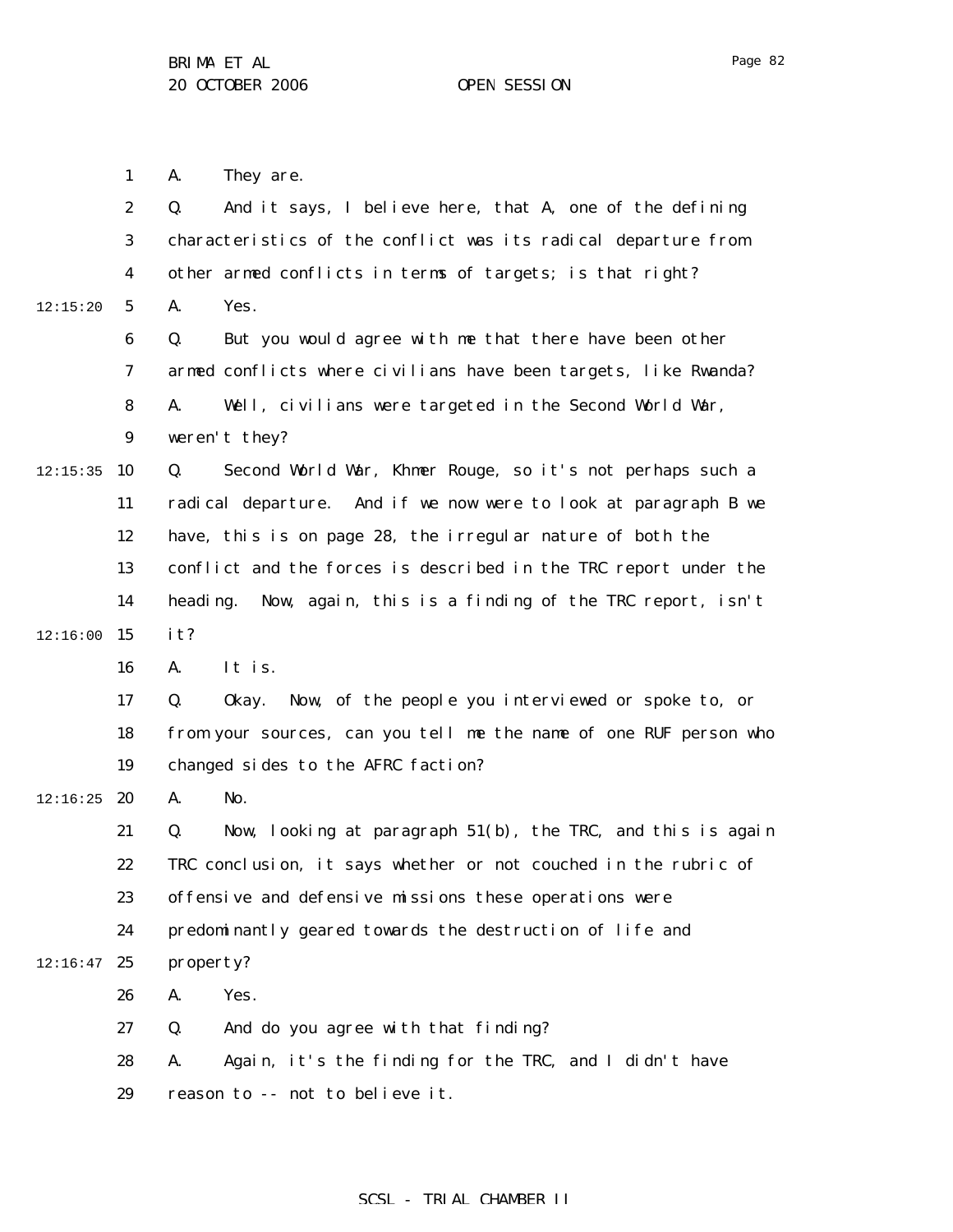1 2 3 4 5 6 7 8 9  $12:17:22$  10 11 12 13 14  $12:17:31$  15 16 17 18 19  $12:17:58$  20 21 22 23 24  $12:18:17$  25 26 27 28 29 12:17:14 Q. So let's look at it. I mean, would you agree with me that one of the, as you call it, objectives of the AFRC government, after the intervention, was to escape from Freetown? A. Can you rephrase that again? Q. At the intervention? A. Yes. Q. When the ECOMOG forces came in? A. Yes, yes. Q. Would you agree with me that the AFRC were trying to escape from Freetown? A. Yes. Q. So you wouldn't say their operation, in trying to escape, was primarily geared to the destruction of life and property, would you? A. That part, probably not. Q. And then, when they left Freetown, I understand that the AFRC faction tried to regroup and establish defensive positions from the advancing ECOMOG? A. Well, their entire way of operating, which has not been denied by anyone, I believe, is that it was not only defence but survival. Q. So that wasn't predominantly geared towards destruction of life and property, was it? A. The main, the main mission, was stay in hiding and being on the defensive. Q. Yes. And their operations weren't predominantly geared towards the destruction of life and property, were they? A. Well, you know, that's the statement of TRC. I can't comment on that.

#### Page 83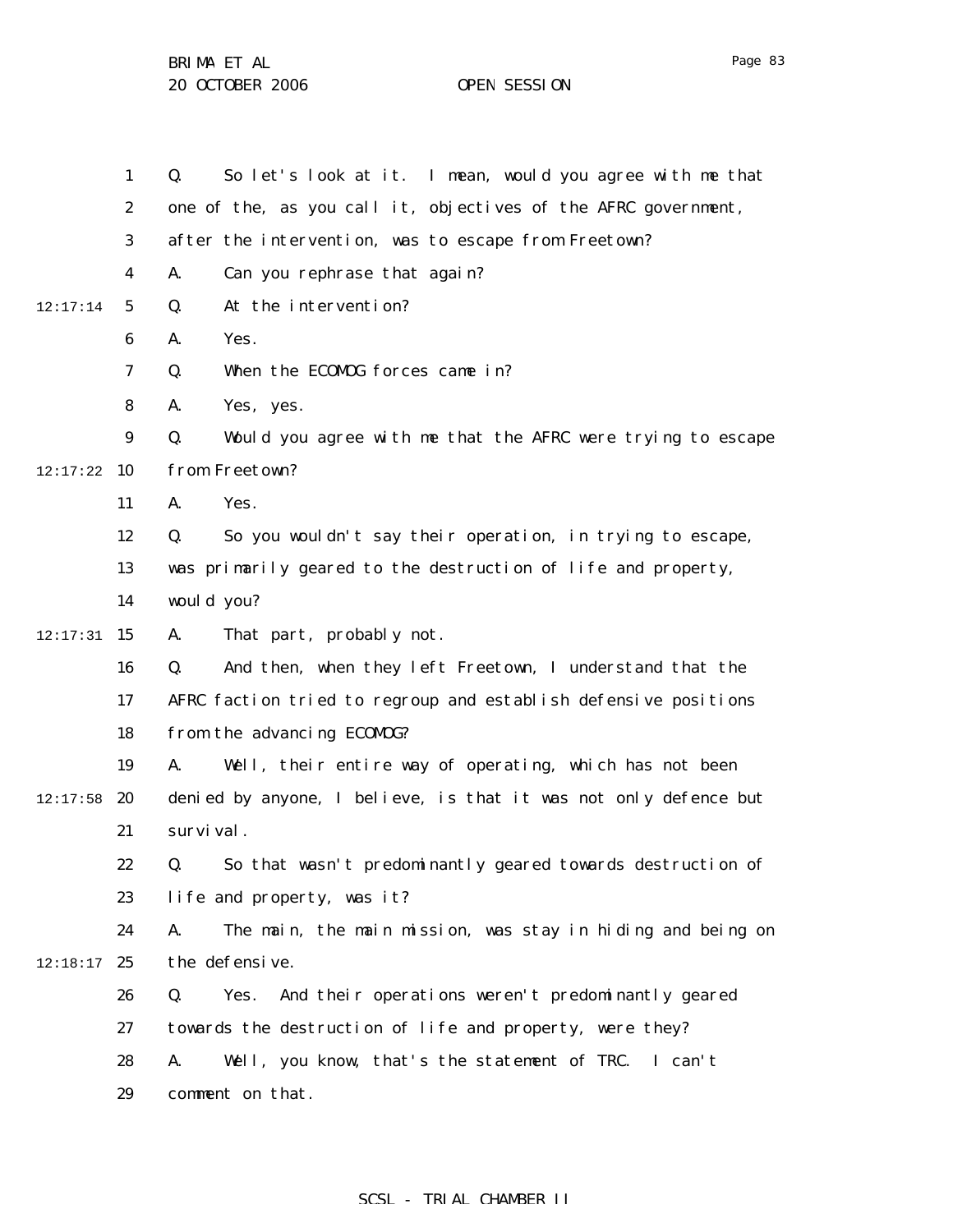1 2 3 4 5 6 7 8 9  $12:19:03$  10 11 12 13 14  $12:19:23$  15 16 17 18 19  $12:19:45$  20 21 22 23 24  $12:20:06$  25 26 27 28 12:18:50 Q. Okay. Now, for example, you have relied very much on your report, on the TRC? A. Yes. Q. Which is a source, but do you realise that the TRC makes hardly any mention of radio communications in the post-intervention period between the AFRC factions? A. No. Q. You are aware or you are not aware? A. No, I wasn't aware of that. Q. Okay. And this may well have been because the TRC didn't ask any questions of radio operators, mightn't it? A. Could be. Q. And that might have been because they didn't deem that information relevant to their mandate? A. I don't know. Q. You don't know. But, essentially, you would agree with me that there is hardly any information in the TRC where it directly covers the AFRC faction whilst in the jungle after the intervention, apart from the attack on Freetown? A. Well, they describe the period quite extensively, I must say. Q. But do they describe the military operations of the AFRC faction whilst they are in the jungle; for example, the battles? A. No, because in their opinion, broadly, is that they, you know, were defensive, hiding, stay away and stay out of ECOMOG. They stayed. There were hardly any battles carried out. Q. And in the TRC report, can you recall any mention of Camp Rosos, Colonel Eddie Town?

> 29 A. I don't recall that.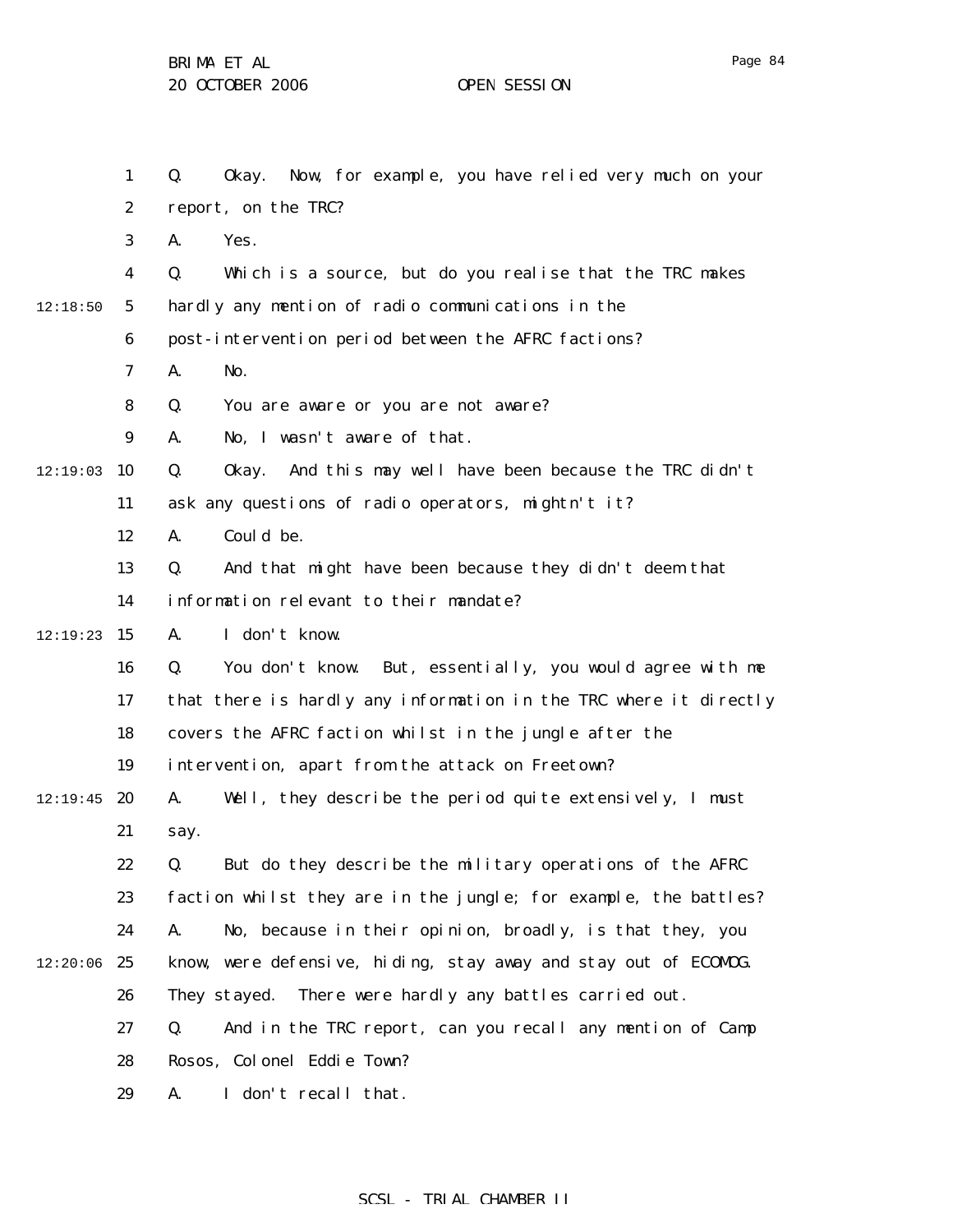1 2 3 4 5 6 7 8 9  $12:21:02$  10 11 12 13 14  $12:21:16$  15 16 17 18 19 12:21:39 **20** 21 22 23 24 12:21:48 25 26 27 28 29 12:20:43 Q. And what about Koidu Town, in April and May 1998 from a military perspective; do you recall that? A. No. Q. So, it's fair to say that if the TRC report wasn't looking into these aspects that information wouldn't be available to you for the writing of your report? A. Well, you know, again, the TRC states what it states here. Q. But that's a fair assessment, that if they didn't look into those aspects I just mentioned, like radio communications, whatever battles there may have been, that wouldn't have been available to you as being part of their report, would it? A. Yes, but I don't know if they analysed it. They came up with this conclusion or this finding. Q. So in a sense you just rely on the finding? A. I rely on the finding because it characterises one of the aspects of a regular modus operandi. Q. But you can't say whether they actually studied the AFRC factions operating in the bush in any detail, can you? A. No. MR GRAHAM: Your Honour, sorry to interrupt, the first accused Mr Brima wants to use the restroom, with your kind permission, please. PRESIDING JUDGE: Yes, Mr Brima can leave the Court. MR AGHA:  $Q.$  Now, if we can look now at paragraph  $51(c)$  of your report, which is at page 28. Now, the observation that the conflict can be seen as a regular conflict between regular combatants is supported by the conclusion of the TRC. Now again, that is a conclusion of the TRC, isn't it?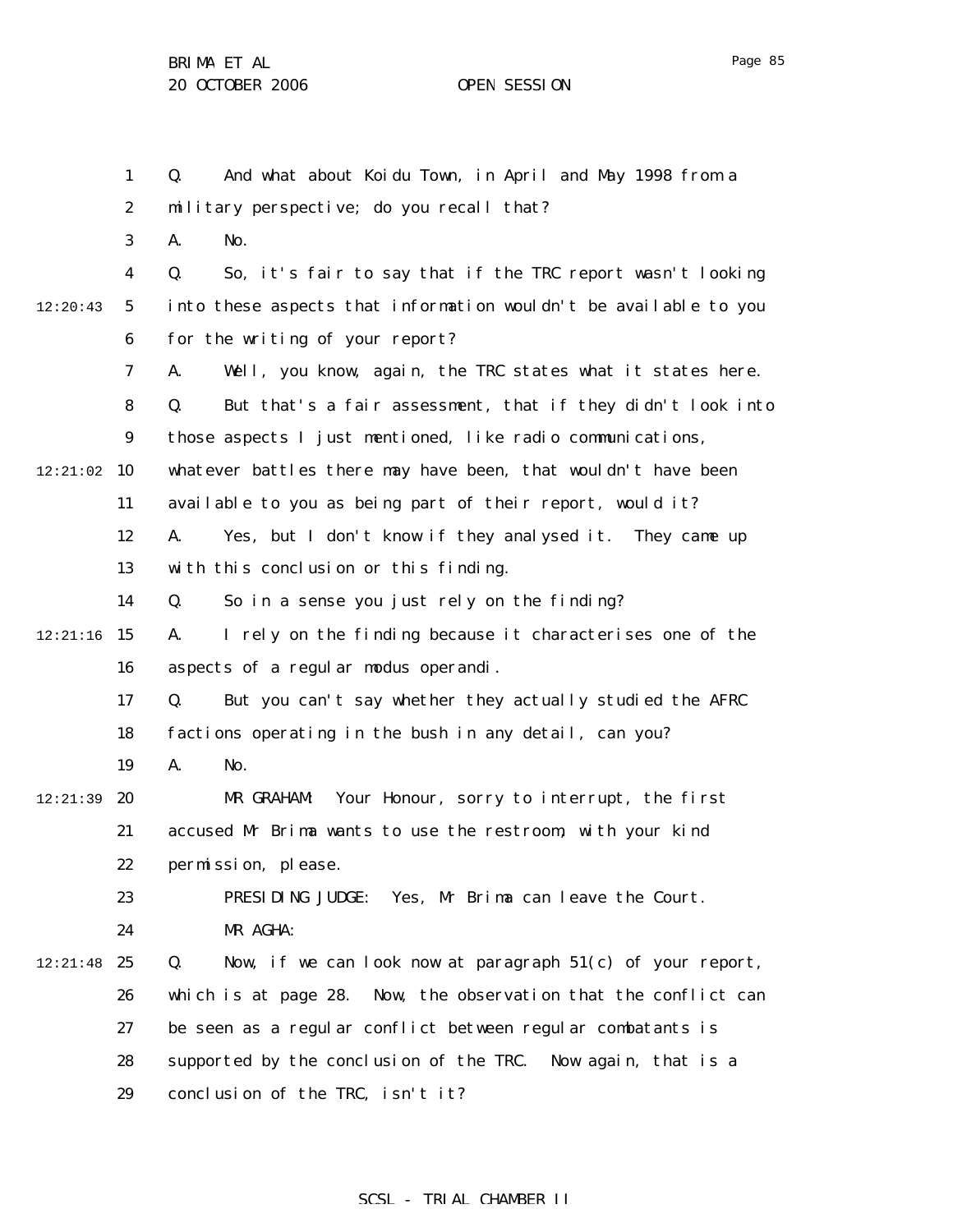Page 86

1 2 3 4 5 6 7 8 9 12:22:39 10 11 12 13 14  $12:22:47$  15 16 17 18 19  $12:22:59$  20 21 22 23 24  $12:23:18$  25 26 27 28 29 12:22:22 A. Yes. Q. But within that conclusion it also mentions that, if I read it: "To the extent that it retained at least a semblance of conventionality in its command structures, ranks and rules of engagement, until the bulk of its soldiers were subsumed into the AFRC in 1997, the professional Sierra Leone Army was something of an exception in the conflict as the *de facto* conventional Army." So, would you agree with me in that TRC -- THE INTERPRETER: Your Honours, can learned counsel please go over his statement for the translators, please. MR AGHA: Q. Would you like me to read that again? A. No, no, I heard it. Q. It's in front of you. PRESIDING JUDGE: No, no, it's the translators, the interpreters that want it read over. MR AGHA: I apologise. PRESIDING JUDGE: Just a minute. Mr Interpreter, why do you want it read over? Is it too fast or you didn't understand something? Are you there, Mr Interpreter? THE INTERPRETER: We are here. PRESIDING JUDGE: What is the reason you want the question read over? Is counsel reading too quickly or is there something you didn't understand? THE INTERPRETER: The counsel is reading too fast for the interpreters, Your Honours. PRESIDING JUDGE: All right. MR AGHA: I apologise, Mr Interpreter. I will try and read a little slower.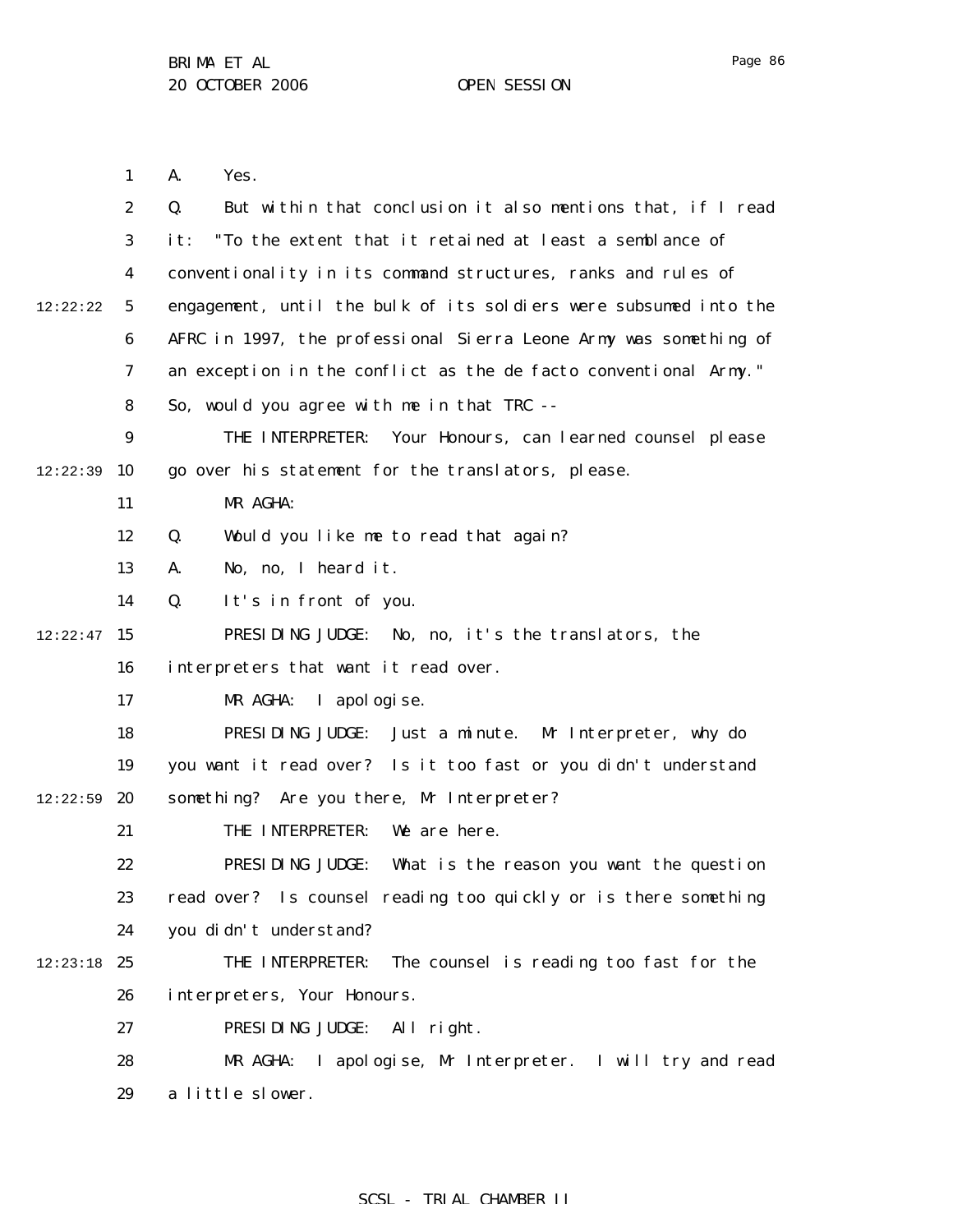| $\mathbf{1}$     | It's: "To the extent that it retained at least a semblance<br>Q.    |
|------------------|---------------------------------------------------------------------|
| $\boldsymbol{2}$ | of conventionality in its command structures, ranks and rules of    |
| 3                | engagement until the bulk of its soldiers were subsumed into the    |
| 4                | AFRC in 1997 the professional Sierra Leone Army was something of    |
| $5\phantom{.0}$  | an exception in the conflict as the de facto conventional Army."    |
| 6                | So, based on that TRC statement, would you agree with me that the   |
| 7                | conclusion of the TRC is that the Sierra Leone Army was a           |
| 8                | professional army up until the May 1997 coup?                       |
| $\boldsymbol{9}$ | A.<br>I don't agree with that because I think they use              |
| 10               | "professional" another way. They use it as a formal indication      |
| 11               | of the Sierra Leone Army and also de facto.                         |
| 12               | But you can't say what they meant by it really, can you?<br>Q.      |
| 13               | PRESIDING JUDGE: Well, he is basing his views on his                |
| 14               | interpretation.                                                     |
| 15               | MR AGHA:                                                            |
| 16               | But there could be other interpretation of what a<br>Q.             |
| 17               | professional Sierra Leone Army was?                                 |
| 18               | Yes.<br>A.                                                          |
| 19               | And one of those could be that it was, in fact, a<br>Q.             |
| 20               | professional army in the May 1997 coup?                             |
| 21               | I find that hardly unlikely.<br>A.                                  |
| 22               | But it is one of the interpretations?<br>O.                         |
| 23               | Not if it's stated by the TRC.<br>А.                                |
| 24               | Now, if we were to carry on, we turn to page 51, paragraph<br>Q.    |
| 25               | 51, I beg your pardon, at page 30, sorry, it's paragraph 51 at      |
| 26               | page $-$ I am a bit lost. Paragraph $51(c)$ I believe we were       |
| 27               | looking at. Now, if we were to come now to paragraph $51(d)$ , (e), |
| 28               | (f), and (g), these again mainly deal with the irregular forces     |
| 29               | which we have already discussed, don't they?                        |
|                  |                                                                     |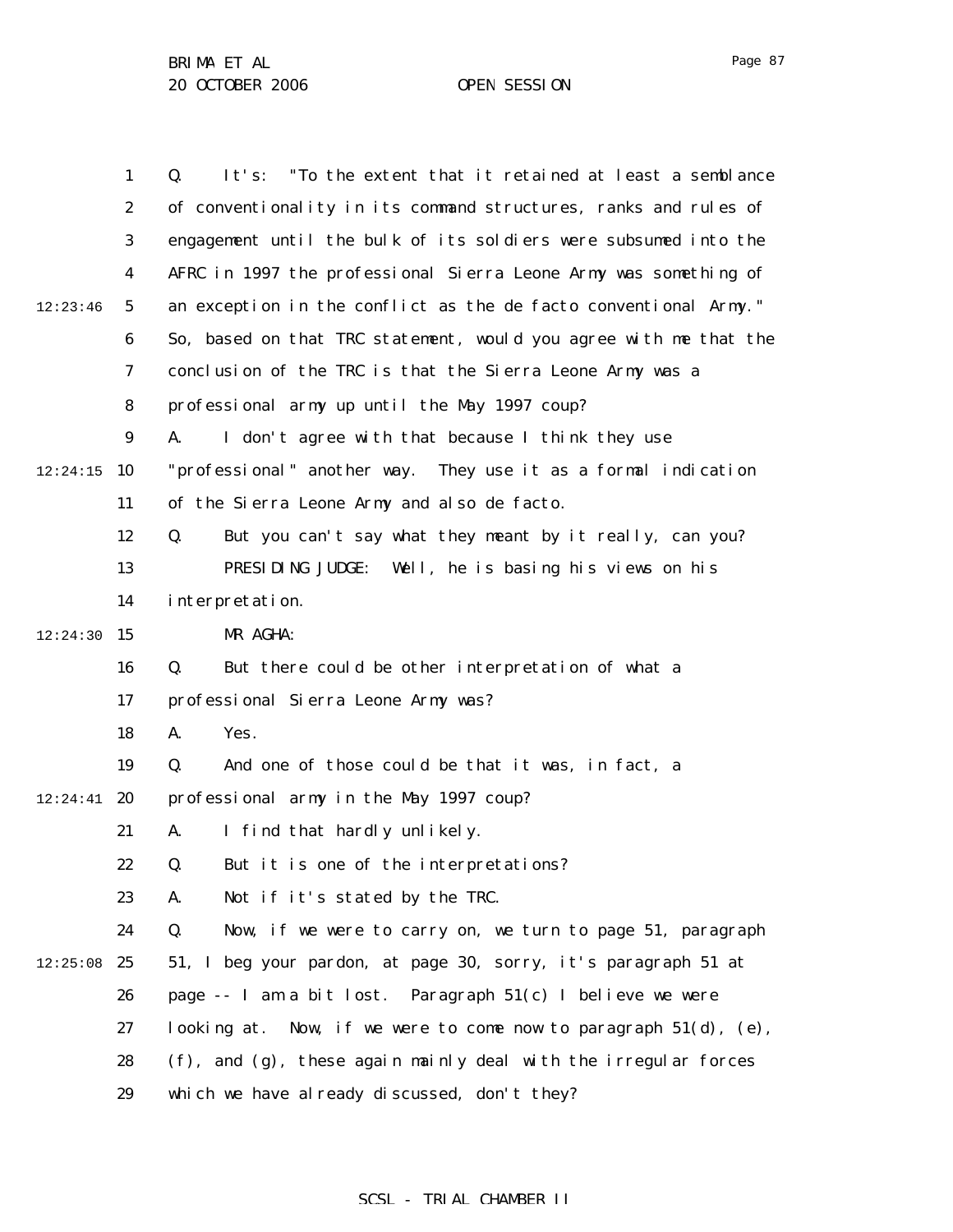1 2 3 4 5 6 7 8 9  $12:26:25$  10 11 12 13 14  $12:26:43$  15 16 17 18 19  $12:26:58$  20 21 22 23 24  $12:27:15$  25 26 27 28 29 12:26:09 A. Yes. Q. Okay. Now, at paragraph 51, page 30 at (h), I believe in essence this paragraph indicates that during your research you found hardly any training? A. Yes. Q. On international humanitarian law? A. Yes. Q. Now, during the Defence case, at least, as I have mentioned, ten or so former members of the SLA have given evidence before this Court and, according to those Defence witnesses, at least two said that they had received some kind of international humanitarian law teaching during their training. Were you aware of that? A. No, I was not. Q. Were you aware that nearly all knew that it was wrong to kill civilians on the basis of what they were taught and their active combat before the war with the RUF? A. No. Q. Are you aware that nearly all of them said that they never killed civilians during the conflict with the RUF? A. No. Q. And the reason was, largely, that they knew it was wrong? A. No. Q. And did you know that in most cases SAJ Musa, who was the leader of the AFRC faction, made it absolutely explicit that there should be no killings of civilians? A. That's in my report. Q. Now, but did you know how explicit? A. Not very explicit.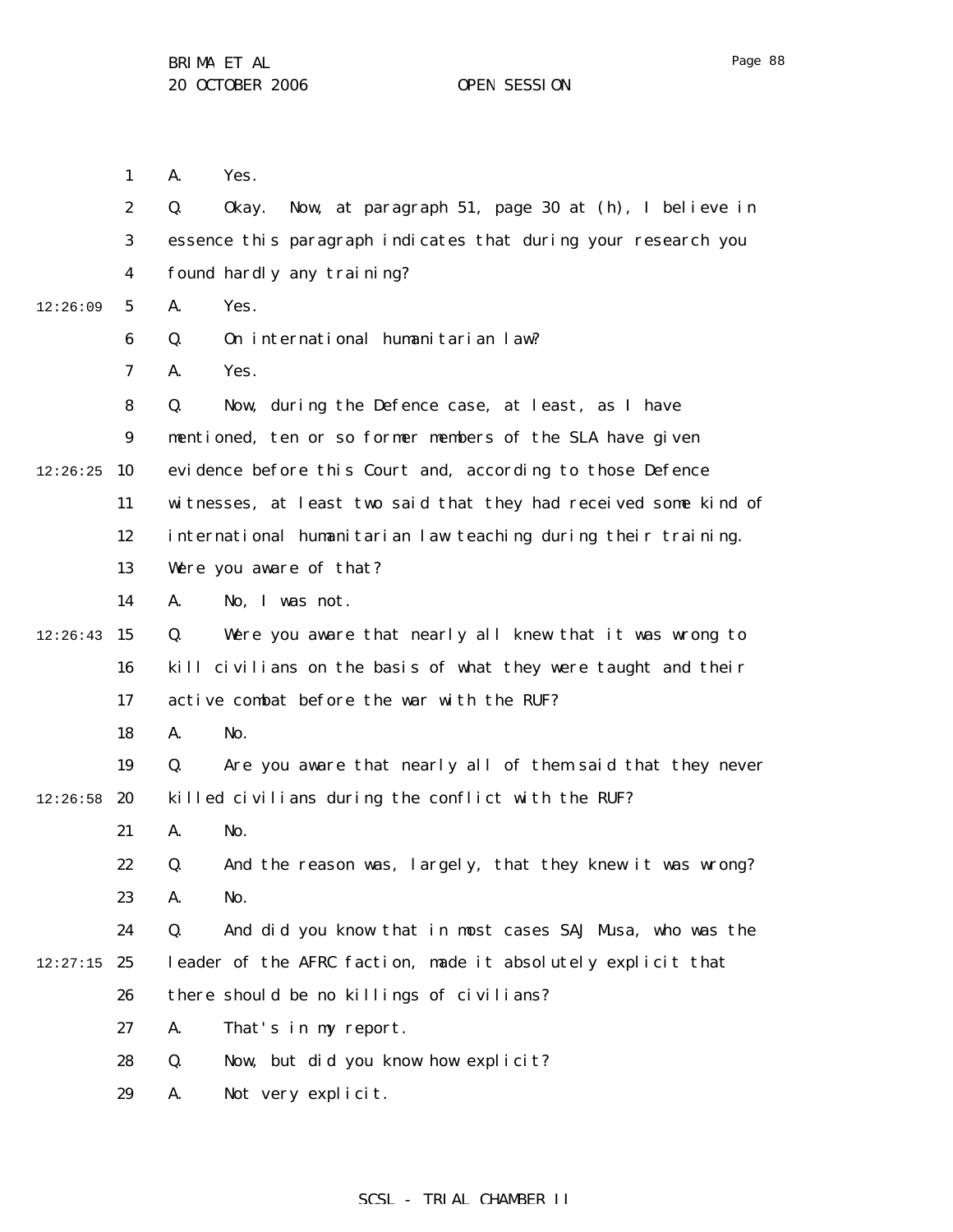|          | $\mathbf{1}$     | Well, I will read you just a small transcript from one of<br>Q.   |
|----------|------------------|-------------------------------------------------------------------|
|          | $\boldsymbol{2}$ | the witnesses who gave evidence before this Court regarding SAJ   |
|          | 3                | And it's DAB-033. It's dated 25 September 2006, page 84,<br>Musa. |
|          | 4                | and I will just read a small part of it to you.                   |
| 12:28:12 | $\sqrt{5}$       | "Q.<br>Mr Witness, specifically, about the period                 |
|          | $\boldsymbol{6}$ | from May 1997, up to your advance to Freetown,                    |
|          | 7                | were any laws of warfare given to you by either                   |
|          | 8                | of your commanders?"                                              |
|          | 9                | "A.<br>Except when I went into the jungle and SAJ                 |
| 12:28:31 | 10               | Musa had always been telling us about genocide,                   |
|          | 11               | crimes against humanity, he used to advise us                     |
|          | 12               | and he used to give us guide so that we could                     |
|          | 13               | not commit any crimes. He said we should just                     |
|          | 14               | fight against military targets and that we                        |
| 12:28:46 | 15               | should not attack civilians and that we should                    |
|          | 16               | not abduct civilians, so when we went in some                     |
|          | 17               | areas where we reached up with the RUF --                         |
|          | 18               | Your Honours, would the<br>"THE INTERPRETER:                      |
|          | 19               | witness go a little bit slow.                                     |
| 12:28:58 | 20               | "PRESI DI NG JUDGE:<br>Mr Witness, you are talking                |
|          | 21               | too quickly and the interpreter can't pick you                    |
|          | 22               | Now, you will have to backtrack and repeat                        |
|          | 23               | what you said.                                                    |
|          | 24               | "THE WITNESS: I said they told us about laws                      |
| 12:29:12 | 25               | when we went into the jungle. SAJ Musa had                        |
|          | 26               | always been advising us about crimes like rape,                   |
|          | 27               | burning of houses, crimes against humanity and                    |
|          | 28               | some other things, because he had a book, which                   |
|          | 29               | he said was the Geneva Convention.<br>He said                     |

## SCSL - TRIAL CHAMBER II

Page 89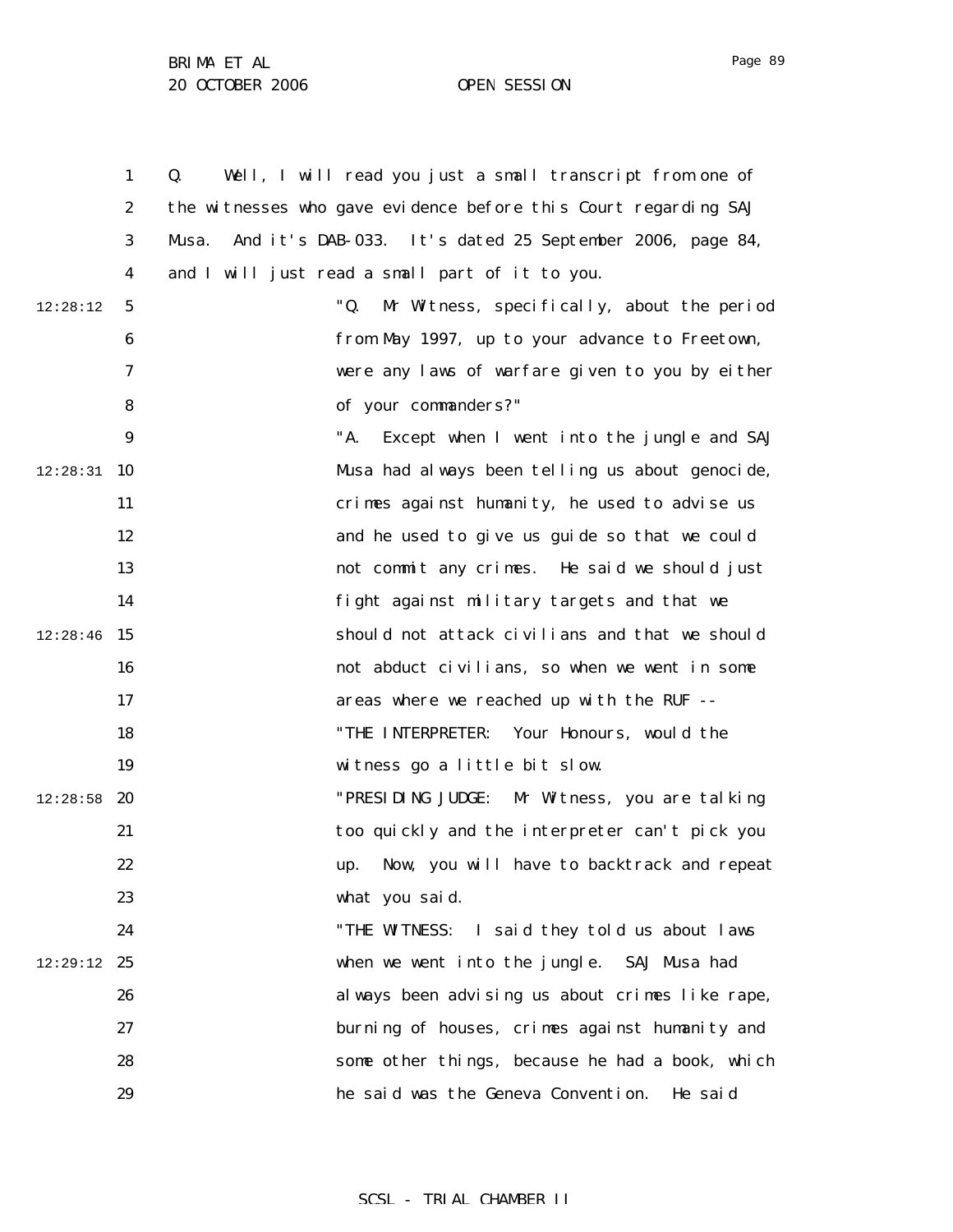|          | $\mathbf{1}$     | after any war, he said people had to give                        |
|----------|------------------|------------------------------------------------------------------|
|          | $\boldsymbol{2}$ | testimonies. He said anybody that was captured                   |
|          | 3                | and who had committed these crimes, he said                      |
|          | 4                | would be held responsible. So because of those                   |
| 12:29:38 | 5                | guides, nobody would say that he would have                      |
|          | 6                | spoiled SAJ Musa's laws, so I knew some of them                  |
|          | 7                | so -- and we abided by them."                                    |
|          | 8                | Now, I also read, this is in the jungle, and also I again        |
|          | 9                | refer to what your primary source, one of your primary sources,  |
| 12:30:06 | 10               | TRC-01, said about international humanitarian law training which |
|          | 11               | was before they went in the jungle. And this is at page 111, it  |
|          | 12               | is 16 October 2006 and, again, this is based on what he said     |
|          | 13               | before the Court, if one is to believe this.                     |
|          | 14               | "Q.<br>And I believe you mentioned that despite                  |
| 12:30:40 | 15               | this frustrations, the SLAs did not take the                     |
|          | 16               | law into their own hands, did they?                              |
|          | 17               | "A.<br>No, Your Honour.                                          |
|          | 18               | "Q.<br>So despite those provocations, the SLAs                   |
|          | 19               | kept their discipline, didn't they?                              |
| 12:30:54 | 20               | "A.<br>Yes, Your Honour.                                         |
|          | 21               | "Q.<br>And this is because they were trained                     |
|          | 22               | professional soldiers, weren't they?                             |
|          | 23               | "A.<br>Indeed, Your Honour, and they also knew --                |
|          | 24               | they followed the code of conduct and a lot of                   |
| 12:31:08 | 25               | training was conducted as well as the RCRC in                    |
|          | 26               | the international humanitarian law and laws of                   |
|          | 27               | war.                                                             |
|          | 28               | "Q.<br>So the SLAs were well versed then in the                  |
|          | 29               | laws of war?                                                     |

Page 90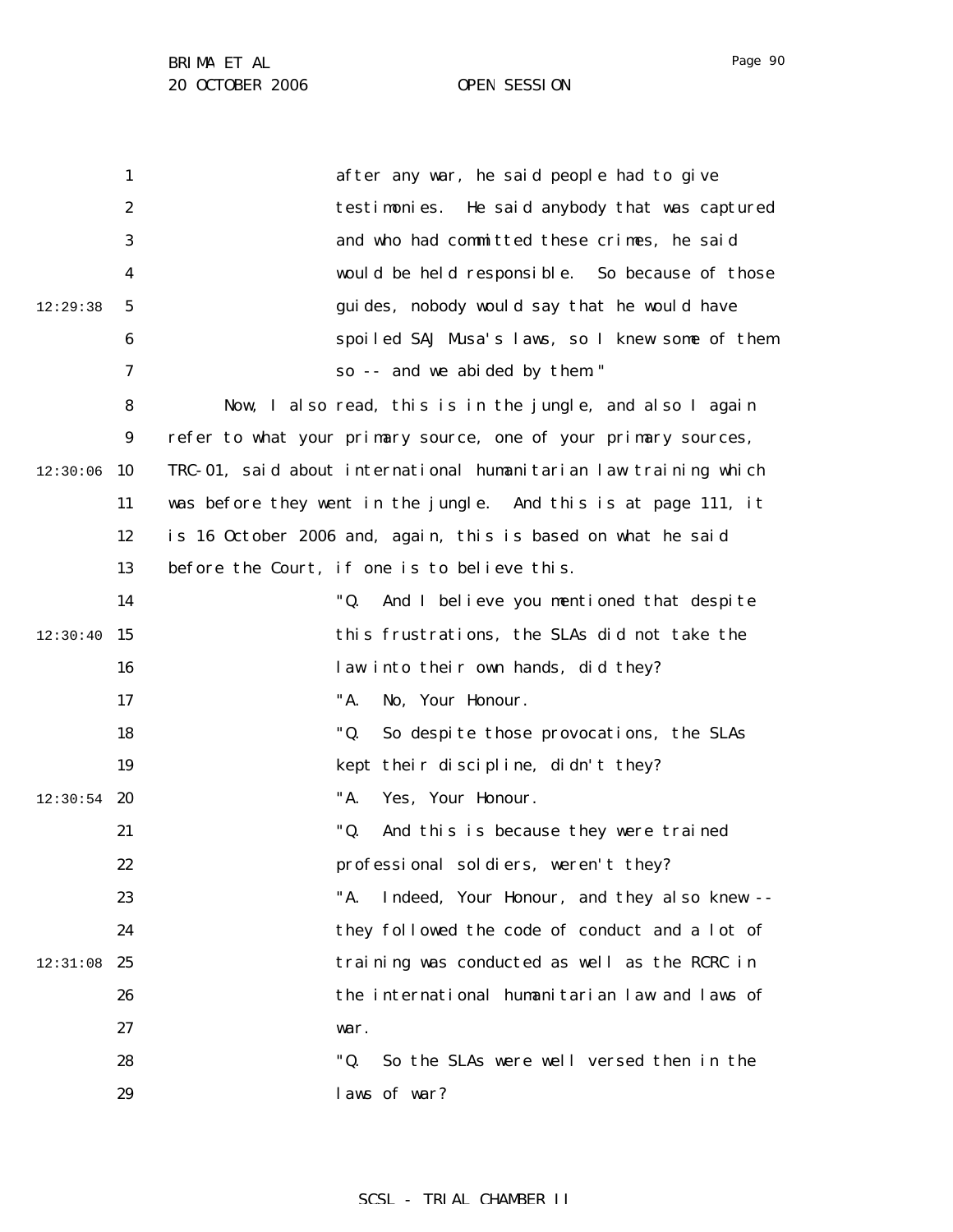1 2 3 4 5 6 7 8 9 12:31:46 10 11 12 13 14  $12:32:01$  15 16 17 18 19  $12:32:15$  20 21 22 23 24 12:32:29 25 26 27 28 29 12:31:30 "A. Certainly, Your Honour. "Q. And they knew it was wrong to kill civilians? "A. Yes, Your Honour. Unarmed civilians. "Q. And, presumably, this good ethical training in the laws of wars was also imbibed into the irregular forces who fought alongside the SLAs? "A. Yes. Their training was designed for them to respect the standards of the international humanitarian law books -- was also brought to bear with those irregular forces. For instance, for you to be able to respect the places of worship; to be able to help unarmed civilians, and even prisoners of war, to treat them humanely. All of that was taught too - even these irregular forces, in the little training that was conducted for them in the local areas. "Q. So the regular forces got quite a lot of training in this international humanitarian law whilst the irregular forces got less training? "A. Yes, Your Honour, but a bit of it was infused into the training. But the regular forces normally had seminars conducted at the training academy. They had some training conducted for them. "Q. So they would have been aware of the Geneva Conventions?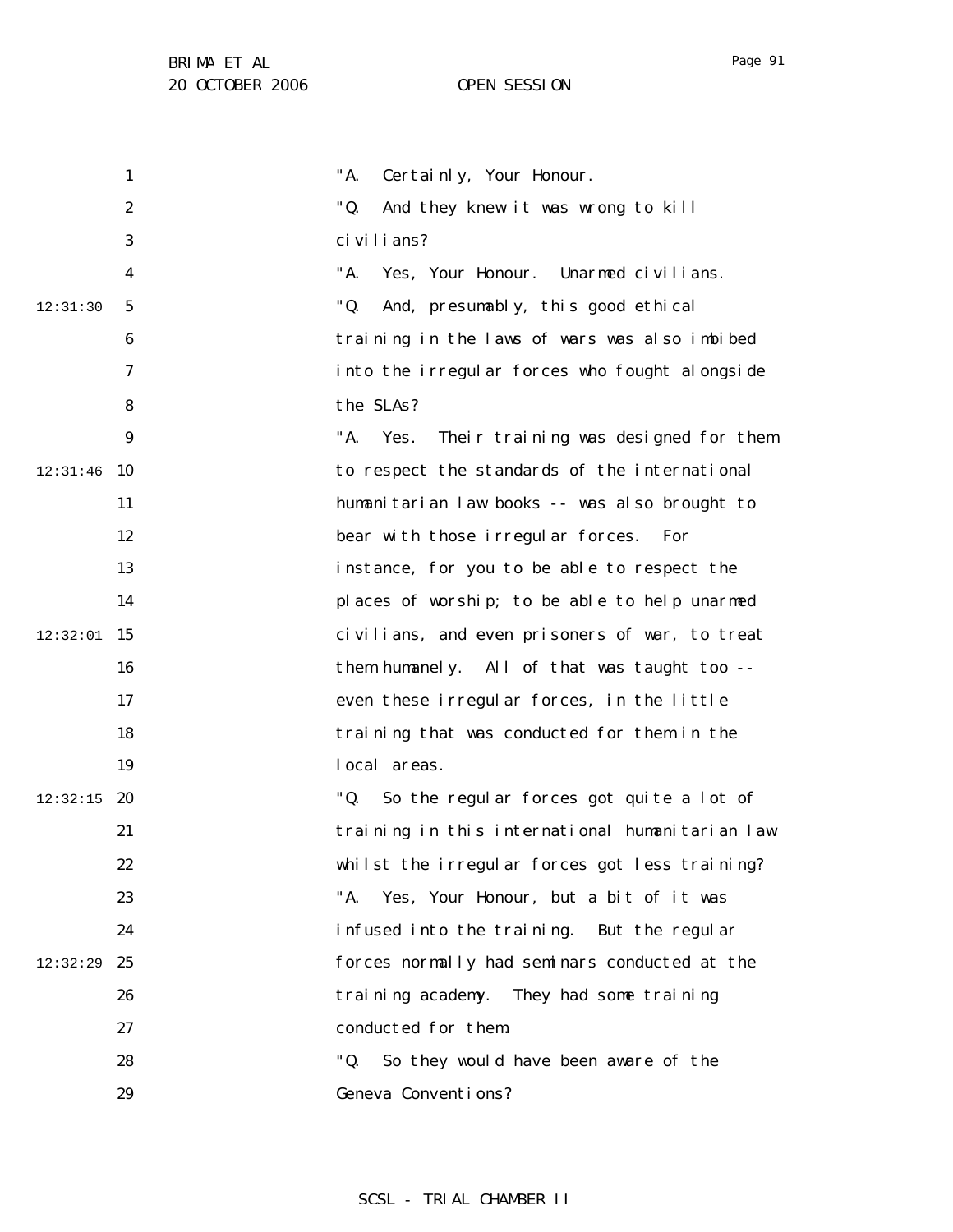|          | $\mathbf{1}$     | "A.<br>Certainly, yes. A lot of the regular                         |
|----------|------------------|---------------------------------------------------------------------|
|          | $\boldsymbol{2}$ | troops knew of the Geneva Conventions.                              |
|          | 3                | "Q.<br>So far as you are aware, during the                          |
|          | 4                | conflict between 1992 and 1996, the SLAs and                        |
| 12:32:53 | $5\phantom{.0}$  | irregulars abided by the laws of war; is that                       |
|          | 6                | right?                                                              |
|          | 7                | "A.<br>To a very large extent, yes.<br>To my                        |
|          | 8                | knowledge."                                                         |
|          | $\boldsymbol{9}$ | So we have a situation where one of your primary sources is         |
| 12:33:12 | 10               | indicating that before the war the SLAs were trained or taught      |
|          | 11               | international humanitarian law, and also the irregulars, to a       |
|          | 12               | degree, and a number of SLAs, two or three, also saying they        |
|          | 13               | received training in international humanitarian law before the      |
|          | 14               | May 1997 coup. And, thereafter, we have and I think quite           |
| 12:33:40 | 15               | explicitly, SAJ Musa ordering his troops to abide by the laws of    |
|          | 16               | international humanitarian law and not to kill innocent             |
|          | 17               | civilians. So, on the basis of this new information, would you      |
|          | 18               | agree with me that the AFRC faction, whilst operating in the        |
|          | 19               | jungle, had a basic level of the laws of war and not to kill        |
| 12:34:10 | 20               | ci vi li ans?                                                       |
|          | 21               | No, I don't because, one, TRC-01, you know, I know he made<br>A.    |
|          | 22               | a statement here.                                                   |
|          | 23               | The question, sorry to interrupt you general, I really<br>Q.        |
|          | 24               | would like to go on --                                              |
| 12:34:24 | 25               | Do you mind if I give an answer?<br>A.                              |
|          | 26               | Q.<br>The point is, and I hope I am trying to get<br>Yes, but sure. |
|          | 27               | this across is, you may not -- TRC-01 may have told you something   |
|          | 28               | different but it's just based on what he said and what I've read    |
|          | 29               | that I'm asking you whether you would change your opinion?<br>It's  |
|          |                  |                                                                     |

## SCSL - TRIAL CHAMBER II

Page 92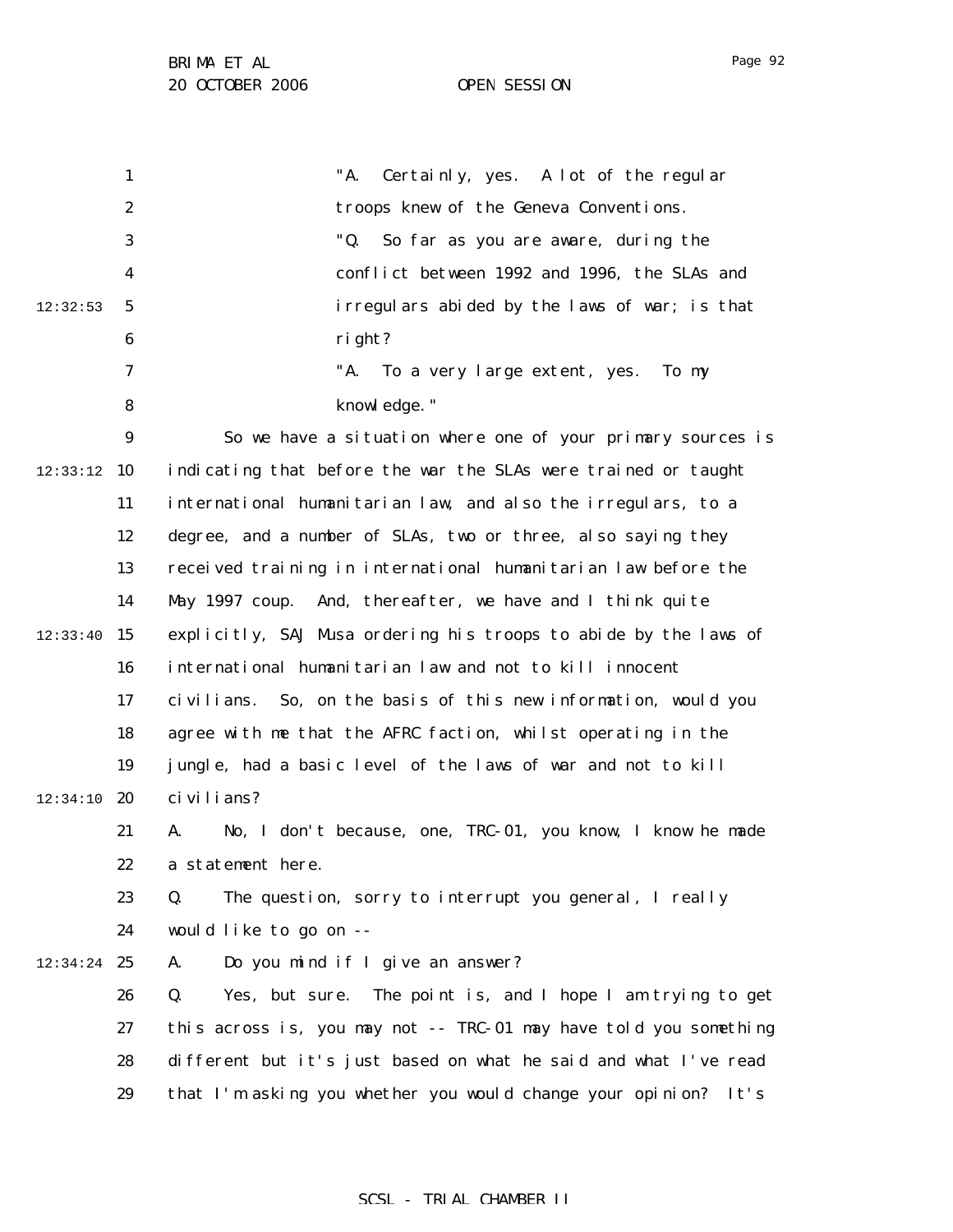1 2 based on these readings because this is new to you, what TRC-01 has said here?

3 A. It's new, but it wouldn't change my position.

4 Q. Okay. And why would that be?

5 6 7 8 9  $12:35:19$  10 12:34:51 A. Well, to go step-by-step. For one, TRC-01 indicated to me, and also gave me the notes that for one, and I know he stated differently before the Court, that humanitarian law was lectured to cadets and soldiers but he indicated to me in his notes specifically the Geneva Convention, if at all, but it was infused into cadet training, that is one.

> 11 12 13 Q. But general, what I'm asking is not what he may have told you in your notes, but I ask you to comment on what he said here, in the Court?

14  $12:35:35$  15 16 17 18 19  $12:36:02$  20 21 22 23 24  $12:36:35$  25 26 27 28 29 A. Yes. Two, we have to realise that when 01 talks about irregular forces, he talks about a different irregular forces than I do, because I describe the irregular force AFRC and he describes another form, when I heard it, he uses the term "irregular" differently than I do. Now, it's all well and understood that everybody says there were humanitarian laws previous to the conflict, and again it's a vision. You know, I may have stated differently. Said that the personnel they trained were happy that it was the first time that they received lectures, or as such, in international law, and then again, I know that SAJ Musa expressed his views. They may have been the views of SAJ Musa but I clearly indicated in my report that witnesses indicate very clearly that there were no laws placed. At several instances they say that during the operations they were not aware of any laws placed on them in the operations. So based on what was said here, you know, I am still not convinced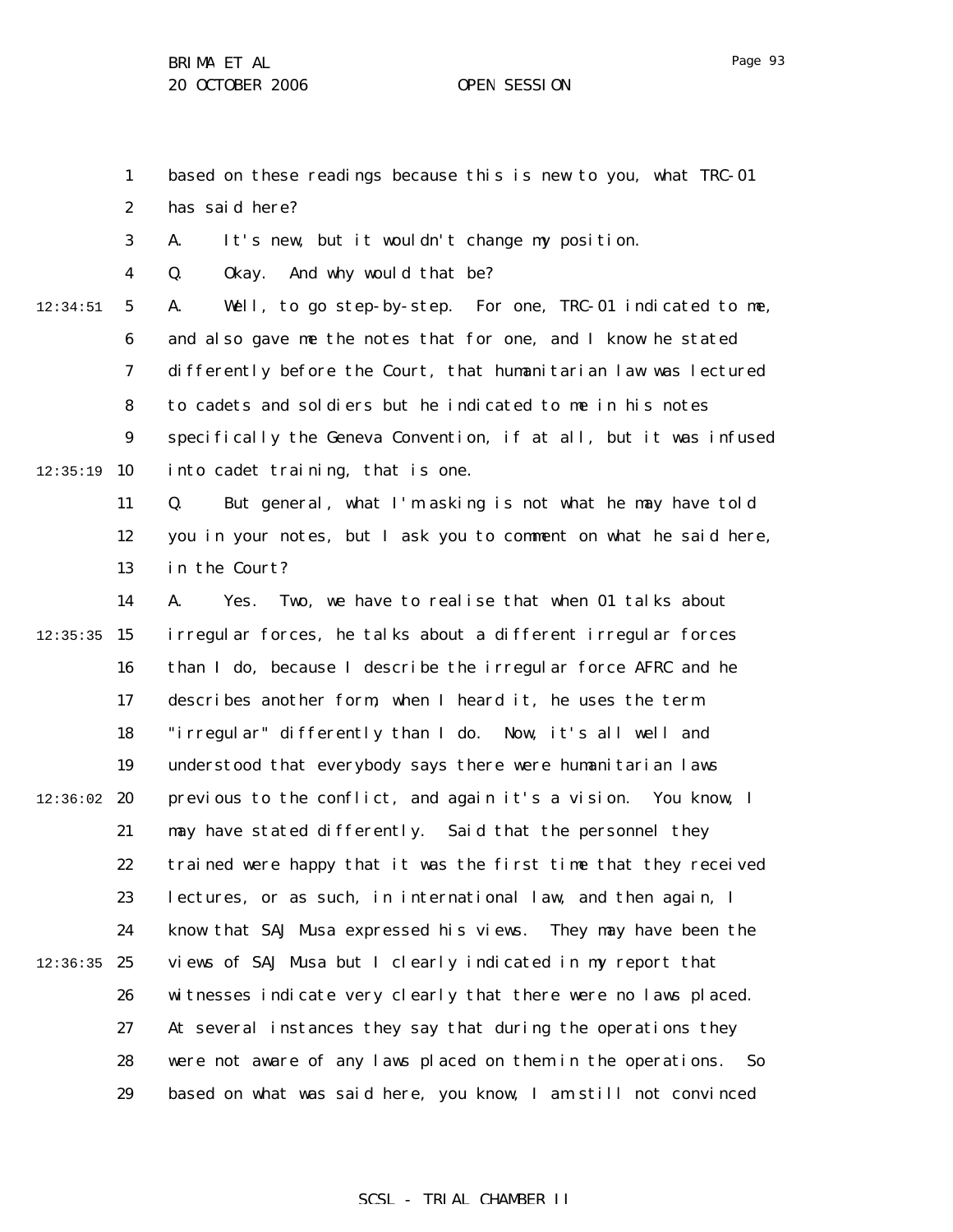1 2 3 4 5 6 7 8 9  $12:37:43$  10 11 12 13 14  $12:38:01$  15 16 17 18 19 12:38:33 **20** 21 22 23 24  $12:38:55$  25 26 27 28 29 12:37:20 about the fact. You know, SAJ Musa may have said that, but then the question is: How do you relate that to the troops, who in my mind did not have training, which is supported by IMATT, so I don't agree with that. Q. But if, let us say, SAJ Musa was to address a muster parade of all his troops, and were to make these statements, would you then agree with me that the troops were aware of their obligations not to kill civilians? A. They may have been aware. The question of course is, are things carried out the way you explain them? Q. Yes, I agree, but you would agree with me that they would have been aware if he would have addressed them at a general muster parade on essentially what I just read to you? A. Well if, if, then the question of awareness will be answered with "yes". Q. Now, if we look at your conclusion, this is paragraph 52, on page 31. Now, again, you are relying largely on the TRC report for your source; would you agree with that? A. Yes. Q. Okay. And this is characteristics of an irregular military action? A. Yes. Q. Okay. And if we go to let's say -- and would you agree with me that, just as a starting point, you have a number of bullets, that not all of these bullets were actually fulfilled in the case of the AFRC faction? A. Well, the bullets I mention here at 52 is the one I consider that that was the case in the AFRC faction. Q. But you would agree with me that some of them, for example,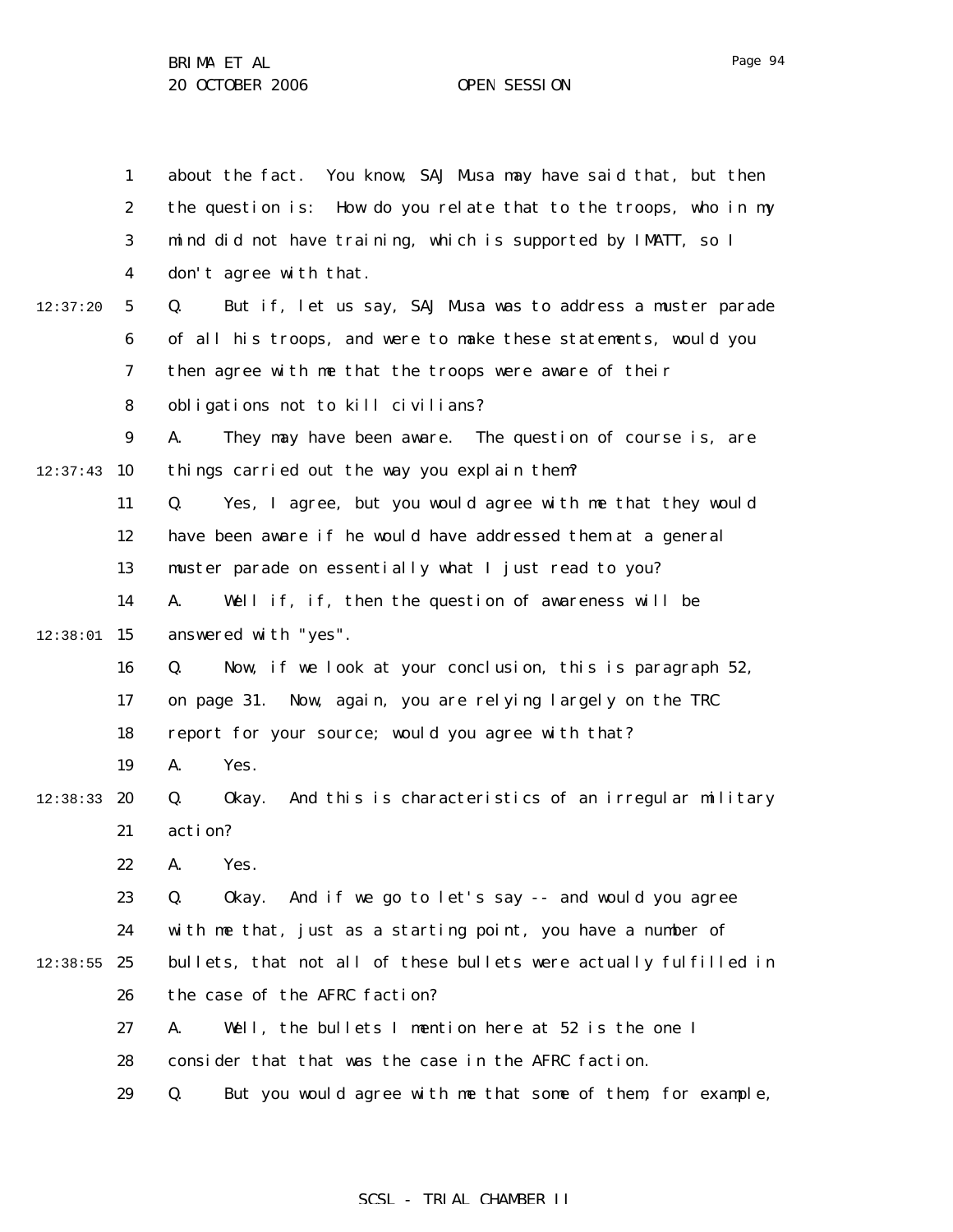|          | $\mathbf{1}$            | would also apply to regular forces?                                |
|----------|-------------------------|--------------------------------------------------------------------|
|          | $\boldsymbol{2}$        | As indicated, and also according to doctrine, the<br>A.            |
|          | 3                       | difference between regular, irregular, is not on all points        |
|          | $\overline{\mathbf{4}}$ | bl ack/white.                                                      |
| 12:39:44 | $5\phantom{.0}$         | Q.<br>But overall, you come to the conclusion that the AFRC        |
|          | $\boldsymbol{6}$        | faction can be characterised as an irregular military force?       |
|          | $\boldsymbol{7}$        | A.<br>Yes.                                                         |
|          | 8                       | Q.<br>Now, I just now want to come back to some basics on<br>0kay. |
|          | $\boldsymbol{9}$        | this, the bullets aside, et cetera. And it's on the question of    |
| 12:40:09 | 10                      | i rregular and regular forces, which we've just been discussing.   |
|          | 11                      | Now, you would agree with me that even an irregular force could    |
|          | 12                      | be an organised force, wouldn't you?                               |
|          | 13                      | Yes.<br>A.                                                         |
|          | 14                      | And so you would agree with me that if the AFRC in the<br>Q.       |
| 12:40:33 | 15                      | jungle were categorised as an irregular force, they could still    |
|          | 16                      | be an organised force, albeit an irregular one?                    |
|          | 17                      | Yes, but I'm, as you have noticed, don't look at the<br>A.         |
|          | 18                      | organisation, I am looking at the modus operandi.                  |
|          | 19                      | But apart from modus operandi I come back to bare bones, to<br>Q.  |
| 12:40:57 | 20                      | You said, you have been discussing the modus operandi,<br>basi cs. |
|          | 21                      | you could have an irregular force as an organised force?           |
|          | 22                      | A. Yes.                                                            |
|          | 23                      | MR AGHA: Your Honours, I think this may be an appropriate          |
|          | 24                      | time, if it's convenient for you, as I am about to move into a     |
| 12:41:16 | 25                      | new area.                                                          |
|          | 26                      | PRESIDING JUDGE: All right. Thank you, Mr Agha. We will            |
|          | 27                      | take lunch now and, Mr Fofanah, I haven't forgotten. You want to   |
|          | 28                      | return at 2.30?                                                    |
|          | 29                      | MR FOFANAH:<br>Certainly, Your Honours. I am grateful for          |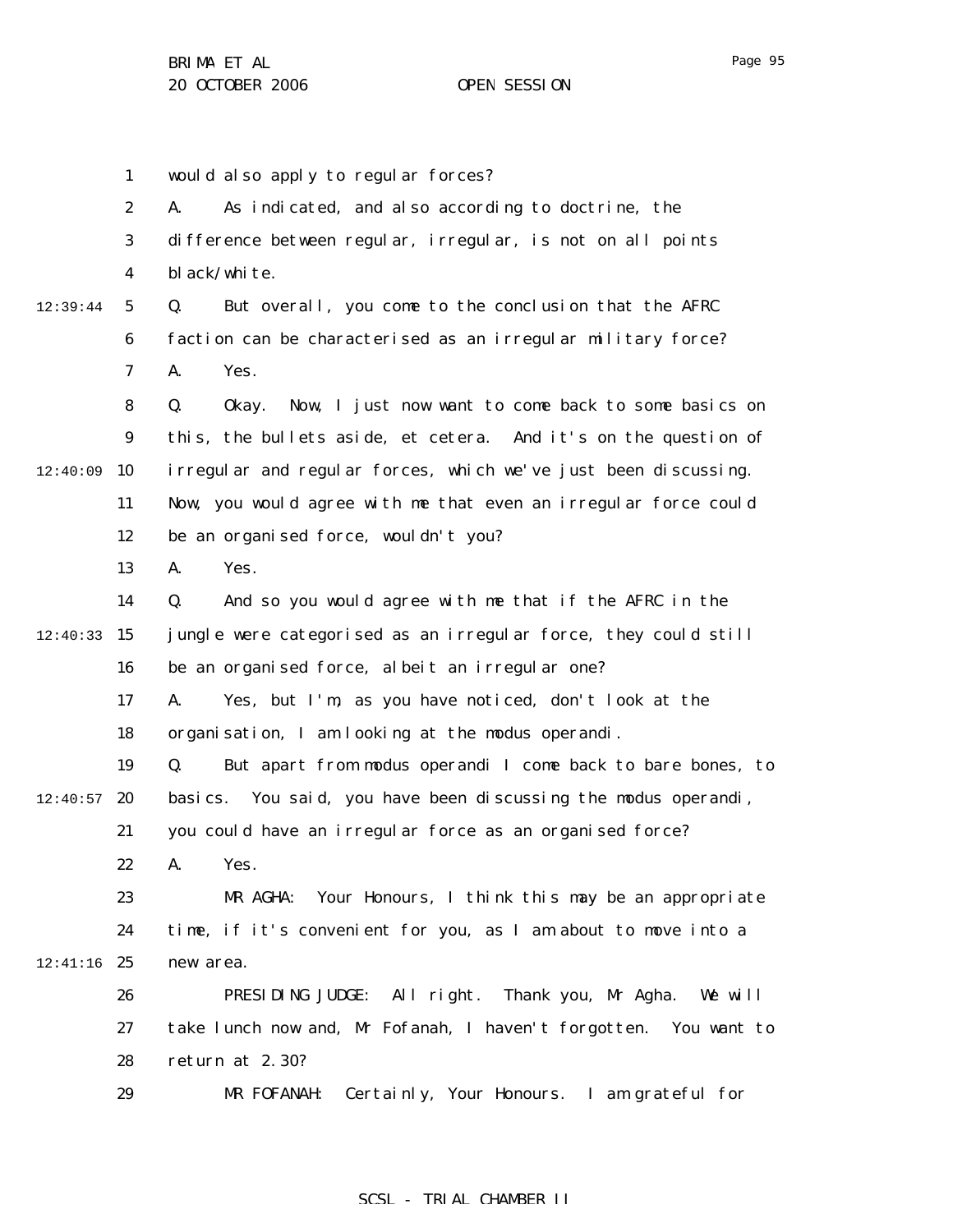the observation.

1

Page 96

2 3 4 5 6 7 8 9 14:34:49 10 11 12 13 14 14:35:19 15 16 17 18 19 14:35:49 **20** 21 22 23 24 14:36:09 25 26 27 28 29 12:41:45 PRESIDING JUDGE: We are going to break for lunch now general, and we will come back at 2.30 and I am obliged to renew my caution not to discuss the case with anybody. THE WITNESS: Yes, Your Honour. PRESIDING JUDGE: We will adjourn until 2.30. [Luncheon recess taken at 12.42 p.m.] [Upon resuming at 2.34 p.m.] PRESIDING JUDGE: I wonder where your colleagues are, Mr Knoops. MR KNOOPS: Your Honour, I don't know. I'm happy to cover the rights of the first and second accused. PRESIDING JUDGE: We have a communication from the first accused, Mr Brima, that he's waiving his rights to be present in Court this afternoon. I note that Mr Brima's counsel is present in Court. The proceedings will go ahead in the absence of the first accused, Mr Brima, pursuant to Rule 60. Go ahead, Mr Agha. MR AGHA: Q. Good afternoon, general. A. Good afternoon. Q. Before we broke off for the lunch break, we were discussing the irregular and regular forces. I would now like to turn to part D of your report which, essentially, looks at Colonel Iron's report. That's at page 32, paragraph 54. A. Yes. Q. Now, at paragraph 54, on page 32, you suggest that Colonel Iron has attempted to compare the AFRC faction with a western military organisation; would that be right? A. I'll have a look where I stated that.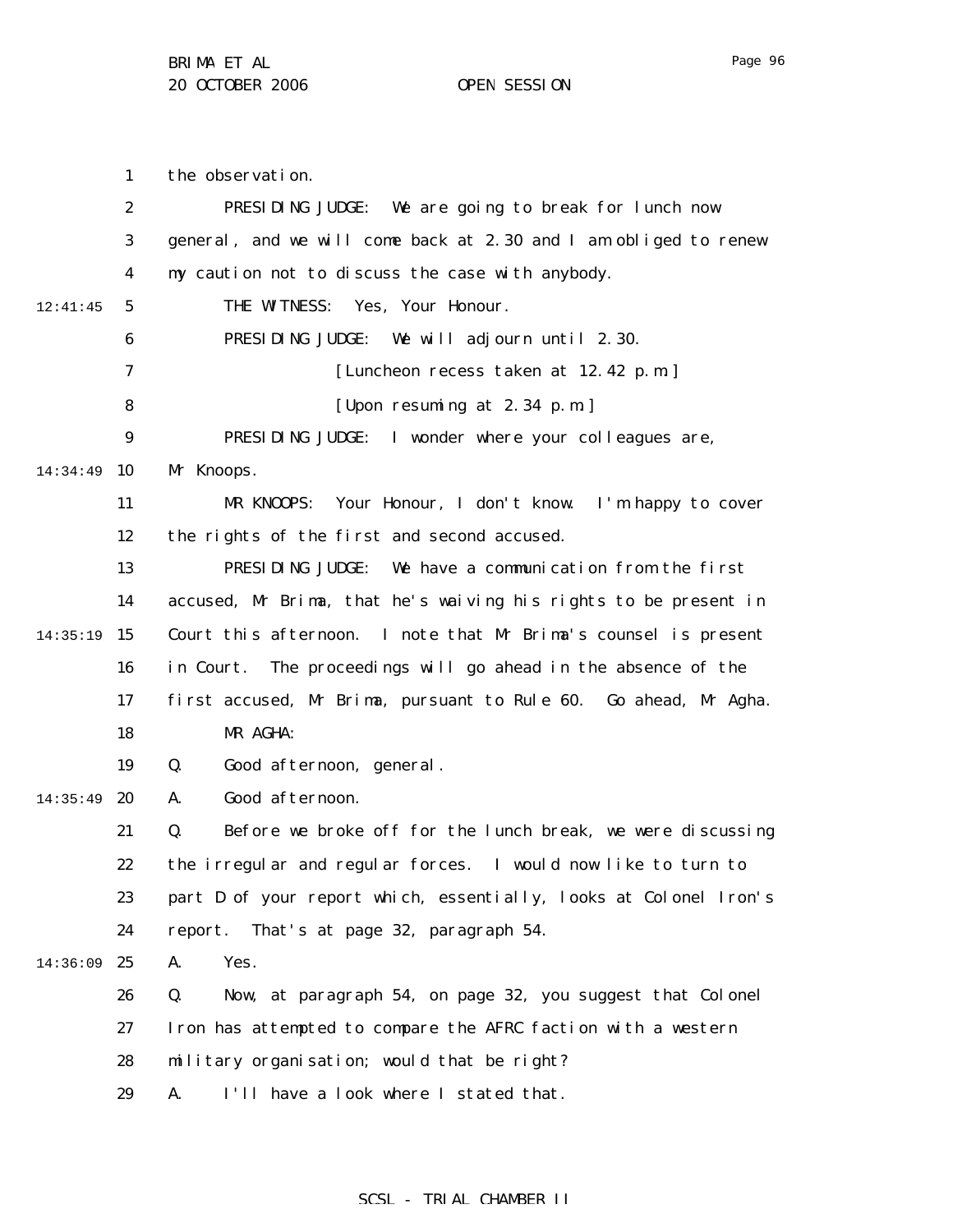1 Q. Perhaps, in essence, I think on the next page --

2 A. Okay.

3 Q. This is exactly, I think.

4 5 6 7 14:37:01 A. Yes, well, what I actually meant is that, you know, without historical knowledge background and then, of course, you go into, like he states, a blank sheet of paper, and then, you know, he is comparing it to western armies.

8 9 14:37:25 10 Q. Okay. I would suggest to you that this is a fundamental misunderstanding on your part, and what Colonel Iron's has attempted to do; what would you say about that?

> 11 12 13 A. I disagree. In my mind, you know, as my report states, I think Colonel Iron has done a desperate attempt, made a desperate attempt to reason into a traditional military organisation.

14  $14:37:55$  15 16 17 18 19 14:38:23 20 21 22 23 24 14:38:51 25 Q. I suggest to you that Colonel Iron started from first principles and has tried to analyse the essential characteristics of any military organisation which need to be present to qualify that organisation as a military organisation, regardless of time, culture, and geographical location; would you agree with that? A. Well, I rephrase what I stated earlier. Colonel Iron looks into the three and sets criteria and then tries to reason into - that was his main question -- whether, and to what extent, it was a traditional military organisation. Now, that was his question. Q. But, in essence, he's gone back to first principles, as what he would regard as the 13 desired characteristics for any military organisation.

> 26 27 28 29 A. Yes, but of course, his main question is, and was, whether they all fit into his description of a traditional military organisation. Now, I have stated before I don't argue with Colonel Iron's criteria, because that was what he started out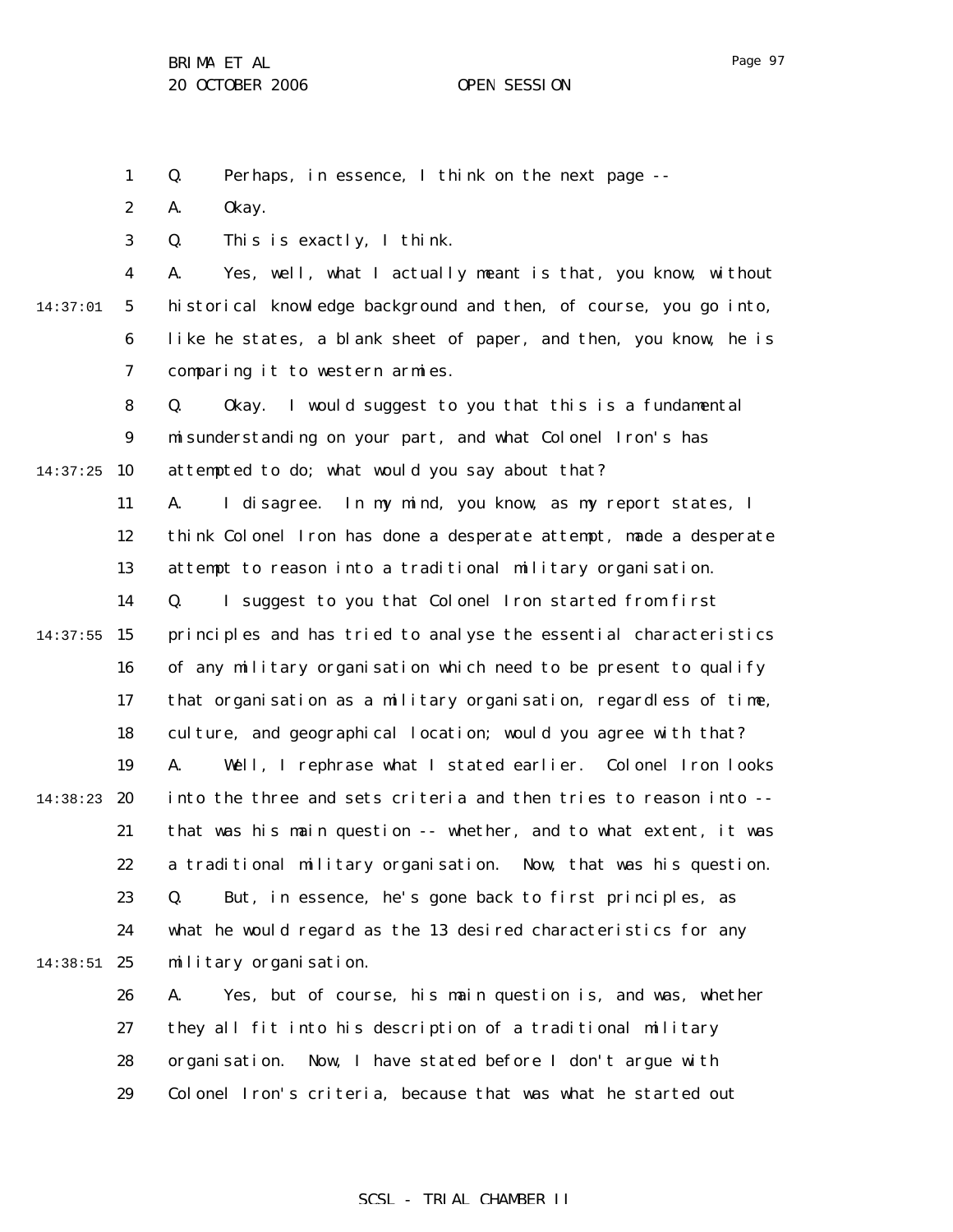1

2

3

not.

4

from. So, within the context of my report, we have to realise

that everything he wrote, I looked whether he established that or

Q. So you haven't challenged the 13 characteristics, at least,

5 6 7 8 9 14:39:56 10 11 12 13 14 14:40:20 15 16 17 18 19 14:41:00 20 21 22 23 14:39:28 you've just looked at them? A. Well, like I stated before, you can sit down and go with numerous military men and discuss characteristics. I took his report as the basis, his question and his reasoning, and I, you know, didn't think it was of any benefit to start discussing, also, the different characteristics. Now, you can come up with 14, 15, or ten. Basically, you know, I don't believe there is a reason to challenge that. Q. So you accepted those 13 characteristics? A. I accepted his questions as a starting point, yes. Q. Now, in paragraph 55, which is on page 33, are you suggesting that -- in essence, you're saying that Colonel Iron did not study the modus operandi of the AFRC faction whilst it was carrying out its operations? A. You refer to point 55. What amazed me in his report, although he stated that the AFRC faction was an irregular force or a guerilla force, a non-regular army, he then, in his analysis, goes into all the topics. You know, we have the three questions he goes into, which deal with hierarchy and structure,

24 the characteristics, and the relationship between strategic

14:41:28 25 operational tactical levels, and he didn't look in that

26 analysis -- I don't want to state that not in this report he went

27 into some operations, I don't argue that, but in his three

28 questions, it were merely non-operational questions.

29 Q. In the middle of paragraph 55, it says:

# Page 98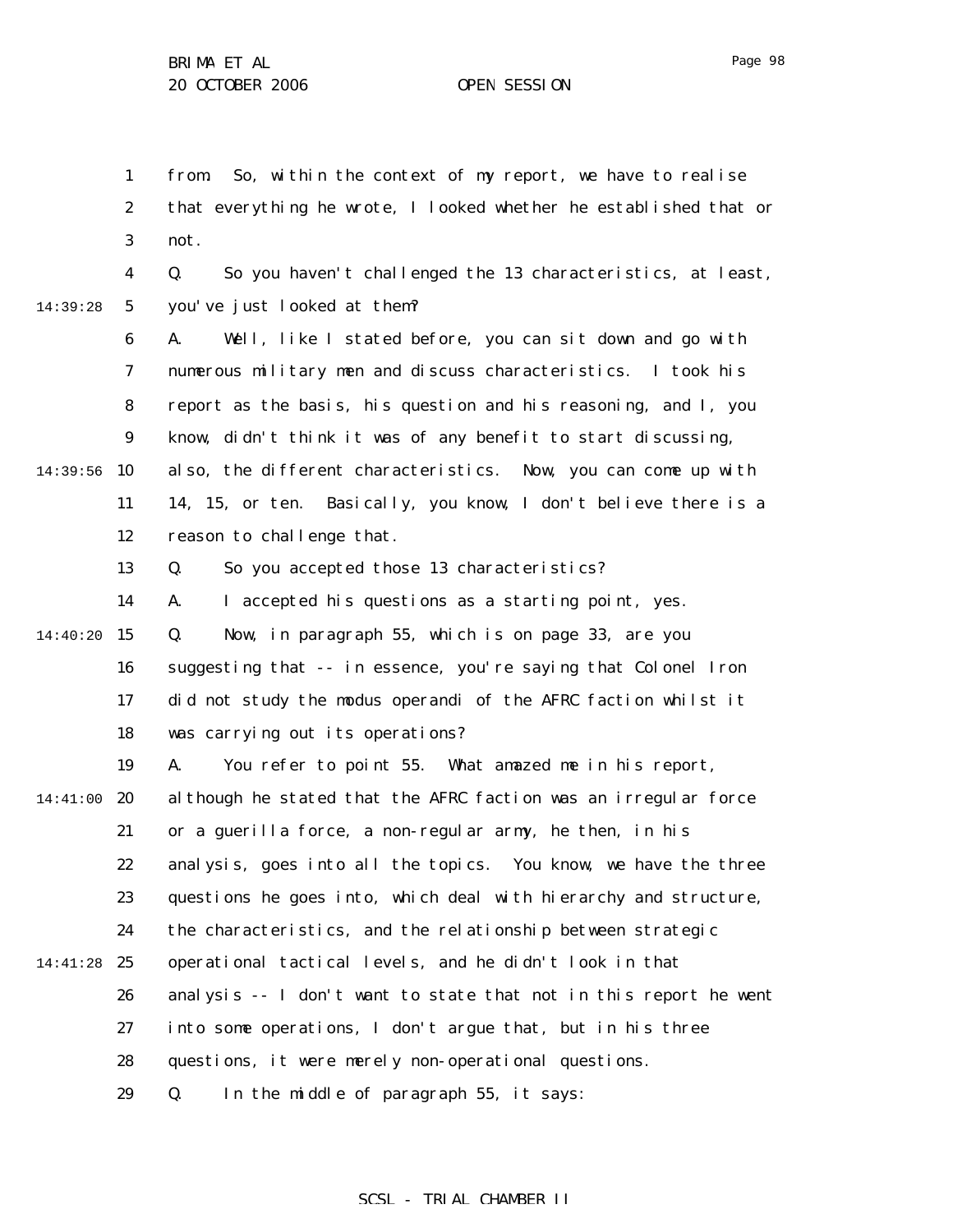1 2 3 4 5 6 7 8 9 14:42:34 10 11 12 13 14 14:42:56 15 16 17 18 19 14:43:17 20 21 22 23 24 14:43:44 25 26 27 28 29 14:42:14 "Instead Colonel Iron analysed the AFRC faction on based on the basis of three questions which focused more on the organisational part of the organisation than their *modus operandi*." Your suggestion is that he looked less at their modus operandi? A. That's what I state, yeah. Q. Right. I would say to you that is exactly what Colonel Iron did do, in the sense that he study their modus operandi whilst he was carry out his operations. A. You know, once again, I don't argue the fact that, within his report, which was, you know, quite extensive, he describes a campaign and all that. What I'm stating, and that's what I looked at, were the three questions. Now, in the three questions, I didn't see the modus operandi. I didn't state that he didn't describe the way, you know, sort of they operated within their -- he had described an entire campaign. But, back to the questions, which, for me, was the starting point, I didn't see that. Q. But throughout his report, he's discussed the modus operandi of the AFRC faction in some detail, hasn't he? A. Well, sir, again, I don't argue that. The only thing I'm saying -- I'm afraid I'm repeating myself maybe too many times, but I focused on the questions. Now, Colonel Iron had a lot of relevant information, in my mind, and interesting information in his report, I don't argue that. But if you go to the three questions, the only thing I noticed that Colonel Iron expressed himself in the transcript, he said it was a guerilla force, a non-regular army. And then, in the questions he answered, he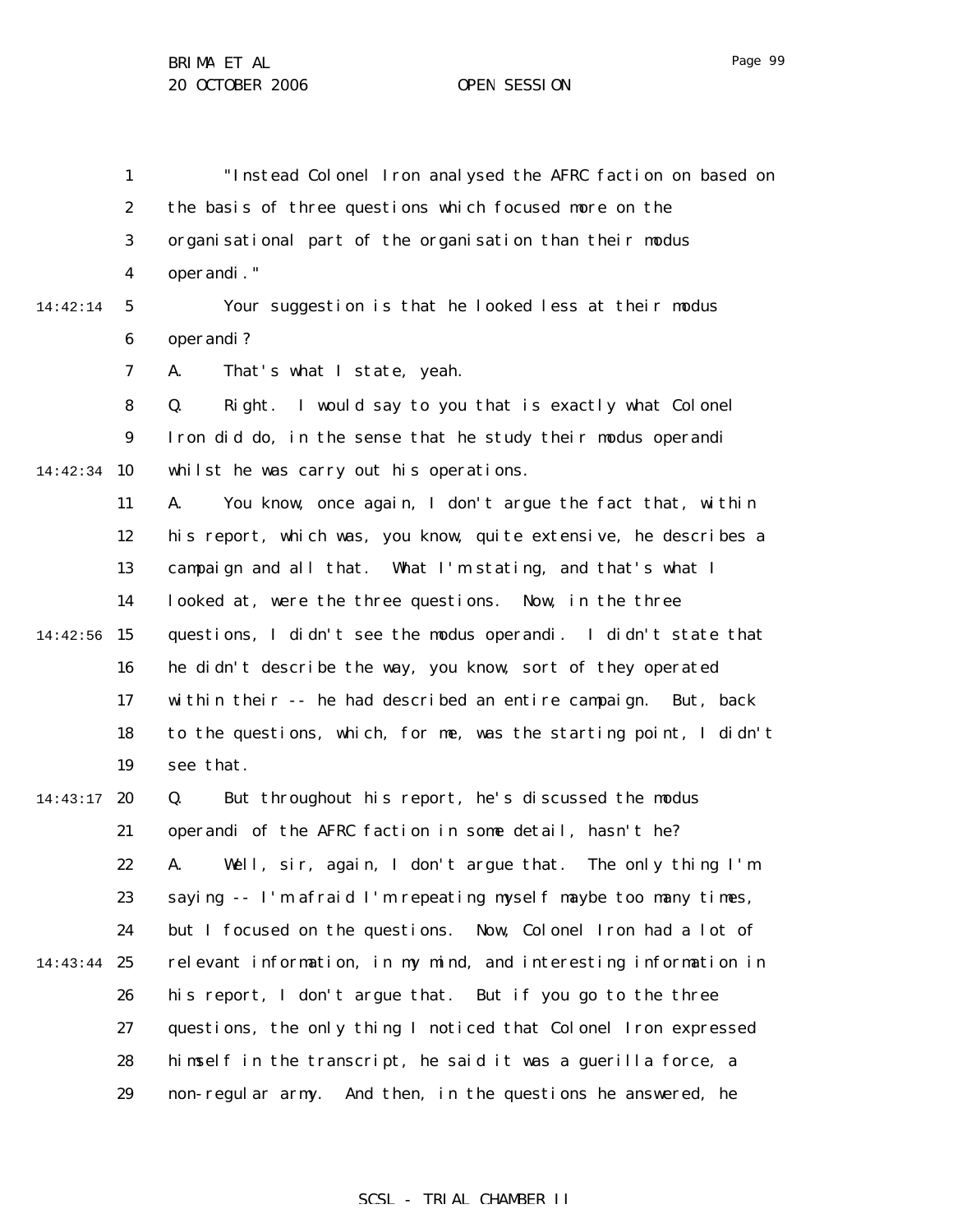1 2 3 4 5 6 7 8 9 14:44:41 10 11 12 13 14  $14:45:07$  15 16 17 18 19 14:45:32 20 21 22 23 24 14:45:42 25 26 27 28 29 14:44:30 goes into -- well, you know, the ones we all know, and, in answering those questions, he didn't go into modus operandi. Q. Okay. Colonel Iron went to the battle sites which were fought over between the AFRC faction and ECOMOG, didn't he? A. He certainly did. Q. And Colonel Iron was also accompanied to those battle scenes by members of the AFRC faction who fought there, wasn't he? A. He was. Q. According to Colonel Iron, members of the AFRC faction, involved in those battles, explained to him about the AFRC factions' operations during those battles, didn't he? A. I don't know that. Q. Could we, Your Honour, in fairness to the witness, and perhaps useful to the Court, could we refer to Colonel Iron's report, P36. Do you have your own copy, general? A. Got it, yes. MR AGHA: My case manager has copies, if that would be of assistance. PRESIDING JUDGE: This is for the general's benefit, I take it, because the report of Colonel Iron is already in evidence. MR AGHA: Yes. PRESIDING JUDGE: You don't have to prove anything about the report? MR AGHA: No, I just wonder if it would be helpful to follow along. PRESIDING JUDGE: Yes. MR AGHA: Q. Now, unfortunately, Colonel Iron uses unusual numbering or

## SCSL - TRIAL CHAMBER II

Page 100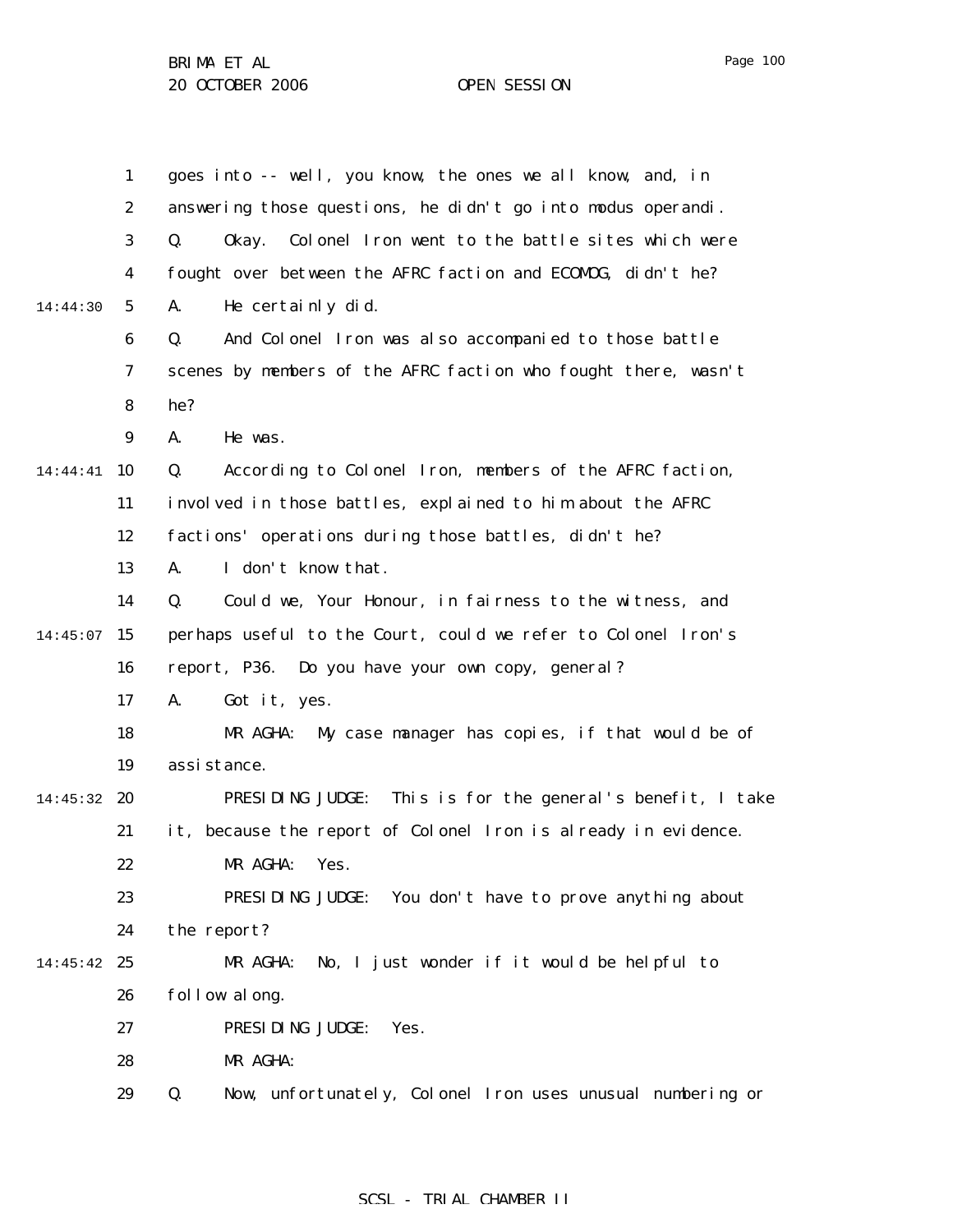1 2 3 4 5 6 7 8 9 14:46:59 10 11 12 13 14 14:47:14 15 16 17 18 19 14:47:29 **20** 21 22 23 24 14:47:49 25 26 27 28 29 14:46:35 lettering at the bottom. I might, this time, rely on the numbering of the Court. Do you have Court numbering? A. I'm afraid I don't that. Q. It is at C13. The number for the Court is 14438. This is a diagram of the advance from Colonel Eddie Town to Freetown; you would agree with that? A. Yes. Q. If you were to flip the next page, you see 14, which is 14439, indeed, the next page after that, 14440, you will find that the modus operandi of the AFRC forces, during the battle of Mange, is described in some detail, isn't it? A. Yes, it is. Q. This information has come from his various sources, hasn't it? A. It does. Q. Now, you didn't challenge Colonel Iron on the modus operandi, as described in his report, on the battle of Mange, did you? A. Sir, again, I went into his three questions. Q. That's fine. It's just yes or no. A. Okay. PRESIDING JUDGE: Just for the record, I think it's pronounced Mange. I will still spell it for the record, M-A-N-G-E. MR AGHA: Q. If we turn to page C16, which is the next page, Colonel Iron analyses the first attack against Lunsar, doesn't he? A. He does. Q. Through his sources, he's gone through the modus operandi

## SCSL - TRIAL CHAMBER II

Page 101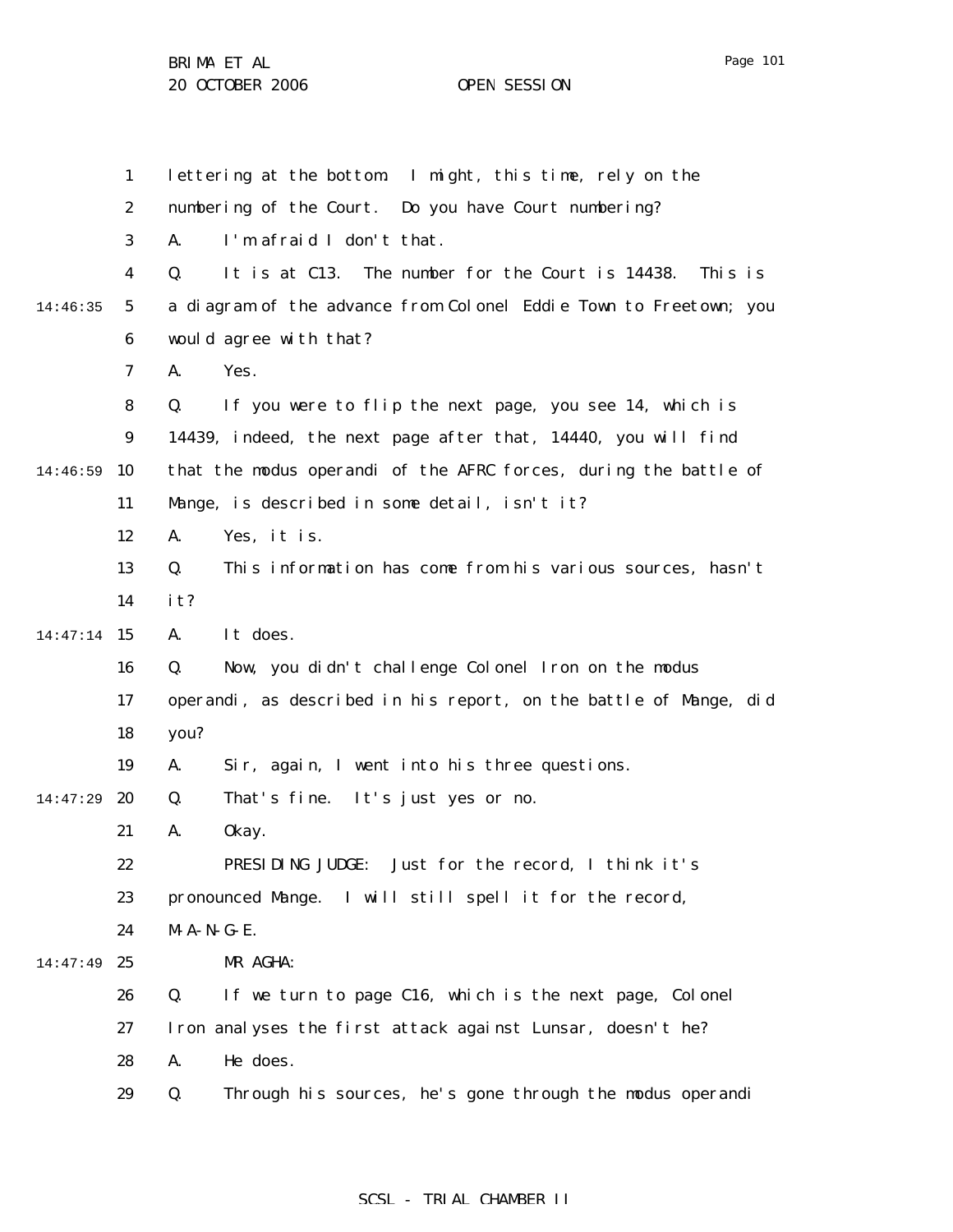|          | $\mathbf{1}$     | of the AFRC, hasn't he, during this attack?                       |
|----------|------------------|-------------------------------------------------------------------|
|          | $\boldsymbol{2}$ | A.<br>Yes.                                                        |
|          | 3                | You again didn't challenge that; you accept it?<br>Q.             |
|          | $\boldsymbol{4}$ | A.<br>Yes, I did.                                                 |
| 14:48:25 | $5\phantom{.0}$  | If we then turn to part D, which is part D in the report,<br>Q.   |
|          | 6                | but 14442, it starts, and this is the modus operandi of the AFRC  |
|          | 7                | forces during the advance and attack on Freetown, which is        |
|          | 8                | described in some detail.                                         |
|          | 9                | A.<br>Yes.                                                        |
| 14:48:54 | 10               | Again, you found no reason to challenge that?<br>Q.               |
|          | 11               | A.<br>No.                                                         |
|          | 12               | Then, if you carry on reading the report of Colonel Iron,<br>Q.   |
|          | 13               | he also goes on, D11, which is page 14452, into some details      |
|          | 14               | regarding the modus operandi of the AFRC for the battles of the   |
| 14:49:19 | 15               | Congo River crossings.                                            |
|          | 16               | A.<br>Yes.                                                        |
|          | 17               | Q.<br>Again, you didn't feel the need to challenge that?          |
|          | 18               | A.<br>No.                                                         |
|          | 19               | Q.<br>In fact, you would agree with me that Colonel Iron studied  |
| 14:49:42 | 20               | in great detail the modus operandi of the AFRC during operations? |
|          | 21               | Again, I don't deny that, but my remark was, in my report,<br>A.  |
|          | 22               | in relation to the three questions he posed.                      |
|          | 23               | Now, this detailed study of a modus operandi of the AFRC<br>Q.    |
|          | 24               | faction's battle is something which you personally didn't do, is  |
| 14:50:09 | 25               | it?                                                               |
|          | 26               | A.<br>Yes.                                                        |
|          | 27               | Q.<br>According to page 3 on paragraph 3 of your report, the      |
|          | 28               | reason why you didn't do this, as you said at the beginning, you  |
|          | 29               | didn't consider reconstruction of the battles and campaigns was   |
|          |                  |                                                                   |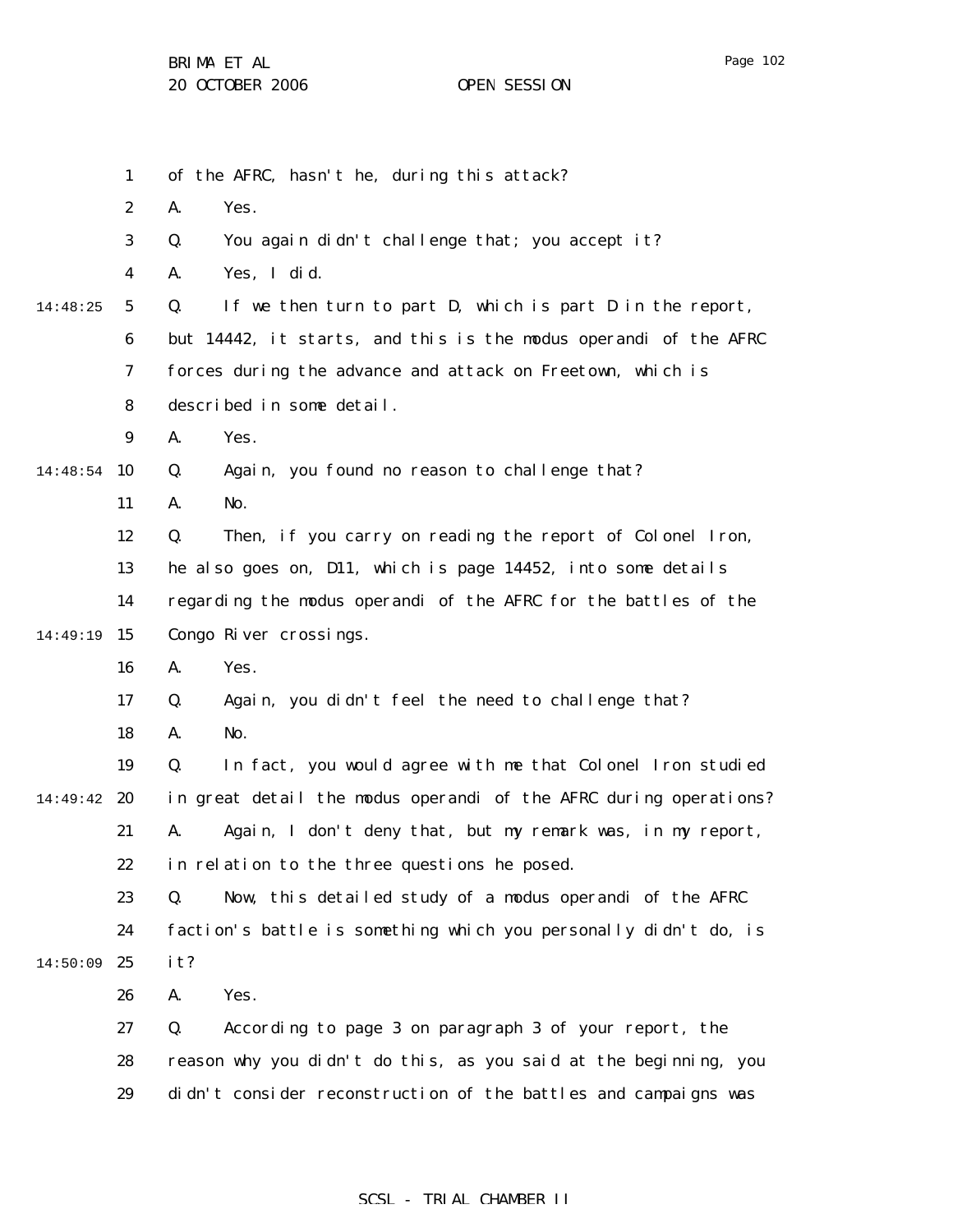1 2 3 4 5 6 7 8 9  $14:50:54$  10 11 12 13 14 14:51:24 15 16 17 18 19  $14:51:47$  20 21 22 23 24  $14:52:18$  25 26 27 28 29 14:50:40 essential to the three questions you were answering; is that right? A. In relation to the three questions, I'm asking also in relation to the way Colonel Iron answered or handled the questions. Q. I suggest to you that it was very essential to study the battles and the modus operandi of the AFRC to come to a conclusion as to how their command structure and hierarchy operated on the ground. A. I don't agree. Q. Now, if we turn to paragraphs 56 and 57, which is page 33 of your report, not Colonel Iron's. Coming back to your report now, it is pages 33, 34, paragraphs 56 and 57. A. I've got that. Q. The heading is "Analysis of the Report by Colonel Iron." In these two paragraphs, 56 and 57, you look at the issue of recognisable group, as raised by Colonel Iron, don't you? A. Yes. Q. Now, I'm using the word "recognisable." Colonel Iron referred to its meaning as defined in Webster's dictionary under the adjective meaning, "easily perceived"; ie a group was perceivable as opposed to an individual. Did you realise that? A. No, I pursued it along the lines that recognisable would be recognisable in the sense that you could identify the different groups. Q. If you were to agree with me that if you were basing it on Colonel Iron's understanding of recognisable pursuant to Webster's dictionary of perceived to be, your paragraphs 56 and 57, really, would not be taking in what he was trying to say?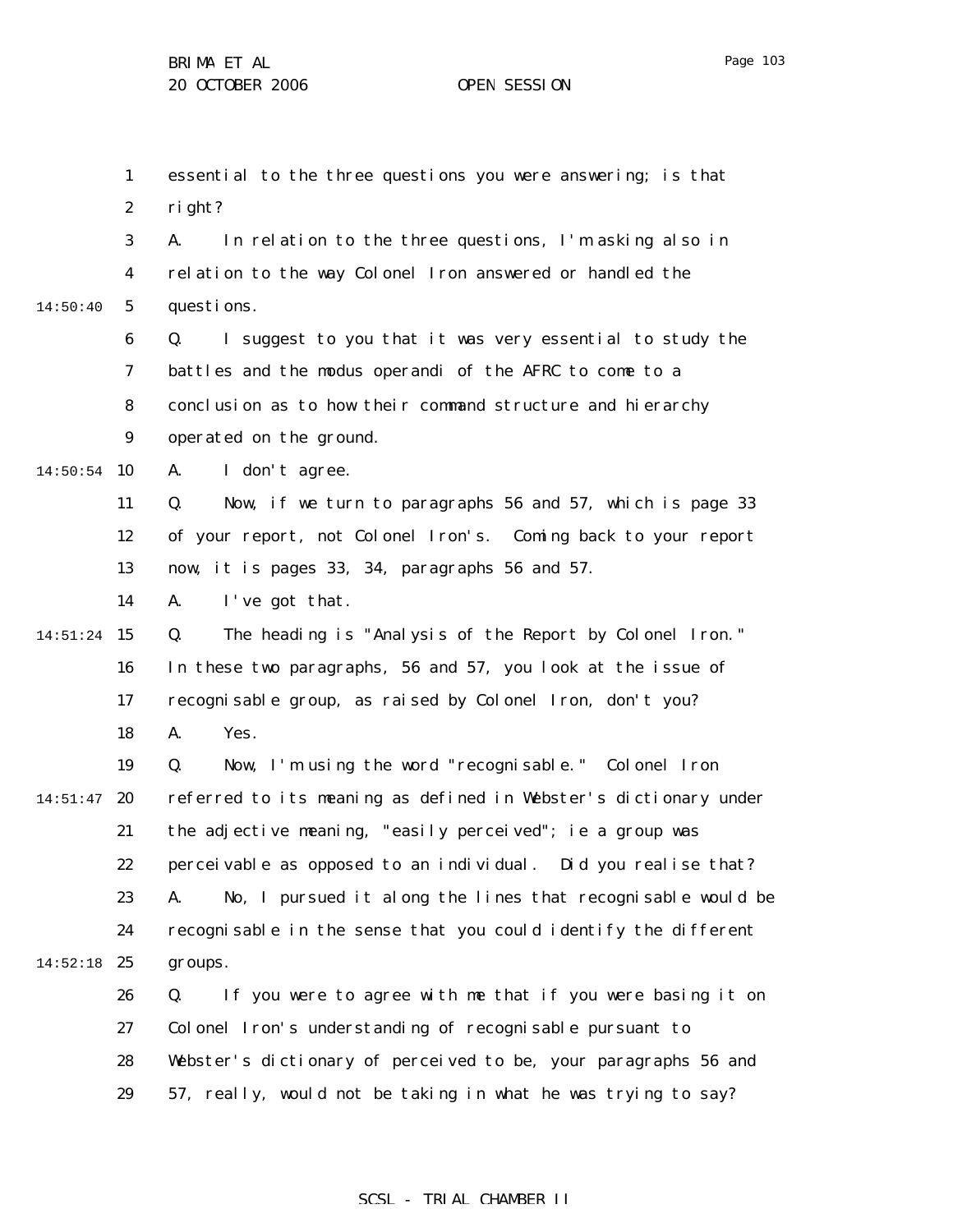1 2 3 4 5 6 7 8 9  $14:53:17$  10 11 12 13 14 14:53:41 15 16 17 18 19  $14:53:57$  20 21 22 23 24 14:54:08 25 26 27 28 29 14:52:56 A. Of course, for me, it is a little hard to understand this wording he's using. For me, recognisable, I could only figure it out in one way, and now it's speculating how Colonel Iron mentioned it. Q. In Webster's dictionary, I don't think there is a need for me to produce a copy, it indicated easily perceived. I'm suggesting to you that Colonel Iron was using it in the sense of being easily perceived as a group, as opposed to an individual. A. Okay. Can you explain easily perceived for me, please? Q. Well, a group of people you can perceive as a group, and an individual you do not perceive as a group. A. Right. Q. Or a group of people you can perceive as a group of people, as opposed to a bunch of bananas. A. Well, this wording is really getting a little too difficult for me, I'm afraid. Q. I think it's just a question of, perhaps, you both are interpreting recognisable in a different way. A. I certainly did. Q. Right. So, on that basis, 56 and 57 is your interpretation of recognisable on how you understood it to be? A. Yes. Q. As opposed to what, perhaps, Colonel Iron understood it to be? A. Yes. Q. Let's turn now to whether the AFRC had a recognisable military hierarchy and structure. This is your report again, and it's page 34. A. Yes.

Page 104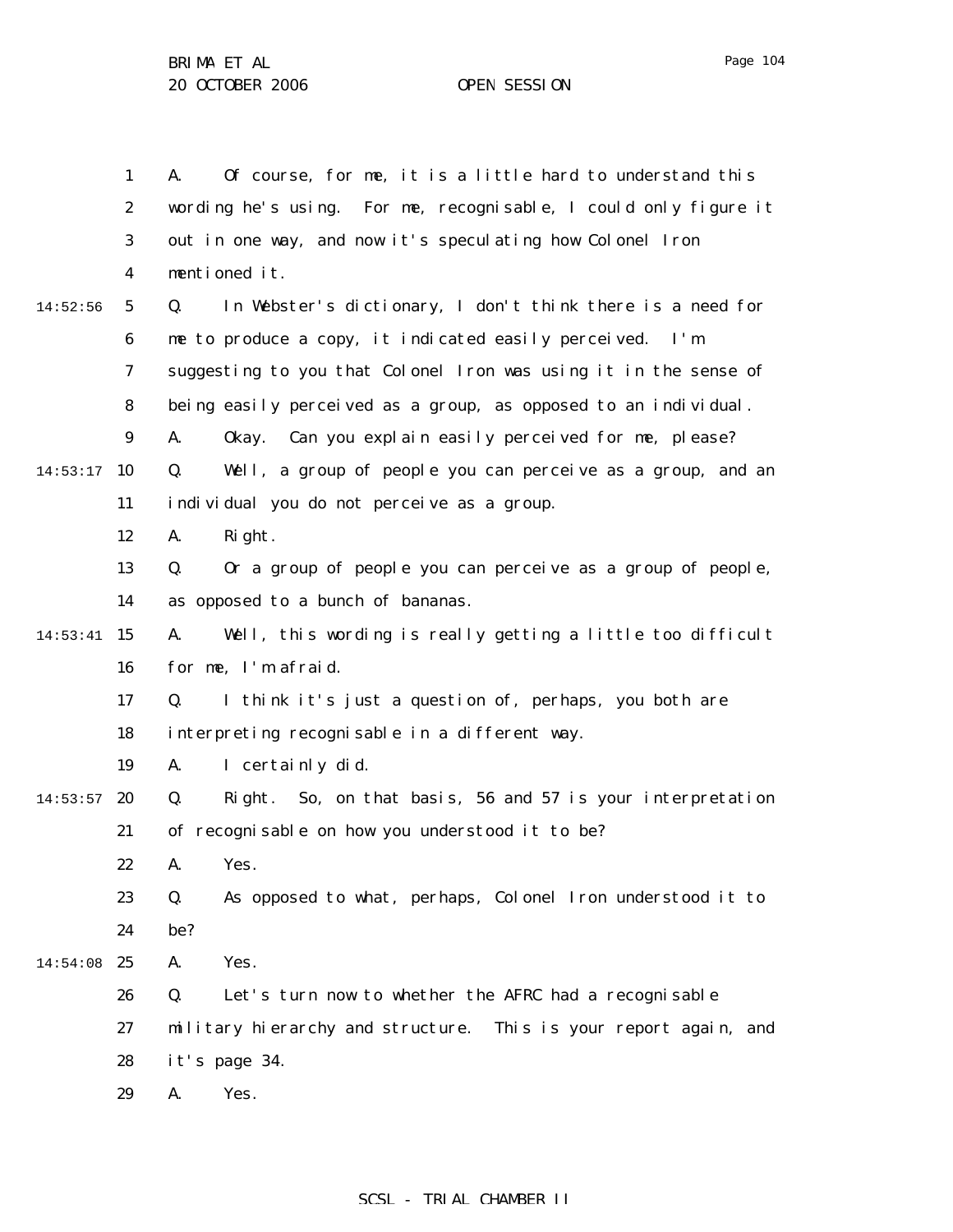|          | $\mathbf{1}$     | It's actually there, "Did the AFRC faction have a<br>Q.           |
|----------|------------------|-------------------------------------------------------------------|
|          | $\boldsymbol{2}$ | recognisable military hierarchy and structure?" Now, at           |
|          | $\bf{3}$         | paragraph 60, which is the next page, at 35, there is an excerpt  |
|          | 4                | from the TRC report, which you use. I can read it to you in       |
| 14:54:45 | $\mathbf 5$      | part. It's about eight or nine lines from the top, on paragraph   |
|          | $\boldsymbol{6}$ | As I say, it's from, I believe, the TRC report. It reads:<br>60.  |
|          | 7                | "Many of the AFRC soldiers were uncomfortable being led by        |
|          | 8                | RUF commanders whom they perceived as illiterate and not as       |
|          | $\boldsymbol{9}$ | professional soldiers."                                           |
| 14:55:09 | 10               | Now, would you agree with me that, according to this              |
|          | 11               | excerpt, the AFRC faction soldiers saw themselves as professional |
|          | 12               | sol di ers?                                                       |
|          | 13               | Reading it, then my conclusion would be a professional<br>A.      |
|          | 14               | soldier is someone who has the profession of being a soldier.     |
| 14:55:31 | 15               | Being an organisation, as such, doesn't imply your expertise or   |
|          | 16               | your professionalism, in a word. If you say to me, "What are      |
|          | 17               | you?" And then I say, "I'm a professional soldier," meaning I'm   |
|          | 18               | belonging to a military organisation, instead of that I would     |
|          | 19               | say, "I'm very professional."                                     |
| 14:55:55 | 20               | So you disagree with me in my interpretation of this<br>Q.        |
|          | 21               | excerpt that the AFRC soldier saw himself as a professional       |
|          | 22               | soldier in the jungle?                                            |
|          | 23               | I see it in the way I described.<br>A.                            |
|          | 24               | Q.<br>So you disagree with me?                                    |
| 14:56:11 | 25               | Yes, I do.<br>A.                                                  |
|          | 26               | Q.<br>At paragraph 62, which is page 36 of your report, if we can |
|          | 27               | This is at paragraph 62, page 36.<br>move to that.<br>In this     |
|          | 28               | paragraph, you relate SAJ Musa's initial aims on the basis of     |
|          | 29               | information that DSK-082 provided do you, don't you?              |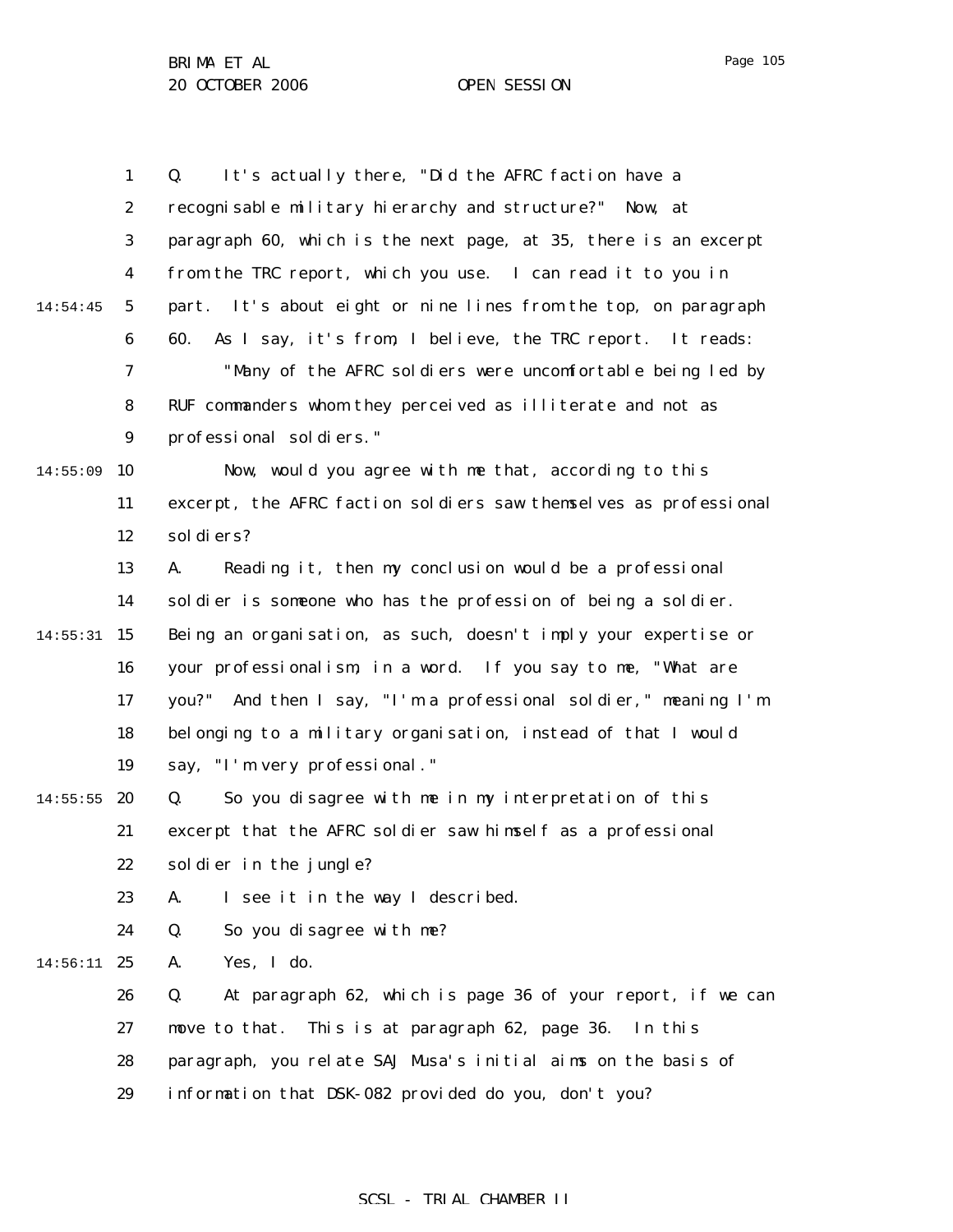1 A. That's correct.

|          | $\boldsymbol{2}$ | I think we've already agreed that DSK-082 wasn't in the<br>Q.     |
|----------|------------------|-------------------------------------------------------------------|
|          | 3                | jungle with SAJ Musa.                                             |
|          | 4                | Yes.<br>A.                                                        |
| 14:57:02 | $\mathbf 5$      | So DSK-082 wouldn't have any personal knowledge of what<br>Q.     |
|          | 6                | SAJ Musa's aims were, would he?                                   |
|          | 7                | Well, I think he had of the many things we have been<br>A.        |
|          | 8                | discussing before, and I don't think it was ever challenged by    |
|          | $\boldsymbol{9}$ | anyone, nor by Colonel Iron, that the initial, let's say, eight   |
| 14:57:31 | 10               | months in the year 1998, were defensive in a defensive posture.   |
|          | 11               | You see that basically everywhere you read. Now, I believe that,  |
|          | 12               | as I've stated before, DSK-082, you know, I don't have to go over |
|          | 13               | where he was and so on, but, of course, he knew what the initial  |
|          | 14               | He knew it from the first four months, and then,<br>aim was.      |
| 14:58:00 | 15               | following on that, of course, looking from the other side, you    |
|          | 16               | know that the aim is to stay out of contact.                      |
|          | 17               | But you say he knew the aim within the first four months.<br>Q.   |
|          | 18               | He wasn't actually with SAJ during the first four months, he was  |
|          | 19               | in Masiaka, as the troops moved on?                               |
| 14:58:25 | 20               | Yes.<br>A.                                                        |
|          | 21               | It's correct that DSK-082 was never at any muster parade<br>Q.    |
|          | 22               | where SAJ would have articulated what his aims were, was he?      |
|          | 23               | A.<br>No, I don't think so.                                       |
|          | 24               | In essence, paragraph 62 is really the opinion of DSK-082,<br>Q.  |
| 14:58:41 | 25               | isn't it?                                                         |
|          | 26               | Yes, but it is supported by so many other sources,<br>A.          |
|          | 27               | including Colonel Iron.                                           |
|          | 28               | Would you agree with me at paragraph 64 at page 36, that<br>Q.    |
|          | 29               | you're suggesting that the AFRC, after fleeing from Freetown,     |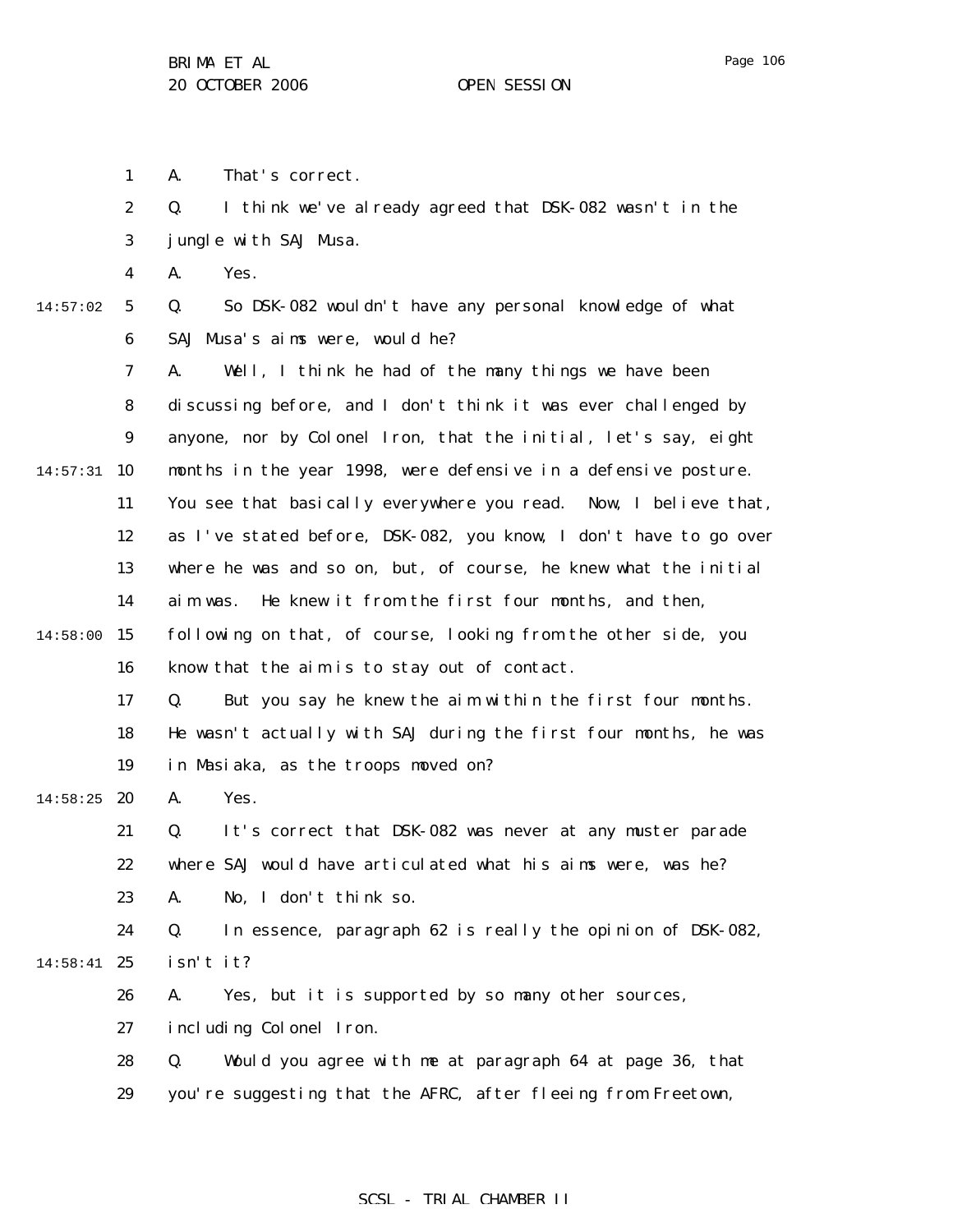1 2 3 4 5 6 7 8 9 14:59:44 10 11 12 13 14 15 15:00:09 16 17 18 19  $15:00:28$  20 21 22 23 24  $15:00:52$  25 26 27 28 29 14:59:26 adopted a defensive posture? A. Yes. In general terms, I believe that until they, at one point in time, decided to go to Freetown, they were hiding survival -- the word survival organisation has been mentioned by me, but also by others, and they were in a defensive posture, I believe that. Q. And armies, whilst under attack, often adopt a defensive posture, don't they? A. Well, if an army is under attack in a normal situation, you will have a defensive line, et cetera. What I meant to say is that they were hiding, on the run, staying out of contact. At least, that was their aim. Q. Under the prevailing circumstances of the advance of ECOMOG, it was a sound military decision to take up defensive posture, wasn't it? A. I think it was the only way. Q. But it was a sound military decision, nevertheless, wasn't it? A. I don't know if it was a sound military decision. It was the only option or way out for them. Q. Well, one option could have just been to stay huddled in a group. It wasn't the only option, was it? A. Well, I think they didn't have an option to sort of huddle in a group and wait for ECOMOG. They really wanted to -- you know, we have to realise they were with their family dependents and so on, so you stay out of the real danger. Q. So adopting defensive postures would suggest some level of organisation, as opposed to just hiding, staying as one bunch, wouldn't it?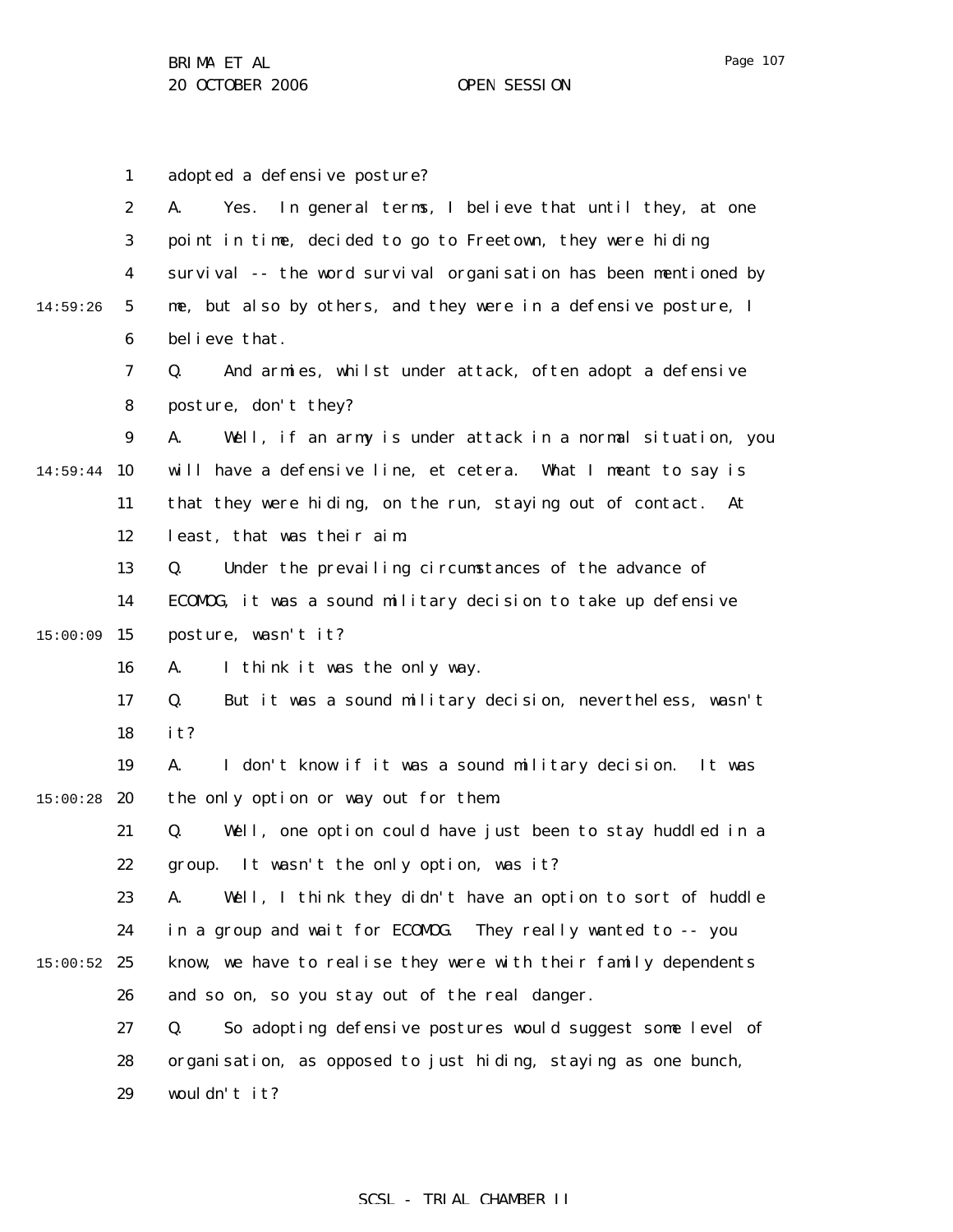|          | $\mathbf{1}$     | Well, with defending positions, I didn't mean to say that<br>A.   |
|----------|------------------|-------------------------------------------------------------------|
|          | $\boldsymbol{2}$ | you bring up a sort of Atlantic wall and wait for the enemy to    |
|          | 3                | attack. What I meant to say is they stayed out of contact.<br>The |
|          | $\boldsymbol{4}$ | utmost goal was to avoid contact with ECOMDG.                     |
| 15:01:40 | $5\phantom{.0}$  | Now, it was also a sound military decision to hide in the<br>Q.   |
|          | 6                | jungle away from aerial bombardment, wasn't it?                   |
|          | 7                | A.<br>One of the aims, it was, yes.                               |
|          | 8                | Q.<br>Again, in large part, in paragraph 64, which we've been     |
|          | $\boldsymbol{9}$ | discussing, you quote the view of DSK-082, don't you?             |
| 15:01:58 | 10               | Yes, I do.<br>A.                                                  |
|          | 11               | As we've already mentioned, he actually wasn't there with<br>Q.   |
|          | 12               | SAJ Musa's faction, was he?                                       |
|          | 13               | A.<br>No, but, as we also discussed, he was in a position on the  |
|          | 14               | other side to know.                                               |
| 15:02:15 | 15               | And that was through his intelligence.<br>Q.                      |
|          | 16               | Yes, and, of course, the information he got within ECOMDG.<br>A.  |
|          | 17               | That was largely, as you mentioned yesterday, through<br>Q.       |
|          | 18               | intelligence?                                                     |
|          | 19               | Yes.<br>A.                                                        |
| 15:02:28 | 20               | Now, at paragraph 65, and this is on page 37 of your<br>Q.        |
|          | 21               | report, still the same page, would you agree with me that SAJ     |
|          | 22               | Musa, at Colonel Eddie Town, set up a military organisation?      |
|          | 23               | A.<br>No.                                                         |
|          | 24               | Q.<br>Again, you quote DSK-082 about SAJ Musa being the battalion |
| 15:02:57 | 25               | commander.<br>Again, he wasn't with SAJ, was he?                  |
|          | 26               | No.<br>A.                                                         |
|          | 27               | Now, let's turn to the span of command. Now, at paragraph<br>Q.   |
|          | 28               | 68, which is at page 39, you quote Colonel Iron as saying there   |
|          | 29               | was a brigade headquarters and four companies, later called       |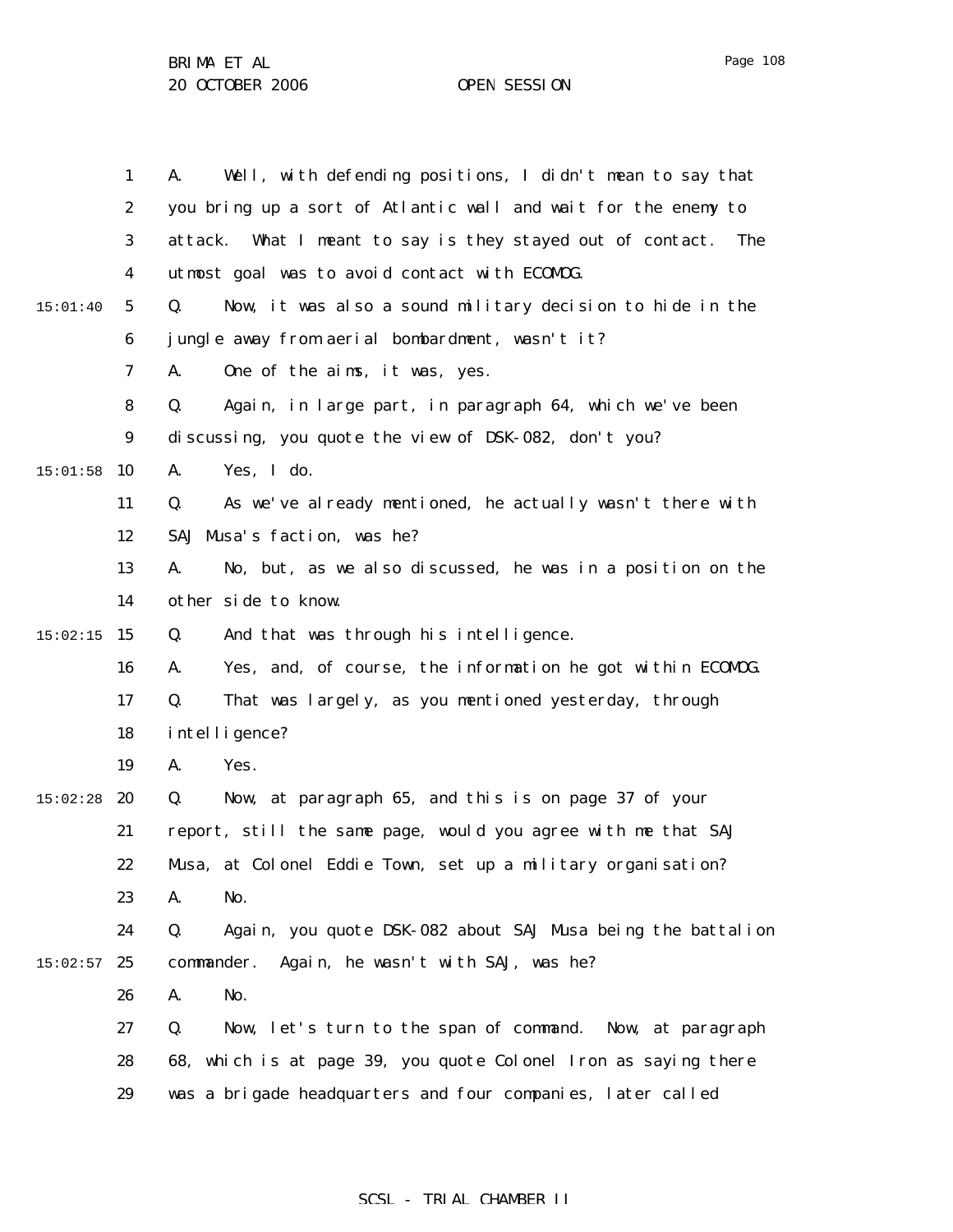|          | $\mathbf{1}$     | battalions; is that right?                                         |
|----------|------------------|--------------------------------------------------------------------|
|          | $\boldsymbol{2}$ | A.<br>Yes.                                                         |
|          | 3                | Q.<br>Now, each battalion, or company, whatever you want to call   |
|          | $\boldsymbol{4}$ | it, had a commander, didn't it?                                    |
| 15:03:34 | $\mathbf{5}$     | Yes.<br>A.                                                         |
|          | 6                | And each battalion or company, however you want to call it,<br>Q.  |
|          | 7                | had a strength about 80 to 150 men, didn't it?                     |
|          | 8                | A.<br>It varied, yes.                                              |
|          | $\boldsymbol{9}$ | It could be as small as 80 or as much as 150, based on<br>Q.       |
| 15:03:51 | 10               | those statements.                                                  |
|          | 11               | Yes.<br>A.                                                         |
|          | 12               | As such, you say the span of command at level one had only<br>Q.   |
|          | 13               | been established from brigade commander to battalion commander.    |
|          | 14               | A.<br>Yes.                                                         |
| 15:04:00 | 15               | As such, you say this level one span of command was<br>Q.          |
|          | 16               | insufficient to satisfy the span of command needs of the AFRC      |
|          | 17               | faction, notwithstanding its relatively small size; is that        |
|          | 18               | right?                                                             |
|          | 19               | A.<br>Yes.                                                         |
| 15:04:24 | 20               | Now if I can again ask you to refer to Colonel Iron's<br>Q.        |
|          | 21               | report, and this is at C9 of his report. For the benefit of the    |
|          | 22               | Chamber, it is number 14433, on the marked version.<br>Now, if we  |
|          | 23               | look at C3.9.                                                      |
|          | 24               | Yes.<br>A.                                                         |
| 15:05:04 | 25               | And this is what Colonel Iron is saying in his report,<br>Q.       |
|          | 26               | "Battalions were structured along classic military lines.<br>Under |
|          | 27               | the commanding officer and second in command were a number of      |
|          | 28               | companies (perhaps 3 or 4) although they were closer in size" --   |
|          | 29               | Your Honours, may counsel please lower<br>THE INTERPRETER:         |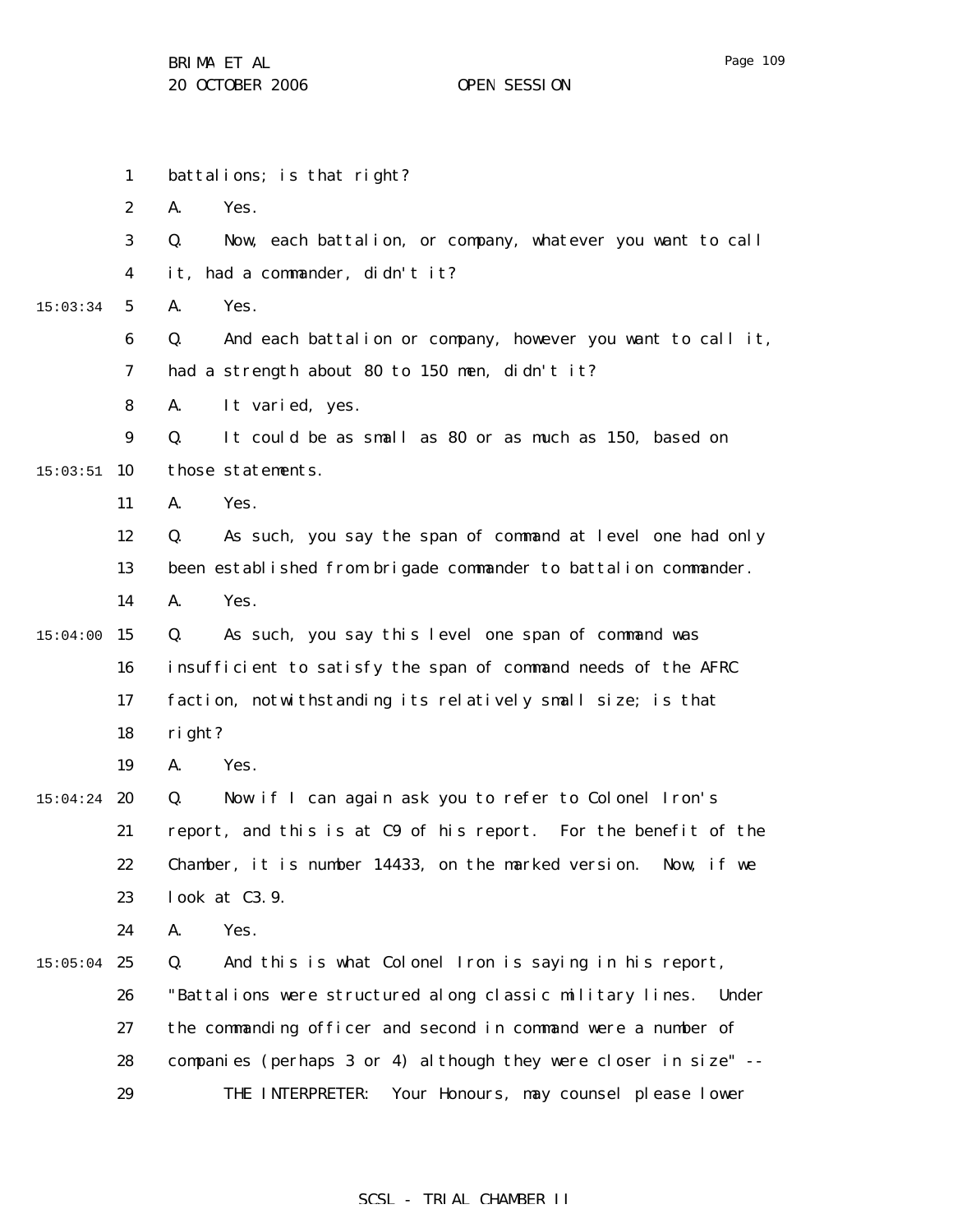Page 110

1 his pace.

2 3 4 5 6 7 8 9  $15:05:57$  10 11 12 13 14 15 15:06:20 16 17 18 19  $15:06:48$  20 21 22 23 24  $15:07:08$  25 26 27 28 15:05:33 MR AGHA: I apologise. I'll start again. Q. So this is Colonel Iron's report, 3.9: "Battalions were structured along classic military lines. Under the commanding officer and second in command were a number of companies (perhaps 3 or 4) although they were closer in size to a regular army platoon. Each company would be commanded by an officer. The RSM was primarily responsible to the commanding officer for discipline within the non-commissioned officers and soldiers. The battalion also had a G4 officer responsible for logistics and a G5 officer responsible for the security and the management of the abducted civilians." Now, according to Colonel Iron, would you agree with me that there is a two-span chain of command, at least? A. Well, if that, indeed, was the case. But, in my mind, that was not the case. There were no officers; there were no trained officers; there were no senior and non-commissioned officers who took up the positions. Q. But if we put training aside for a part, the training of trained officers aside for a moment, that conclusion, regardless of the skills or ability of the person, would suggest, at least, there was a two-span chain of command, if not three, wouldn't it? A. In my mind, he wrote how it should be, and not how it was, and then I -- within reading all the transcripts, I never found any information that that was the case. Q. At any rate, that would have been based on Colonel Iron's sources. As you say, your report and findings are based on the transcripts and other sources you read. Now, I would like to

> 29 refer you to a piece of the transcript, which a witness was a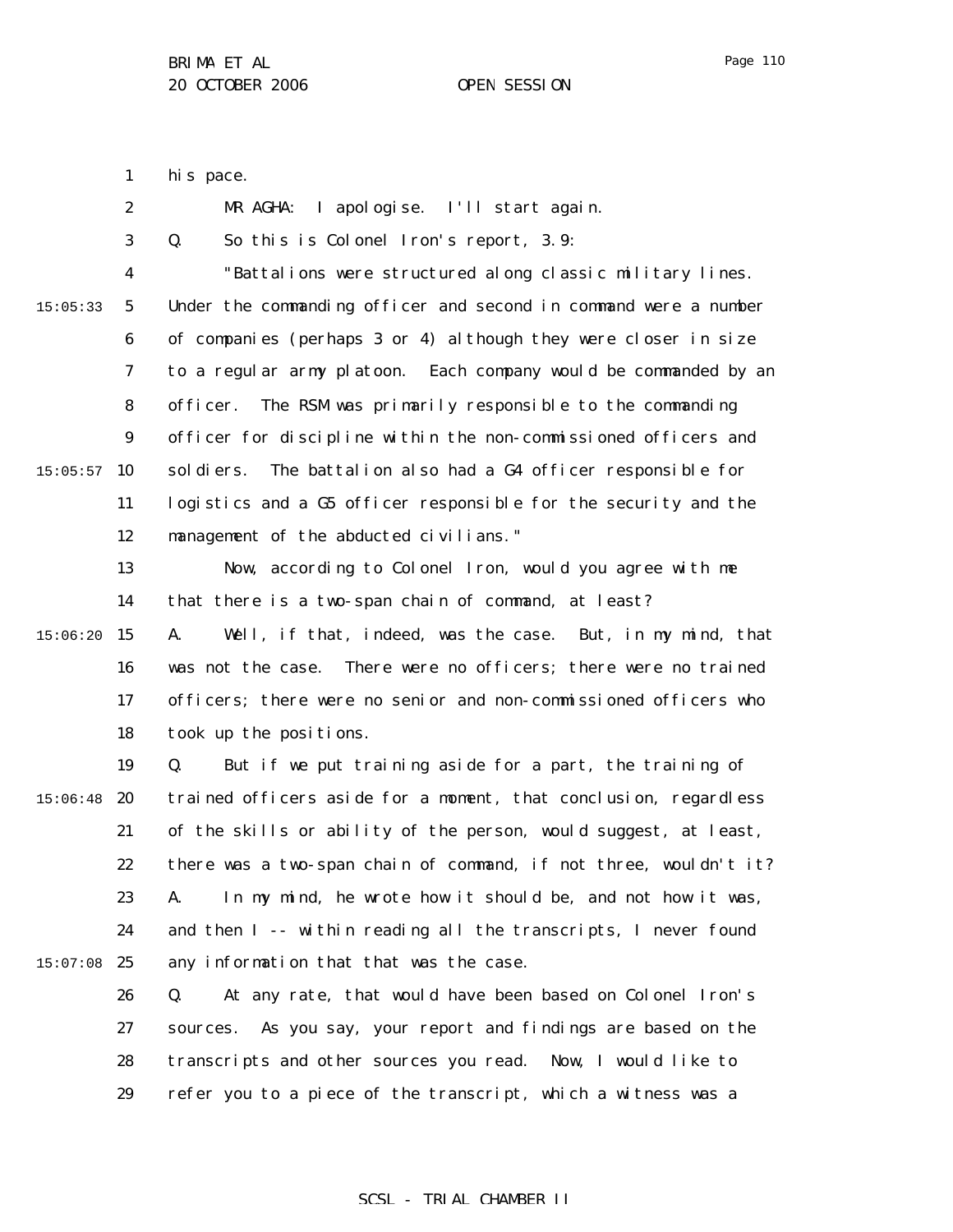|          | $\mathbf{1}$     | former SLA and was with SAJ's faction in the jungle, where he's   |
|----------|------------------|-------------------------------------------------------------------|
|          | $\boldsymbol{2}$ | referring to the span of command. I'll just briefly read this to  |
|          | 3                | The witness is DBK-037. As I mentioned, he was one of the<br>you. |
|          | 4                | AFRC faction, with SAJ Musa. This is on 4 October 2006, at page   |
| 15:08:03 | $5\phantom{.0}$  | I'm going to read line 6 through to 28. This is what he<br>67.    |
|          | 6                | said before this Court:                                           |
|          | 7                | "Q.<br>After he" - that's SAJ Musa -- "had the                    |
|          | 8                | meeting with the other officers, what did he do                   |
|          | 9                | as it related to the military structure?                          |
| 15:08:26 | 10               | "A.<br>Well, we lined up. He divided us                           |
|          | 11               | according to platoon, making up a company.                        |
|          | 12               | "Q.<br>So how many companies were there?                          |
|          | 13               | "A.<br>We had four companies.                                     |
|          | 14               | "Q.<br>So you would say you had -- I'll scratch                   |
| 15:08:42 | 15               | that.<br>And each company had a commander?                        |
|          | 16               | "A.<br>Yes.                                                       |
|          | 17               | "Q.<br>And how many platoons were there?                          |
|          | 18               | "A.<br>Each company comprised of three platoons.                  |
|          | 19               | "MR HARDAWAY: With the Court's indulgence for                     |
| 15:08:51 | 20               | one moment, please.                                               |
|          | 21               | "[Counsel conferred]                                              |
|          | 22               | "MR HARDAWAY: I thank the Court. Could you                        |
|          | 23               | repeat your answer again, Mr Witness.<br>I'm                      |
|          | 24               | sorry, I didn't catch that.                                       |
| 15:09:03 | 25               | "A.<br>Three platoons.                                            |
|          | 26               | "Q.<br>In each company?                                           |
|          | 27               | "A.<br>Yes.                                                       |
|          | 28               | "Q.<br>And each platoon had their commander as                    |
|          | 29               | well, didn't they?                                                |
|          |                  |                                                                   |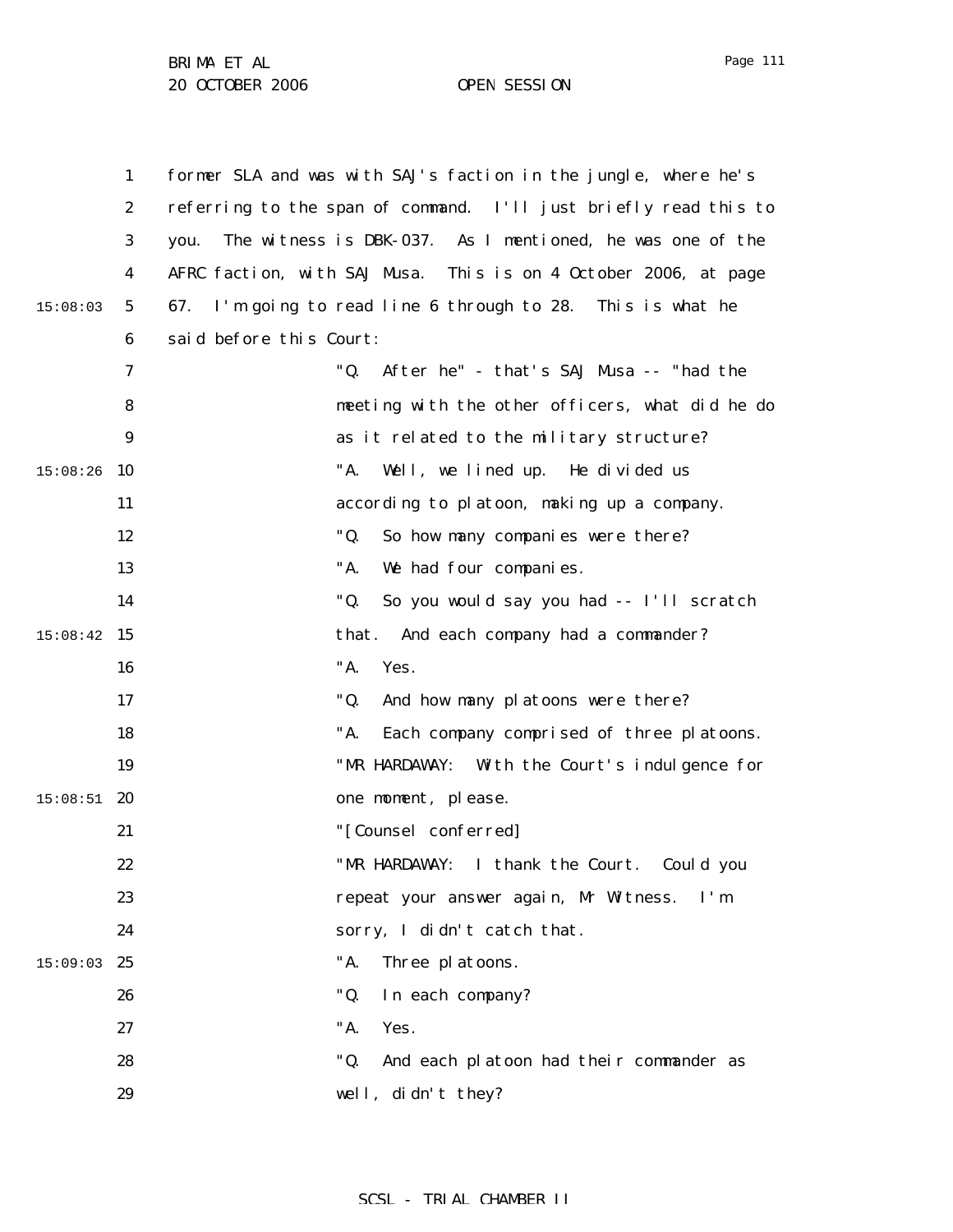1 2 3 4 5 6 7 8 9  $15:09:57$  10 11 12 13 14 15 15:10:24 16 17 18 19  $15:10:51$  20 21 22 23 24 15:11:08 25 26 27 28 29 15:09:36 "A. Yes." If that statement of that evidence is to be believed of one of the former SLAs with SAJ Musa's faction, of which, obviously, you're not aware, you would agree with me now there is information or evidence before this Tribunal that does suggest that SAJ Musa organised his troop into brigade, companies, and three platoon, within each company; do you agree? A. If that would be true, then he would have a different organisation. Q. Bearing in mind the size of the AFRC faction, that would give it, at least, a two or three-span chain of command, wouldn't it? A. Well, yes, formally, depending, of course -- not depending. You have to take into consideration the level of people, as I explained, who pick up the positions. But, indeed, if you have an organisation more down to platoons, as I described, than companies, then that would be the case. Q. The former SLAs in the AFRC faction, as TRC-01 had mentioned, and I read the transcript to you before, would have been used to operating in that fashion: Brigade, companies, battalions, platoon, wouldn't they? A. I think so, yes. Q. Would you agree with me that most of the AFRC faction, if they were former SLAs, would have actually served and fought against the RUF in the war? A. I can't comment on that. Q. But if the evidence were to suggest, let's say, the ten witnesses who appeared before this Court, that they'd all fought in the front line against the RUF, and were used to those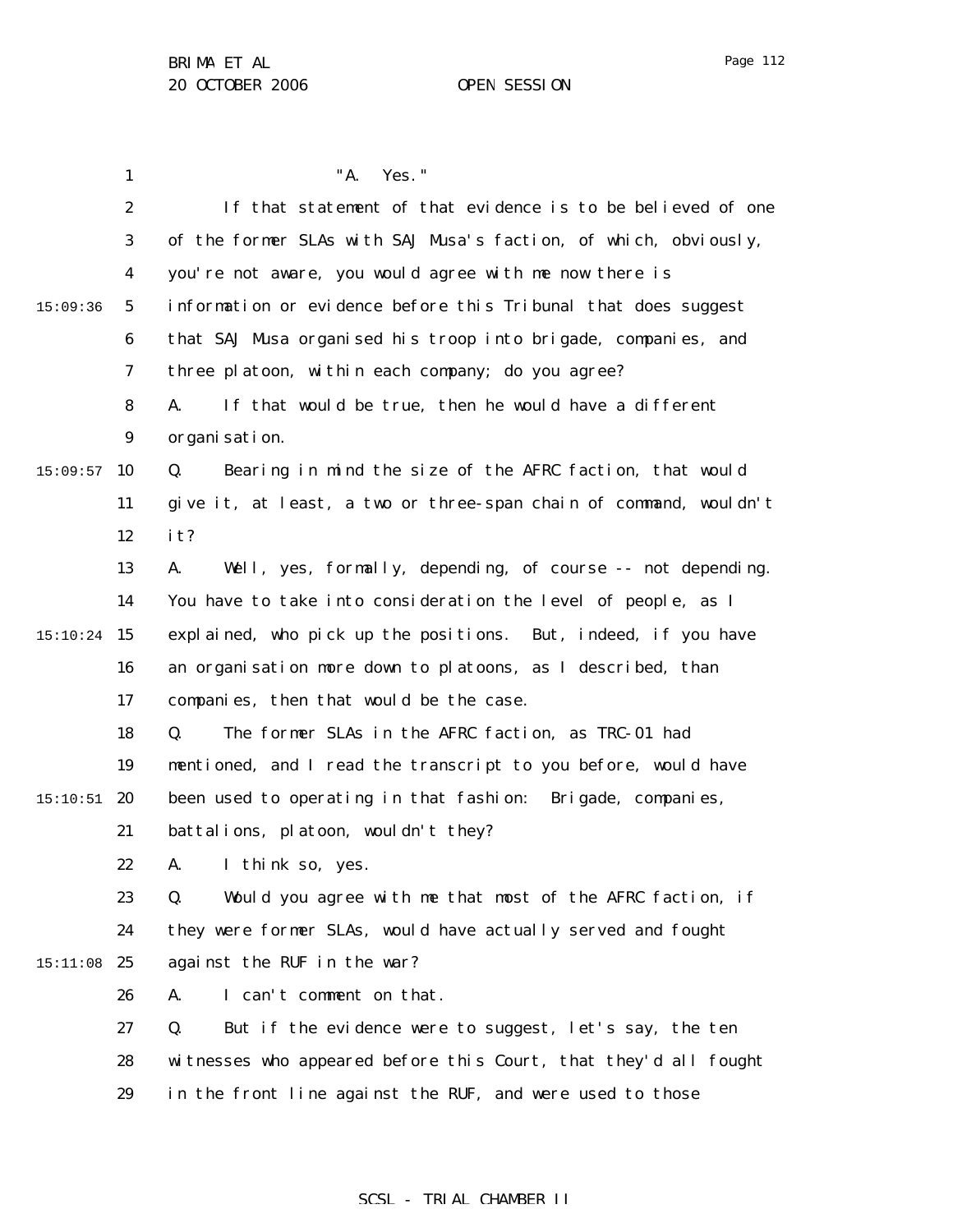1 2 3 4 5 6 7 8 9  $15:12:04$  10 11 12 13 14 15 15:12:26 16 17 18 19  $15:12:48$  20 21 22 23 24 15:13:09 25 26 27 28 15:11:38 structures, they would follow -- they would be used to them; would you agree? A. I would agree, yes. Q. So coupled with Colonel Iron's report, based on his sources, and the evidence of the Defence witness I've just read, talking about division of companies in a platoon, would you agree with me there was a sufficient span of command for the needs of the AFRC, bearing in mind its numbers? A. Well, indeed, if what you describe is true, the case, it would be the case. But, reading the transcripts on the position of the battalion commanders, I have found no explanation of their own organisation. So if someone comes up -- indeed, I have not the studied the transcript. Q. But if that particular transcript were to be believed, there was a sufficient span of command. A. Well, if everything is described, you say, then, of course, you have a span of command. Q. Okay. Now, certainly that evidence would suggest that was the situation in the static sense, at least, when the troop was not on the move; yes? A. Yes. Q. Now, whilst on operations, there was also a task force commander who would serve as a link between brigade and, say, two battalions if two battalions were involved in a single operation. A. That was stated. Q. Now, in this situation, you would have even have, maybe, a three or four-level span of command within the AFRC faction, wouldn't you?

29 A. Well, if you have a task force commander, you get an extra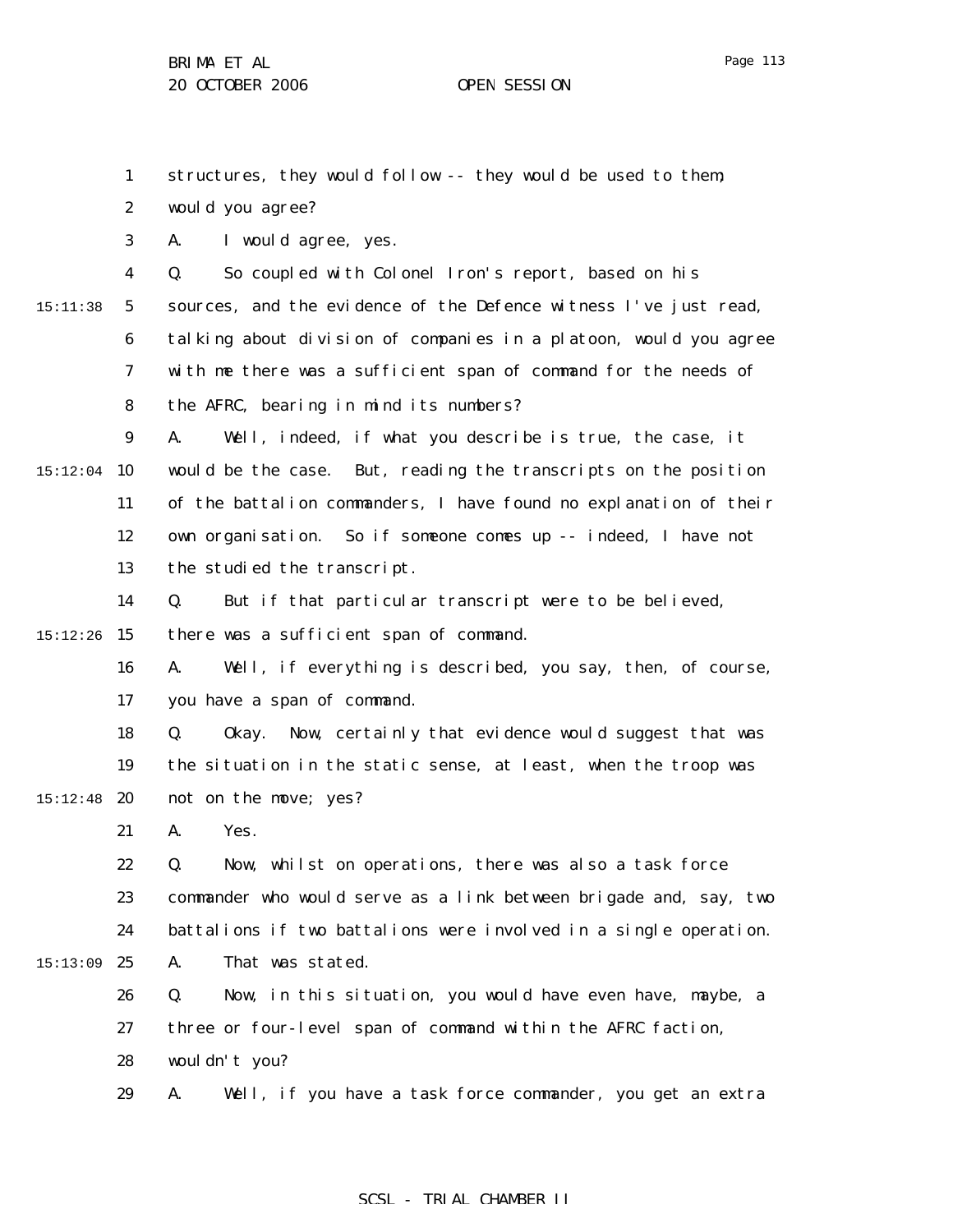|          | $\mathbf{1}$     | link. But if you then have a task force commander who is            |
|----------|------------------|---------------------------------------------------------------------|
|          | $\boldsymbol{2}$ | assigned task force commander, as in the transcripts, he doesn't    |
|          | 3                | even know what a task force commander is, and he doesn't give       |
|          | 4                | orders, as stated, to his subordinates.                             |
| 15:13:52 | $\sqrt{5}$       | If we look to Colonel Iron's report again, if I may refer<br>Q.     |
|          | $\boldsymbol{6}$ | you to that, and if we could kindly look at D6 in his report, and   |
|          | 7                | number 14447, for the benefit of the Court. Now, this is the        |
|          | 8                | description of the modus operandi of the AFRC on his advance from   |
|          | $\boldsymbol{9}$ | Colonel Eddie to Freetown, which you had earlier said you didn't    |
| 15:14:33 | 10               | dispute Colonel Iron's assessment of that, based on his sources.    |
|          | 11               | I didn't dispute the way he described the campaign.<br>A.           |
|          | 12               | Yes, the modus operandi, as described in his report.<br>Q.          |
|          | 13               | But I didn't dispute the way he described the entire<br>A.          |
|          | 14               | campai gn.                                                          |
| 15:14:56 | 15               | You didn't challenge, let's say --<br>Q.                            |
|          | 16               | A.<br>No, no.                                                       |
|          | 17               | -- how he set out the modus operandi. Read at the top,<br>Q.        |
|          | 18               | D2.9, I'll read as follows:                                         |
|          | 19               | "Following a number of operations around the Hastings area,         |
| 15:15:10 | 20               | including a three-battalion raid against the police training        |
|          | 21               | college, the AFRC faction had to cross the bridge at Jui.<br>Thi s  |
|          | 22               | was protected by strong ECOMOG force in the area of the Teachers    |
|          | 23               | In an operation reminiscent of the Mange battle, on the<br>College. |
|          | 24               | night of 4th January, two battalions under the task force           |
| 15:15:31 | 25               | commander attacked the ECOMDG position from the south and drove     |
|          | 26               | the defenders to the north." Essentially at the road to the         |
|          | 27               | bridge, "across which the remainder of the force hurried to         |
|          | 28               | safety on the other side."                                          |
|          | 29               | Now, according to that modus operandi of Colonel Iron's             |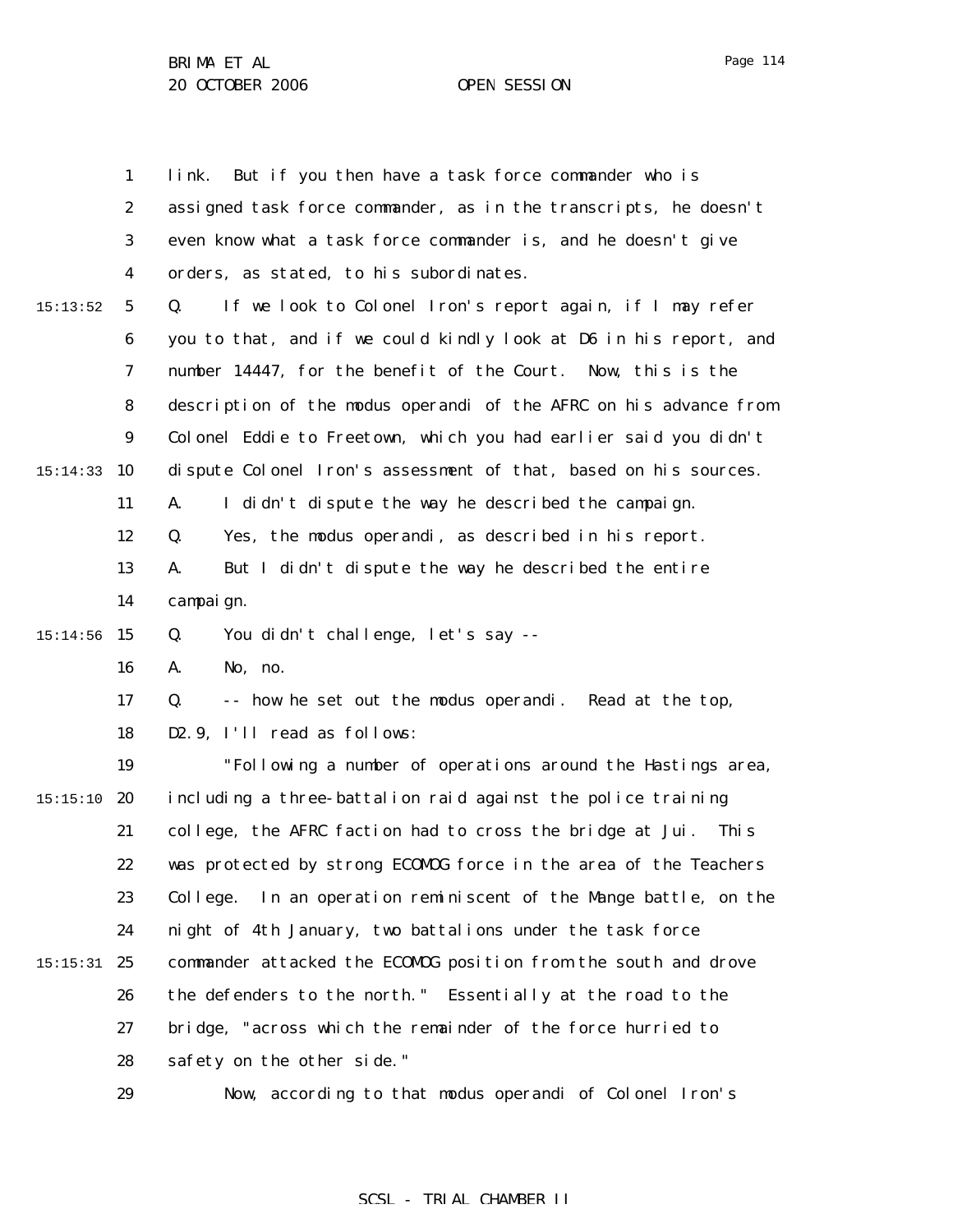1 2 3 4 5 6 7 8 9  $15:16:27$  10 11 12 13 14 15 15:16:48 16 17 18 19  $15:17:02$  20 21 22 23 24 15:17:19 25 26 27 28 29 15:16:07 sources, that would, indeed, indicate that, during operations, there was a task force commander, wouldn't it? A. Yes. Q. As such, during operations, there would be an adequate span of command for the purposes of the AFRC, bearing its size in small numbers. A. Only if you have a battlefield commander who is able to carry out that mission. But, as I stated before, in the transcripts I read a statement by a battlefield commander or task group commander who clearly states that he is not in a position to give orders. Q. But notwithstanding that, you would agree that there was an adequate span of command for the purposes of the AFRC, based on the evidence I've just read to you and Colonel Iron's sources? A. Well, based on what is written in Colonel Iron's report -- Q. Yes. A. -- the answer would be yes. Q. But also on this other witness who came here, based on what the formation was? A. Well, yes, if that would be true, and it's -- of course, I didn't analyse that. Q. It wasn't available to you at the time, that evidence. A. No. Q. I'm not suggesting to you you had the ability to do that. A. No. But I emphasise that if you -- you know, you point out that the battle group commander is in place, then the battle group commander, or task force commander, how you name him, must have a clear knowledge and must be giving orders in his organisation. So, by merely describing this doesn't convince me.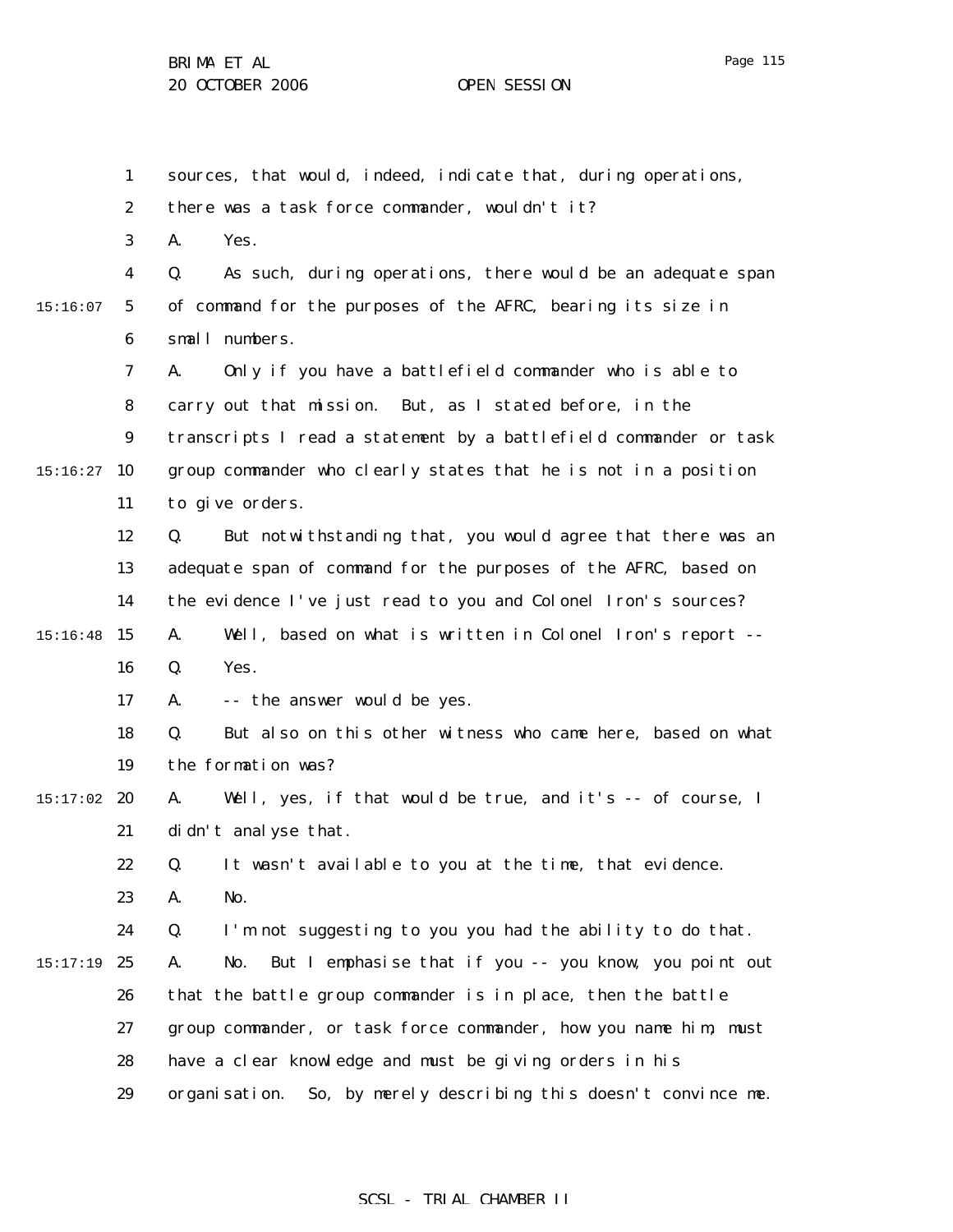1 2 3 4 5 6 7 8 9  $15:18:27$  10 11 12 13 14 15 15:18:54 16 17 18 19  $15:19:25$  20 21 22 23 24  $15:19:52$  25 26 27 28 29 15:18:07 Q. I would suggest to you that it was effective and operational during the advance from Colonel Eddie Town to Freetown, both the span of command and chain of command. A. See, based on the information I have, I can't agree with that. Q. If it wasn't working effectively, how can you account for the fact it moved from Colonel Eddie Town, engaging in various battles with ECOMOG on the way, and still managed to enter Freetown, take Freetown and hold Freetown for three weeks? A. Well, because it is stated in several sources that there were hardly any encounters between the AFRC and ECOMOG. Q. But we'll come to that in Colonel Iron's report, because he addresses a number of encounters between the AFRC faction and ECOMOG. I think you will agree with me it wasn't a case of the AFRC just walking down the road into Freetown, was it? A. Well, I've stated that, merely, it was a military march in the same direction. It is stated by several that there were no battles fought. So I was highly surprised to read about all the battles that were written in Colonel Iron's report. While I didn't see any evidence of that, also, from, you know, my primary source who said, well, that was not the case. So, if you write it down, that's one, but I'm not convinced that there are numerous examples that ECOMOG, for one reason or another, left the position. So I was surprised to read that. Q. Would it serve to convince you if you knew that of, perhaps, the ten former SLAs who were part of the AFRC faction on the advance from Colonel Eddie Town to Freetown, had actually given evidence of those engagements and battles, would that convince you more, if you had been aware of that?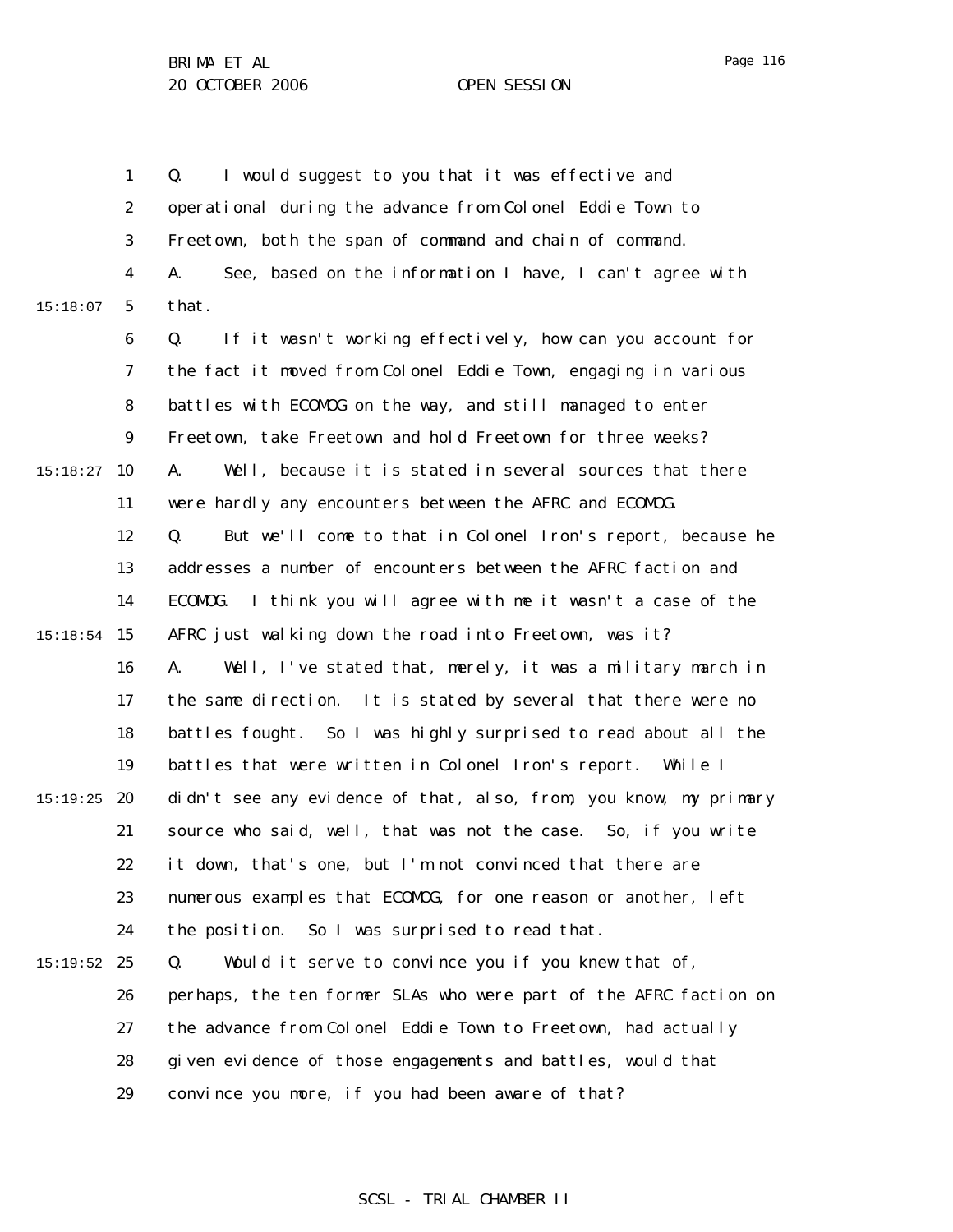1 2 3 4 5 6 7 8 9  $15:20:49$  10 11 12 13 14 15 15:21:14 16 17 18 19 15:21:33 **20** 21 22 23 24  $15:22:08$  25 26 27 28 29 15:20:26 A. Well, of course, then I have to read the statements, otherwise I can't give a comment on that. Q. Yes. If it wasn't available to you at the time, then you couldn't reach that position. A. Yes. Q. Now, if we turn to paragraph 71 on page 41 of your report, not Colonel Iron's. Now, here you accept that SAJ Musa had a limited form of staff structure, don't you? A. Yes. Q. And at 74 to 75, you discuss the lack of training, and that's on page 42 and 43. A. Yes. Q. I think I already put to you the case for the Prosecution, that the SLA soldiers, whilst in the jungle, had sufficient training to carry out their needs of the AFRC. A. Well, yes, you stated that. But what I discuss here is a different form of training. Q. Essentially, you're of the view that their training was insufficient or inadequate? A. No, what I've been saying was that, and we're still talking about staff officers, there was hardly any really officer-trained men in the force, in the AFRC faction, and certainly not people who could perform a staff billet. Q. Do you know how many staff officers they had in the AFRC faction? A. I think that numbers have been mentioned, like three or four trained officers, or two or three. Q. Now, if we turn to paragraph 77 of your report, which is page 43, and this is where you refer to the task force commander,

### SCSL - TRIAL CHAMBER II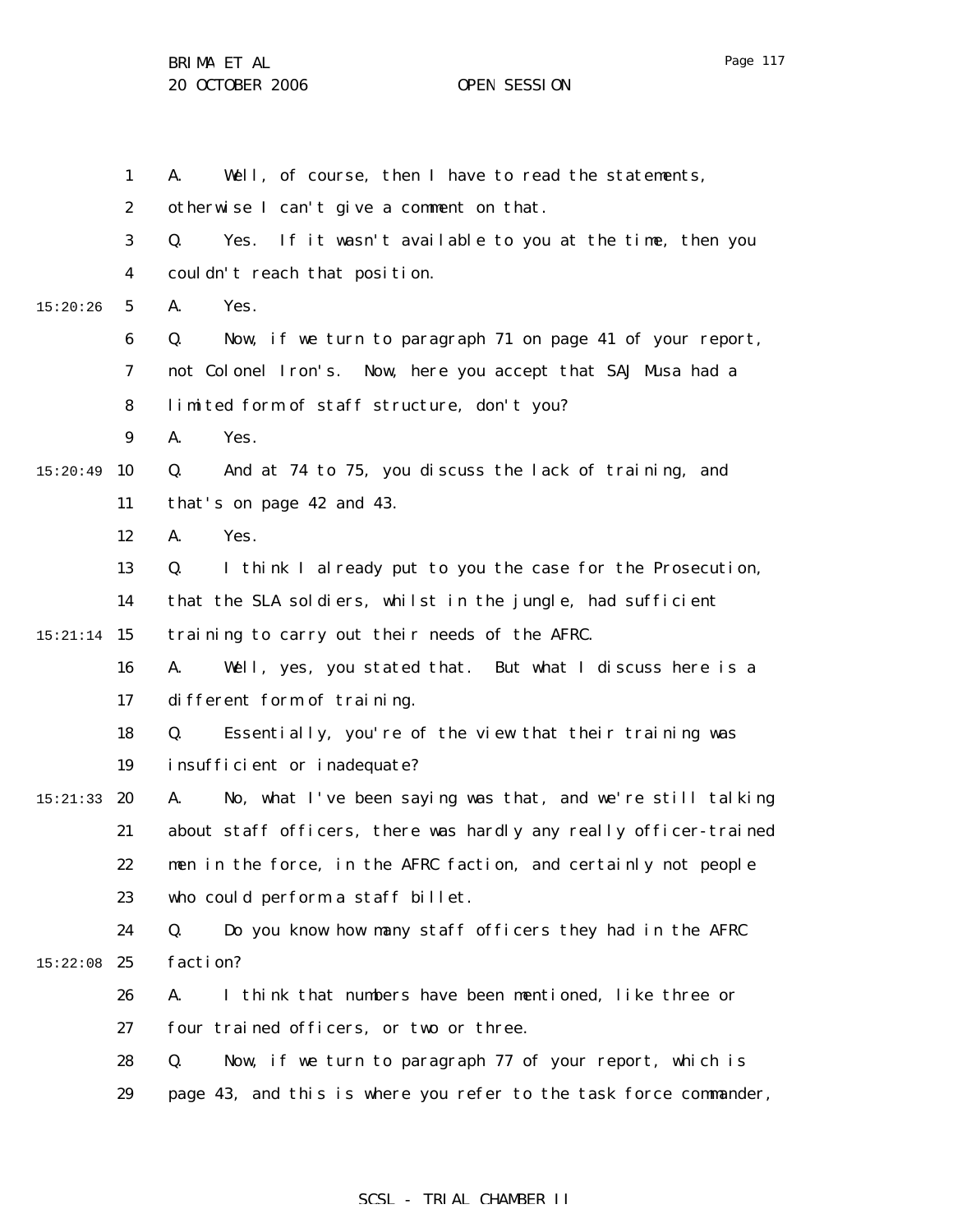1 2 3 4 5 6 7 8 9  $15:23:17$  10 11 12 13 14 15:23:48 15 16 17 18 19 15:24:21 **20** 21 22 23 24  $15:24:45$  25 26 27 28 29 15:22:54 allegedly in these transcripts, not accepting responsibility. I would suggest to you that he may have said that because of fear of Prosecution before this Court. A. Well, you see, I can't give comment on that. Q. But it's possible, isn't it? A. Sir, I don't know. Q. Now, paragraph 79, page 44, you refer to staff and staff officers and, again, rely on the opinion of DSK-082; is that right? A. Well, not only 082, but of course, also, 2 and 3, who confirmed the absence of trained officers. Now, whether they are trained officers or officers trained to perform a staff billet. Q. On paragraph 79, in the last two lines, it says, "It must be understood that SAJ had no staff-trained officers." Now, that's not entirely accurate, is it? A. Well, you know, I think he had a number two, but I don't think he had officers available to fill G1 to, namely, G5. Q. But what I'm saying to you is that specific statement, that SAJ had no staff-trained officers, is incorrect, isn't it? A. Because I indicated two or three, and Iron indicated two or three, and I say no, no staff officers. That's the inaccuracy. Q. Now, as we've discussed earlier, armies have been created, or military organisations have been in operation since the dawn of time, haven't they? A. Yes. Q. And those military organisations didn't have staff structures, did they? A. I think traditional military organisations always have had staff structures.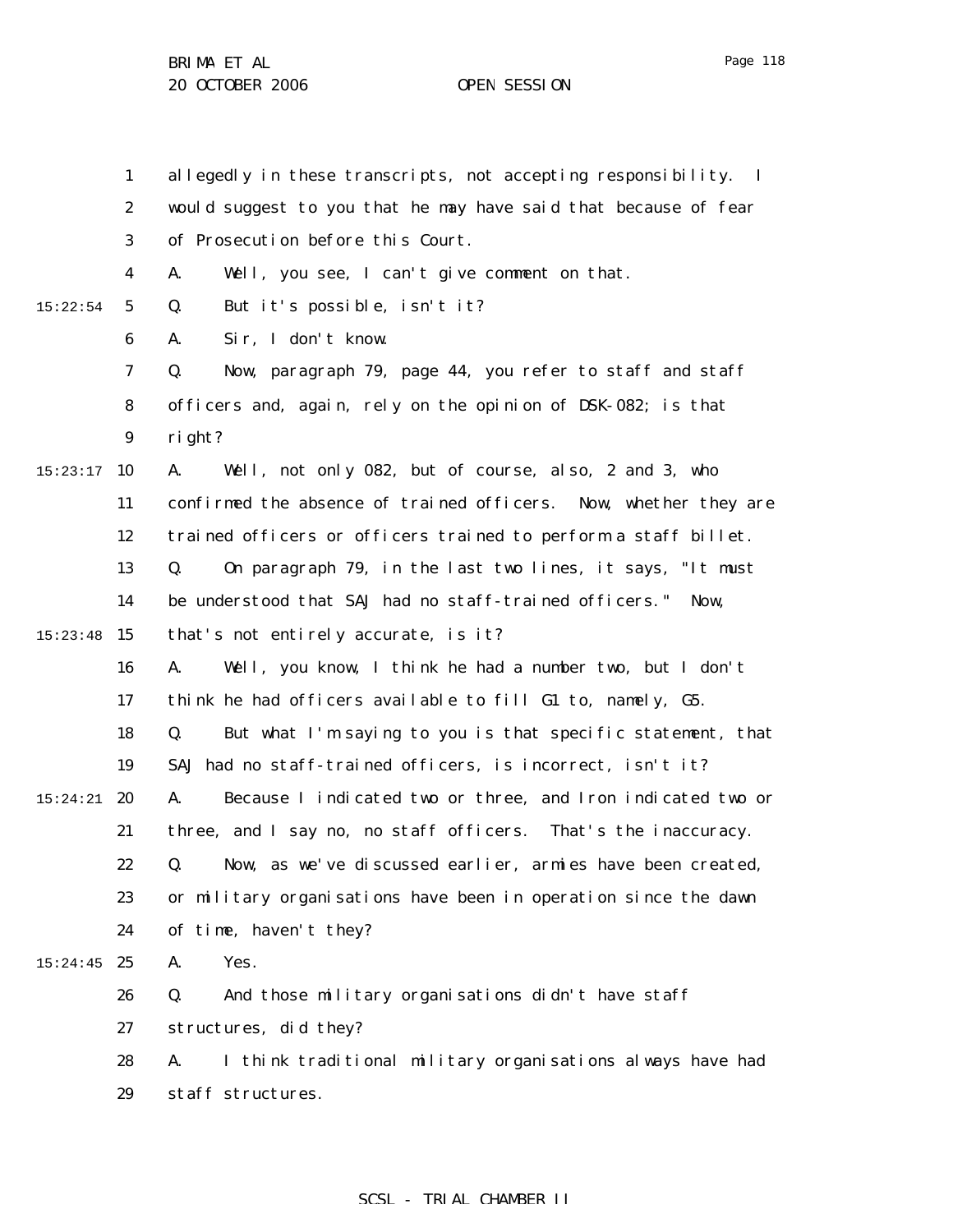1 2 3 4 5 6 7 8 9  $15:25:39$  10 11 12 13 14 15:26:04 15 16 17 18 19 15:26:32 **20** 21 22 23 24  $15:26:45$  25 26 27 28 29 15:25:14 Q. But not necessarily all military organisations? A. Well, if you have a regular army, you have staff structure. Q. Are you saying that all regular armies, since their inception, always had staff structures? A. Well, again, I'm not a military historian. Again, I go to the fact that this -- the availability of staff officers or a staff is a prerequisite, I understand, but is a prerequisite by Colonel Iron. Q. I would suggest to you that a lack of trained staff officers is not a prerequisite for having a military organisation. A. Well, I don't agree. Q. I would like to look at paragraphs 82 and 83, which is pages 45 and 46 of your report. Would you agree with me that you indicate that SAJ Musa, whilst operating in a defensive posture, could not communicate effectively at all times? A. Yes. Q. Now, when we're talking about defensive postures, if we looked at, let us say, Camp Rosos, are you familiar with Camp Rosos? A. No, I'm not. Q. But, from the transcripts, are you familiar with the fact that defensive positions were set up around the various villages in Camp Rosos? A. Yes. Q. And are you aware that those defensive positions were only six or seven kilometres apart? A. Yes. Q. So you would agree with me that, whilst the formation was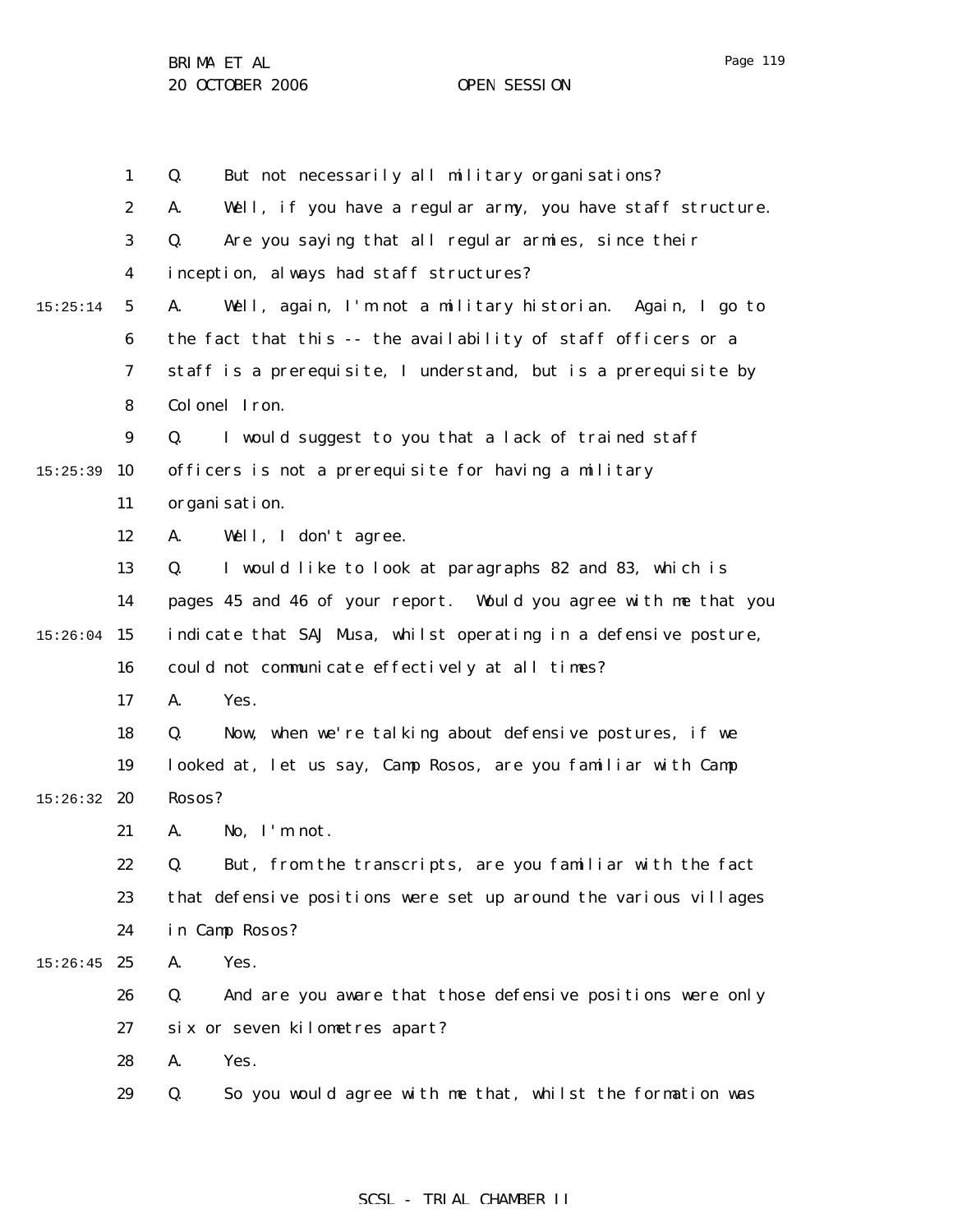1 2 3 4 5 6 7 8 9  $15:27:37$  10 11 12 13 14 15:28:03 15 16 17 18 19 15:28:32 **20** 21 22 23 24  $15:28:57$  25 26 27 28 29 15:27:15 in the static defensive position, it did have adequate communications, through runners, for example? A. Well, I can't agree with you, because I stated before the danger and unreliability of runners. And, furthermore, you cannot communicate effectively, because a runner takes a lot of time, and you cannot be on top of the things with the situational awareness, as a commanding officer. So, this is not going to help you. Q. But wouldn't it be sufficient, if you were in static defensive positions, and the various defensive positions were only five or six kilometres away; you could be in touch with each group, couldn't you? A. Yes, but, sir, when you realise, for us, five to six kilometres doesn't seem far, but if you want to communicate with your subordinates or counterparts on a situation that develops, you need to have the quick information. Now, you can send a runner and, you know, so much proof in the fact that if you tell a runner, "Tell my boss," and then you describe the situation that's happening in your little village, "Tell my boss so and so there is a threat, imminent attack," or what have you, and the runner starts running, by the time he is reaching the sole location of the boss, he loses half of the information. So, if you don't use radio, then, in my mind, you cannot have a good communication and a quick communication, because communication is reliability and speed. So, you don't have that. Q. I understand your point. You're saying that some of the communications could be lost as their passed on, so-called Chinese whispers. Now did you study at all the CDF faction? A. No, I didn't.

### Page 120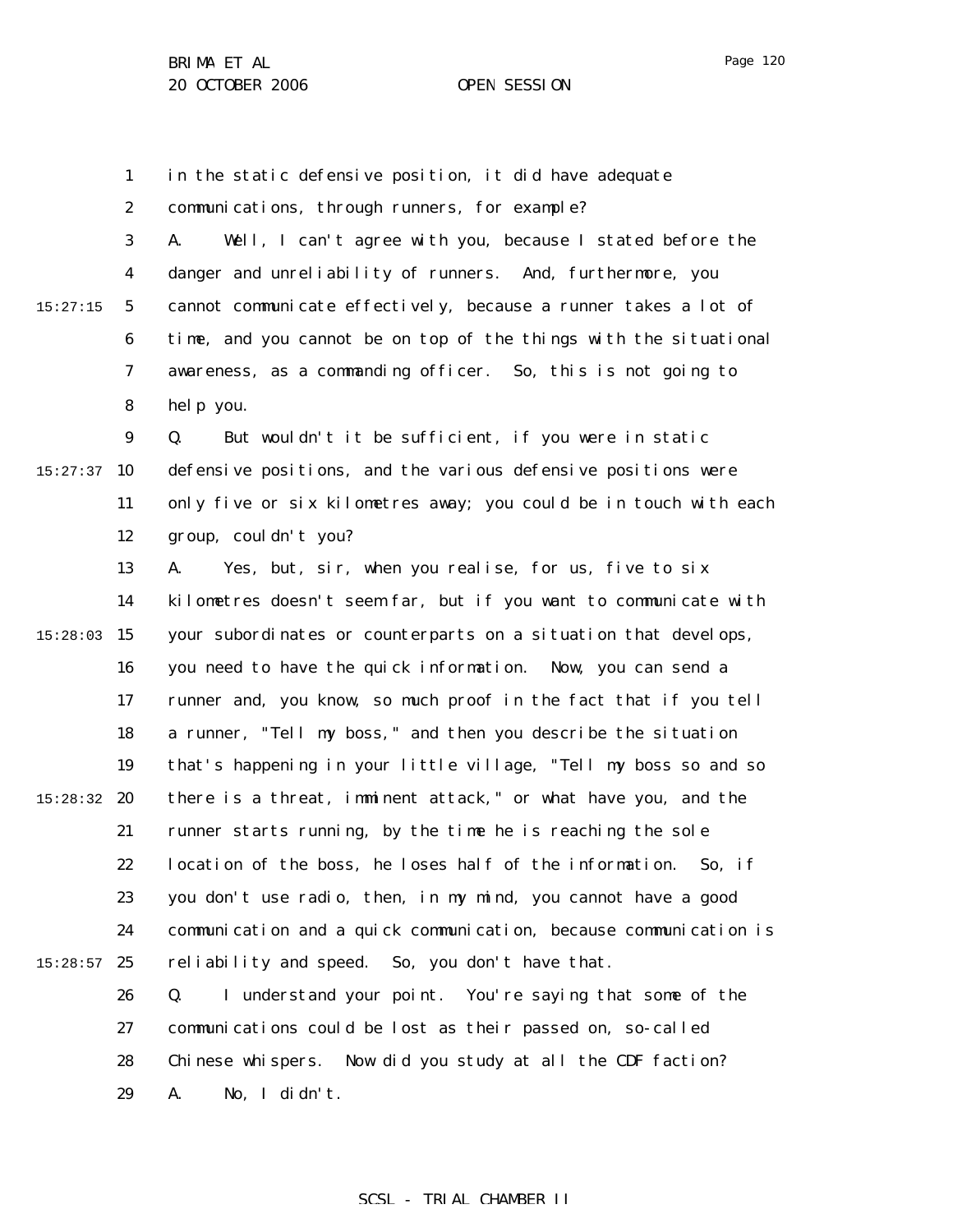1 2 3 4 5 6 7 8 9 15:29:49 10 11 12 13 14 15 15:30:22 16 17 18 19  $15:30:48$  20 21 22 23 24 15:31:10 25 26 27 28 29 15:29:33 Q. The Sierra Leone conflict was in, largely, a semi-literate society, and the CDF were able to communicate just through runners. PRESIDING JUDGE: Is this evidence you're giving now, Mr Agha, or are you putting a proposition to him? MR AGHA: Q. I put a proposition to you that, in a semi-literate society, runners can pass on perfectly accurate information over short distances. A. Well, of course, I'm not aware of that. I think it is more often the case, and if you pass the information, and especially not if you pass the information, "Tell we're going to meet at 8.00," that may be accurate. But if you want to describe then, and that's what I'm talking about, the essence of, within a military operation, a situation that develops, it needs more than that. Moreover, there's a danger with the runners, as we all know, and it takes time. The question was in what way you could use the communications effectively. Q. Presumably in the context of the Sierra Leone war, the AFRC faction had a better communication system then, let us say, ECOMOG, who had radios, because they were able to advance from Colonel Eddie Town to Freetown successfully, without being stopped. A. Yes, but I think that's another issue. That's an issue of telling to move forward and they all know the roads. But that's not -- that has nothing to do with effective, speedy communication we discussed. Q. But if we're going back to the point, let us say the AFRC, hypothetically, are operating from Colonel Eddie Town to Freetown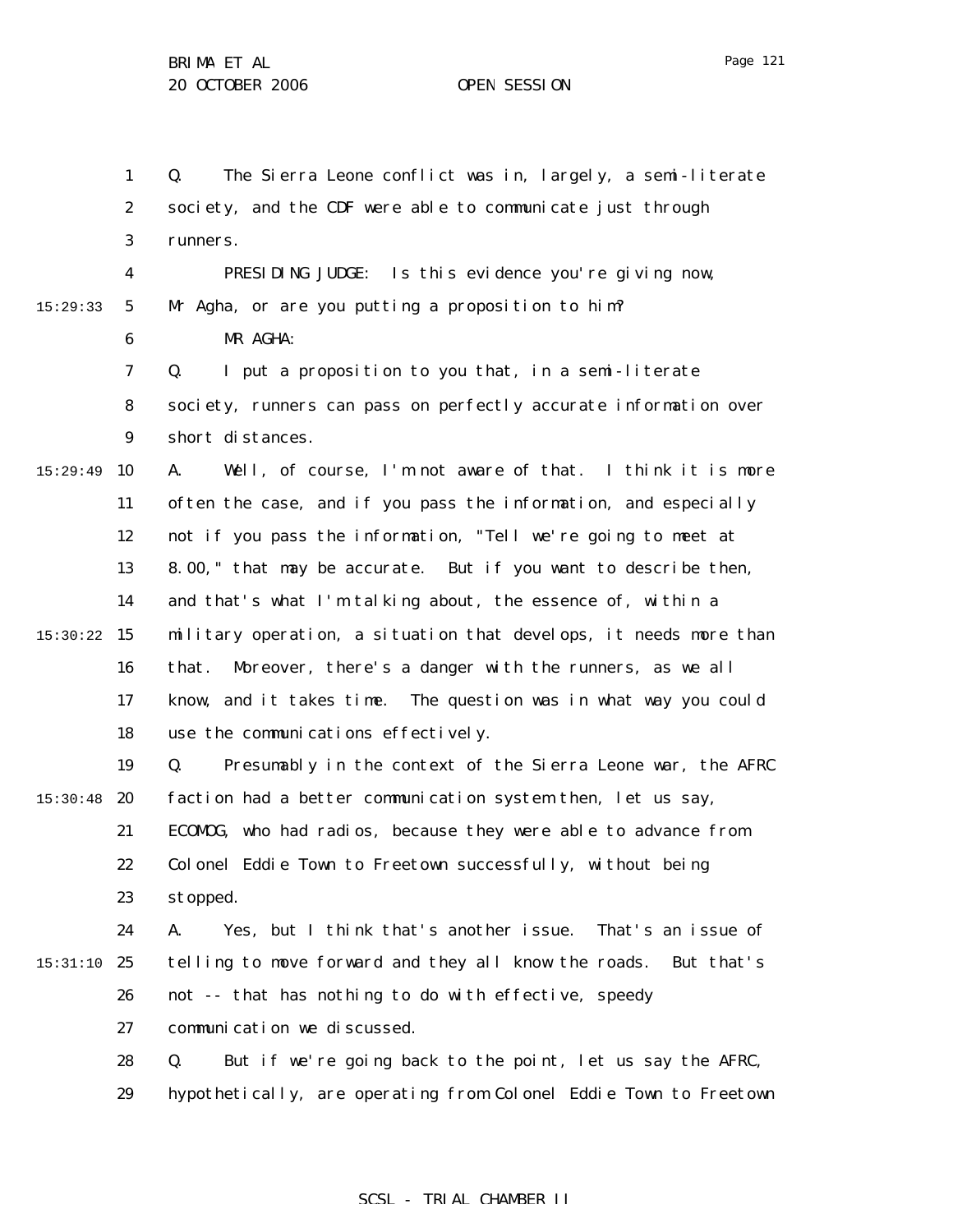1 2 3 4 5 6 7 8 9 15:32:12 10 11 12 13 14 15 15:32:31 16 17 18 19  $15:32:59$  20 21 22 23 24  $15:33:37$  25 26 27 28 29 15:31:54 with runners, and ECOMOG have radios, then, notwithstanding that radio equipment, it didn't help them to defeat the AFRC faction, did it? A. No. It depends, of course -- the question is whether that has to do with communication or not. It may have to do with other things. Q. But, in the context of this conflict, particularly the march from Colonel Eddie Town to Freetown, it didn't really matter what communication systems the AFRC faction had, because it was sufficient to their needs, wasn't it? A. Well, apparently they were able to reach Freetown without communication equipment. Q. Now, coming back to that, are you aware there was communication equipment available to them during the march from Colonel Eddie Town to Freetown? A. Well, I was aware that they got communication equipment. Q. In Colonel Iron's report, which is at C16, and number 14441, if I may refer you to Colonel Iron's report. A. Can you repeat the page, please. Q. It's at C16. If we go to page C5.9, this is, for the Court, page 14441, it reads, and this is the advance from Colonel Eddie Town to Freetown: "The force moved almost entirely by night, resting up in jungle harbour areas by day. Mostly they moved by jungle track, guided either by locals in the force (such as 'O5' in the area between Mange and Lunsar) or by civilians abducted for the purpose. An order of March was established for the movement: First were three of the battalions (often 1st, 2nd and 3rd) then brigade HQ with all the 'families' and other abducted civilians,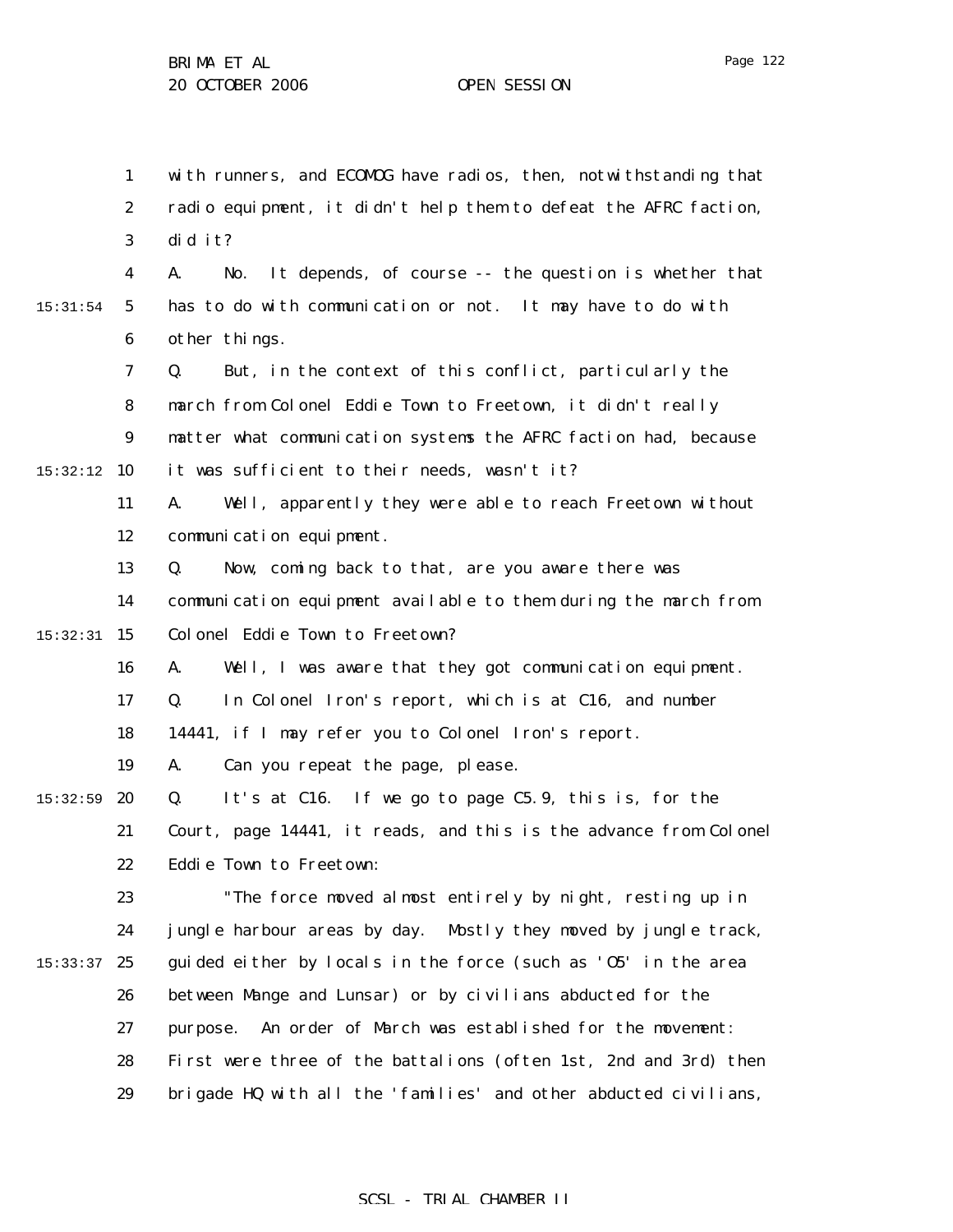1 2 3 4 5 6 7 8 9 15:34:44 10 11 12 13 14  $15:35:04$  15 16 17 18 19  $15:35:53$  20 21 22 23 24 15:36:08 25 26 27 28 29 15:34:21 and then the remaining battalions. The force only had three radio sets for the earlier part of the move, so they were distributed to the lead battalion (the advance guard), the brigade HQ in the centre, and the rear battalion (the rear guard). After the fourth captured Lunsar, they gained a further nine radios, so each battalion could have one." Now, based on Colonel Iron's sources and his report, would you not agree with me that that was sufficient radio communications for the needs of the limited force of the AFRC as it advanced from Colonel Eddie Town to Freetown? A. Based on what he says, yes. Q. And I would also say there is other evidence in support of that, and that is a witness who was a part of that faction during the march from Colonel Eddie Town to Freetown, and I'll just read briefly a portion of his transcripts, which relates to radio. This is DBK-037, pages 47 to 48, October 4th, 2006. I shall read to you from lines 18 to 28. This is the evidence of one of the AFRC faction, who's moving with the troop from Colonel Eddie Town to Freetown: "Q. Mr Witness, whilst you were coming to Freetown, did your troops have communication sets? "A. Yes. "Q. And where -- how many, do you know, that were with you -- you had? "A. We had very qualified signal operator. "Q. Well, how many sets -- "THE INTERPRETER: Your Honours, could the witness give me the number again.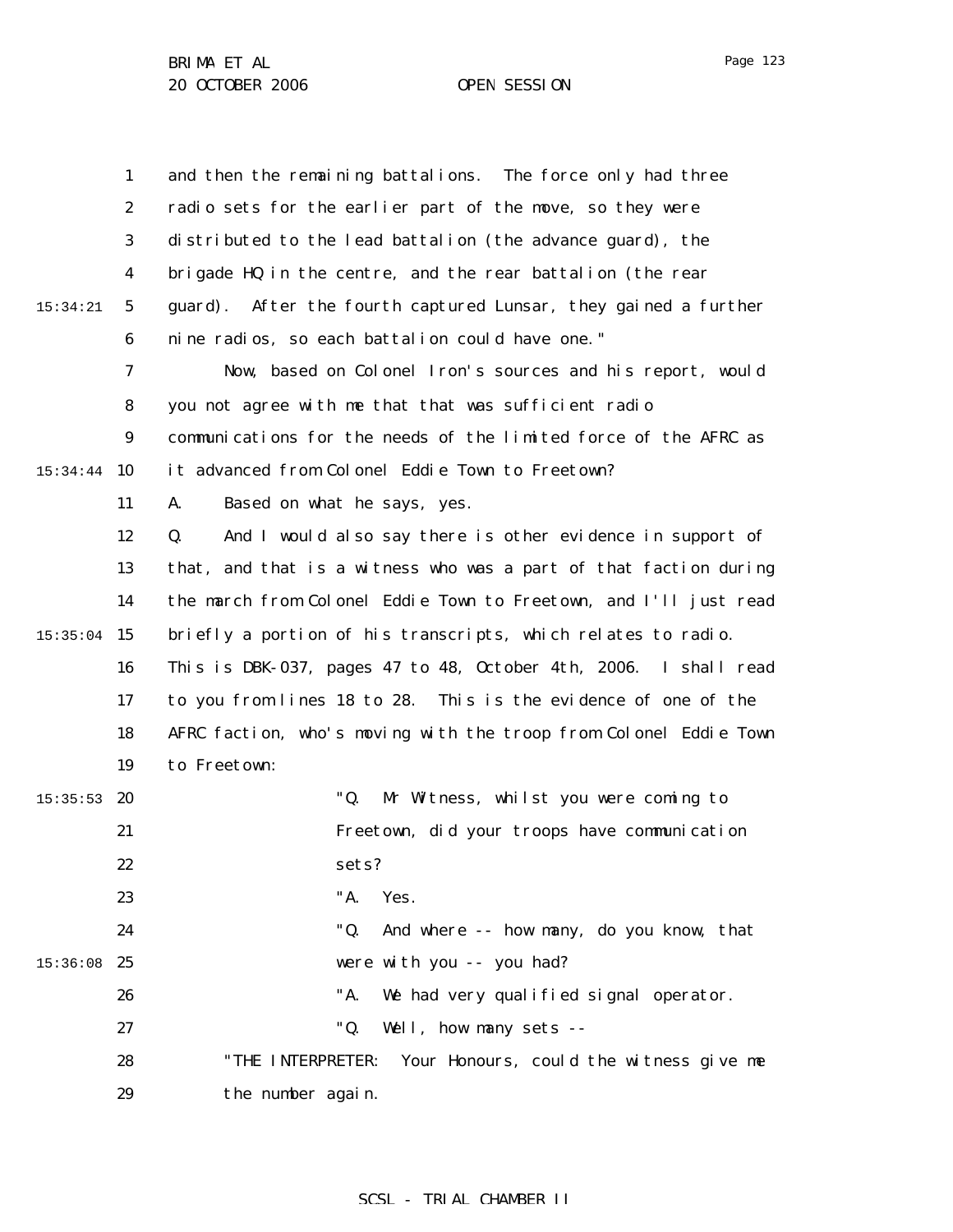1 2 3 4 5 6 7 8 9  $15:37:04$  10 11 12 13 14 15 15:37:31 16 17 18 19 15:38:02 20 21 22 23 24 15:38:25 25 26 27 28 29 15:36:38 "THE WITNESS: We had about five communication signal sets, which was operating for each company." Now, if that witness is to be believed, that would further reinforce Colonel Iron's sources that there were, indeed, sufficient radio communications. A. It would. Q. Now, I would like to turn to paragraph 84 of your report at page 46. You start by saying: "During the advance to Freetown and eventually the battle in Freetown it is very hard to understand how SAJ Musa was able to maintain the already very limited structure and hierarchy within his force if the statements in the TRC report are observed." So you come to that difficulty, based on the TRC statements? A. Not only that. I also base it on my primary source, indicating that you can steal radios. I have come across that. But, it needs a lot more than just stealing radios, and we have been over maintenance, batteries, et cetera. So you then need a whole lot more than only stating you need to have a radio. You have to come up with a communication plan, et cetera. So, in the information I was given by my source, well, you could have, at most, for a limited period of time, some radio equipment, but after then, it's wearing out. Q. But none of your sources were with SAJ Musa's faction during the advance from Freetown to Colonel Eddie Town? A. That's correct. Q. Right. And the TRC report did not analyse in any detail the modus operandi of the AFRC faction, did it, barring the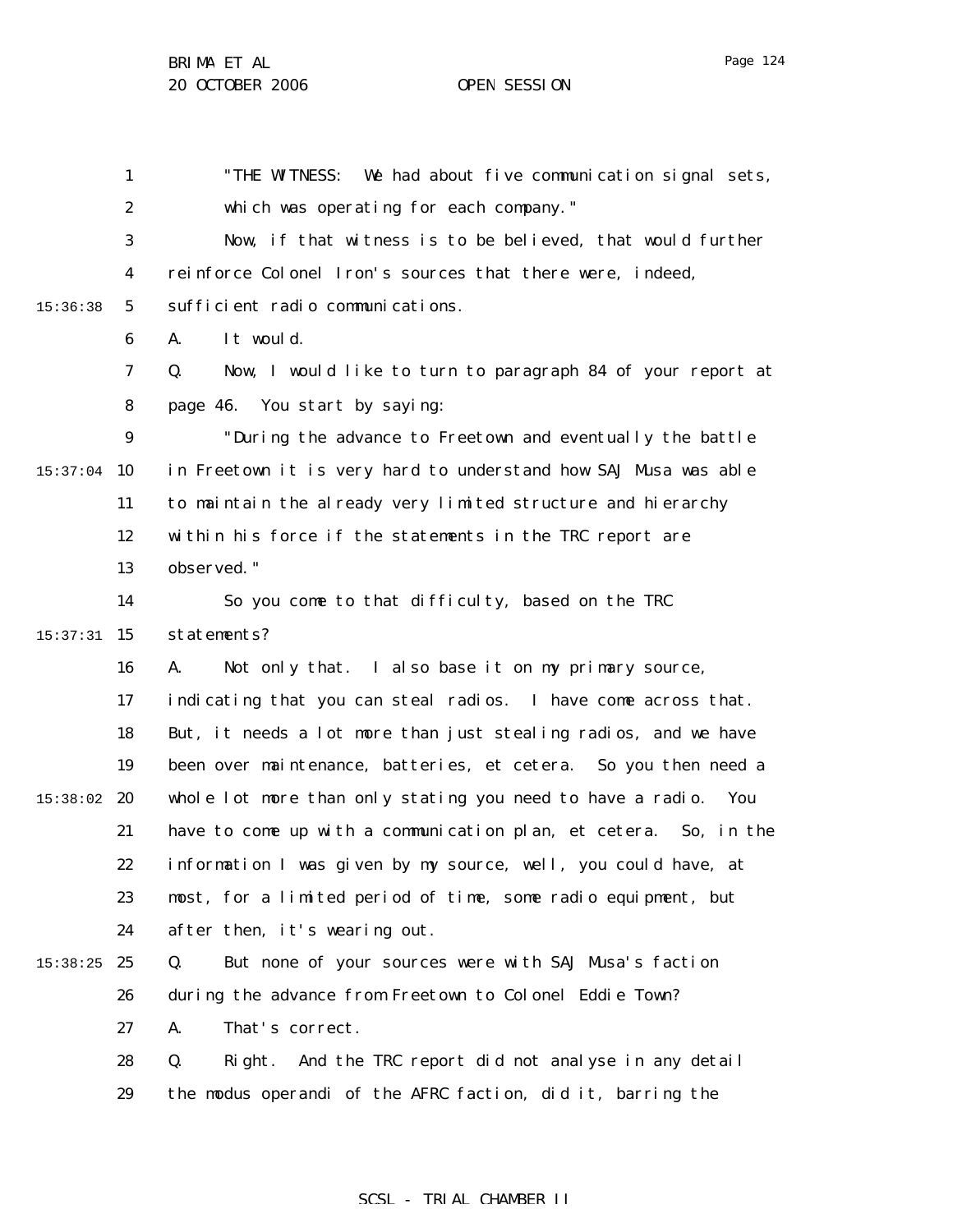1 attack on Freetown?

|          | $\boldsymbol{2}$ | Well, basically, the TRC, if you call it the modus<br>A.                        |
|----------|------------------|---------------------------------------------------------------------------------|
|          | 3                | operandi, but the TRC analysis was no more or no less going                     |
|          | $\boldsymbol{4}$ | towards the direction of Freetown in a big mass with a lot of                   |
| 15:39:07 | $\mathbf 5$      | noise, and that was it, with no confrontation, no fighting going                |
|          | 6                | That was the analysis made by the TRC. That is not much of<br>on.               |
|          | 7                | a modus operandi, in my mind.                                                   |
|          | 8                | It may be they didn't explore the actual detail of how the<br>Q.                |
|          | $\boldsymbol{9}$ | AFRC faction advanced from Colonel Eddie Town to Freetown.                      |
| 15:39:32 | 10               | Well, they went at length in describing this sort of --<br>A.                   |
|          | 11               | which, in my mind, was no more, no less than a march.                           |
|          | 12               | Now at least ten Defence witnesses, who were former members<br>Q.               |
|          | 13               | of the SLA, who participated in the advance from Colonel Eddie                  |
|          | 14               | Town to Freetown, have given evidence of a well-organised                       |
| 15:40:03 | 15               | movement of the AFRC from Colonel Eddie Town to Freetown.<br>Di d               |
|          | 16               | you know that?                                                                  |
|          | 17               | A.<br>No.                                                                       |
|          | 18               | Now, did you know that, according to most of these<br>Q.                        |
|          | 19               | witnesses, when the AFRC faction moved, it started with an                      |
| 15:40:17 | 20               | advancement battalion, then a reinforcement battalion, then a                   |
|          | 21               | headquarter group, then a rear battalion? Were you aware of                     |
|          | 22               | that?                                                                           |
|          | 23               | A.<br>No.                                                                       |
|          | 24               | I'll just read to you one of the transcripts on this.<br>Q.<br>Thi <sub>s</sub> |
| 15:40:47 | 25               | is from DAB-095 and it's page 65 and 66. It's line 13 through to                |
|          | 26               | line 6 on page 66.                                                              |
|          | 27               | PRESIDING JUDGE:<br>What was the date again?                                    |
|          | 28               | MR AGHA:<br>20 September 2006.                                                  |
|          | 29               | I will just read you what this witness, who was a part of<br>Q.                 |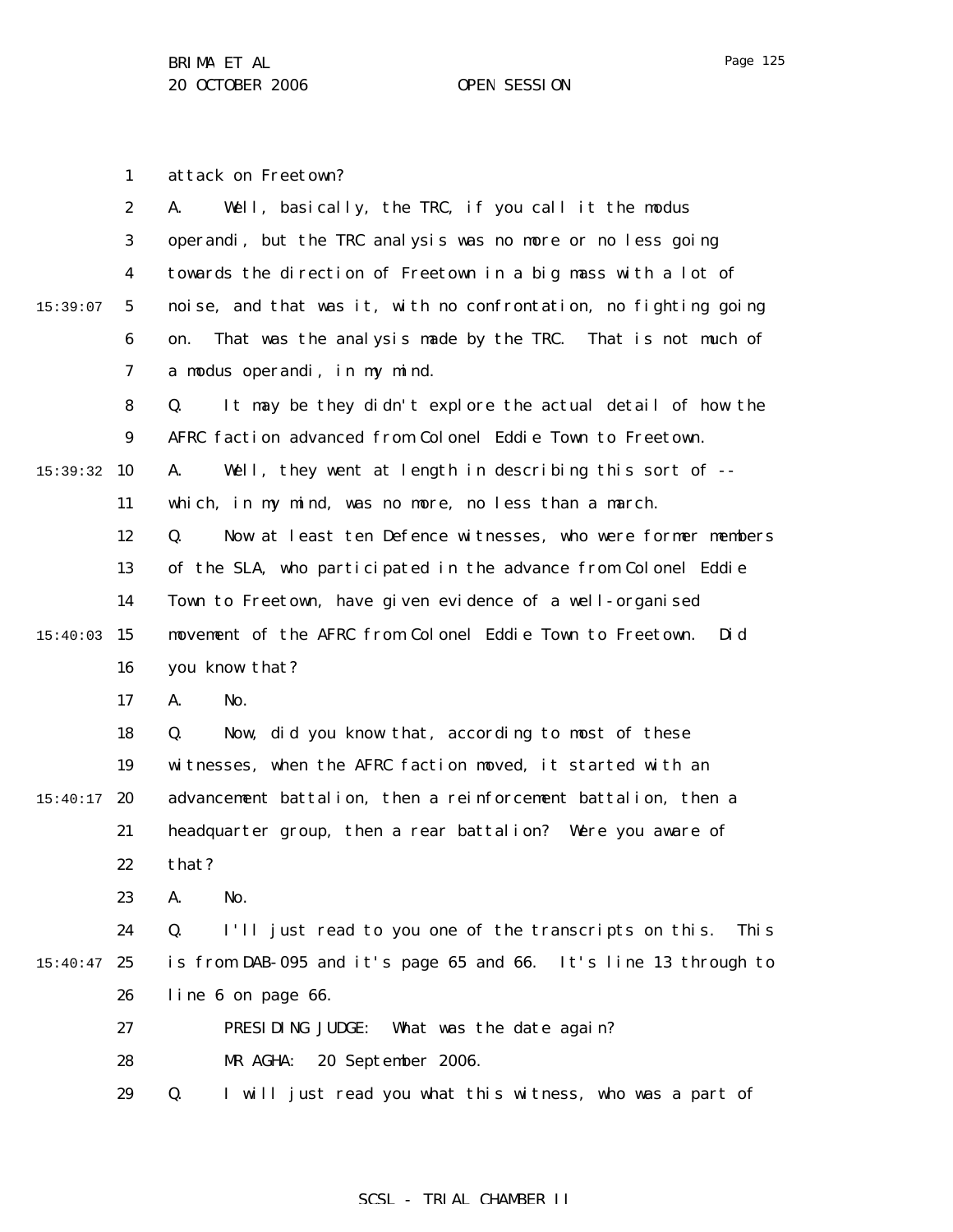Page 126

1 2 3 4 5 6 7 8 9  $15:41:47$  10 11 12 13 14 15 15:41:55 16 17 18 19 15:42:09 **20** 21 22 23 24 15:42:30 25 26 27 28 29 15:41:35 the advance, said: "Q. Mr Witness, what happened in these two weeks you were in Colonel Eddie Town? "A. Well, we were divided into various groups and we were now putting together the plan how to come to Freetown and reinstate the army. "Q. Can you please explain to the Court how this regrouping took place. "A. Yes. "Q. Could you please tell the Court how this was -- "A. Yes. "Q. -- administered? "A. Yes. "Q. Please do. "A. Well, in the first place, we had a group which they organised, that was called the advance party; it led the troops. There was another group called the reinforcement. And the third group was called the headquarter group, where we had our logistics and SAJ himself. And there was another group at the rear." That was just one transcript how they started out. I'll read you another one, which may help. This was from the first accused himself. It is on 13 June 2006, page 16, line 29, through to page 18. It's rather long, but it will give you quite a good idea of the movement. I'll read, this is the answer: "A. After he had given out these appointments"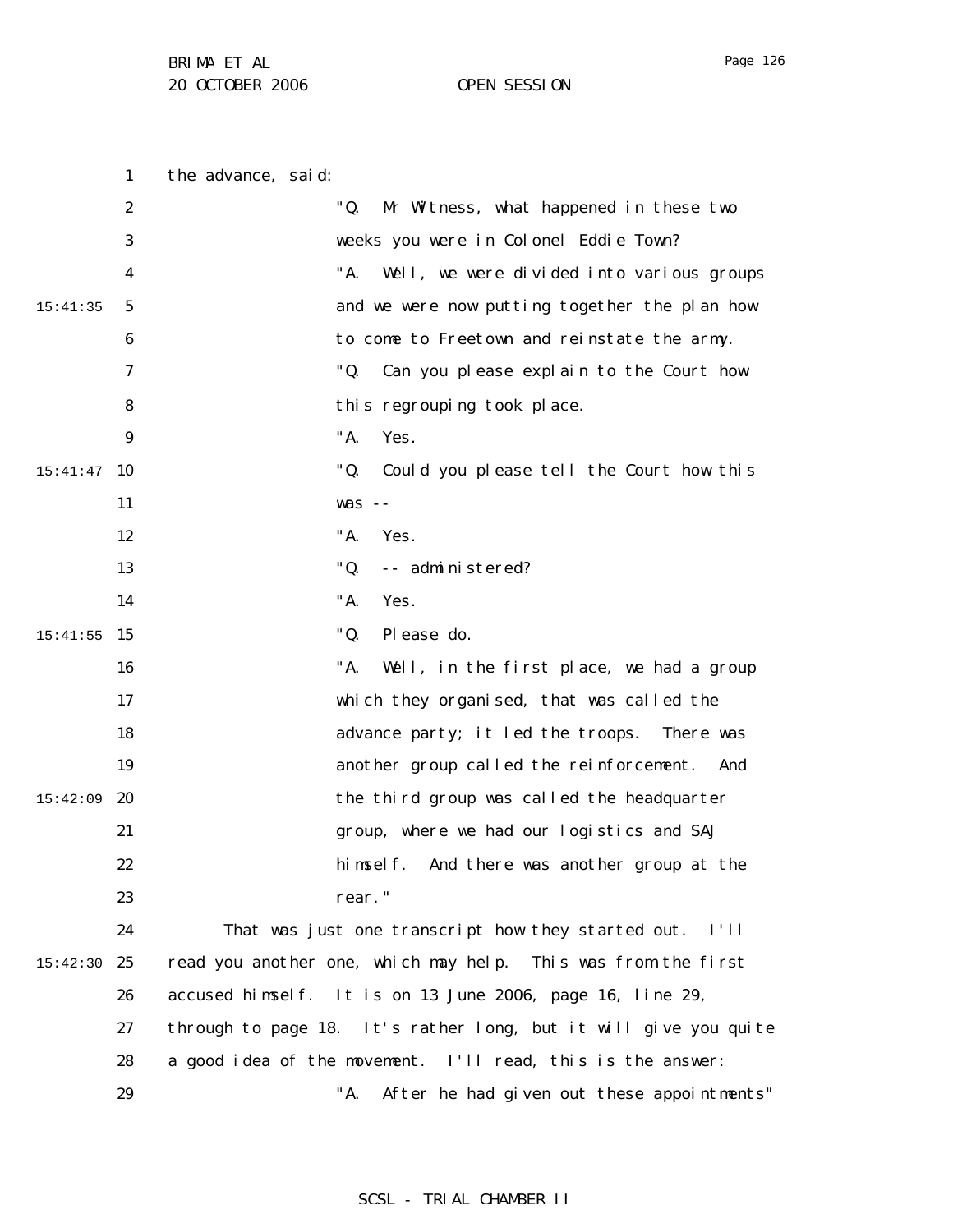1 2 3 4 5 6 7 8 9 15:43:29 10 11 12 13 14 15:43:46 15 16 17 18 19  $15:44:04$  20 21 22 23 24 15:44:17 25 26 27 28 29 15:43:16 - that's SAJ Musa -- "he said the task force team, which was the advance team, which was the fighting team also, should leave Eddie Town on 27th November 1998. And the back-up team, which was the reinforcement team, which was controlled by Commander O-Five should leave -- "Q. Before you proceed, please explain to this Court what you mean by reinforcement unit. You just mentioned back-up reinforcement. Would you please explain to this Court? "A. The reinforcement team was a team that was support the fighting team on the front in case the fighting team needed more manpower. Were they to be overcome by the enemies, they should immediately call for the reinforcement team, which was in the care of Commander O-Five." Then we move slightly down to line 23, because there are some objections which are of not much interest. At line 24: "Q. Mr Brima, how do you know what the reinforcement unit does? How do you know? "A. It was through the instruction or order of Commander SAJ Musa, the way he programmed the team. And I had told this Court it's very difficult for a soldier to take a team of soldiers on the front without briefing them. If a soldier was going to the front without being briefed, that would definitely cause some problems, because sometimes the troops would advance, or the battalion would advance in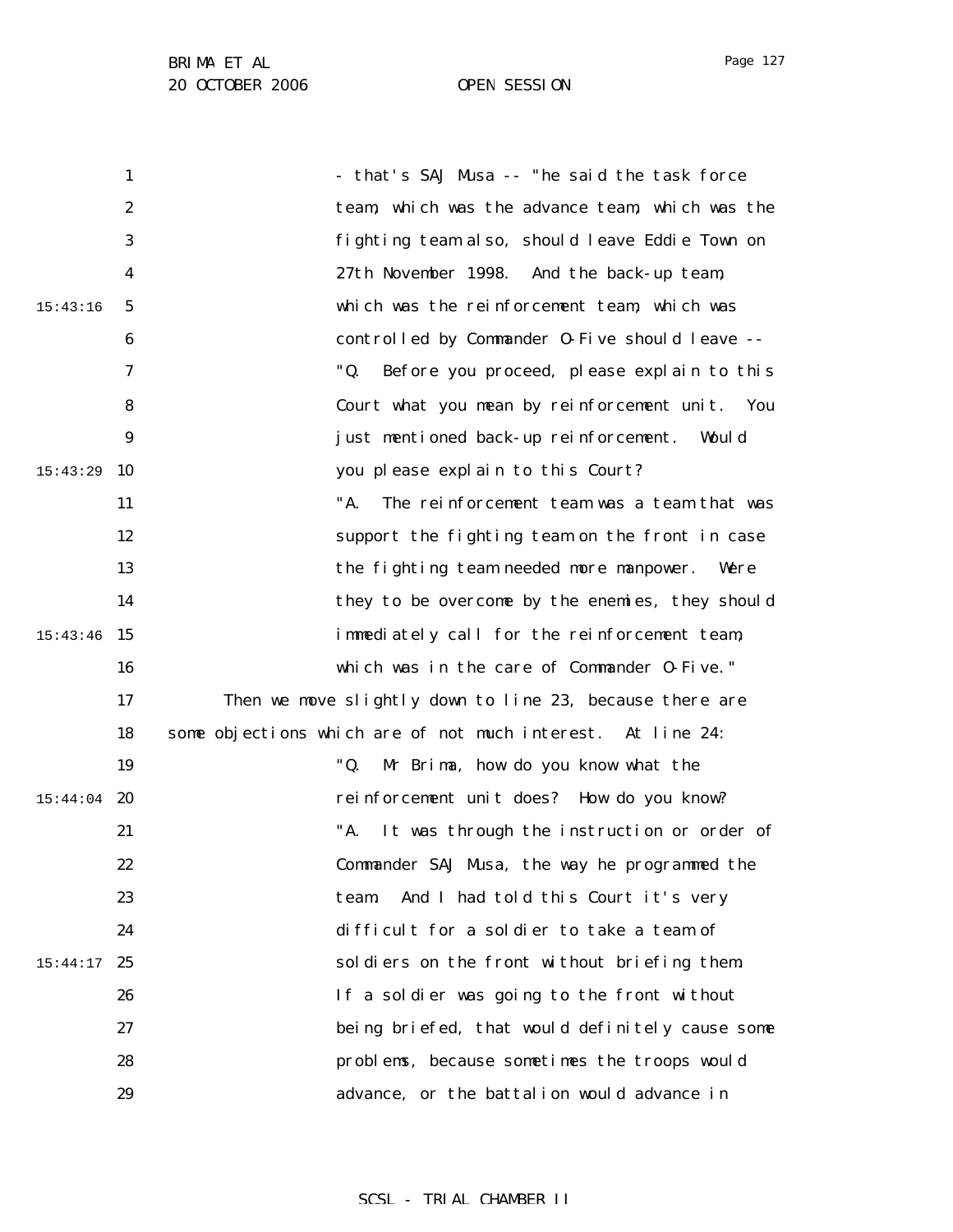1 2 3 4 5 6 7 8 9 15:44:51 10 11 12 13 14 15 15:45:01 16 17 18 19  $15:45:14$  20 21 22 23 24  $15:45:36$  25 26 27 28 29 15:44:40 bits. "Q. [Microphone not activated]. "MR GRAHAM: "Q. Mr Brima, you were telling us the need about reinforcement. How do you know what you just told this Court? How do you know? "A. I came to know this through the commander officers' address, that is Commander SAJ Musa. And he said after the reinforcement team had left on 28th November 1998, the headquarters team should leave with the company which was at the rear. "Q. Mr Brima, do you know what the headquarter team stands for? "A. Well, the headquarters team was where all the family members of the soldiers were. He didn't allow women to go to the front. It was where the medical team was, or the medical orderly. It was where the headquarters for the signallers were. It was where we have the quartermaster, and it was where we, the detained people, and there was one company at the rear which secured the headquarters." Finally -- there are a number of these. I'm just reading a sampling of them to you. This is DBK-126, pages 52 and 53 on 12 October. I shall read from line 27 on page 52, through to line 10 on page 53. This, again, was from one of the SLAs in SAJ Musa's faction, which was advancing to free: "Q. At this time, where was the second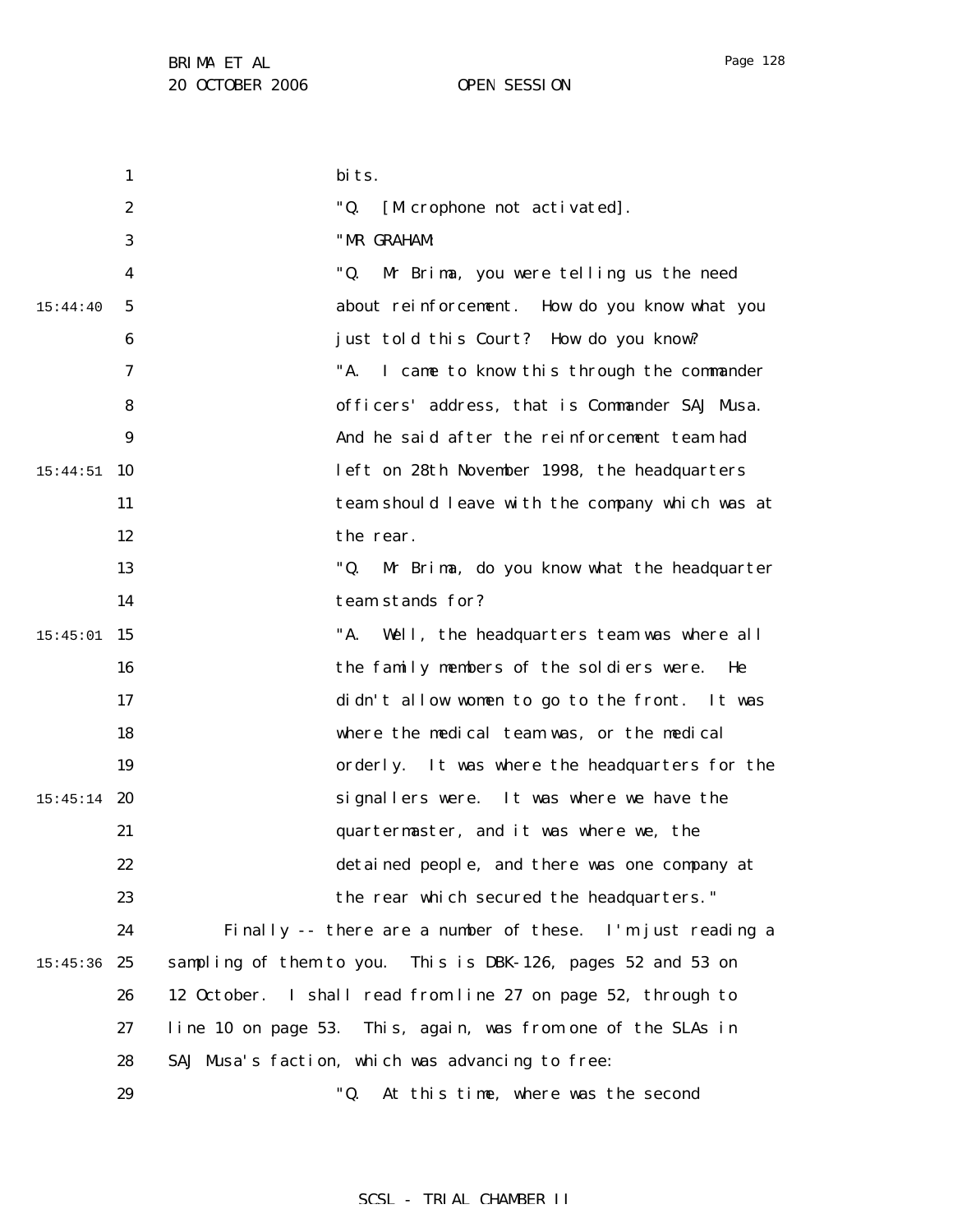Page 129

1 2 3 4 5 6 7 8 9  $15:46:28$  10 11 12 13 14 15 15:46:41 16 17 18 19 15:46:16 accused? "A. Well, they were on, because we were walking through the bush you would have the advance team who would go ahead. After the advance team you would have the soldier boys who carry the ammunition. After the ammunition, you have the medicals, those who carry the medicines and the doctors themselves. After that you have the wounded soldiers. After the wounded soldiers you have those who guard Ibrahim Kamara, Alex Tamba Brima and Santigie Kanu, and some others I can't recall. They took them for -- as prisoners of war. They would tie their hands and there would arm men to guard them. After their convoy it was Father Mario. After Father Mario then us. After us there were armed men. That was how we were going." Now, had you been aware of all this evidence that had been

 $15:47:01$  20 21 22 23 24  $15:47:35$  25 26 27 28 29 given by members of SAJ Musa's faction, regarding how the advance from Colonel Eddie to Freetown, would you now be in a position to better understand how they were successfully able to manage that? A. Well, I would -- if this would be accurate, then it clearly states that they marched in sequence. So, of course, within the jungle, you can't sort of spread out, or go into -- up front and one back. So you would go in sequence, and the sequence was established. That is what -- it tells me that. Q. So you can see it's almost a standing operating procedure, the way the advance works, from those statements.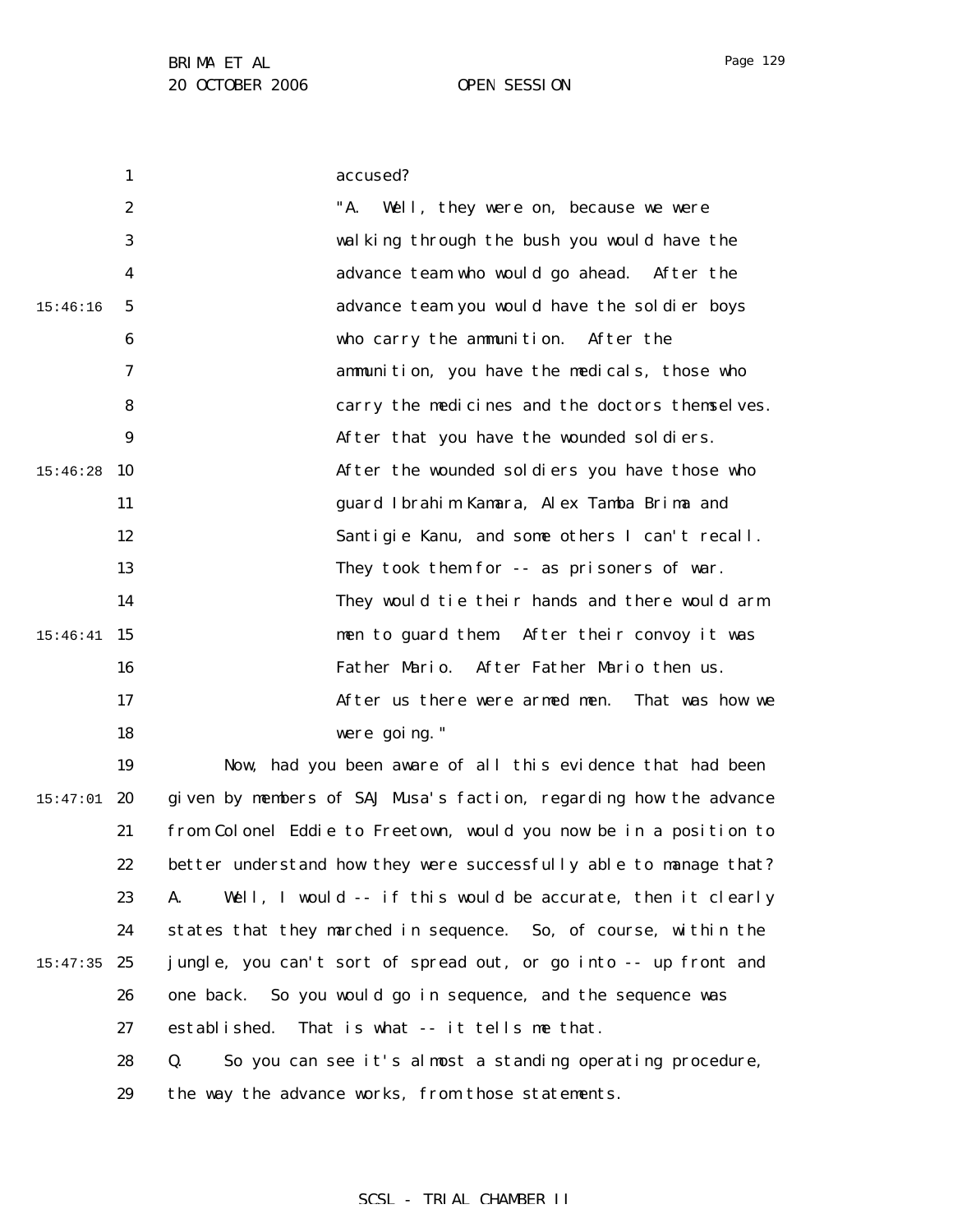1 2 3 4 5 6 7 8 9 15:48:39 10 11 12 13 14 15 15:49:02 16 17 18 19 15:49:20 **20** 21 22 23 24  $15:49:45$  25 26 27 28 29 15:48:21 A. It only gives me an explanation on how they, in sequence, went. It doesn't give me any other information. Q. But, at least, at this stage, it would give you an indication that they were just not on one long march into Freetown. There was at least some structure to their movements. A. Well, I don't really see the difference. You know, the information you give me does not necessarily give me information that's not a long march to Freetown, except that it's in sequence. Q. But it's in a co-ordinated sequence where you have the advance party going first, followed by the headquarter party, then followed by the rear party. So it is an organised sequence of advance, isn't it? A. Well, it obviously has been a choice, made by Musa, to make the sequence. That's what he did. Again, it's not telling me much. Q. Does it not indicate to you that there was some form of structure to the advance to Freetown? A. Well, I don't know if you can call it structure. Maybe you can, but merely walking behind each other. Q. Well, it actually goes beyond that, because you had the situation where the advance team would actually come back and assist the other groups if they got into difficulties. I'll read you the transcript of DBK-131, dated 10 October 2006. It's page 66. This, again, was another member of the AFRC faction on the advance from Colonel Eddie Town to Freetown. He was in part of the RDF, which was a rapid deployment force: "Q. How did you know you lacked ammunition? "A. Well, as I have mentioned, I was in the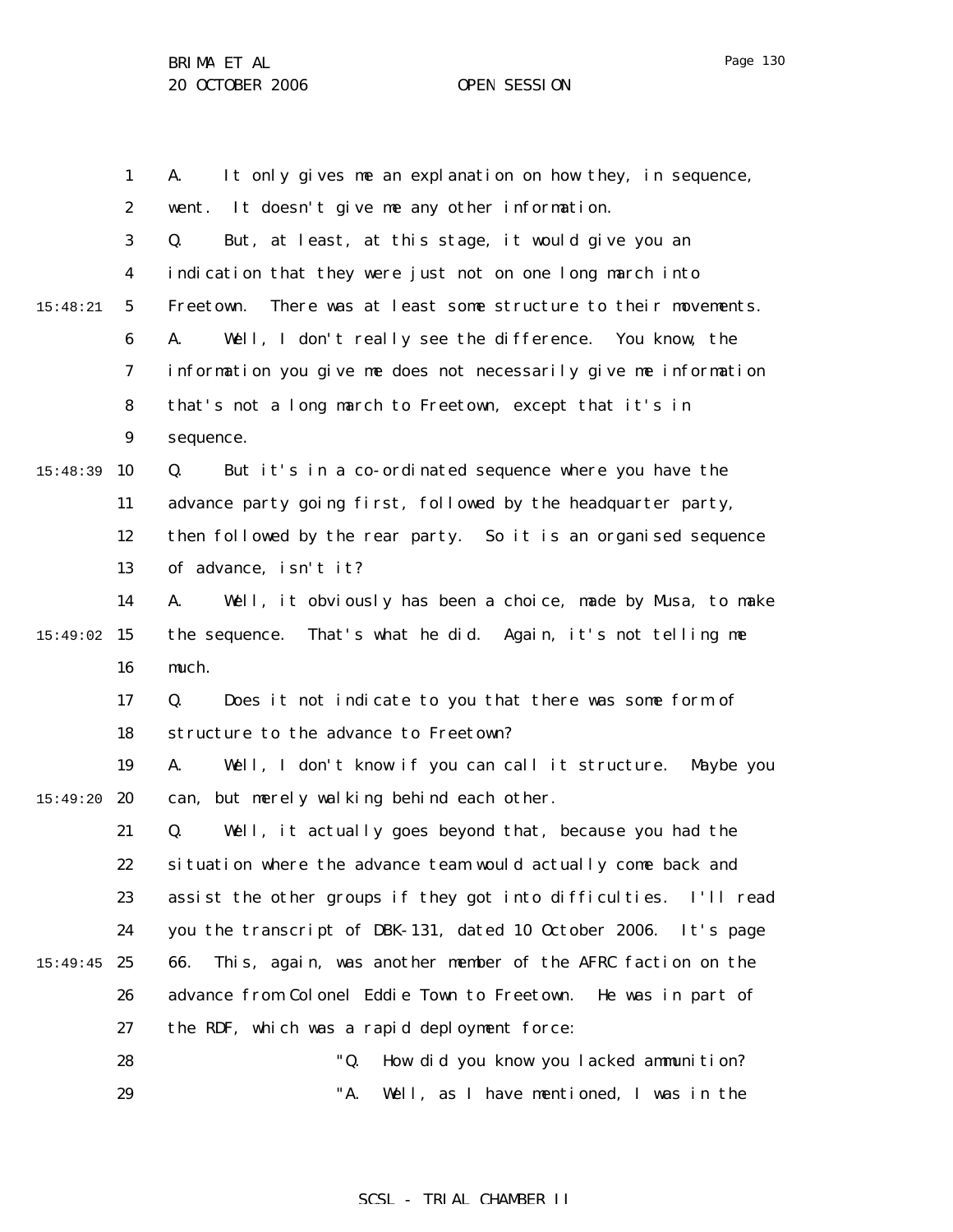|          | 1                | front line. I was a commander in the front                        |
|----------|------------------|-------------------------------------------------------------------|
|          | $\boldsymbol{2}$ | All the boys were complaining to me that<br>line.                 |
|          | 3                | they had no ammunition. The headquarter as                        |
|          | 4                | well, because the headquarters, at times they                     |
| 15:50:21 | 5                | would attack there and they would attack the                      |
|          | 6                | rear, so my own job, as RDF, wherever they                        |
|          | 7                | attacked I would be there. I would go there                       |
|          | 8                | and reinforce there.<br>Make sure that I would                    |
|          | 9                | put the situation under control and come back                     |
| 15:50:33 | 10               | to the advance team."                                             |
|          | 11               | Now, if that evidence is to be believed, wouldn't you agree       |
|          | 12               | that suggests a measure of organisation and structure during the  |
|          | 13               | advance?                                                          |
|          | 14               | A.<br>Yes.                                                        |
| 15:50:49 | 15               | Q.<br>Had this information been available to you, would you now   |
|          | 16               | be in a better position to say it was actually an organised       |
|          | 17               | structured advance from Colonel Eddie Town to Freetown?           |
|          | 18               | A.<br>Well, it would have increased my knowledge, but, then       |
|          | 19               | again, by the limited statement, then, again, I would have needed |
| 15:51:18 | 20               | more information.                                                 |
|          | 21               | But I have some more information about the headquarters<br>Q.     |
|          | 22               | unit. I will just very briefly read you that. This is another     |
|          | 23               | sol dier accompanying them.                                       |
|          | 24               | PRESIDING JUDGE: Is that going to be the same as the last         |
| 15:51:38 | 25               | one?                                                              |
|          | 26               | MR AGHA:                                                          |
|          | 27               | Q.<br>In essence, to spare the time of the Court, we have the     |
|          | 28               | headquarters group, which has the medicals, radio communications, |
|          | 29               | the prisoners, so on and so forth.<br>Now, was that information   |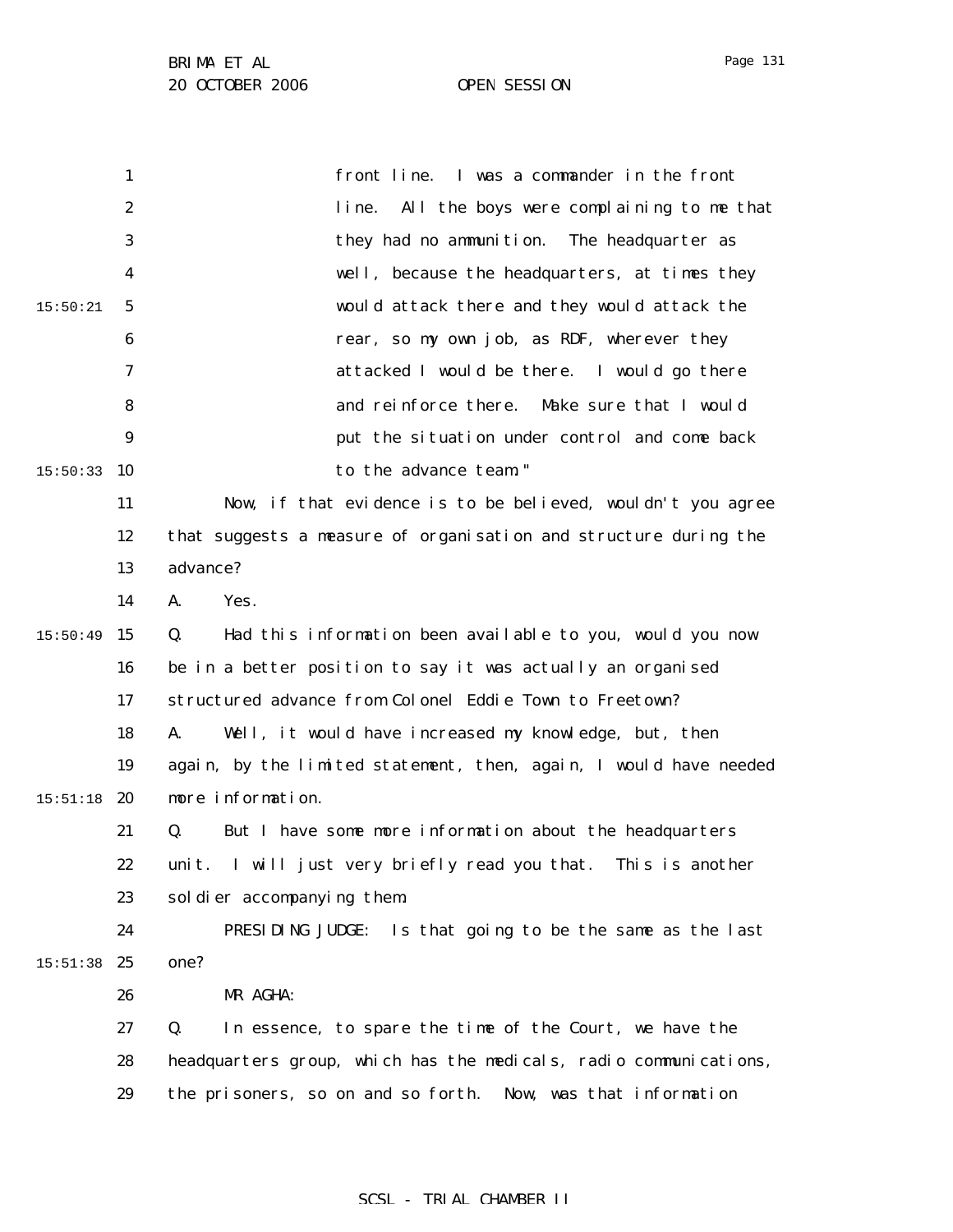1 that was aware to you?

|          | $\boldsymbol{2}$ | I was aware of the sequence and the headquarters, that was<br>A.     |
|----------|------------------|----------------------------------------------------------------------|
|          | 3                | But I was aware about communication equipment, but then<br>obvi ous. |
|          | 4                | the question is:<br>Does it work? And the information, of course,    |
| 15:52:08 | $5\phantom{.0}$  | was not available to me when --                                      |
|          | 6                | Q.<br>But, having now heard some of this information, would you      |
|          | 7                | agree with me that it was a relatively structured march advancing    |
|          | 8                | to Freetown?                                                         |
|          | $\boldsymbol{9}$ | If it is true what you say, it is maybe better that I have<br>A.     |
| 15:52:29 | 10               | seen, but it's still -- you know, it takes a lot to come to the      |
|          | 11               | conclusion that something is structured.                             |
|          | 12               | But it certainly wasn't just a rabble running down from<br>Q.        |
|          | 13               | Colonel Eddie Town to Freetown, was it, from what you've heard?      |
|          | 14               | A.<br>Well, again, in my mind, it may not have been like I've        |
| 15:52:52 | 15               | stated here, based on TRC, but the difference between the two --     |
|          | 16               | But based on the evidence you've heard, you would agree<br>Q.        |
|          | 17               | with me, surely, this wasn't just some kind of horde descending      |
|          | 18               | on Freetown with no structure or organisation, or anything of        |
|          | 19               | that sort?                                                           |
| 15:53:13 | 20               | Well, if it is true what you described, maybe it is.<br>A.           |
|          | 21               | Q.<br>Now, we discussed earlier, during the advance to Freetown,     |
|          | 22               | that, I believe from the TRC, there was a perception there were      |
|          | 23               | not many engagements or battles en route; is that right?             |
|          | 24               | A.<br>Yes, that's right.                                             |
| 15:53:36 | 25               | Q.<br>Now, on something else, just before we turn to this, I         |
|          | 26               | think it is important for you to appreciate, because of the          |
|          | 27               | structure and movement, did you know that when the advance party     |
|          | 28               | went forward and let's say attacked the position, the headquarter    |
|          | 29               | party didn't move to where the advance party was until it got the    |
|          |                  |                                                                      |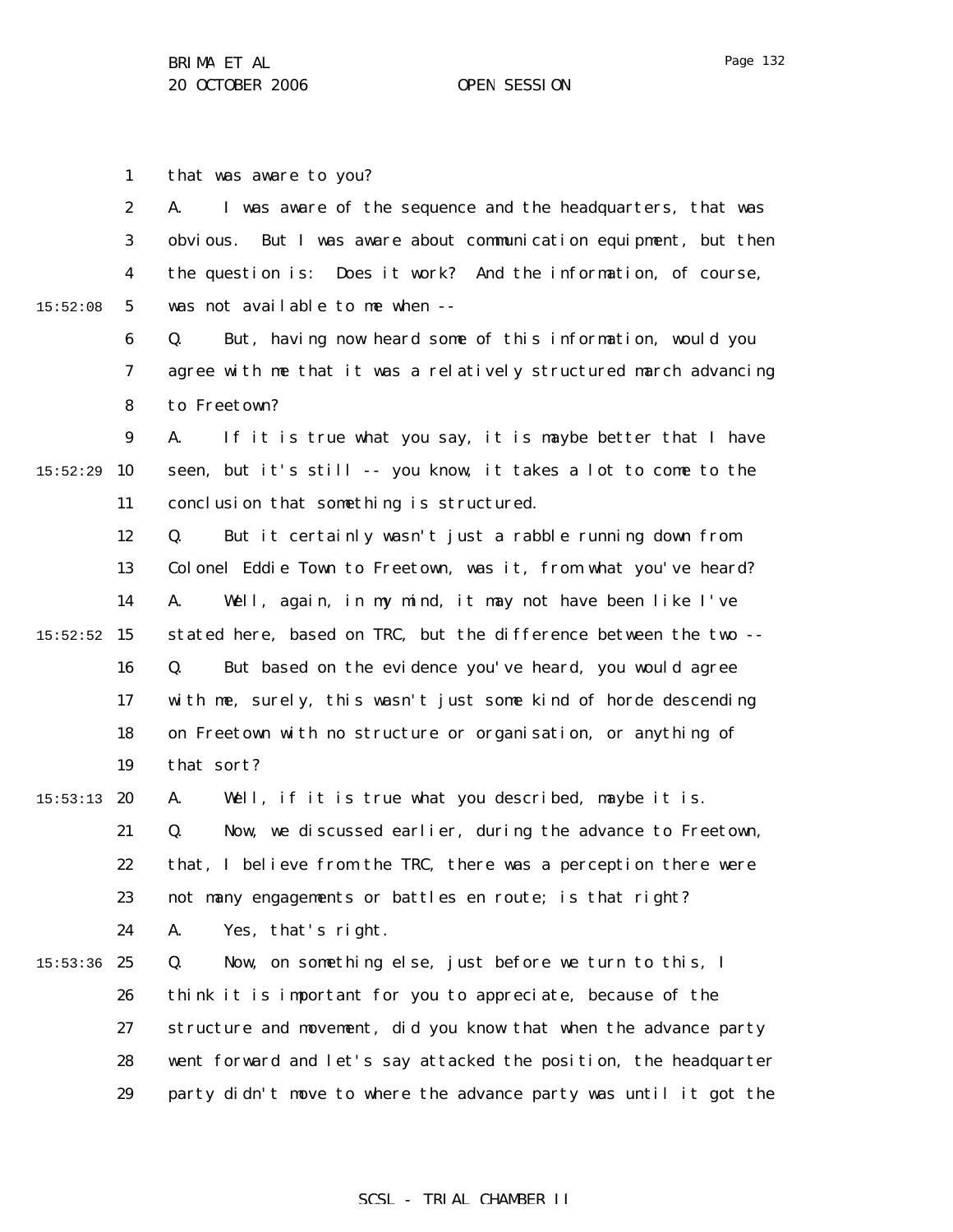1 all clear it was safe?

2 A. No.

|          | 3                | So, as it was moving, the advance party would clear the<br>Q.     |
|----------|------------------|-------------------------------------------------------------------|
|          | 4                | ground, signal to the headquarter party and the headquarter party |
| 15:54:12 | $\mathbf 5$      | would then move on, and that's how this troop advanced from       |
|          | 6                | Colonel Eddie to Freetown. Now, if you had the benefit of         |
|          | 7                | knowing that, would you say there was also an element of          |
|          | 8                | structure and organisation in that advance?                       |
|          | $\boldsymbol{9}$ | A.<br>If you describe the fact that a forward unit moves forward  |
| 15:54:33 | 10               | and then comes to a position, and then gives the go-ahead, well,  |
|          | 11               | that is a way of operating.                                       |
|          | 12               | If that was the case, you would agree to me that this<br>Q.       |
|          | 13               | advance was actually quite an operational structured advance from |
|          | 14               | Colonel Eddie Town to Freetown?                                   |
| 15:55:00 | 15               | Well, it was an advance. I wouldn't say it was an<br>A.           |
|          | 16               | operational advance, but it was an advance.                       |
|          | 17               | Certainly there was some structure and organisation behind<br>Q.  |
|          | 18               | it?                                                               |
|          | 19               | If the way you describe, it is.<br>A.                             |
| 15:55:14 | 20               | Now, we mentioned before that the perception of the TRC was<br>Q. |
|          | 21               | there were not many engagements en route. Now, did you know       |
|          | 22               | that, during the advance from Colonel Eddie Town to Freetown,     |
|          | 23               | that the advance party engaged in hit-and-run operations against  |
|          | 24               | ECOMDG forces at Lunsar? Did you know that?                       |
| 15:55:37 | 25               | Well, of course, they attacked Lunsar or Lunsar was<br>A.         |
|          | 26               | I don't know what.<br>avai l abl e.                               |
|          | 27               | They attacked it. There was an ECOMOG position which they<br>Q.   |
|          | 28               | attacked.                                                         |
|          | 29               | But I don't know if it was defended.<br>A.                        |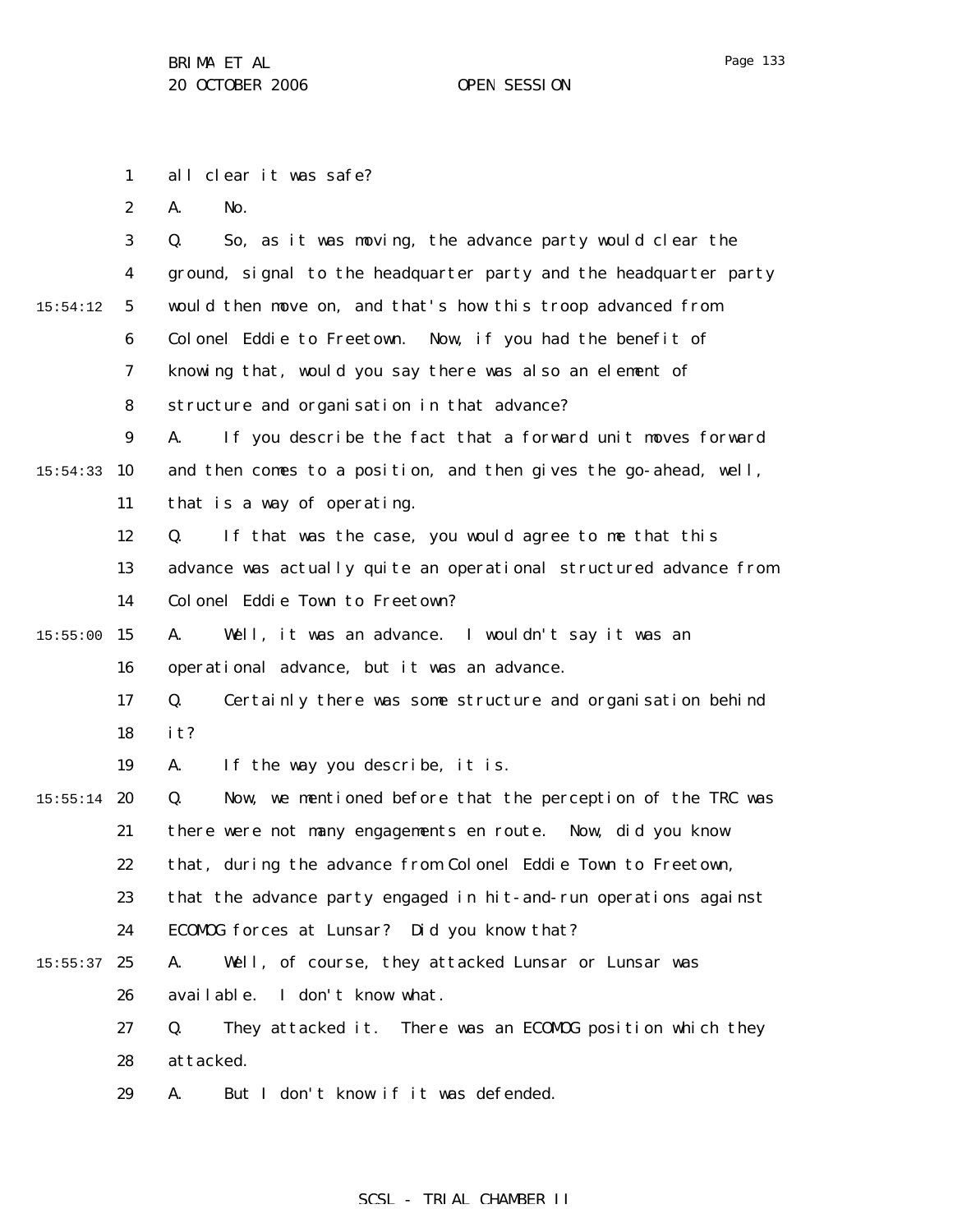1 2 3 4 5 6 7 8 9  $15:56:28$  10 11 12 13 14  $15:56:42$  15 16 17 18 19  $15:57:02$  20 21 22 23 24  $15:57:15$  25 26 27 28 29 15:56:03 Q. I'll show you on the transcript what the people who involved in the engagement had to say. Were you aware there was also an engagement at Masiaka? A. No. Q. Were you aware that there was an engagement at Mile 38? A. No. Again, you know, from the information I had, there were no -- there may have been skirmishes and small encounters, but not battles in the sense as I understand them. Q. But if we're talking in terms of the Sierra Leone conflict, where maybe a battalion only has, or a company, only around 100 men, and you are using a couple of battalions, or a battalion, that would be a reasonable battle, in the context of the Sierra Leone war, wouldn't it? A. Oh, yes, that it would. Q. So, for example, when I was reading out earlier about the task force commander, and he had two battalions with him, now, if he's going on an operation to attack an area with two battalions, you would agree with me in the context of the Sierra Leone war, that would be a battle; if, of course, there ECOMOG were opposing? A. Rightly so, yes. Q. Did you know some of these battles against ECOMOG were actually quite hard fought, like Benguema? A. No. Q. But you knew there was a battle at Benguema? A. Well, again, I read it in my sources, in reading my sources. You know, it is stated over and over that there were battles. My sources indicate that it was merely the positions by ECOMOG were either unprotected or left.

### SCSL - TRIAL CHAMBER II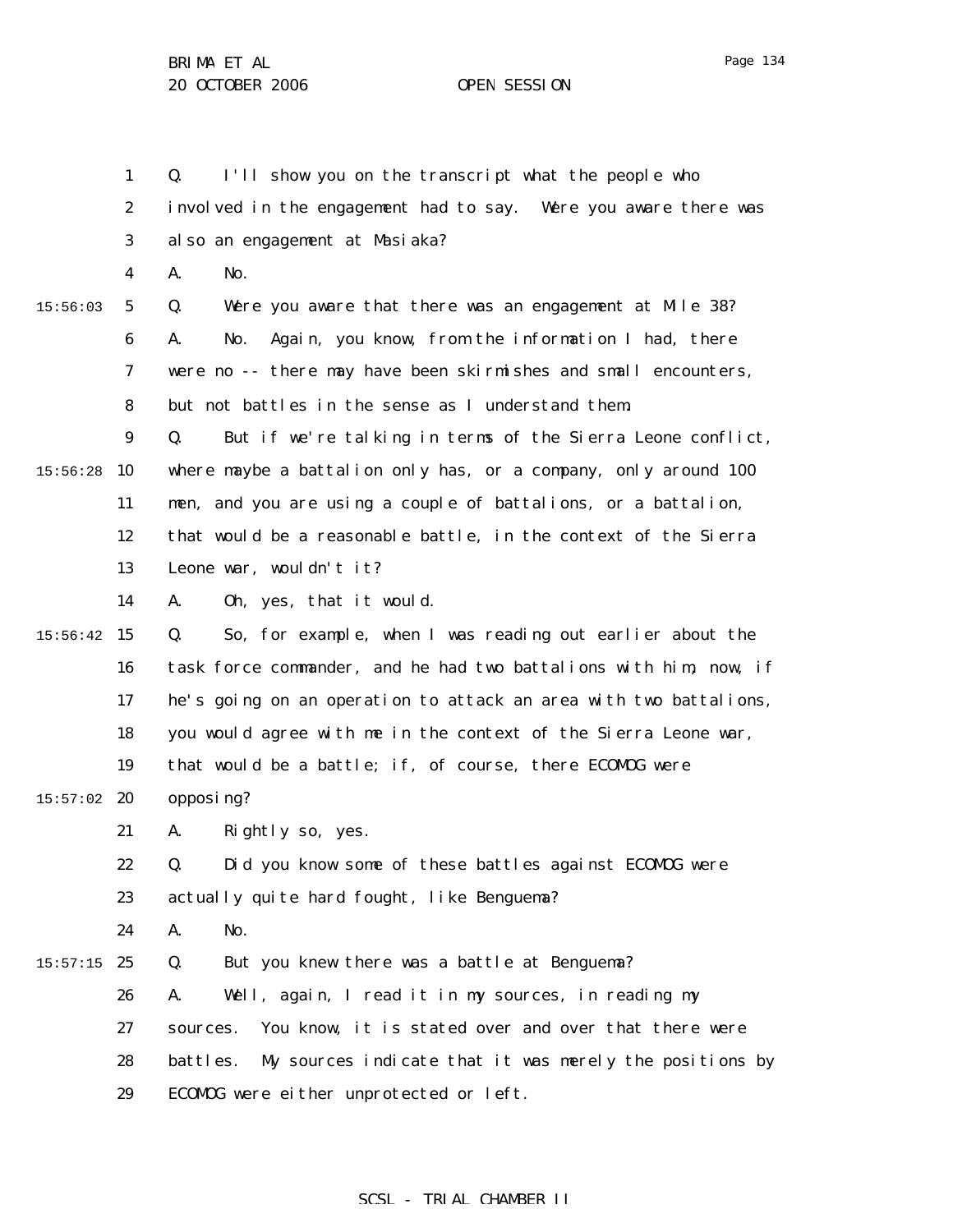1 2 Q. I will just read you a couple of transcripts regarding some of these engagements.

3 4 5 6 7 15:57:54 PRESIDING JUDGE: I'm not quite sure what you're going to ask, but seeing that, obviously, the general doesn't know about this evidence, anyway, can't you simply put to him, what if there were evidence that this, that and the other, what would you think?

MR AGHA: I would do that, Your Honour.

9  $15:58:08$  10 11 12 13 14 15:58:32 15 Q. As the learned judge has pointed out, there is no need for me to keep reading the transcripts of these engagements. If there were battles against ECOMOG en route to Colonel Eddie Town, let's say at Lunsar, Masiaka, Mile 38 and Benguema, and these were defended positions by ECOMOG, you would agree with me that the AFRC faction was engaging with the enemy on its advance to Freetown.

> 16 A. If that was the case, yes.

17 18 Q. You would agree with me, if they actually managed to reach Freetown, they were successful in those engagements.

19 A. Well, there again, I don't know that.

 $15:58:45$  20 Q. Well --

8

21 22 23 A. And my information has it, or my sources indicate that there were no battles, and the majority of the positions were left by ECOMOG.

24 15:59:00 25 26 27 28 Q. But if it were the case that there was a battle there, and ECOMOG were forced to withdraw, or were defeated, then it would be fair to say that the AFRC faction was an effective fighting force, as it advanced from Colonel Eddie Town to Freetown, wouldn't it?

> 29 A. Well, under all the circumstances you describe, depending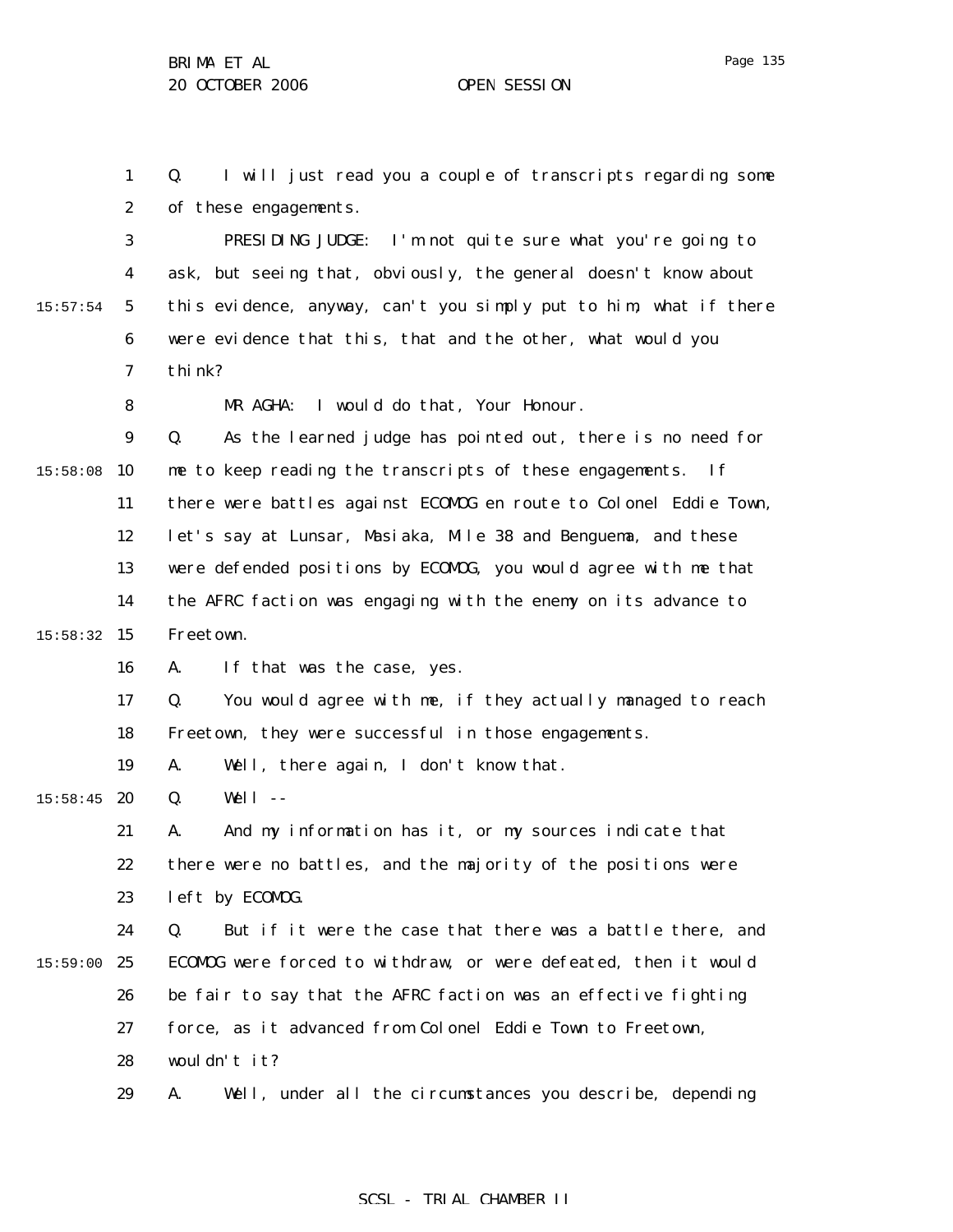Page 136

1 2 3 4 5 6 7 8 9  $16:00:09$  10 11 12 13 14 16:00:29 15 16 17 18 19  $16:01:01$  20 21 22 23 24 16:01:22 25 26 27 28 29 15:59:43 on the situations, it might have been the case. Q. Again, essentially, if you remember, earlier we discussed a part of your report where it was mentioned that the tactics were that thousands of civilians were put in the way so the Nigerians were unable to defend Freetown. If the evidence has come forward, as I've indicated earlier when I read the transcript, actually the AFRC faction advanced into Freetown, with the civilians behind in a co-ordinated movement, then that would actually be a successful attack, wouldn't it? A. Well, if the positions are defended, indeed. Q. Yes. A. If the positions are all left open and your march to Freetown is basically undefended or not hindered -- Q. But if there were battles -- A. Well, if there were, that's another issue. Q. I would suggest to you that the AFRC faction, in the context of the Sierra Leone war, was an effective military organisation; what would you have to say about that? A. Based on the information I have, I looked not at the question whether it was an effective military organisation, I looked at the fact whether it was a traditional military organisation, and that's another issue. Q. It is, indeed. Would you say traditional or not traditional, regular or irregular, it was an effective military organisation on the advance from Colonel Eddie Town to Freetown, in the context of the Sierra Leone war, in that it was able to achieve its objective? A. Yes, but you put a question to me with a lot of parameters, a lot of circumstances. Well, I had to do a different research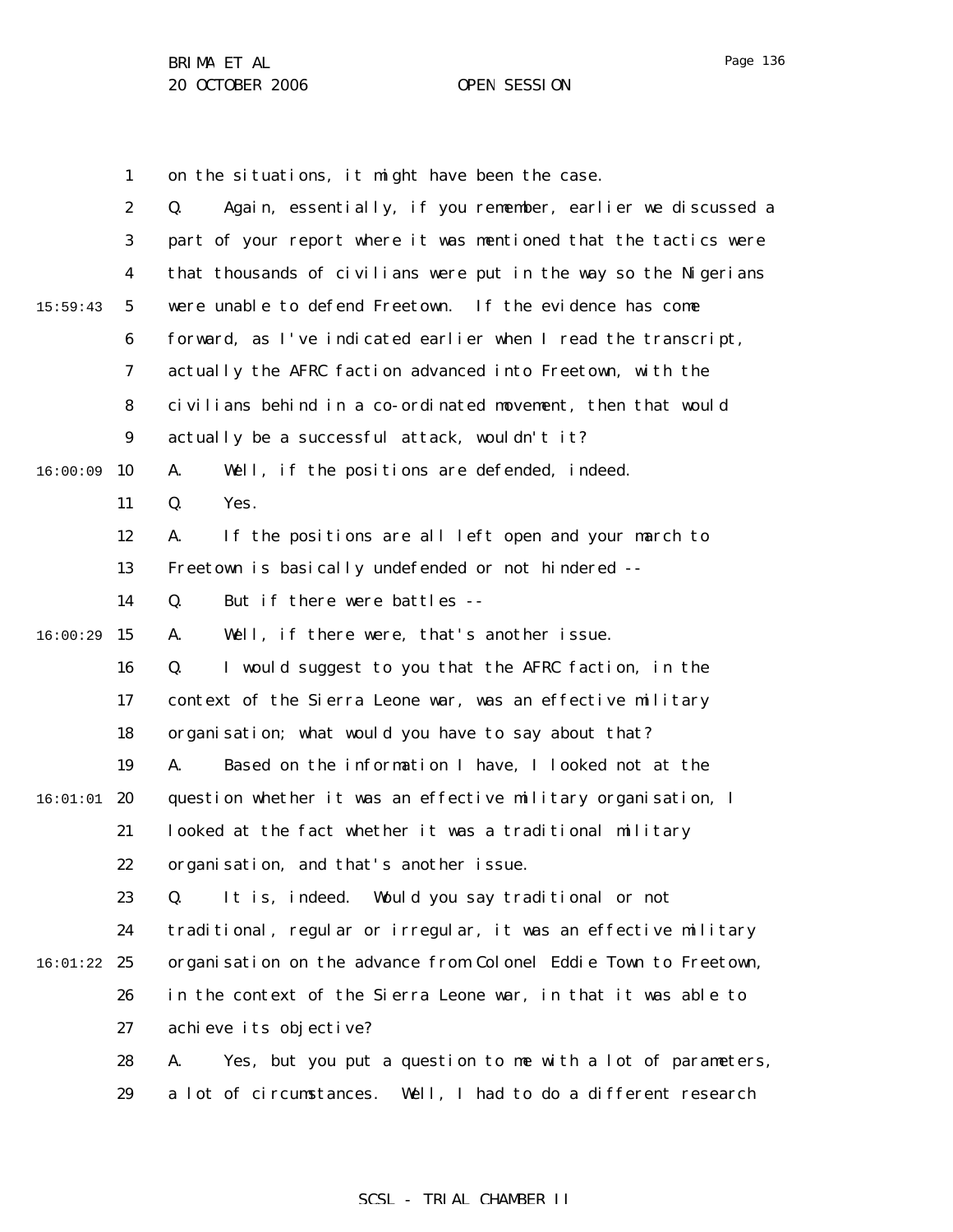1 2 3 4 5 6 16:01:57 to answer the question properly, and to go, indeed, in whether all the battles occurred, how the procedures were, how the formations were. Instead of answering the question, we continuously go around that, answering the question what Colonel Iron put to me, or not -- he didn't put to me, the question was: Was it a traditional military organisation.

7 8 9  $16:02:15$  10 11 12 13 14  $16:02:37$  15 16 MR KNOOPS: Your Honour, at this point, I object, because the Prosecution is actually, with this issue, giving evidence in its own case. The qualification whether the advance was effective has never been stated by any of the sources of the Prosecution, at least the transcript he quoted. It's not a question, it's a matter of interpretation of the transcript, which the Prosecution puts before the expert, of which he has only his own knowledge, but it's never been said in the transcript that it was an effective advance. It's the evidence of the prosecution given to this expert.

17 18 19  $16:02:52$  20 21 22 23 24 PRESIDING JUDGE: What's your reply to that, Mr Agha? MR AGHA: Your Honour, this is an expert military witness. He has had access to some information, but not all. Indeed, our military expert didn't have access to much of the information that has arisen. I am putting to him various pieces of evidence, which has come forward in this trial, and asking his opinion, as an expert, on what he believed the position would be. I think he's perfectly capable of answering that.

16:03:11 25 26 27 28 29 PRESIDING JUDGE: But the objection by Mr Knoops is that you are putting your own spin on the evidence. In other words, Mr Knoops is saying there is more than one way to interpret the evidence, but you're putting your version of the evidence to him, which has not yet been decided by the Court.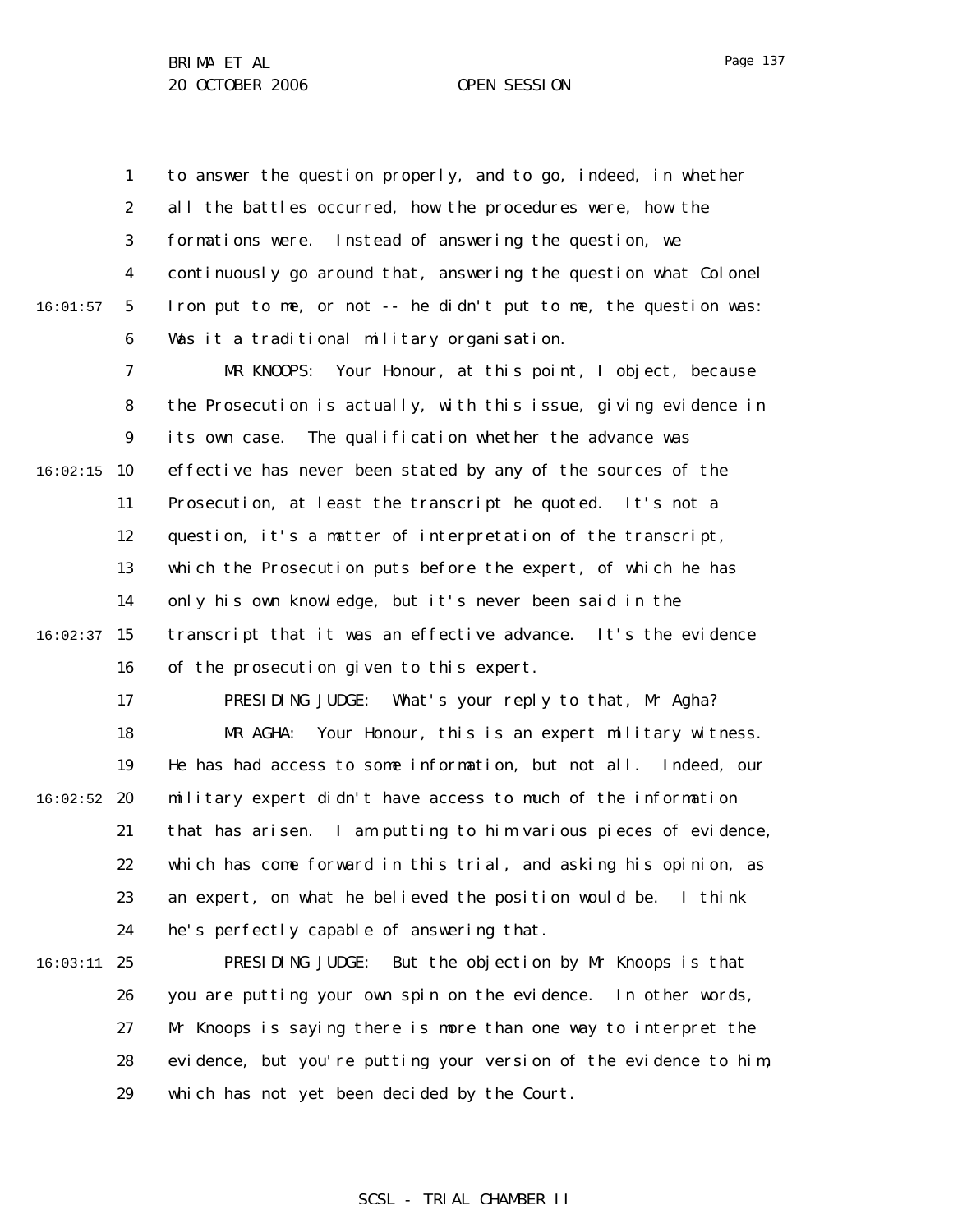|          | 1                | MR AGHA:<br>That's true, it hasn't yet been decided by the           |
|----------|------------------|----------------------------------------------------------------------|
|          | $\boldsymbol{2}$ | Court, but, then, on the other hand, Your Honour, in his expert      |
|          | 3                | report, the expert was relying on transcript evidence of             |
|          | 4                | Prosecution witnesses.                                               |
| 16:03:41 | $\mathbf{5}$     | PRESIDING JUDGE:<br>Exactly. It's a matter of how you phrase         |
|          | $\boldsymbol{6}$ | the question, isn't it? Instead of putting your interpretation       |
|          | 7                | to the witness as a question of decided fact, you can put it in      |
|          | 8                | some other way.                                                      |
|          | 9                | MR AGHA: I will try and do that, Your Honour.                        |
| 16:03:57 | 10               | Q.<br>Now, based on what you've heard, how would you describe the    |
|          | 11               | advance from Colonel Eddie Town to Freetown?                         |
|          | 12               | Based -- again, what you do give me is limited information<br>A.     |
|          | 13               | about an advance to Freetown, an advance that I didn't               |
|          | 14               | specifically look into or analyse, and on the basis of the           |
| 16:04:46 | 15               | information you give me, then, for me, it's really impossible to     |
|          | 16               | describe the advance to Freetown.                                    |
|          | 17               | Shall we look at your conclusions, instead?<br>Q.<br>0kay.<br>That   |
|          | 18               | might be an easier way of addressing some of the issues.<br>They' re |
|          | 19               | on page 49. Now, if we look at your conclusion 88. Now, I think      |
| 16:05:30 | 20               | you'd agree with me, based on the evidence you've now heard, that    |
|          | 21               | the level one, subordination, it was more than that, this span of    |
|          | 22               | command.                                                             |
|          | 23               | Well, I can't agree with you as you put it like that.<br>A.<br>If    |
|          | 24               | all the prerequisites, or all the information you put to me is       |
| 16:05:58 | 25               | right, exactly in the sense you put it to me, then it is a           |
|          | 26               | different story.                                                     |
|          | 27               | Q.<br>If it were to be right?                                        |
|          | 28               | Well, it's obvious that if any organisation has all the<br>A.        |
|          | 29               | things I describe necessary, and they have that, then my answer      |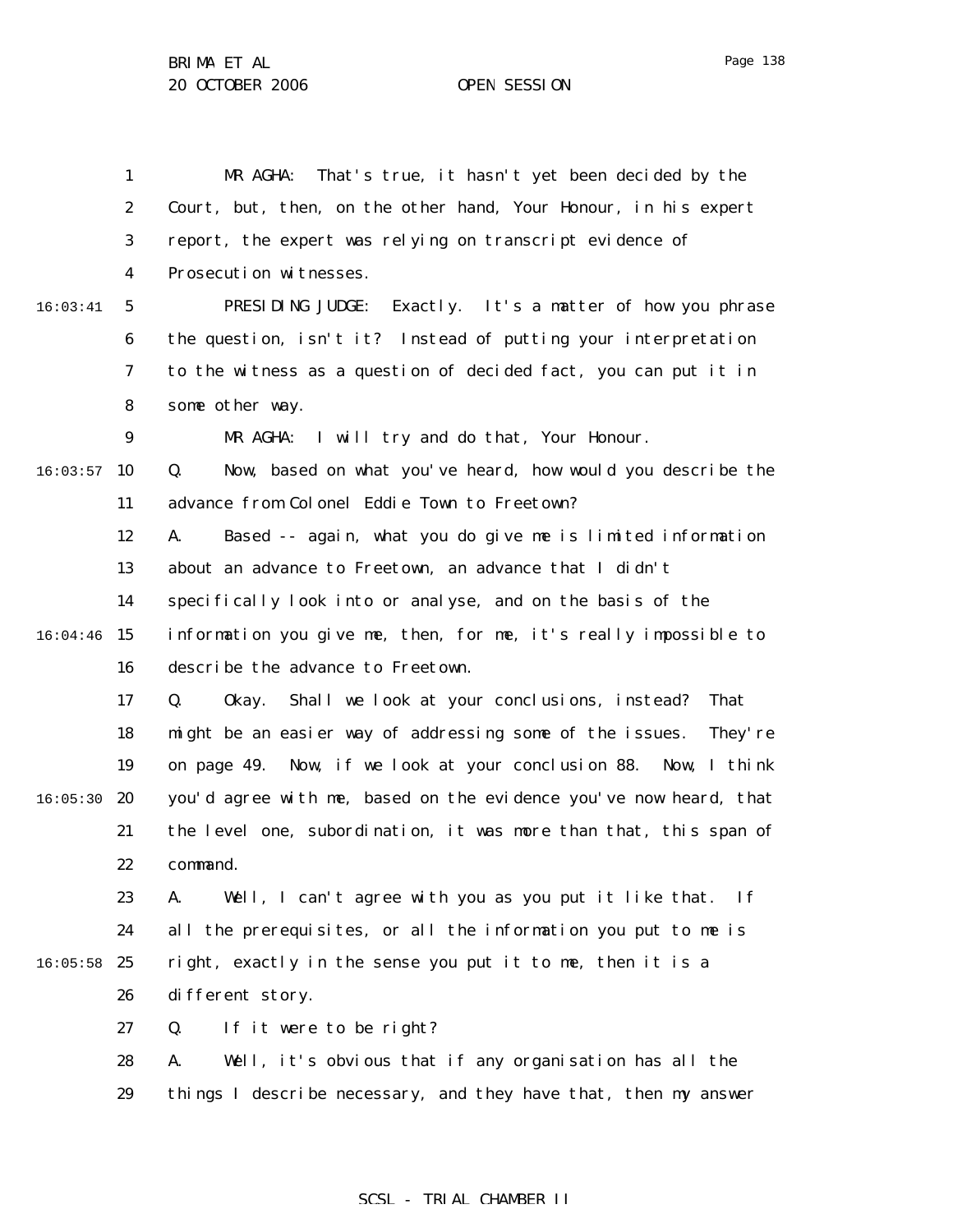1 2 3 4 5 6 7 8 9  $16:06:52$  10 11 12 13 14 15 16:07:11 16 17 18 19  $16:07:31$  20 21 22 23 24  $16:07:59$  25 26 27 28 29 16:06:34 is different. But, again, I didn't come across that information. Q. But I'm suggesting based on the new information you've now been made aware of. A. Again, sorry, what you give me is limited information in a phrase and, from there, you want to have me indicate whether there were more levels, and I can't do that. Q. You're not able to indicate -- MR KNOOPS: Your Honour, this question is asked and answered several times by the general. PRESIDING JUDGE: He's already clearly said that if all the propositions you put to him were true, then there might be more than one level. MR AGHA: Q. Now, 89, there was some staff structure. A. Yep. Q. At 90, in your view, there were not sufficient commissioned officers to properly establish and maintain a hierarchy and structure; is that right? A. Well, again, in the sense as raised by Colonel Iron, we should not forget that. Again, the issue is a traditional military organisation, and I have the feeling that we constantly go away from that, and I want to stress the fact that that was the issue I looked into. If you want to have the requirements fulfilled for that, then my conclusion still stands. Q. I would suggest to you that the AFRC faction was able to maintain a hierarchy and structure. PRESIDING JUDGE: Well, you must bear in mind, this witness is not a witness of fact. He's a witness of opinion. MR AGHA: Okay.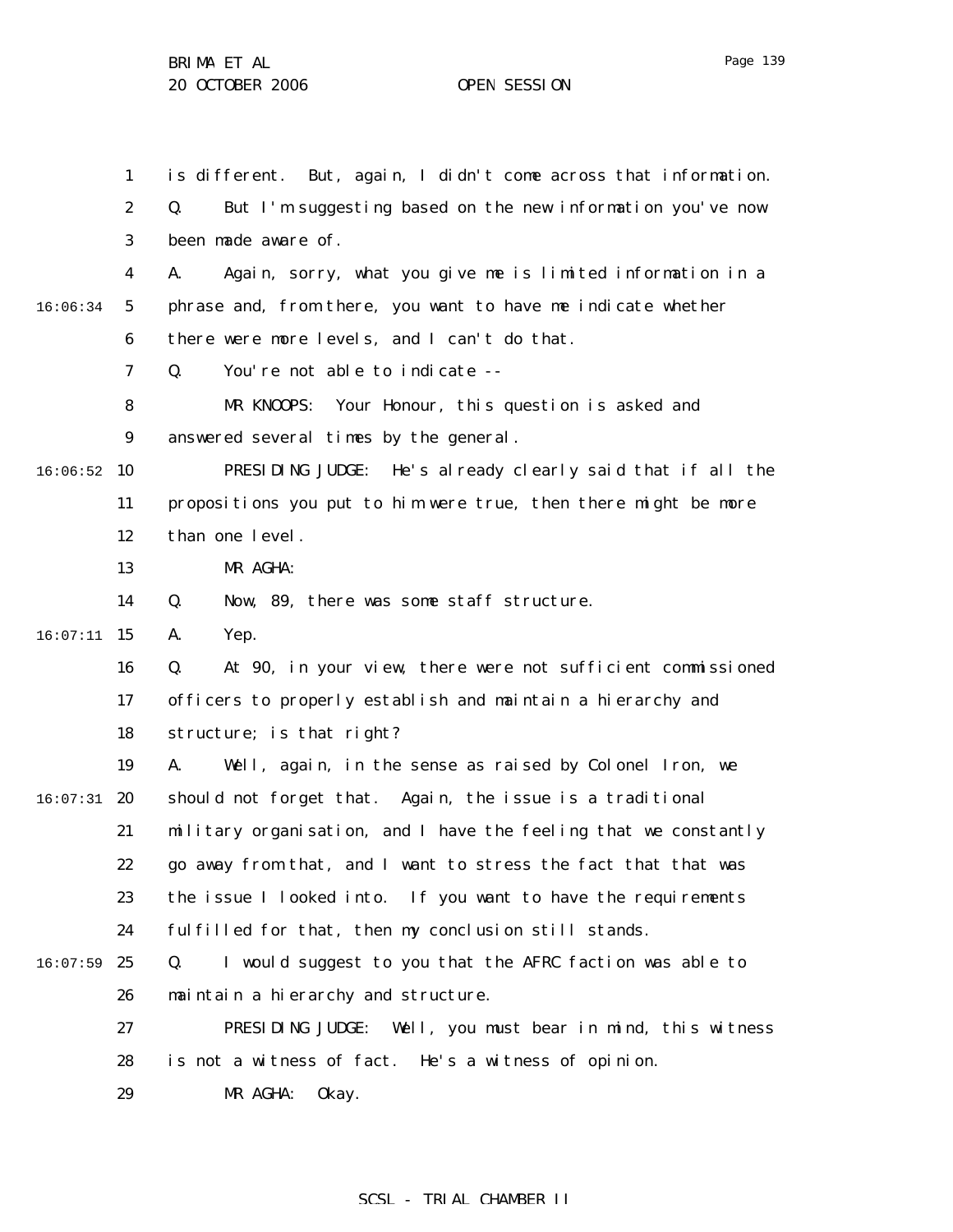1 2 3 4 5 6 7 8 9  $16:08:55$  10 11 12 13 14 16:09:13 15 16 17 18 19 16:09:36 20 21 22 23 24 16:10:01 25 26 27 28 29 16:08:28 PRESIDING JUDGE: You can put to him "what if the AFRC structure," and get his opinion there, but he's not giving evidence of any facts. MR AGHA: Q. Based on what you've heard about the movement of the AFRC faction from Colonel Eddie Town to Freetown, would you agree with me that that indicated that there was a hierarchy and structure within the AFRC faction as it advanced from Colonel Eddie Town to Freetown? A. Well, again, based against the question of a traditional military organisation, I don't believe that. Q. At 91, you say: "SAJ Musa did not have the communication facilities to properly establish and maintain the structure and hierarchy at all times." Now, based on what you've heard now, if it were to be believed, would you still stick with your conclusion at 91? A. Well, I do, because I'm not convinced about the fact that he had the communication. Now, again, if all the parameters were met about communication systems and rechargeable batteries and HF and VHF and all of that, if that were to be true, then the answer would be different, but that is in any normal organisation. Q. If those requirements were there -- A. If they were all there, that would have been the case. Q. Okay. At 92, you say: "During the advance to and attack on Freetown it seems to me impossible to maintain a structure and hierarchy when so many abducted civilians are within the force." Now, based on the evidence you've heard about the movement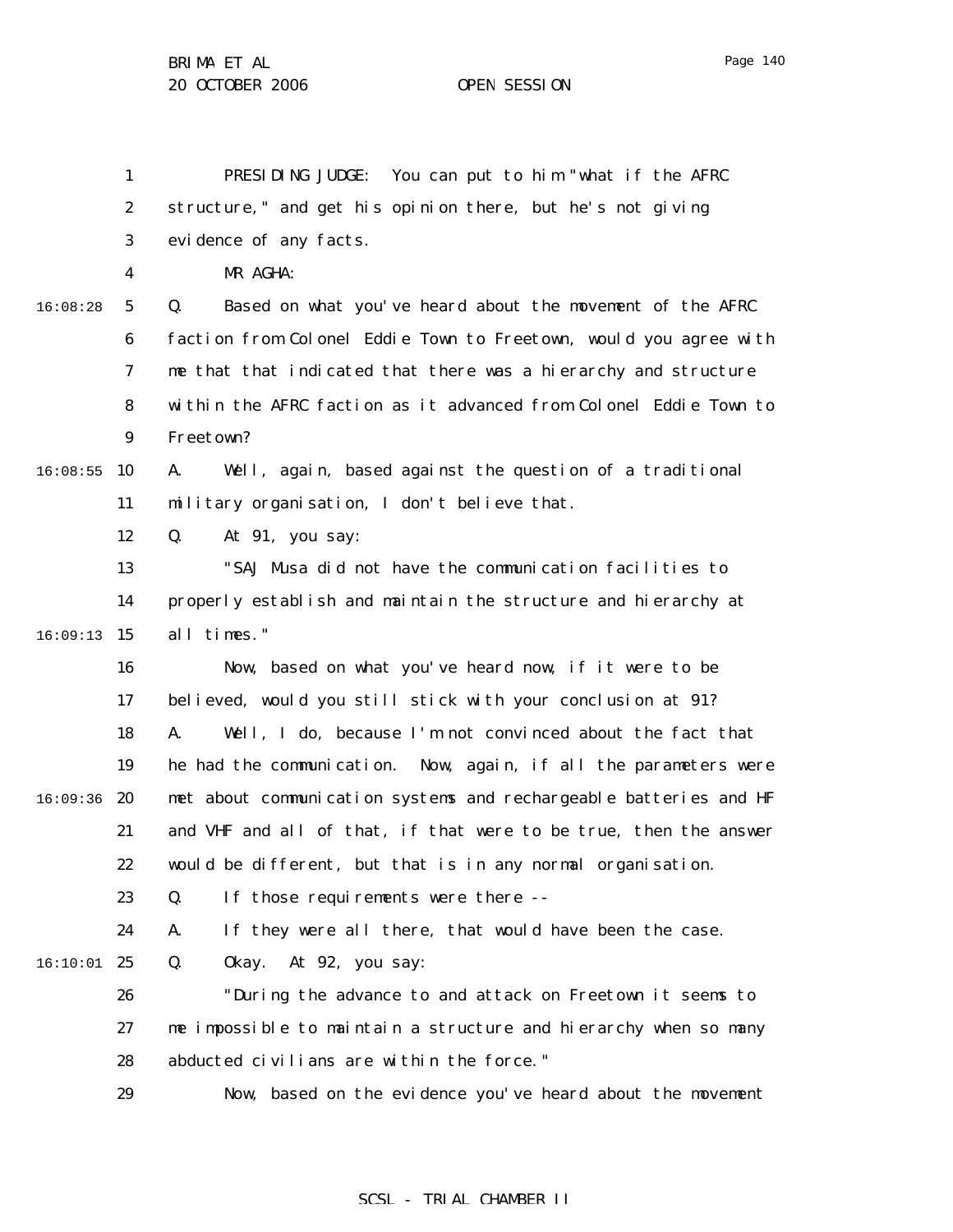1 2 3 4 5 6 7 8 9  $16:11:03$  10 11 12 13 14 15 16:11:26 16 17 18 19  $16:11:46$  20 21 22 23 24 16:12:10 25 26 27 28 29 16:10:43 from Colonel Eddie Town to Freetown, do you still say it would be impossible to maintain a structure and hierarchy? A. I do, in relation to the question I was addressed to. Q. How can you then account for the fact that the invasion of Freetown was successful? A. Well, you know, I don't know how to make myself clear. But the question one, hierarchy and structure had to do with the traditional military organisation. Now, there might have been other structures and there might have been other ways of doing things. That may be the case, but in relation to the question as addressed by Colonel Iron, and answered by me, you know, I would still have the same opinion. Q. That it was impossible? A. In the way it was addressed by Colonel Iron, yes. Q. Then at 93, you say: "Overall, it is fair to say that the AFRC faction had only the semblance of a military structure and hierarchy." A. That's correct. That's relating to my previous remark. You know, you might come up with all sort of structures, all sort of ways of doing business. That's understood. But the question was asked in relation to the traditional military organisation. Q. But it at least had a semblance of a traditional -- A. That's what I stated. MR AGHA: Would this be an appropriate time? Your Honour, I would like to bring one other matter to your attention. I'm not sure if the information is correct or not, but I'm told it is, but I understand that learned Defence counsel had dinner with the witness a few nights ago, despite being told not to share a cup of soup. I think, if so, that is rather inappropriate,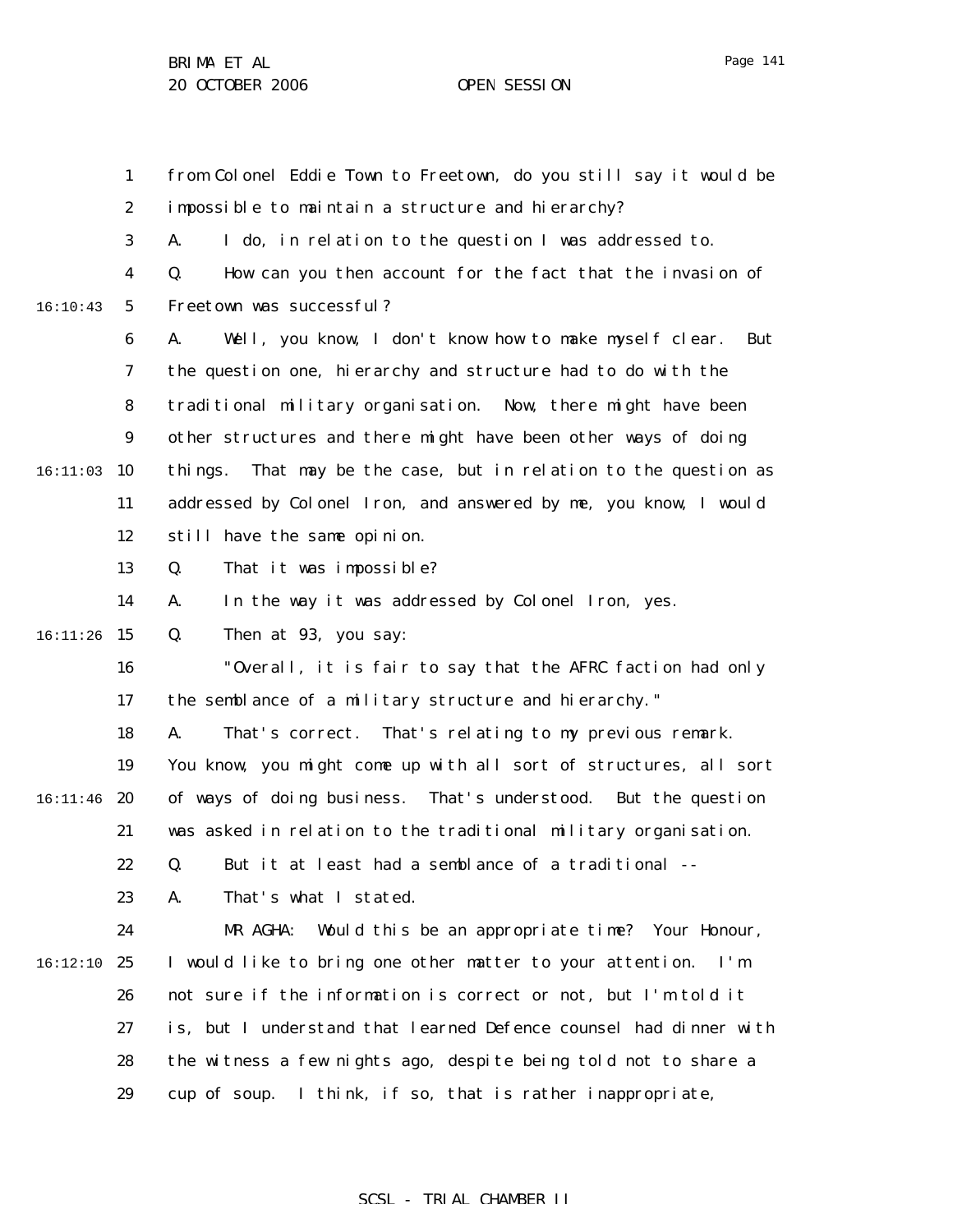1

2

3

4

5

6

7

8

9

11

12

13

14

16

17

18

19

21

22

23

24

26

27

28

 $16:13:08$  10

16:12:47

15 16:13:21

 $16:13:55$  20

 $16:14:15$  25

bearing in mind that the cross-examination or chief was still going on at the time. PRESIDING JUDGE: Is that right, Mr Knoops? MR KNOOPS: That's correct, Your Honour. PRESIDING JUDGE: That was a very unwise thing to do, because you leave yourself open to some adverse criticism now. MR KNOOPS: Your Honour, I can assure you that we didn't discuss the case. We had a short -- of course, the restaurant is at the same place. MR AGHA: My understanding is that they sat and ate dinner at the same table. JUDGE SEBUTINDE: Mr Knoops, there is a saying in the legal fraternity that justice must not only be done, but must be seen to be done. PRESIDING JUDGE: You see, Mr Knoops, in other jurisdictions, this type of incident does happen from time to time, and there is quite a bit of case law on it, but putting it in a nutshell, it is not completely decisive what the Tribunal might think of such behaviour, it is what the perception is of the ordinary member of the public, what that member of the public would perceive by seeing defence counsel dining with the witness, when that witness is under cross-examination. Most ordinary persons would have the perception that something is not right in the halls of justice. MR AGHA: I think it is more so, Your Honour, in that learned Defence counsel, when he raised the issue, particularly suggested it should not happen. PRESIDING JUDGE: Well, I am puzzled to hear what has

29 happened, Mr Knoops. All I can say at the moment is I trust it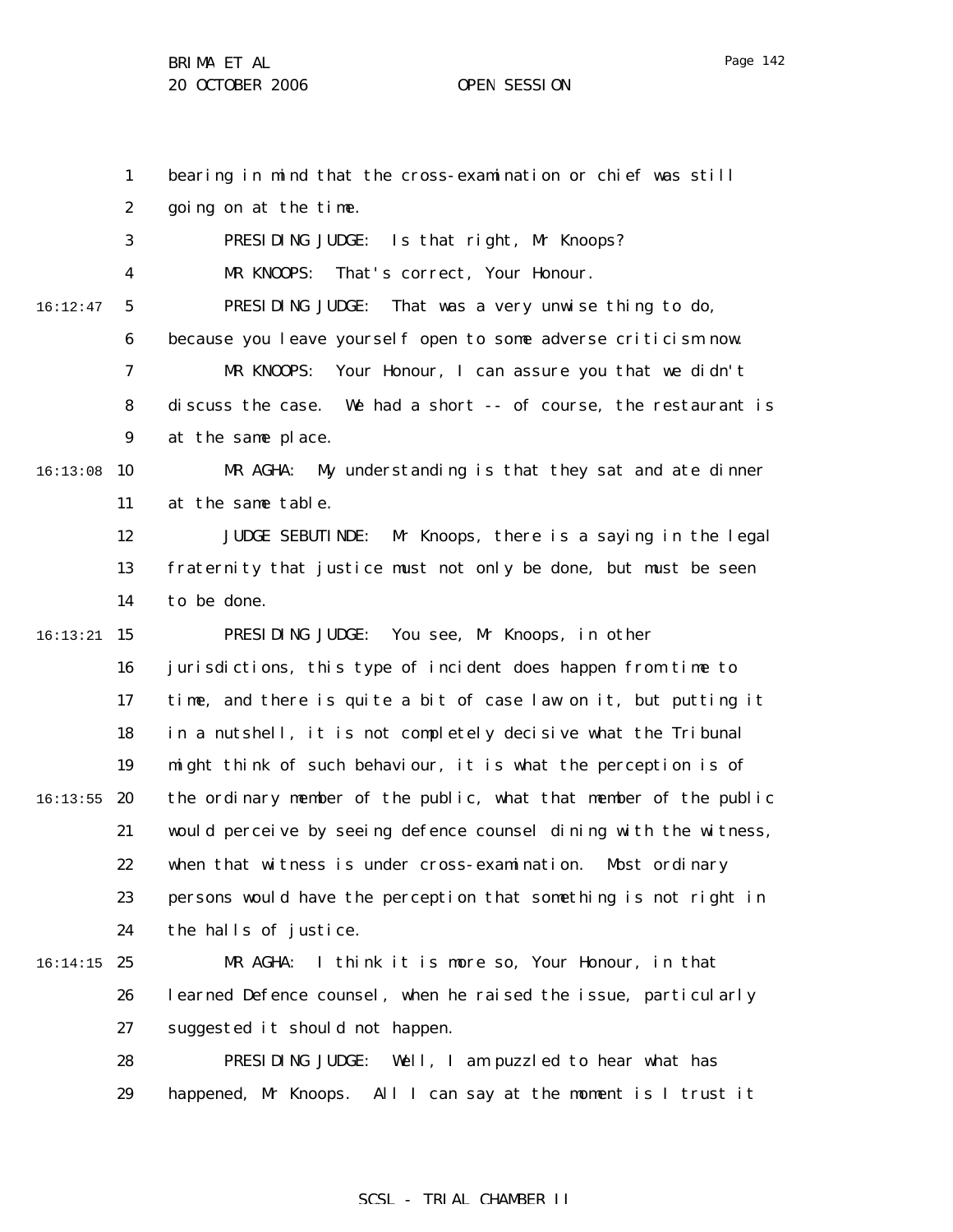1 won't continue.

2 3 4 MR KNOOPS: Your Honour, that was the reason that I myself raised the issue, that the expert and I, we are in the same hotel.

16:14:51

5 6 7 8 9 16:15:12 10 11 12 JUDGE SEBUTINDE: But Mr Knoops, at the time you did raise the issue, the Bench did enjoin you to resist from meeting, albeit you're staying in the same hotel, but from dining until the witness had completed his testimony. I remember that very well. Now, against that enjoinment, it now transpires that you did differently. You did the exact opposite. That is the part that I myself don't understand what the need was that you couldn't wait until the end of the testimony.

13 14 16:15:32 15 16 17 MR KNOOPS: With all due respect for the Bench, it was my understanding that it's unavoidable that, when we are in the same hotel, that we see each other. The thing is that we don't discuss the evidence and the testimony is another thing, and that was our promise.

18 19  $16:15:51$  20 21 22 23 24  $16:16:17$  25 26 27 28 29 PRESIDING JUDGE: The thing is, Mr Knoops, you're missing the point of what I said. I must confess, I thought the principle of not communicating in any way with a witness under cross-examination is such a well known thing that we wouldn't have had to go into any long diatribe to caution you against it. You've missed the point I'm making. It's not whether you actually discussed the case with the witness or not, it's the perception to the ordinary person whose looking at the Courts as a system of justice. It's the perception of what the dining with this witness would have appeared. As I say, the perception can only be an adverse one. You say that you weren't discussing the case, but how does anybody else in that restaurant who knew the

# Page 143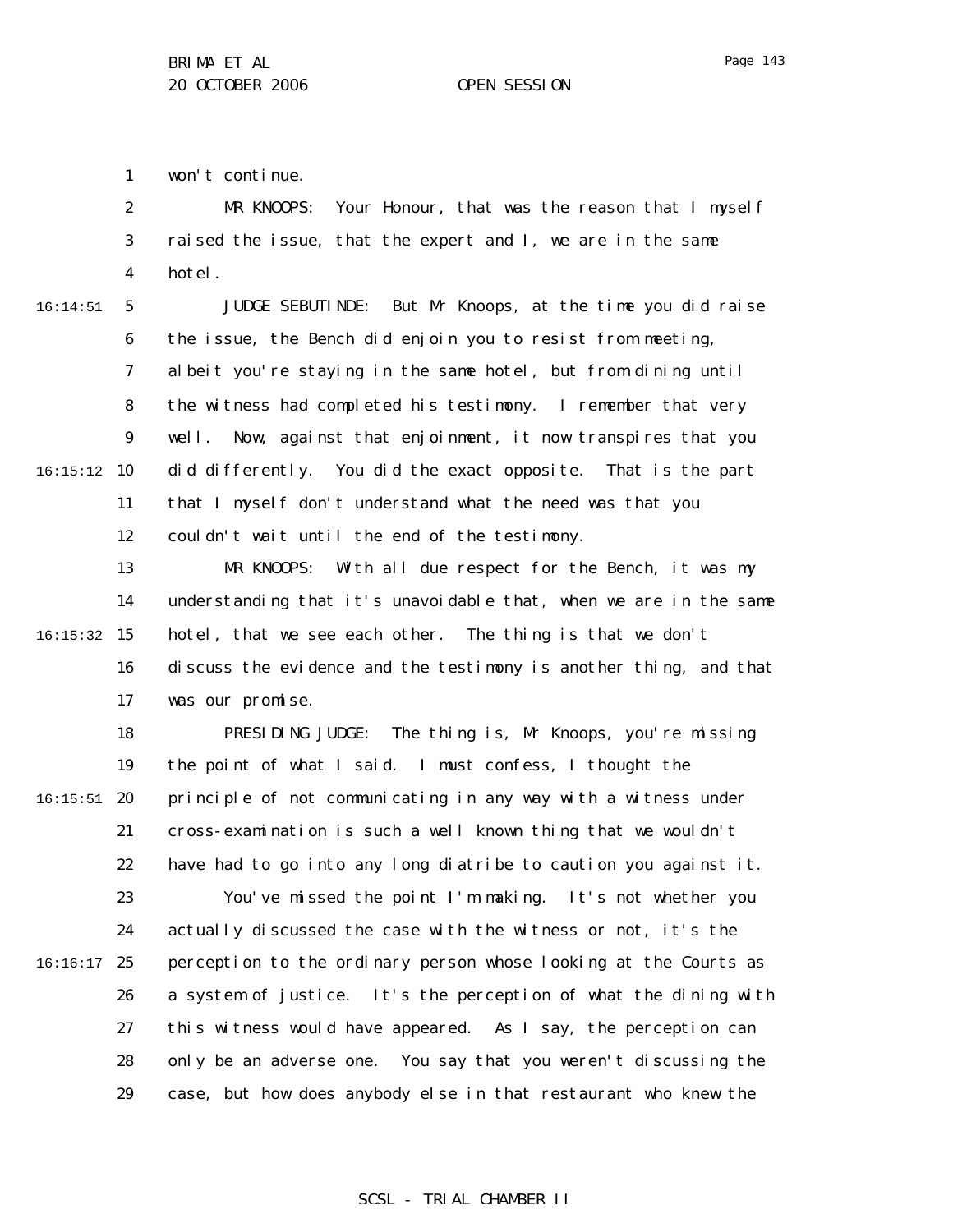1 2 3 4 5 6 7 8 9  $16:17:33$  10 11 12 13 14 15 16 17 18 19 20 21 22 23 24 25 26 27 28 29 16:17:07 situation, how do they know what you were discussing, or not discussing. It's not a matter of us taking you at your word. It's the fact that this system of justice looks all the poorer when Defence counsel go dining with their own witness, as well as witnesses who are under cross-examination. In any event, what can be done about that, we'll have to consider. Mr Knoops, live in the same hotel or not, it's not proper conduct to go dining with witnesses when they're under cross-examination. I hope we've made that clear now. MR KNOOPS: You did, Your Honour. PRESIDING JUDGE: We'll adjourn until 9.15 Tuesday morning. [Whereupon the hearing adjourned at 4.17 p.m., to be reconvened on Tuesday, the 24th day of October 2006, at 9.15 a.m.]